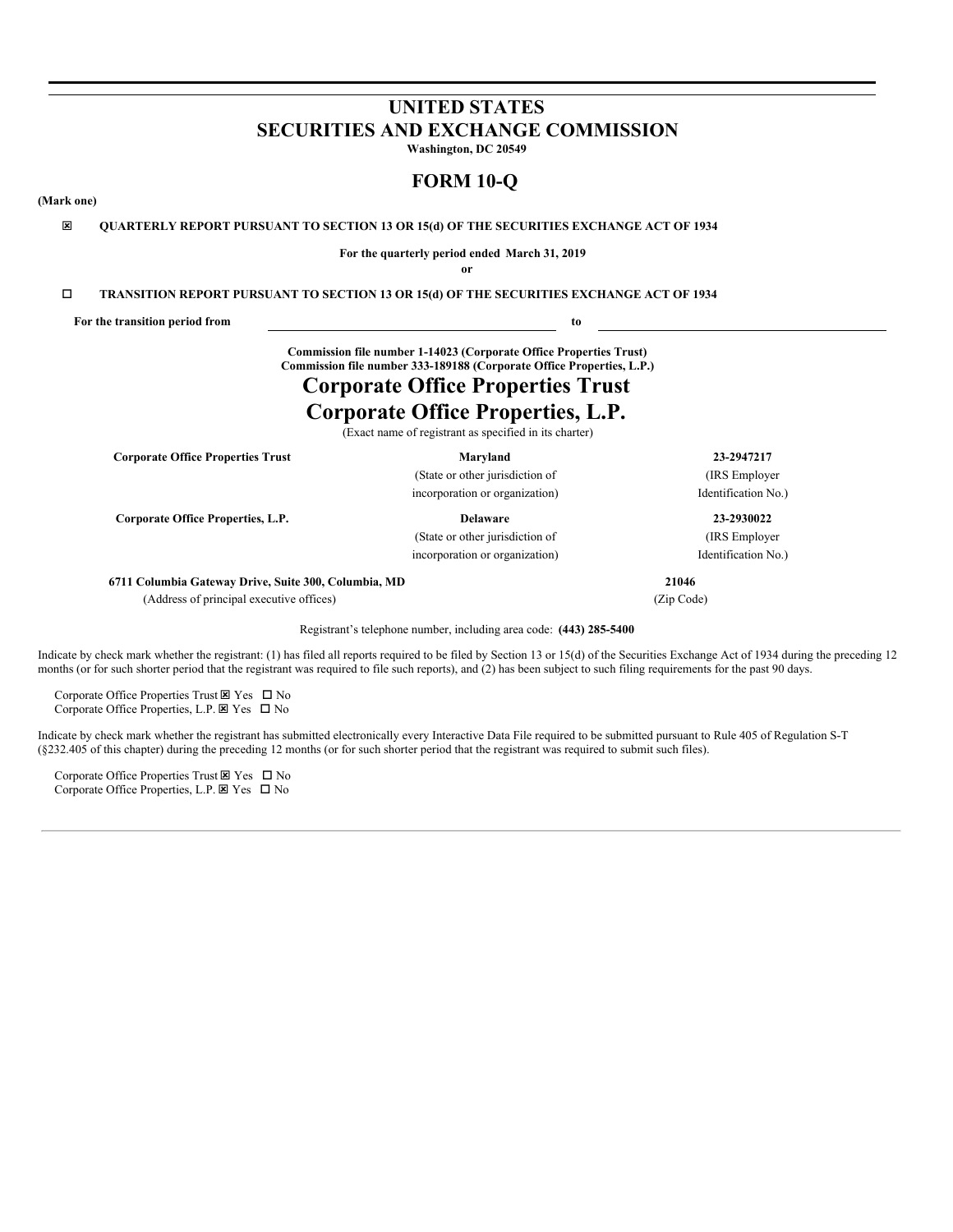Indicate by check mark whether the registrant is a large accelerated filer, an accelerated filer, a non-accelerated filer, a smaller reporting company or an emerging growth company. See the definitions of "large accelerated filer," "accelerated filer," "smaller reporting company" and "emerging growth company" in Rule 12b-2 of the Exchange Act.

| Corporate Office Properties Trust                                                                                              |                             |                                |                                  |                                                                                                                                                                               |
|--------------------------------------------------------------------------------------------------------------------------------|-----------------------------|--------------------------------|----------------------------------|-------------------------------------------------------------------------------------------------------------------------------------------------------------------------------|
| Large accelerated filer $\boxtimes$                                                                                            | Accelerated filer $\Box$    | Non-accelerated filer $\Box$   | Smaller reporting company $\Box$ | Emerging growth company $\Box$                                                                                                                                                |
| Corporate Office Properties, L.P.                                                                                              |                             |                                |                                  |                                                                                                                                                                               |
| Large accelerated filer $\Box$                                                                                                 | Accelerated filer $\square$ | Non-accelerated filer <b>X</b> | Smaller reporting company $\Box$ | Emerging growth company $\Box$                                                                                                                                                |
| accounting standards provided pursuant to Section 13(a) of the Exchange Act.                                                   |                             |                                |                                  | If an emerging growth company, indicate by check mark if the registrant has elected not to use the extended transition period for complying with any new or revised financial |
| Corporate Office Properties Trust $\square$<br>Corporate Office Properties, L.P. $\Box$                                        |                             |                                |                                  |                                                                                                                                                                               |
| Indicate by check mark whether the registrant is a shell company (as defined in Rule 12b-2 of the Exchange Act)                |                             |                                |                                  |                                                                                                                                                                               |
| Corporate Office Properties Trust $\square$ Yes $\square$ No<br>Corporate Office Properties, L.P. $\square$ Yes $\boxtimes$ No |                             |                                |                                  |                                                                                                                                                                               |
| Securities registered pursuant to Section 12(b) of the Act:                                                                    |                             |                                |                                  |                                                                                                                                                                               |
|                                                                                                                                | Title of each class         | Trading Symbol(s)              |                                  | Name of each exchange on which registered                                                                                                                                     |
| Common Shares of beneficial interest, \$0.01 par<br>value                                                                      |                             | <b>OFC</b>                     |                                  | New York Stock Exchange                                                                                                                                                       |

As of April 26, 2019, 111,917,479 of Corporate Office Properties Trust's Common Shares of Beneficial Interest,\$0.01 par value, were issued and outstanding.

## EXPLANATORY NOTE

This report combines the quarterly reports on Form 10-Q for the period endedMarch 31, 2019 of Corporate Office Properties Trust ("COPT") and subsidiaries (collectively, the "Company") and Corporate Office Properties, L.P. ("COPLP") and subsidiaries (collectively, the "Operating Partnership"). Unless stated otherwise or the context otherwise requires, "we," "our," and "us" refer collectively to COPT, COPLP and their subsidiaries.

COPT is a real estate investment trust, or REIT, and the sole general partner of COPLP. As of March 31, 2019, COPT owned 98.6% of the outstanding common units in COPLP; the remaining common units and all of the outstanding COPLP preferred units were owned by third parties. As the sole general partner of COPLP, COPT controls COPLP and can cause it to enter into major transactions including acquisitions, dispositions and refinancings and cause changes in its line of business, capital structure and distribution policies.

There are a few differences between the Company and the Operating Partnership which are reflected in this Form 10-Q. We believe it is important to understand the differences between the Company and the Operating Partnership in the context of how the two operate as an interrelated, consolidated company. COPT is a REIT whose only material asset is its ownership of partnership interests of COPLP. As a result, COPT does not conduct business itself, other than acting as the sole general partner of COPLP, issuing public equity and guaranteeing certain debt of COPLP. COPT itself is not directly obligated under any indebtedness but guarantees some of the debt of COPLP. COPLP owns substantially all of the assets of COPT either directly or through its subsidiaries, conducts almost all of the operations of the business and is structured as a limited partnership with no publicly traded equity. Except for net proceeds from public equity issuances by COPT, which are contributed to COPLP in exchange for partnership units, COPLP generates the capital required by COPT's business through COPLP's operations, by COPLP's direct or indirect incurrence of indebtedness or through the issuance of partnership units.

Noncontrolling interests, shareholders' equity and partners' capital are the main areas of difference between the consolidated financial statements of COPT and those of COPLP. The common limited partnership interests in COPLP not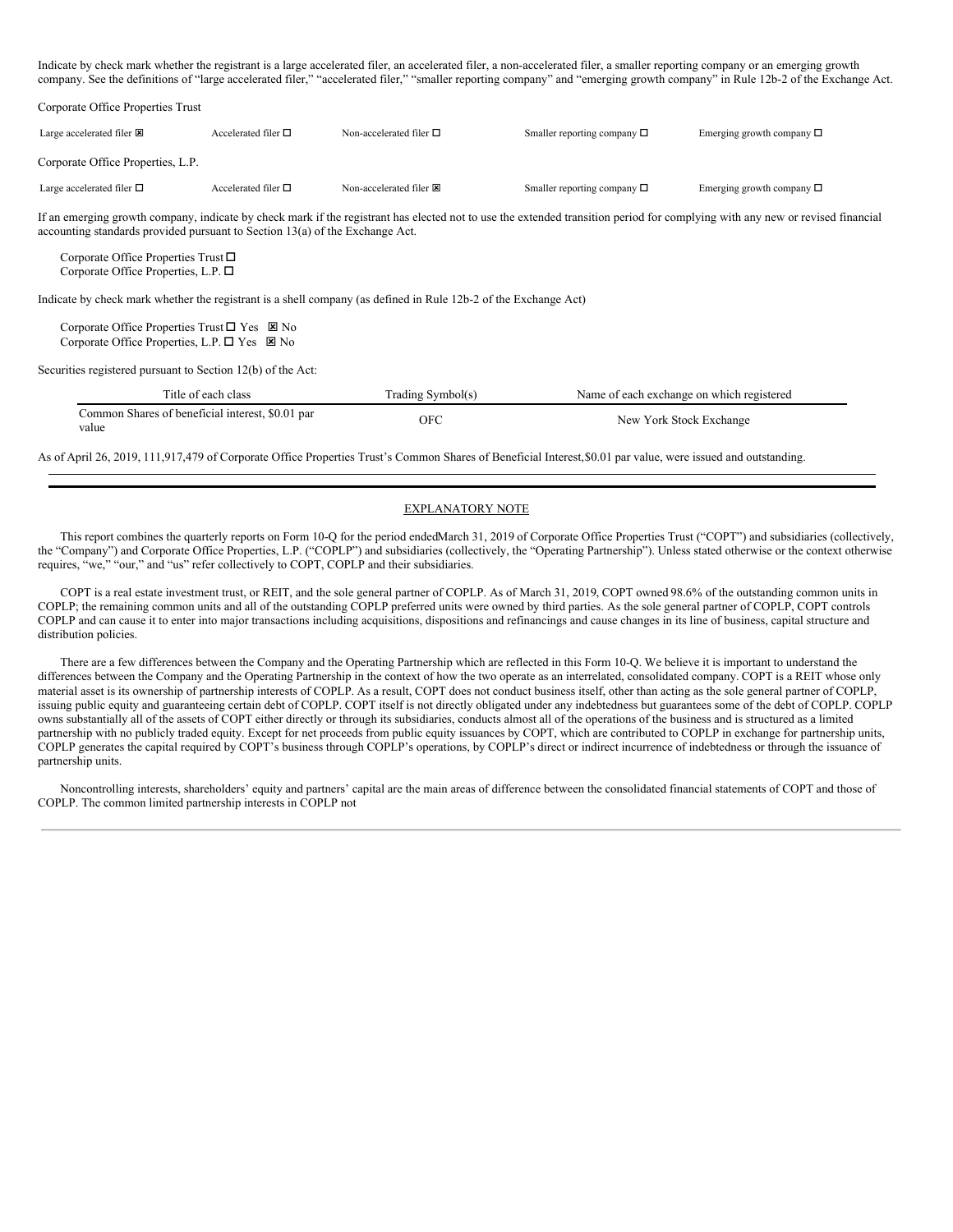owned by COPT are accounted for as partners' capital in COPLP's consolidated financial statements and as noncontrolling interests in COPT's consolidated financial statements. COPLP's consolidated financial statements also reflect COPT's noncontrolling interests in certain real estate partnerships and limited liability companies ("LLCs"); the differences between shareholders' equity, partners' capital and noncontrolling interests result from the differences in the equity issued at the COPT and COPLP levels and in COPT's noncontrolling interests in these real estate partnerships and LLCs. The only other significant differences between the consolidated financial statements of COPT and those of COPLP are assets in connection with a non-qualified elective deferred compensation plan and the corresponding liability to the plan's participants that are held directly by COPT.

We believe combining the quarterly reports on Form 10-Q of the Company and the Operating Partnership into this single report results in the following benefits:

- combined reports better reflect how management, investors and the analyst community view the business as a single operating
- combined reports enhance investors' understanding of the Company and the Operating Partnership by enabling them to view the business as a whole and in the same manner as management;
- combined reports are more efficient for the Company and the Operating Partnership and result in savings in time, effort and expense; and
- combined reports are more efficient for investors by reducing duplicative disclosure and providing a single document for their review.

To help investors understand the significant differences between the Company and the Operating Partnership, this report presents the following separate sections for each of the Company and the Operating Partnership:

• consolidated financial

unit;

- statements; the following notes to the consolidated financial
	- statements: • Note 3, Fair Value Measurements of COPT and subsidiaries and COPLP and
	- subsidiaries;
	- Note 8, Prepaid Expenses and Other Assets, Net of COPT and subsidiaries and COPLP and subsidiaries; and
	- Note 16, Earnings per Share of COPT and subsidiaries and Earnings per Unit of COPLP and subsidiaries;
- "Item 2: Management's Discussion and Analysis of Financial Condition and Results of Operations Liquidity and Capital Resources of COPT"; and
- "Item 2: Management's Discussion and Analysis of Financial Condition and Results of Operations Liquidity and Capital Resources of COPLP."

This report also includes separate sections under Part I, Item 4. Controls and Procedures and separate Exhibit 31 and Exhibit 32 certifications for each of COPT and COPLP to establish that the Chief Executive Officer and the Chief Financial Officer of each entity have made the requisite certifications and that COPT and COPLP are compliant with Rule 13a-15 and Rule 15d-14 of the Securities Exchange Act of 1934, as amended (the "Exchange Act"), and 18 U.S.C. §1350.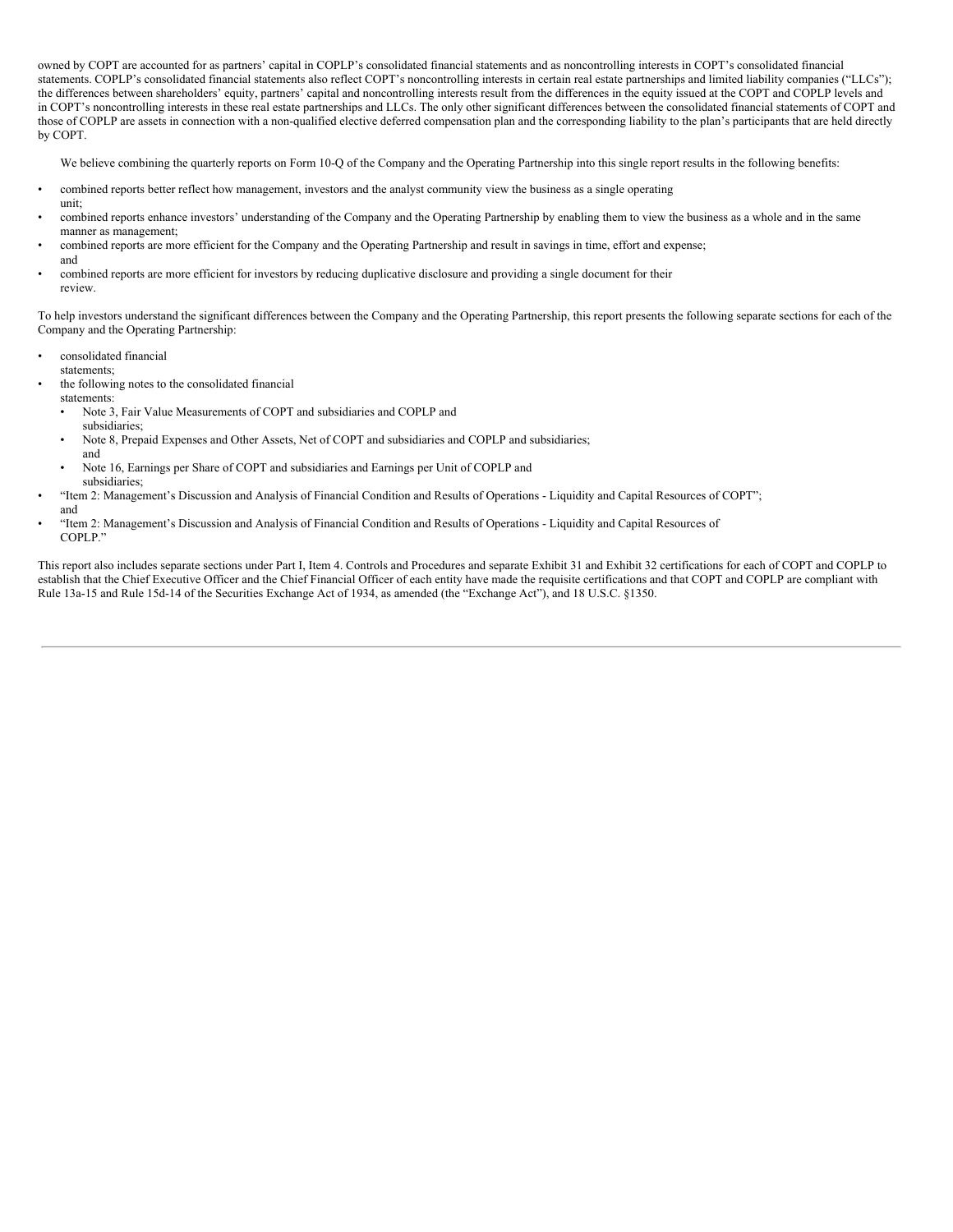## **TABLE OF CONTENTS**

## **FORM 10-Q**

## **PART I: FINANCIAL [INFORMATION](#page-4-0)**

**PAGE**

| Item 1:        | <b>Financial Statements:</b>                                                                                   |                  |
|----------------|----------------------------------------------------------------------------------------------------------------|------------------|
|                | <b>Consolidated Financial Statements of Corporate Office Properties Trust</b>                                  |                  |
|                | Consolidated Balance Sheets as of March 31, 2019 and December 31, 2018 (unaudited)                             | $\overline{3}$   |
|                | Consolidated Statements of Operations for the Three Months Ended March 31, 2019 and 2018 (unaudited)           | $\overline{4}$   |
|                | Consolidated Statements of Comprehensive Income for the Three Months Ended March 31, 2019 and 2018 (unaudited) | <u>5</u>         |
|                | Consolidated Statements of Equity for the Three Months Ended March 31, 2019 and 2018 (unaudited)               | $\underline{6}$  |
|                | Consolidated Statements of Cash Flows for the Three Months Ended March 31, 2019 and 2018 (unaudited)           | <u>7</u>         |
|                | <b>Consolidated Financial Statements of Corporate Office Properties, L.P.</b>                                  |                  |
|                | Consolidated Balance Sheets as of March 31, 2019 and December 31, 2018 (unaudited)                             | $\overline{2}$   |
|                | Consolidated Statements of Operations for the Three Months Ended March 31, 2019 and 2018 (unaudited)           | 10               |
|                | Consolidated Statements of Comprehensive Income for the Three Months Ended March 31, 2019 and 2018 (unaudited) | $\overline{11}$  |
|                | Consolidated Statements of Equity for the Three Months Ended March 31, 2019 and 2018 (unaudited)               | $\underline{12}$ |
|                | Consolidated Statements of Cash Flows for the Three Months Ended March 31, 2019 and 2018 (unaudited)           | <u>13</u>        |
|                | <b>Notes to Consolidated Financial Statements (unaudited)</b>                                                  | 15               |
| Item $2$ :     | Management's Discussion and Analysis of Financial Condition and Results of Operations                          | 35               |
| Item $3$ :     | Quantitative and Qualitative Disclosures About Market Risk                                                     | $\overline{45}$  |
| <u>Item 4:</u> | <b>Controls and Procedures</b>                                                                                 | 45               |
|                | <b>PART II: OTHER INFORMATION</b>                                                                              |                  |
|                |                                                                                                                |                  |
| Item 1:        | <b>Legal Proceedings</b>                                                                                       | 46               |

| ------ - -        | -- <del>---</del> ------------                              |                 |
|-------------------|-------------------------------------------------------------|-----------------|
| Item 1A:          | <b>Risk Factors</b>                                         | $\overline{46}$ |
| Item $2$ :        | Unregistered Sales of Equity Securities and Use of Proceeds | $\frac{46}{5}$  |
| Item $3$ :        | <b>Defaults Upon Senior Securities</b>                      | $\frac{46}{5}$  |
| Item 4:           | <b>Mine Safety Disclosures</b>                              | $\overline{46}$ |
| Item $5$ :        | Other Information                                           | $\frac{46}{5}$  |
| Item $6$ :        | <b>Exhibits</b>                                             | 47              |
|                   |                                                             |                 |
| <b>SIGNATURES</b> |                                                             | 48              |
|                   |                                                             |                 |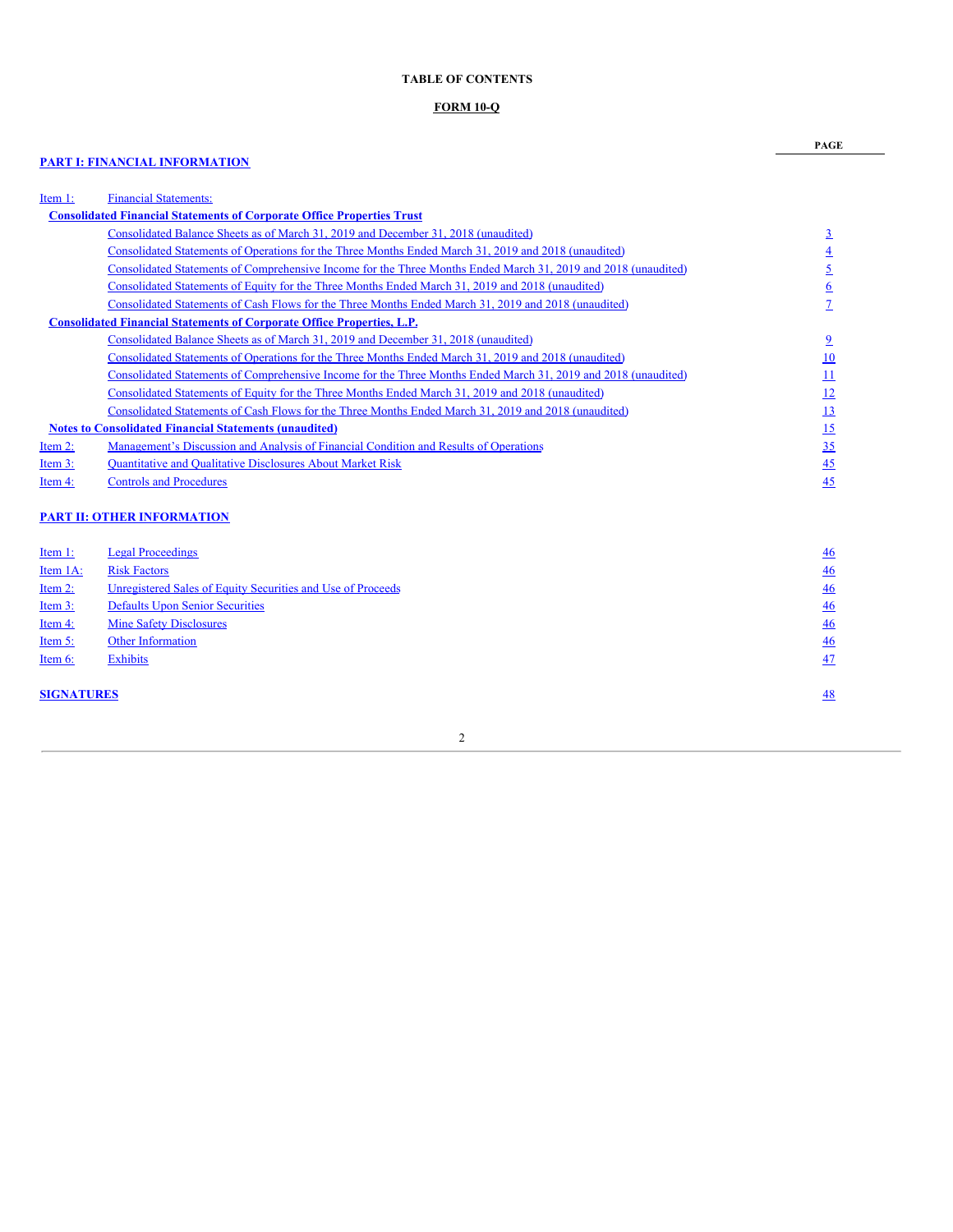<span id="page-4-3"></span><span id="page-4-2"></span><span id="page-4-1"></span><span id="page-4-0"></span>**ITEM 1. Financial Statements**

#### **Corporate Office Properties Trust and Subsidiaries Consolidated Balance Sheets (in thousands, except share data) (unaudited)**

|                                                                                                                                                                                                |               |           | March 31,<br>December 31,<br>2019 |            |
|------------------------------------------------------------------------------------------------------------------------------------------------------------------------------------------------|---------------|-----------|-----------------------------------|------------|
| <b>Assets</b>                                                                                                                                                                                  |               |           |                                   |            |
| Properties, net:                                                                                                                                                                               |               |           |                                   |            |
| Operating properties, net                                                                                                                                                                      | \$            | 2,865,829 | \$                                | 2,847,265  |
| Projects in development or held for future development                                                                                                                                         |               | 437,173   |                                   | 403,361    |
| Total properties, net                                                                                                                                                                          |               | 3,303,002 |                                   | 3,250,626  |
| Property - operating right-of-use assets                                                                                                                                                       |               | 27,569    |                                   |            |
| Property - finance right-of-use assets                                                                                                                                                         |               | 40,488    |                                   |            |
| Cash and cash equivalents                                                                                                                                                                      |               | 7,780     |                                   | 8,066      |
| Investment in unconsolidated real estate joint venture                                                                                                                                         |               | 39,359    |                                   | 39,845     |
| Accounts receivable                                                                                                                                                                            |               | 25,261    |                                   | 26,277     |
| Deferred rent receivable                                                                                                                                                                       |               | 91,304    |                                   | 89,350     |
| Intangible assets on real estate acquisitions, net                                                                                                                                             |               | 33,172    |                                   | 43,470     |
| Deferred leasing costs (net of accumulated amortization of \$34,666 and \$31,994, respectively)                                                                                                |               | 51,736    |                                   | 50,191     |
| Investing receivables                                                                                                                                                                          |               | 69,390    |                                   | 56,982     |
| Interest rate derivatives                                                                                                                                                                      |               | 2,602     |                                   | 5,617      |
| Prepaid expenses and other assets, net                                                                                                                                                         |               | 84,196    |                                   | 85,581     |
| <b>Total assets</b>                                                                                                                                                                            | $\mathbb{S}$  | 3,775,859 | $\mathbb S$                       | 3,656,005  |
| Liabilities and equity                                                                                                                                                                         |               |           |                                   |            |
| Liabilities:                                                                                                                                                                                   |               |           |                                   |            |
| Debt, net                                                                                                                                                                                      | \$            | 1,876,149 | \$                                | 1,823,909  |
| Accounts payable and accrued expenses                                                                                                                                                          |               | 112,076   |                                   | 92,855     |
| Rents received in advance and security deposits                                                                                                                                                |               | 25,635    |                                   | 30,079     |
| Dividends and distributions payable                                                                                                                                                            |               | 31,346    |                                   | 30,856     |
| Deferred revenue associated with operating leases                                                                                                                                              |               | 8,415     |                                   | 9,125      |
| Property - operating lease liabilities                                                                                                                                                         |               | 16,619    |                                   |            |
| Interest rate derivatives                                                                                                                                                                      |               | 11,894    |                                   | 5,459      |
| Other liabilities                                                                                                                                                                              |               | 10,162    |                                   | 10,414     |
| <b>Total liabilities</b>                                                                                                                                                                       |               | 2,092,296 |                                   | 2,002,697  |
| Commitments and contingencies (Note 17)                                                                                                                                                        |               |           |                                   |            |
| Redeemable noncontrolling interests                                                                                                                                                            |               | 27,385    |                                   | 26,260     |
| Equity:                                                                                                                                                                                        |               |           |                                   |            |
| Corporate Office Properties Trust's shareholders' equity:                                                                                                                                      |               |           |                                   |            |
| Common Shares of beneficial interest (\$0.01 par value; 150,000,000 shares authorized; shares issued and outstanding of<br>111,939,790 at March 31, 2019 and 110,241,868 at December 31, 2018) |               | 1,119     |                                   | 1,102      |
| Additional paid-in capital                                                                                                                                                                     |               | 2,475,497 |                                   | 2,431,355  |
| Cumulative distributions in excess of net income                                                                                                                                               |               | (856,703) |                                   | (846, 808) |
| Accumulated other comprehensive loss                                                                                                                                                           |               | (9, 538)  |                                   | (238)      |
| Total Corporate Office Properties Trust's shareholders' equity                                                                                                                                 |               | 1,610,375 |                                   | 1,585,411  |
| Noncontrolling interests in subsidiaries:                                                                                                                                                      |               |           |                                   |            |
| Common units in COPLP                                                                                                                                                                          |               | 20,167    |                                   | 19,168     |
| Preferred units in COPLP                                                                                                                                                                       |               | 8,800     |                                   | 8,800      |
| Other consolidated entities                                                                                                                                                                    |               | 16,836    |                                   | 13,669     |
| Noncontrolling interests in subsidiaries                                                                                                                                                       |               | 45,803    |                                   | 41,637     |
| Total equity                                                                                                                                                                                   |               | 1,656,178 |                                   | 1,627,048  |
| Total liabilities, redeemable noncontrolling interests and equity                                                                                                                              | ${\mathbb S}$ | 3,775,859 | \$                                | 3,656,005  |

See accompanying notes to consolidated financial statements.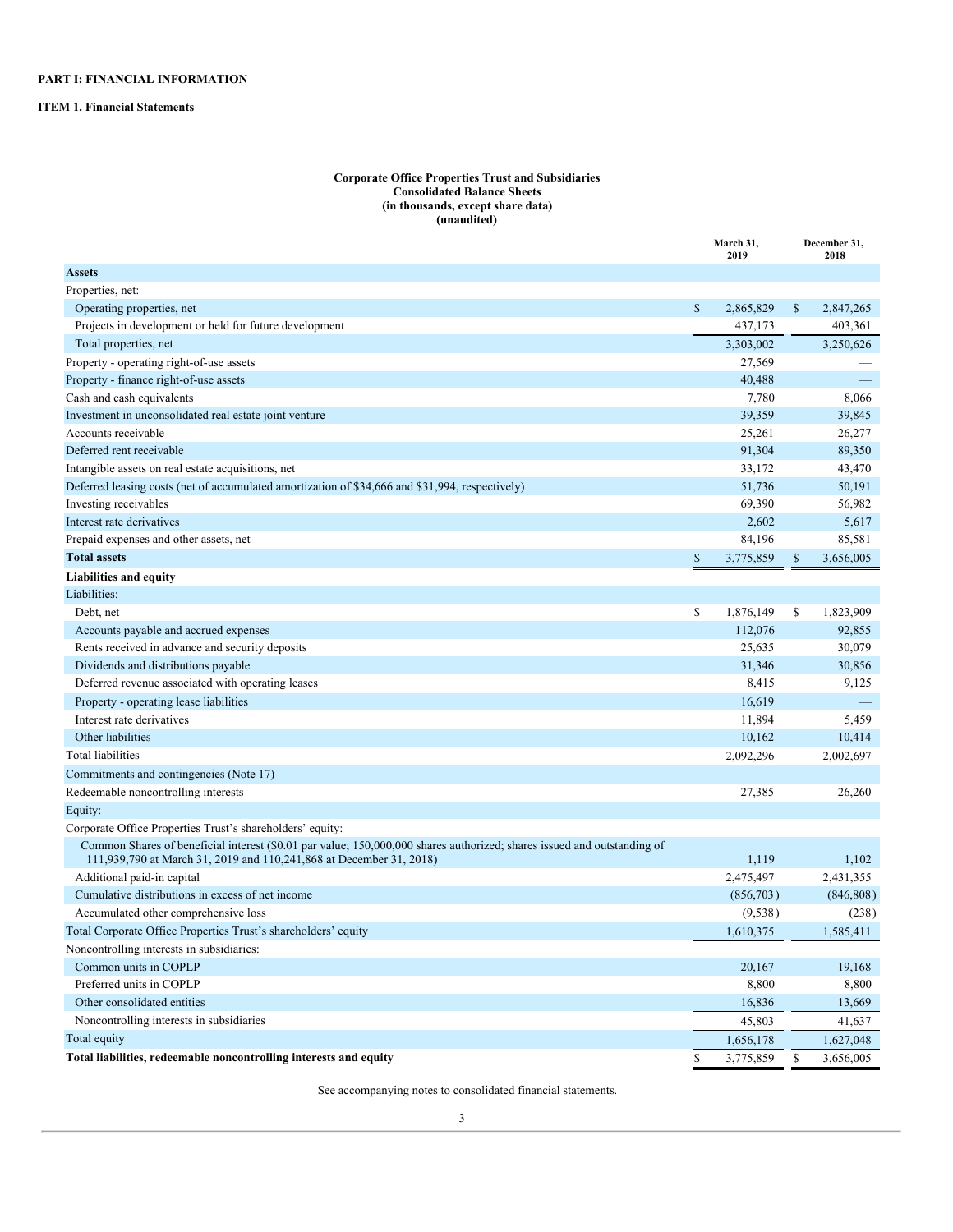#### **Corporate Office Properties Trust and Subsidiaries Consolidated Statements of Operations (in thousands, except per share data) (unaudited)**

<span id="page-5-0"></span>

|                                                                            |               | For the Three Months Ended March 31, |
|----------------------------------------------------------------------------|---------------|--------------------------------------|
|                                                                            | 2019          | 2018                                 |
| Revenues                                                                   |               |                                      |
| Lease revenue                                                              | \$<br>130,903 | 127,133<br><sup>\$</sup>             |
| Other property revenue                                                     | 1,087         | 1,145                                |
| Construction contract and other service revenues                           | 16,950        | 27,198                               |
| <b>Total revenues</b>                                                      | 148,940       | 155,476                              |
| Operating expenses                                                         |               |                                      |
| Property operating expenses                                                | 49,445        | 50,951                               |
| Depreciation and amortization associated with real estate operations       | 34,796        | 33,512                               |
| Construction contract and other service expenses                           | 16,326        | 26,216                               |
| General, administrative and leasing expenses                               | 8,751         | 7,292                                |
| Business development expenses and land carry costs                         | 1,113         | 1,614                                |
| Total operating expenses                                                   | 110,431       | 119,585                              |
| Interest expense                                                           | (18,674)      | (18, 784)                            |
| Interest and other income                                                  | 2,286         | 1,359                                |
| Gain on sales of real estate                                               |               | (4)                                  |
| Income before equity in income of unconsolidated entities and income taxes | 22,121        | 18,462                               |
| Equity in income of unconsolidated entities                                | 391           | 373                                  |
| Income tax expense                                                         | (194)         | (55)                                 |
| Net income                                                                 | 22,318        | 18,780                               |
| Net income attributable to noncontrolling interests:                       |               |                                      |
| Common units in COPLP                                                      | (257)         | (544)                                |
| Preferred units in COPLP                                                   | (165)         | (165)                                |
| Other consolidated entities                                                | (1,037)       | (921)                                |
| Net income attributable to COPT common shareholders                        | 20,859<br>\$  | \$<br>17,150                         |
| Earnings per common share: (1)                                             |               |                                      |
| Net income attributable to COPT common shareholders - basic                | \$<br>0.19    | <sup>\$</sup><br>0.17                |
| Net income attributable to COPT common shareholders - diluted              | \$<br>0.19    | \$<br>0.17                           |
|                                                                            |               |                                      |

(1) Basic and diluted earnings per common share are calculated based on amounts attributable to common shareholders of Corporate Office Properties Trust.

See accompanying notes to consolidated financial statements.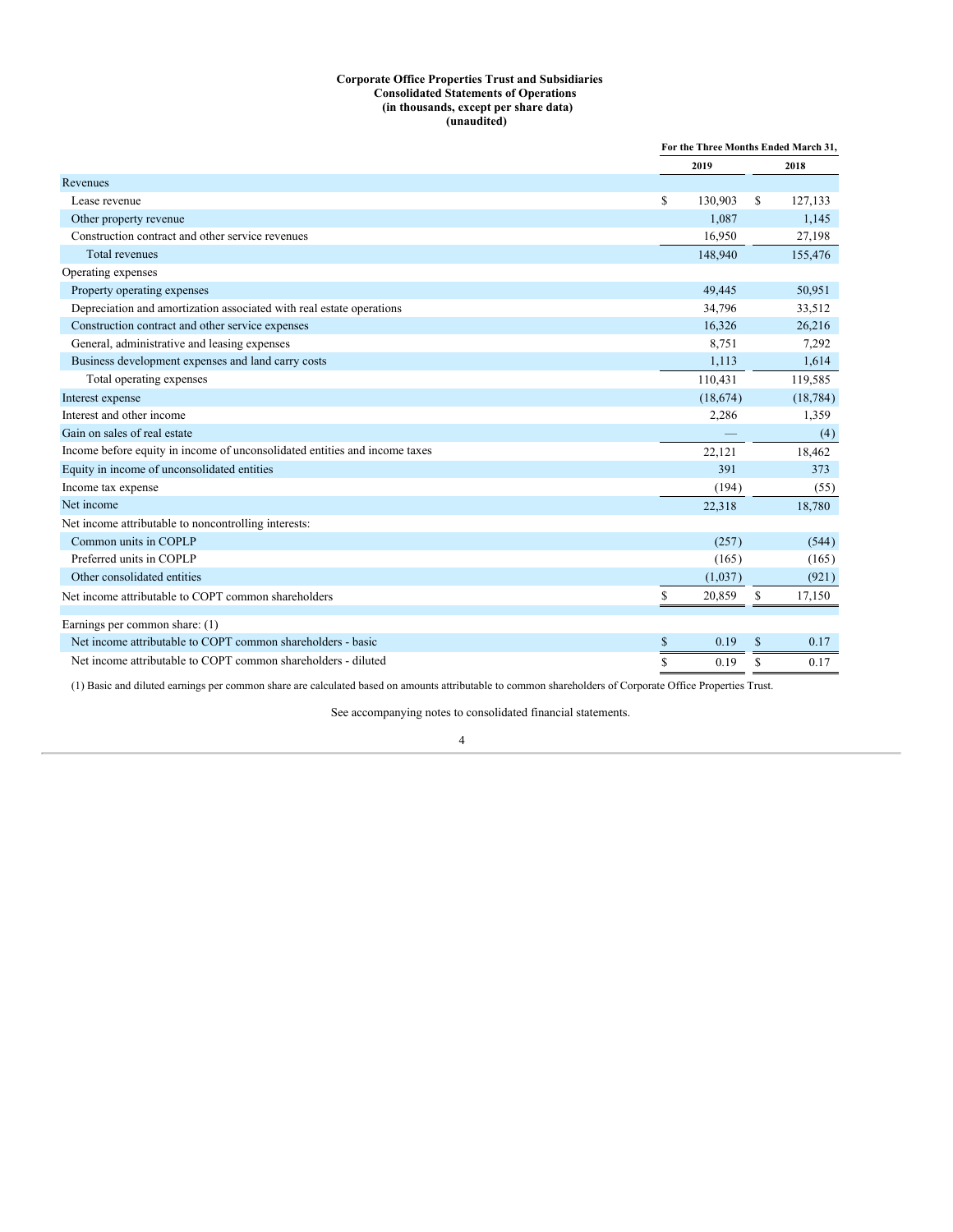### **Corporate Office Properties Trust and Subsidiaries Consolidated Statements of Comprehensive Income (in thousands) (unaudited)**

<span id="page-6-0"></span>

|                                                                         |          | For the Three Months Ended March 31. |         |  |  |
|-------------------------------------------------------------------------|----------|--------------------------------------|---------|--|--|
|                                                                         | 2019     |                                      | 2018    |  |  |
| Net income                                                              | 22,318   |                                      | 18,780  |  |  |
| Other comprehensive (loss) income                                       |          |                                      |         |  |  |
| Unrealized (loss) gain on interest rate derivatives                     | (8, 845) |                                      | 4,676   |  |  |
| (Gain) loss on interest rate derivatives recognized in interest expense | (570)    |                                      | 245     |  |  |
| Other comprehensive (loss) income                                       | (9, 415) |                                      | 4,921   |  |  |
| Comprehensive income                                                    | 12.903   |                                      | 23,701  |  |  |
| Comprehensive income attributable to noncontrolling interests           | (1,344)  |                                      | (1,790) |  |  |
| Comprehensive income attributable to COPT                               | 11,559   |                                      | 21.911  |  |  |
|                                                                         |          |                                      |         |  |  |

See accompanying notes to consolidated financial statements.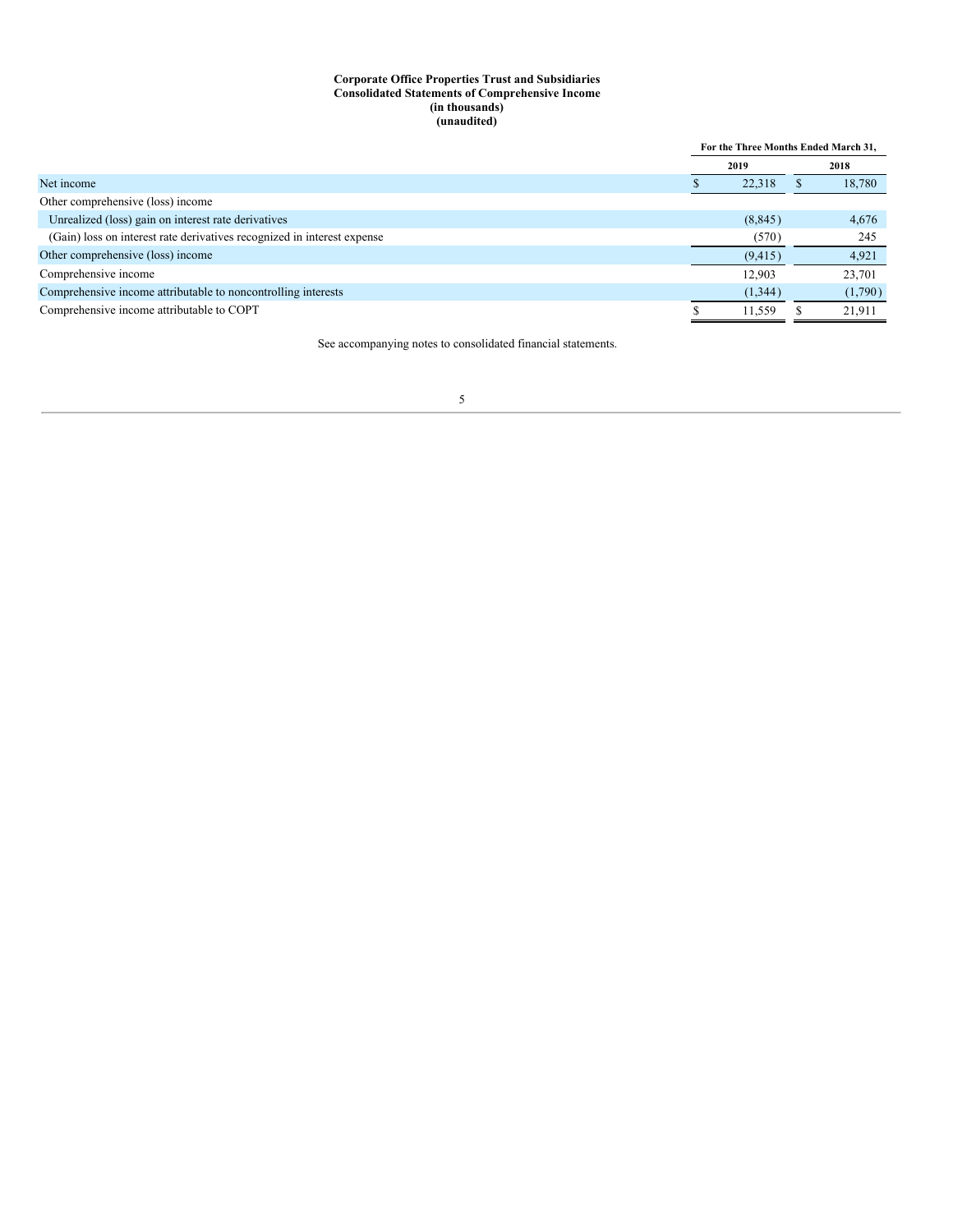#### **Corporate Office Properties Trust and Subsidiaries Consolidated Statements of Equity (Dollars in thousands) (unaudited)**

<span id="page-7-0"></span>

|                                                                                           | Common<br><b>Shares</b> | <b>Additional</b><br>Paid-in<br>Capital |    | Cumulative<br><b>Distributions</b> in<br><b>Excess of Net</b><br>Income | Accumulated<br>Other<br>Comprehensive<br>Income (Loss) |          |              |             | Noncontrolling<br><b>Interests</b> | Total |
|-------------------------------------------------------------------------------------------|-------------------------|-----------------------------------------|----|-------------------------------------------------------------------------|--------------------------------------------------------|----------|--------------|-------------|------------------------------------|-------|
| Balance at December 31, 2017 (101,292,299 common shares<br>outstanding)                   | \$1,013                 | \$2,201,047                             | S  | (802,085)                                                               | $\mathcal{S}$                                          | 2,167    | \$<br>66,165 | \$1,468,307 |                                    |       |
| Cumulative effect of accounting change for adoption of hedge<br>accounting guidance       |                         |                                         |    | (276)                                                                   |                                                        | 276      |              |             |                                    |       |
| Balance at December 31, 2017, as adjusted                                                 | 1.013                   | 2,201,047                               |    | (802, 361)                                                              |                                                        | 2.443    | 66,165       | 1,468,307   |                                    |       |
| Conversion of common units to common shares (53,817 shares)                               | $\mathbf{1}$            | 760                                     |    |                                                                         |                                                        |          | (761)        |             |                                    |       |
| Common shares issued under forward equity sale agreements<br>$(677,000 \text{ shares})$   | $\tau$                  | 19,969                                  |    |                                                                         |                                                        |          |              | 19,976      |                                    |       |
| Share-based compensation (127,242 shares issued, net of<br>redemptions)                   | $\mathbf{1}$            | 1,679                                   |    |                                                                         |                                                        |          |              | 1,680       |                                    |       |
| Redemption of vested equity awards                                                        |                         | (1, 327)                                |    |                                                                         |                                                        |          |              | (1,327)     |                                    |       |
| Adjustments to noncontrolling interests resulting from changes<br>in ownership of COPLP   |                         | (164)                                   |    |                                                                         |                                                        |          | 164          |             |                                    |       |
| Comprehensive income                                                                      |                         |                                         |    | 17,150                                                                  |                                                        | 4,761    | 1,152        | 23,063      |                                    |       |
| Dividends                                                                                 |                         |                                         |    | (28,091)                                                                |                                                        |          |              | (28,091)    |                                    |       |
| Distributions to owners of common and preferred units in<br><b>COPLP</b>                  |                         |                                         |    |                                                                         |                                                        |          | (1,044)      | (1,044)     |                                    |       |
| Distributions to noncontrolling interests in other consolidated<br>entities               |                         |                                         |    |                                                                         |                                                        |          | (3)          | (3)         |                                    |       |
| Adjustment to arrive at fair value of redeemable noncontrolling<br>interests              |                         | (537)                                   |    |                                                                         |                                                        |          |              | (537)       |                                    |       |
| Balance at March 31, 2018 (102,150,358 common shares<br>outstanding)                      | 1,022<br>\$.            | \$2,221,427                             | S  | (813,302)                                                               | \$                                                     | 7,204    | \$<br>65,673 | \$1,482,024 |                                    |       |
| Balance at December 31, 2018 (110,241,868 common shares                                   |                         |                                         |    |                                                                         |                                                        |          |              |             |                                    |       |
| outstanding)                                                                              | \$1,102                 | \$2,431,355                             | \$ | (846, 808)                                                              | \$                                                     | (238)    | \$<br>41,637 | \$1,627,048 |                                    |       |
| Conversion of common units to common shares (5,500 shares)                                |                         | 80                                      |    |                                                                         |                                                        |          | (80)         |             |                                    |       |
| Common shares issued under forward equity sale agreements<br>$(1,614,087 \text{ shares})$ | 16                      | 46,438                                  |    |                                                                         |                                                        |          |              | 46,454      |                                    |       |
| Share-based compensation (78,335 shares issued, net of<br>redemptions)                    | $\mathbf{1}$            | 1,562                                   |    |                                                                         |                                                        |          | 239          | 1,802       |                                    |       |
| Redemption of vested equity awards                                                        |                         | (1, 817)                                |    |                                                                         |                                                        |          |              | (1,817)     |                                    |       |
| Adjustments to noncontrolling interests resulting from changes<br>in ownership of COPLP   |                         | (1,322)                                 |    |                                                                         |                                                        |          | 1,322        |             |                                    |       |
| Comprehensive income                                                                      |                         |                                         |    | 20,859                                                                  |                                                        | (9,300)  | 669          | 12,228      |                                    |       |
| Dividends                                                                                 |                         |                                         |    | (30, 754)                                                               |                                                        |          |              | (30, 754)   |                                    |       |
| Distributions to owners of common and preferred units in<br><b>COPLP</b>                  |                         |                                         |    |                                                                         |                                                        |          | (550)        | (550)       |                                    |       |
| Contributions from noncontrolling interests in other<br>consolidated entities             |                         |                                         |    |                                                                         |                                                        |          | 2,570        | 2,570       |                                    |       |
| Distributions to noncontrolling interests in other consolidated<br>entities               |                         |                                         |    |                                                                         |                                                        |          | (4)          | (4)         |                                    |       |
| Adjustment to arrive at fair value of redeemable noncontrolling<br>interests              |                         | (799)                                   |    |                                                                         |                                                        |          |              | (799)       |                                    |       |
| Balance at March 31, 2019 (111,939,790 common shares<br>outstanding)                      | \$1,119                 | \$2,475,497                             | \$ | (856, 703)                                                              | \$                                                     | (9, 538) | \$<br>45,803 | \$1,656,178 |                                    |       |

See accompanying notes to consolidated financial statements.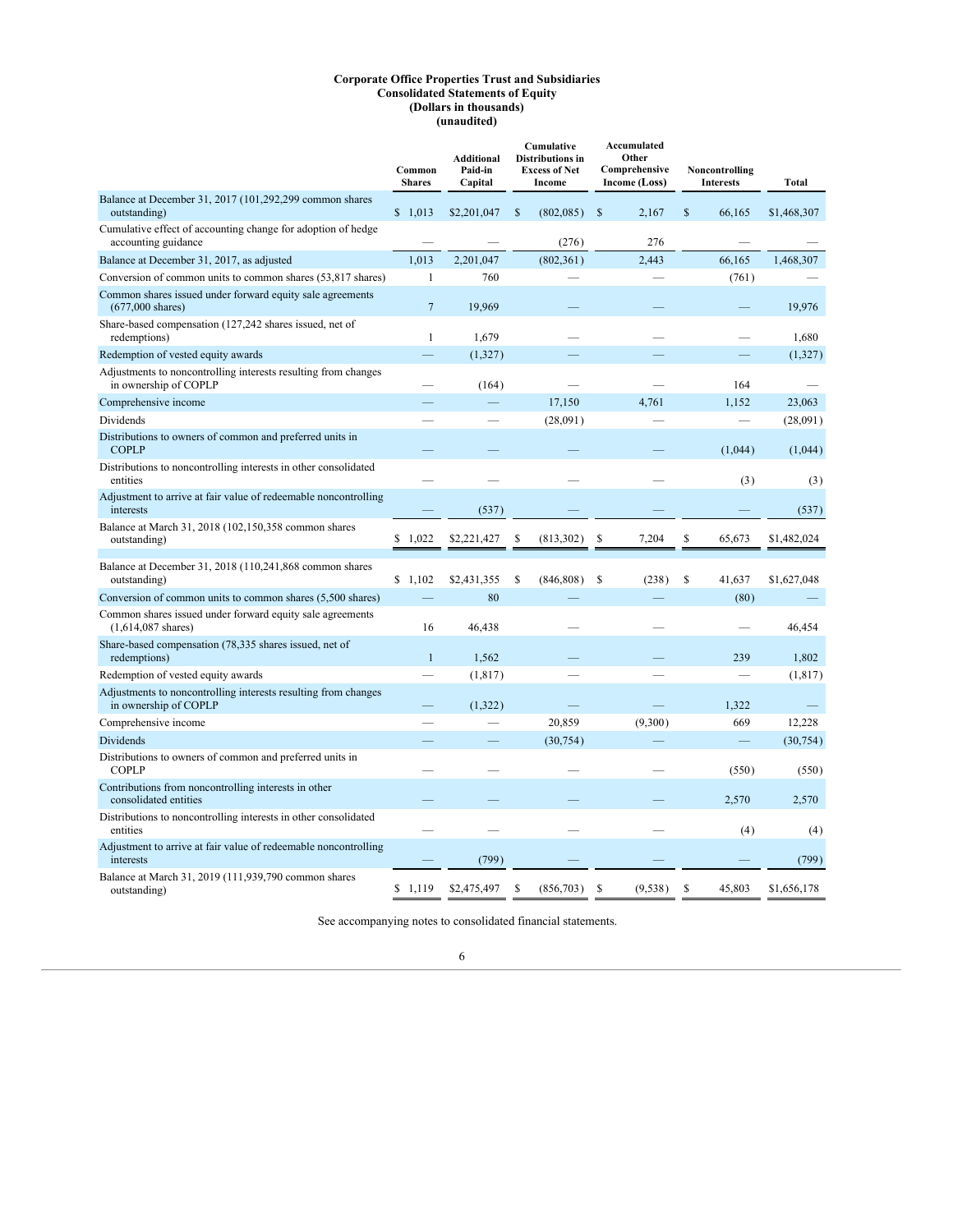### **Corporate Office Properties Trust and Subsidiaries Consolidated Statements of Cash Flows (in thousands) (unaudited)**

<span id="page-8-0"></span>

|                                                                                  | For the Three Months Ended March 31, |    |           |  |  |
|----------------------------------------------------------------------------------|--------------------------------------|----|-----------|--|--|
|                                                                                  | 2019                                 |    | 2018      |  |  |
| Cash flows from operating activities                                             |                                      |    |           |  |  |
| Revenues from real estate operations received                                    | \$<br>126,569                        | S  | 135,027   |  |  |
| Construction contract and other service revenues received                        | 5,904                                |    | 9,268     |  |  |
| Property operating expenses paid                                                 | (42, 974)                            |    | (43,212)  |  |  |
| Construction contract and other service expenses paid                            | (4,614)                              |    | (41, 128) |  |  |
| General, administrative, leasing, business development and land carry costs paid | (11,703)                             |    | (10,900)  |  |  |
| Interest expense paid                                                            | (18, 282)                            |    | (19,092)  |  |  |
| Lease incentives paid                                                            | (1,158)                              |    | (4,204)   |  |  |
| Other                                                                            | 910                                  |    | 436       |  |  |
| Net cash provided by operating activities                                        | 54,652                               |    | 26,195    |  |  |
| Cash flows from investing activities                                             |                                      |    |           |  |  |
| Construction, development and redevelopment                                      | (100, 212)                           |    | (17, 540) |  |  |
| Tenant improvements on operating properties                                      | (4,174)                              |    | (9,077)   |  |  |
| Other capital improvements on operating properties                               | (4, 476)                             |    | (5,198)   |  |  |
| Investing receivables funded                                                     | (11,051)                             |    |           |  |  |
| Leasing costs paid                                                               | (2, 539)                             |    | (2,015)   |  |  |
| Other                                                                            | 1,297                                |    | (974)     |  |  |
| Net cash used in investing activities                                            | (121, 155)                           |    | (34, 804) |  |  |
| <b>Cash flows from financing activities</b>                                      |                                      |    |           |  |  |
| Proceeds from debt                                                               |                                      |    |           |  |  |
| <b>Revolving Credit Facility</b>                                                 | 123,000                              |    | 82,000    |  |  |
| Other debt proceeds                                                              | 3,350                                |    |           |  |  |
| Repayments of debt                                                               |                                      |    |           |  |  |
| <b>Revolving Credit Facility</b>                                                 | (74,000)                             |    | (55,000)  |  |  |
| Scheduled principal amortization                                                 | (1,098)                              |    | (1,052)   |  |  |
| Payments on finance lease liabilities                                            | (52)                                 |    | (4,202)   |  |  |
| Net proceeds from issuance of common shares                                      | 46,415                               |    | 19,989    |  |  |
| Common share dividends paid                                                      | (30, 287)                            |    | (27, 855) |  |  |
| Distributions paid to noncontrolling interests in COPLP                          | (553)                                |    | (1,059)   |  |  |
| Redemption of vested equity awards                                               | (1,817)                              |    | (1,327)   |  |  |
| Other                                                                            | 1,370                                |    | (5,183)   |  |  |
| Net cash provided by financing activities                                        | 66,328                               |    | 6,311     |  |  |
| Net decrease in cash and cash equivalents and restricted cash                    | (175)                                |    | (2,298)   |  |  |
| Cash and cash equivalents and restricted cash                                    |                                      |    |           |  |  |
| Beginning of period                                                              | 11,950                               |    | 14,831    |  |  |
| End of period                                                                    | \$<br>11,775                         | \$ | 12,533    |  |  |
|                                                                                  |                                      |    |           |  |  |

See accompanying notes to consolidated financial statements.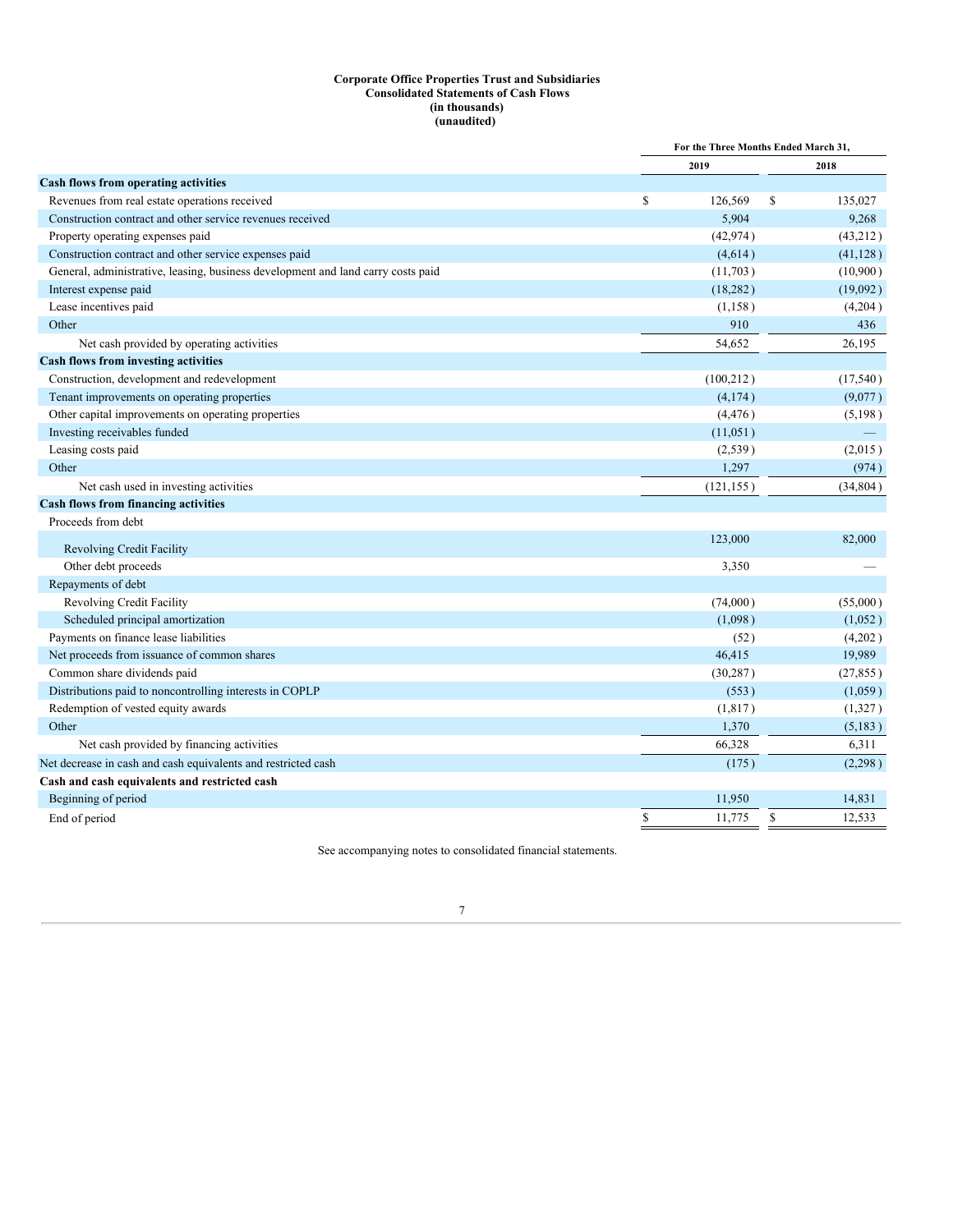## **Corporate Office Properties Trust and Subsidiaries Consolidated Statements of Cash Flows (continued) (in thousands) (unaudited)**

|                                                                                                                                                   | For the Three Months Ended March 31, |          |              |                |
|---------------------------------------------------------------------------------------------------------------------------------------------------|--------------------------------------|----------|--------------|----------------|
|                                                                                                                                                   |                                      | 2019     |              | 2018           |
| Reconciliation of net income to net cash provided by operating activities:                                                                        |                                      |          |              |                |
| Net income                                                                                                                                        | \$                                   | 22,318   | S            | 18,780         |
| Adjustments to reconcile net income to net cash provided by operating activities:                                                                 |                                      |          |              |                |
| Depreciation and other amortization                                                                                                               |                                      | 35,229   |              | 34,035         |
| Amortization of deferred financing costs and net debt discounts                                                                                   |                                      | 898      |              | 822            |
| Increase in deferred rent receivable                                                                                                              |                                      | (2,539)  |              | (1,512)        |
| Gain on sales of real estate                                                                                                                      |                                      |          |              | $\overline{4}$ |
| Share-based compensation                                                                                                                          |                                      | 1,659    |              | 1,545          |
| Other                                                                                                                                             |                                      | (1,572)  |              | (907)          |
| Changes in operating assets and liabilities:                                                                                                      |                                      |          |              |                |
| Decrease in accounts receivable                                                                                                                   |                                      | 1.033    |              | 7,877          |
| (Increase) decrease in prepaid expenses and other assets, net                                                                                     |                                      | (6,752)  |              | 8,533          |
| Increase (decrease) in accounts payable, accrued expenses and other liabilities                                                                   |                                      | 8,822    |              | (43,903)       |
| (Decrease) increase in rents received in advance and security deposits                                                                            |                                      | (4, 444) |              | 921            |
| Net cash provided by operating activities                                                                                                         | $\mathbf S$                          | 54,652   | $\mathbb{S}$ | 26,195         |
| Reconciliation of cash and cash equivalents and restricted cash:                                                                                  |                                      |          |              |                |
| Cash and cash equivalents at beginning of period                                                                                                  | $\mathcal{S}$                        | 8.066    | $\mathbf S$  | 12,261         |
| Restricted cash at beginning of period                                                                                                            |                                      | 3,884    |              | 2,570          |
| Cash and cash equivalents and restricted cash at beginning of period                                                                              | $\mathsf{\$}$                        | 11,950   | $\mathbb S$  | 14,831         |
|                                                                                                                                                   |                                      |          |              |                |
| Cash and cash equivalents at end of period                                                                                                        | <sup>\$</sup>                        | 7.780    | $\mathbf S$  | 8,888          |
| Restricted cash at end of period                                                                                                                  |                                      | 3,995    |              | 3,645          |
| Cash and cash equivalents and restricted cash at end of period                                                                                    | $\mathsf{\$}$                        | 11,775   | $\mathbb{S}$ | 12,533         |
| Supplemental schedule of non-cash investing and financing activities:                                                                             |                                      |          |              |                |
|                                                                                                                                                   | \$                                   | 11,329   | \$           | 12,232         |
| Increase in accrued capital improvements, leasing and other investing activity costs                                                              |                                      |          |              |                |
| Finance right-of-use asset contributed by noncontrolling interest in joint venture                                                                | \$                                   | 2,570    | \$           |                |
| Operating right-of-use assets obtained in exchange for operating lease liabilities                                                                | $\mathbf S$                          | 276      | $\mathbf S$  |                |
| (Decrease) increase in fair value of derivatives applied to accumulated other comprehensive income and noncontrolling<br>interests                | \$                                   | (9, 450) | S            | 4,887          |
| Dividends/distributions payable                                                                                                                   | $\mathbf S$                          | 31,346   | $\mathbb{S}$ | 29,146         |
| Decrease in noncontrolling interests and increase in shareholders' equity in connection with the conversion of common<br>units into common shares | \$                                   | 80       | \$           | 761            |
| Adjustments to noncontrolling interests resulting from changes in COPLP ownership                                                                 | $\mathsf{\$}$                        | 1,322    | $\mathbb{S}$ | 164            |
| Increase in redeemable noncontrolling interests and decrease in equity to carry redeemable noncontrolling interests at fair<br>value              | \$                                   | 799      | \$           | 537            |

See accompanying notes to consolidated financial statements.

|  | ٦ |  |
|--|---|--|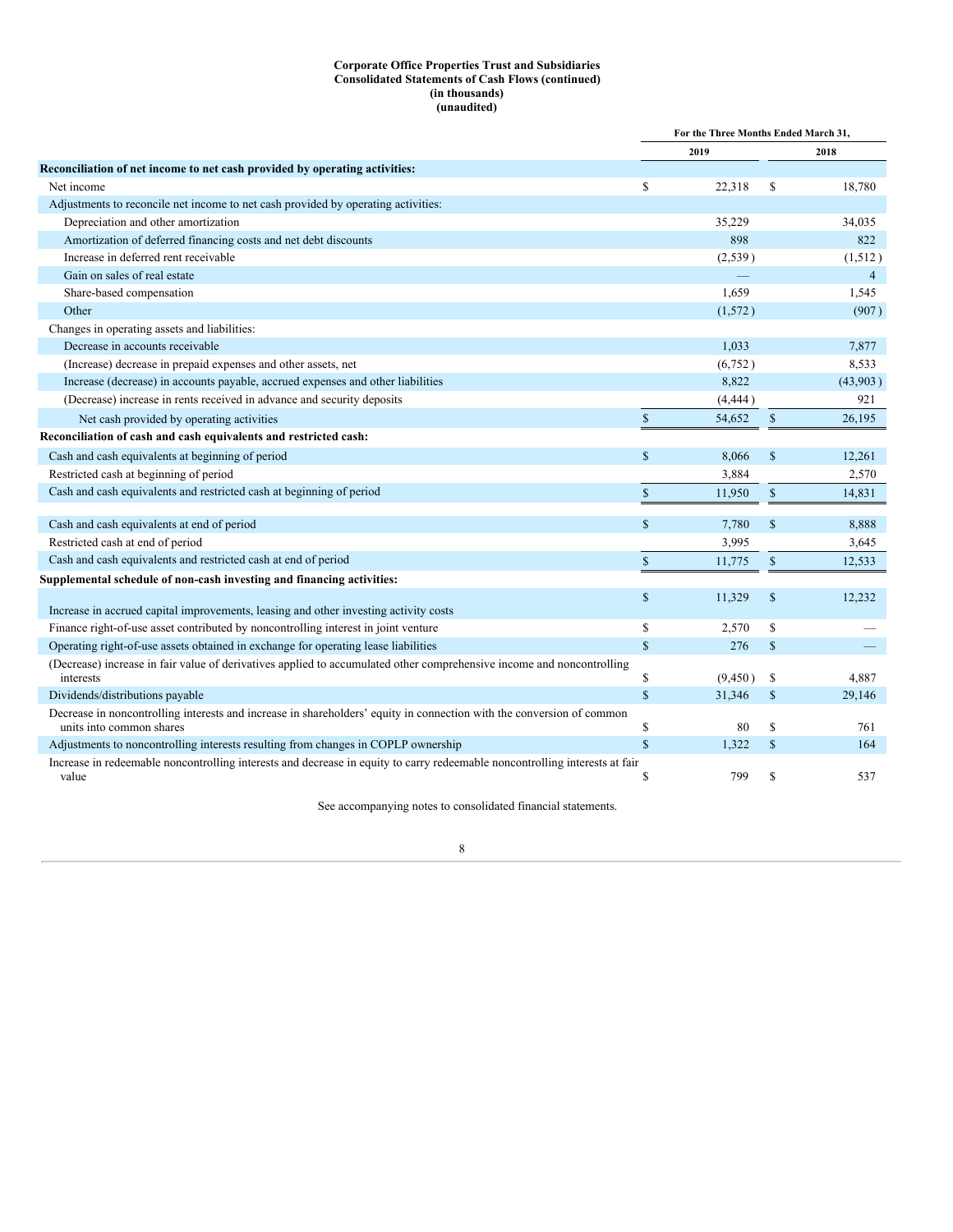#### **Corporate Office Properties, L.P. and Subsidiaries Consolidated Balance Sheets (in thousands, except unit data) (unaudited)**

<span id="page-10-1"></span><span id="page-10-0"></span>

|                                                                                                                                                                                     |              | March 31,<br>2019 | December 31,<br>2018 |           |  |
|-------------------------------------------------------------------------------------------------------------------------------------------------------------------------------------|--------------|-------------------|----------------------|-----------|--|
| <b>Assets</b>                                                                                                                                                                       |              |                   |                      |           |  |
| Properties, net:                                                                                                                                                                    |              |                   |                      |           |  |
| Operating properties, net                                                                                                                                                           | $\mathbb{S}$ | 2,865,829         | $\mathbb{S}$         | 2,847,265 |  |
| Projects in development or held for future development                                                                                                                              |              | 437,173           |                      | 403,361   |  |
| Total properties, net                                                                                                                                                               |              | 3,303,002         |                      | 3,250,626 |  |
| Property - operating right-of-use assets                                                                                                                                            |              | 27,569            |                      |           |  |
| Property - finance right-of-use assets                                                                                                                                              |              | 40,488            |                      |           |  |
| Cash and cash equivalents                                                                                                                                                           |              | 7,780             |                      | 8,066     |  |
| Investment in unconsolidated real estate joint venture                                                                                                                              |              | 39,359            |                      | 39,845    |  |
| Accounts receivable                                                                                                                                                                 |              | 25,261            |                      | 26,277    |  |
| Deferred rent receivable                                                                                                                                                            |              | 91,304            |                      | 89,350    |  |
| Intangible assets on real estate acquisitions, net                                                                                                                                  |              | 33,172            |                      | 43,470    |  |
| Deferred leasing costs (net of accumulated amortization of \$34,666 and \$31,994, respectively)                                                                                     |              | 51,736            |                      | 50,191    |  |
| Investing receivables                                                                                                                                                               |              | 69,390            |                      | 56,982    |  |
| Interest rate derivatives                                                                                                                                                           |              | 2,602             |                      | 5,617     |  |
| Prepaid expenses and other assets, net                                                                                                                                              |              | 79,982            |                      | 81,713    |  |
| <b>Total assets</b>                                                                                                                                                                 | $\mathbb{S}$ | 3,771,645         | $\mathbb{S}$         | 3,652,137 |  |
| <b>Liabilities and equity</b>                                                                                                                                                       |              |                   |                      |           |  |
| Liabilities:                                                                                                                                                                        |              |                   |                      |           |  |
| Debt, net                                                                                                                                                                           | $\mathbb{S}$ | 1,876,149         | S                    | 1,823,909 |  |
| Accounts payable and accrued expenses                                                                                                                                               |              | 112,076           |                      | 92,855    |  |
| Rents received in advance and security deposits                                                                                                                                     |              | 25,635            |                      | 30,079    |  |
| Distributions payable                                                                                                                                                               |              | 31,346            |                      | 30,856    |  |
| Deferred revenue associated with operating leases                                                                                                                                   |              | 8,415             |                      | 9,125     |  |
| Property - operating lease liabilities                                                                                                                                              |              | 16,619            |                      |           |  |
| Interest rate derivatives                                                                                                                                                           |              | 11,894            |                      | 5,459     |  |
| Other liabilities                                                                                                                                                                   |              | 5,948             |                      | 6,546     |  |
| Total liabilities                                                                                                                                                                   |              | 2,088,082         |                      | 1,998,829 |  |
| Commitments and contingencies (Note 17)                                                                                                                                             |              |                   |                      |           |  |
| Redeemable noncontrolling interests                                                                                                                                                 |              | 27,385            |                      | 26,260    |  |
| Equity:                                                                                                                                                                             |              |                   |                      |           |  |
| Corporate Office Properties, L.P.'s equity:                                                                                                                                         |              |                   |                      |           |  |
| Preferred units held by limited partner, 352,000 preferred units outstanding at March 31, 2019 and December 31, 2018                                                                |              | 8,800             |                      | 8,800     |  |
| Common units, 111,939,790 and 110,241,868 held by the general partner and 1,576,024 and 1,332,886 held by limited partners at<br>March 31, 2019 and December 31, 2018, respectively |              | 1,640,272         |                      | 1,604,655 |  |
| Accumulated other comprehensive loss                                                                                                                                                |              | (9, 536)          |                      | (121)     |  |
| Total Corporate Office Properties, L.P.'s equity                                                                                                                                    |              | 1,639,536         |                      | 1,613,334 |  |
| Noncontrolling interests in subsidiaries                                                                                                                                            |              | 16,642            |                      | 13,714    |  |
| Total equity                                                                                                                                                                        |              | 1,656,178         |                      | 1,627,048 |  |
| Total liabilities, redeemable noncontrolling interests and equity                                                                                                                   | $\mathbb{S}$ | 3,771,645         | $\mathbb{S}$         | 3,652,137 |  |
|                                                                                                                                                                                     |              |                   |                      |           |  |

See accompanying notes to consolidated financial statements.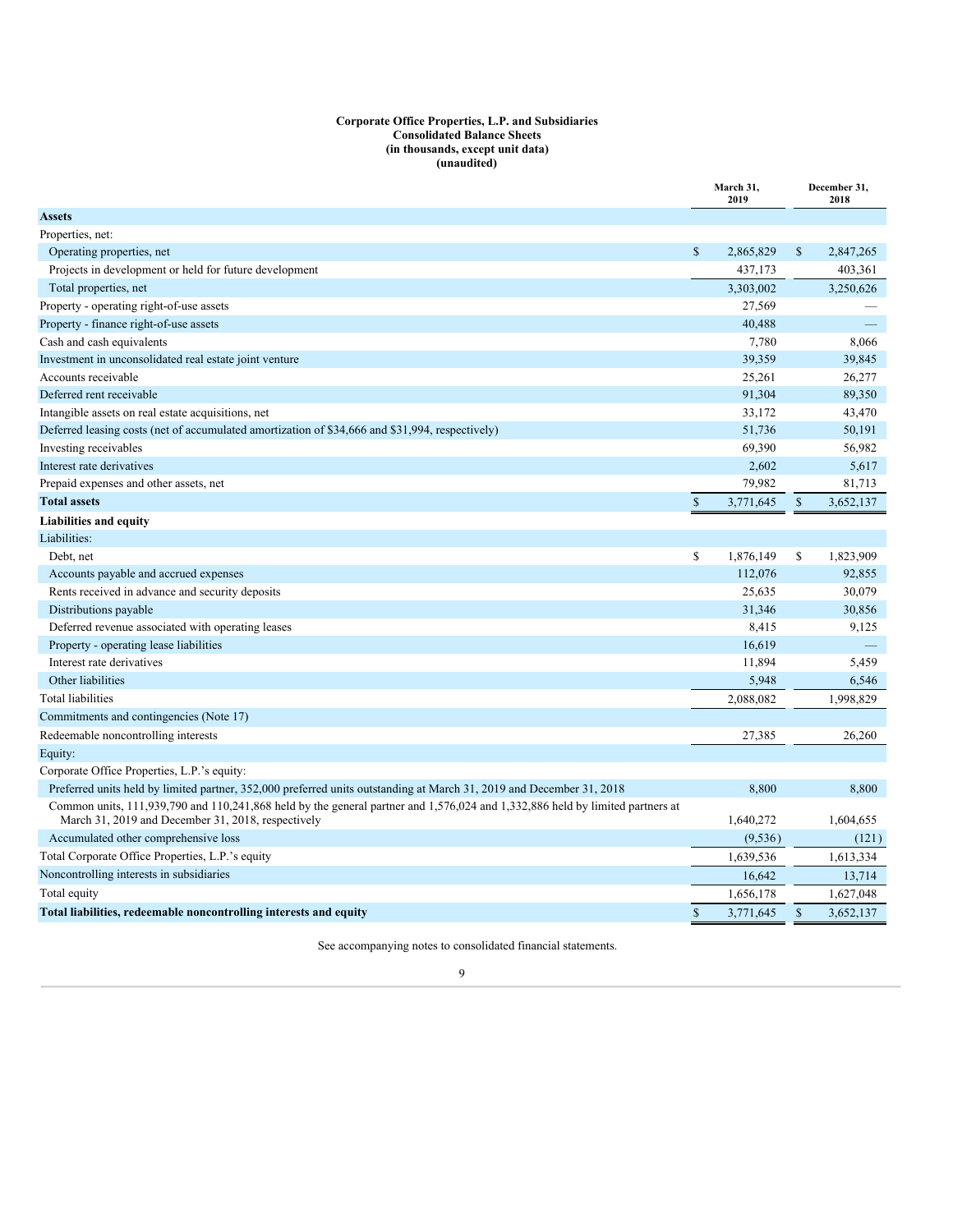## **Corporate Office Properties, L.P. and Subsidiaries Consolidated Statements of Operations (in thousands, except per unit data) (unaudited)**

<span id="page-11-0"></span>

|                                                                              |              | For the Three Months Ended March 31, |    |           |
|------------------------------------------------------------------------------|--------------|--------------------------------------|----|-----------|
|                                                                              |              | 2019                                 |    | 2018      |
| Revenues                                                                     |              |                                      |    |           |
| Lease revenue                                                                | \$           | 130,903                              | S  | 127,133   |
| Other property revenue                                                       |              | 1,087                                |    | 1,145     |
| Construction contract and other service revenues                             |              | 16,950                               |    | 27,198    |
| <b>Total revenues</b>                                                        |              | 148,940                              |    | 155,476   |
| Operating expenses                                                           |              |                                      |    |           |
| Property operating expenses                                                  |              | 49,445                               |    | 50,951    |
| Depreciation and amortization associated with real estate operations         |              | 34,796                               |    | 33,512    |
| Construction contract and other service expenses                             |              | 16,326                               |    | 26,216    |
| General, administrative and leasing expenses                                 |              | 8.751                                |    | 7,292     |
| Business development expenses and land carry costs                           |              | 1.113                                |    | 1,614     |
| Total operating expenses                                                     |              | 110,431                              |    | 119,585   |
| Interest expense                                                             |              | (18,674)                             |    | (18, 784) |
| Interest and other income                                                    |              | 2,286                                |    | 1,359     |
| Gain on sales of real estate                                                 |              |                                      |    | (4)       |
| Income before equity in income of unconsolidated entities and income taxes   |              | 22,121                               |    | 18,462    |
| Equity in income of unconsolidated entities                                  |              | 391                                  |    | 373       |
| Income tax expense                                                           |              | (194)                                |    | (55)      |
| Net income                                                                   |              | 22,318                               |    | 18,780    |
| Net income attributable to noncontrolling interests in consolidated entities |              | (1,037)                              |    | (921)     |
| Net income attributable to COPLP                                             |              | 21,281                               |    | 17,859    |
| Preferred unit distributions                                                 |              | (165)                                |    | (165)     |
| Net income attributable to COPLP common unitholders                          | $\mathbb{S}$ | 21,116                               | \$ | 17,694    |
| Earnings per common unit: (1)                                                |              |                                      |    |           |
| Net income attributable to COPLP common unitholders - basic                  | \$           | 0.19                                 | \$ | 0.17      |
| Net income attributable to COPLP common unitholders - diluted                | \$           | 0.19                                 | \$ | 0.17      |

(1) Basic and diluted earnings per common unit are calculated based on amounts attributable to common unitholders of Corporate Office Properties, L.P.

See accompanying notes to consolidated financial statements.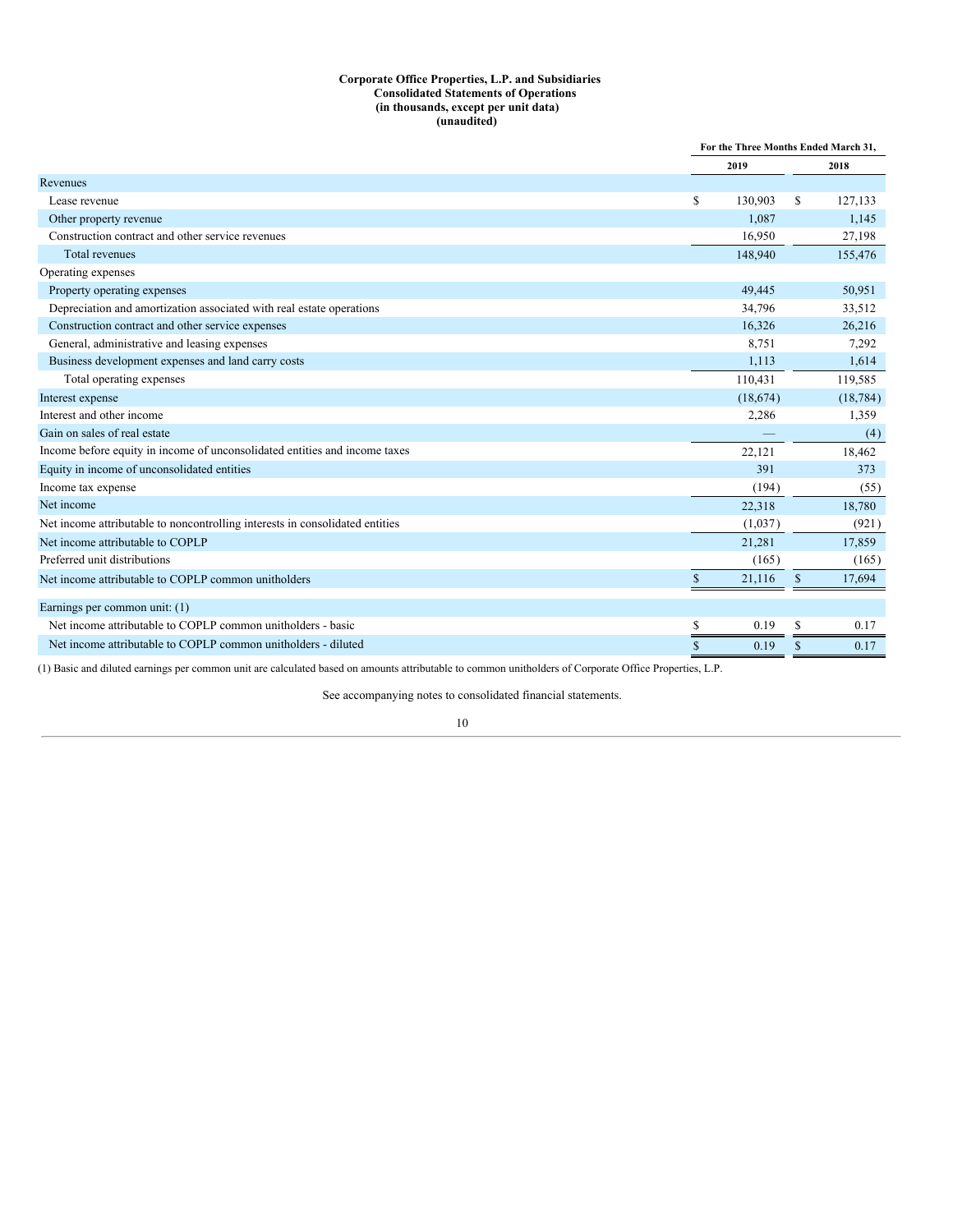#### **Corporate Office Properties, L.P. and Subsidiaries Consolidated Statements of Comprehensive Income (in thousands) (unaudited)**

<span id="page-12-0"></span>

| For the Three Months Ended March 31. |          |  |        |
|--------------------------------------|----------|--|--------|
|                                      | 2019     |  | 2018   |
|                                      | 22.318   |  | 18,780 |
|                                      |          |  |        |
|                                      | (8, 845) |  | 4,676  |
|                                      | (570)    |  | 245    |
|                                      | (9, 415) |  | 4,921  |
|                                      | 12.903   |  | 23,701 |
|                                      | (1,037)  |  | (921)  |
|                                      | 11,866   |  | 22,780 |
|                                      |          |  |        |

See accompanying notes to consolidated financial statements.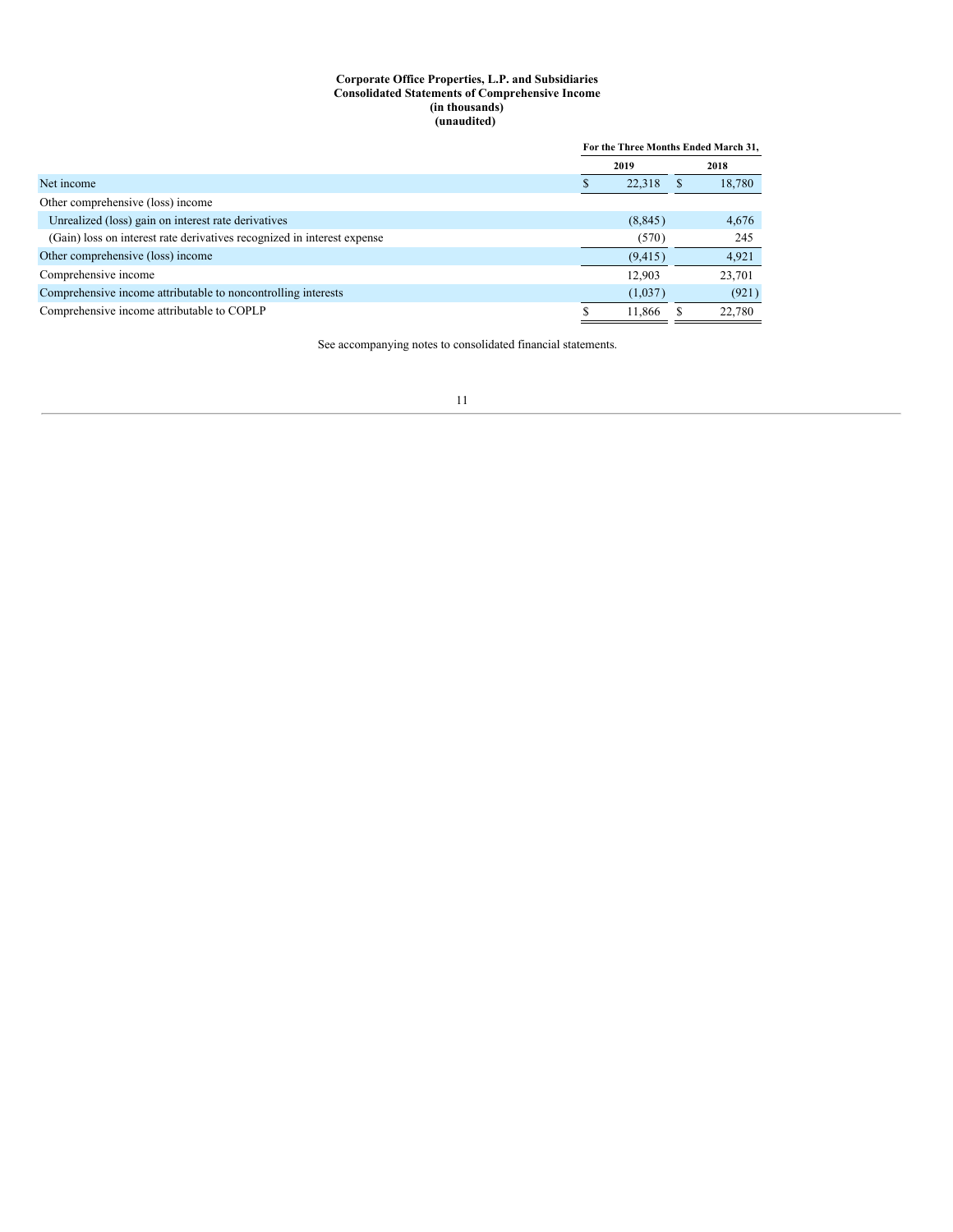#### **Corporate Office Properties, L.P. and Subsidiaries Consolidated Statements of Equity (Dollars in thousands) (unaudited)**

<span id="page-13-0"></span>

|                                                                                                           |                          | <b>Limited Partner</b><br><b>Preferred Units</b> | <b>Common Units</b>            |             | Accumulated<br>Other  | Noncontrolling<br>Comprehensive<br><b>Interests in</b> |                          |                     |  |
|-----------------------------------------------------------------------------------------------------------|--------------------------|--------------------------------------------------|--------------------------------|-------------|-----------------------|--------------------------------------------------------|--------------------------|---------------------|--|
|                                                                                                           | Units                    | Amount                                           | Units                          | Amount      | Income (Loss)         |                                                        | <b>Subsidiaries</b>      | <b>Total Equity</b> |  |
| Balance at December 31, 2017                                                                              | 352,000                  | \$8,800                                          | 104,543,177                    | \$1,445,022 | $\mathbb{S}$<br>2,173 | $\mathbb{S}$                                           | 12,312                   | \$1,468,307         |  |
| Cumulative effect of accounting change for adoption of<br>hedge accounting guidance                       |                          |                                                  |                                | (276)       | 276                   |                                                        |                          |                     |  |
| Balance at December 31, 2017, as adjusted                                                                 | 352,000                  | 8,800                                            | 104,543,177                    | 1,444,746   | 2,449                 |                                                        | 12,312                   | 1,468,307           |  |
| Issuance of common units resulting from common shares<br>issued under COPT forward equity sale agreements |                          |                                                  | 677,000                        | 19,976      |                       |                                                        |                          | 19,976              |  |
| Share-based compensation (units net of redemption)                                                        |                          |                                                  | 127,242                        | 1,680       |                       |                                                        |                          | 1,680               |  |
| Redemptions of vested equity awards                                                                       |                          |                                                  |                                | (1,327)     |                       |                                                        |                          | (1,327)             |  |
| Comprehensive income                                                                                      | —                        | 165                                              | $\qquad \qquad \longleftarrow$ | 17,694      | 4.921                 |                                                        | 283                      | 23,063              |  |
| Distributions to owners of common and preferred units                                                     |                          | (165)                                            |                                | (28,970)    |                       |                                                        |                          | (29, 135)           |  |
| Distributions to noncontrolling interests in subsidiaries                                                 |                          |                                                  |                                |             |                       |                                                        | (3)                      | (3)                 |  |
| Adjustment to arrive at fair value of redeemable<br>noncontrolling interests                              |                          |                                                  |                                | (537)       |                       |                                                        |                          | (537)               |  |
| Balance at March 31, 2018                                                                                 | 352,000                  | \$8,800                                          | 105,347,419                    | \$1,453,262 | \$<br>7,370           | $\mathbb{S}$                                           | 12,592                   | \$1,482,024         |  |
| Balance at December 31, 2018                                                                              | 352,000                  | \$8,800                                          | 111,574,754                    | \$1,604,655 | $\mathbb{S}$<br>(121) | $\mathbb{S}$                                           | 13,714                   | \$1,627,048         |  |
| Issuance of common units resulting from common shares<br>issued under COPT forward equity sale agreements |                          |                                                  | 1,614,087                      | 46,454      |                       |                                                        |                          | 46,454              |  |
| Share-based compensation (units net of redemption)                                                        |                          |                                                  | 326,973                        | 1,802       |                       |                                                        |                          | 1,802               |  |
| Redemptions of vested equity awards                                                                       |                          |                                                  |                                | (1,817)     |                       |                                                        |                          | (1, 817)            |  |
| Comprehensive income                                                                                      |                          | 165                                              |                                | 21,116      | (9, 415)              |                                                        | 362                      | 12,228              |  |
| Distributions to owners of common and preferred units                                                     | $\overline{\phantom{0}}$ | (165)                                            |                                | (31, 139)   |                       |                                                        | $\overline{\phantom{0}}$ | (31, 304)           |  |
| Contributions from noncontrolling interests in subsidiaries                                               |                          |                                                  |                                |             |                       |                                                        | 2,570                    | 2,570               |  |
| Distributions to noncontrolling interests in subsidiaries                                                 |                          |                                                  |                                |             |                       |                                                        | (4)                      | (4)                 |  |
| Adjustment to arrive at fair value of redeemable<br>noncontrolling interests                              |                          |                                                  |                                | (799)       |                       |                                                        |                          | (799)               |  |
| Balance at March 31, 2019                                                                                 | 352,000                  | \$8,800                                          | 113,515,814                    | \$1,640,272 | S<br>(9, 536)         | S                                                      | 16,642                   | \$1,656,178         |  |

See accompanying notes to consolidated financial statements.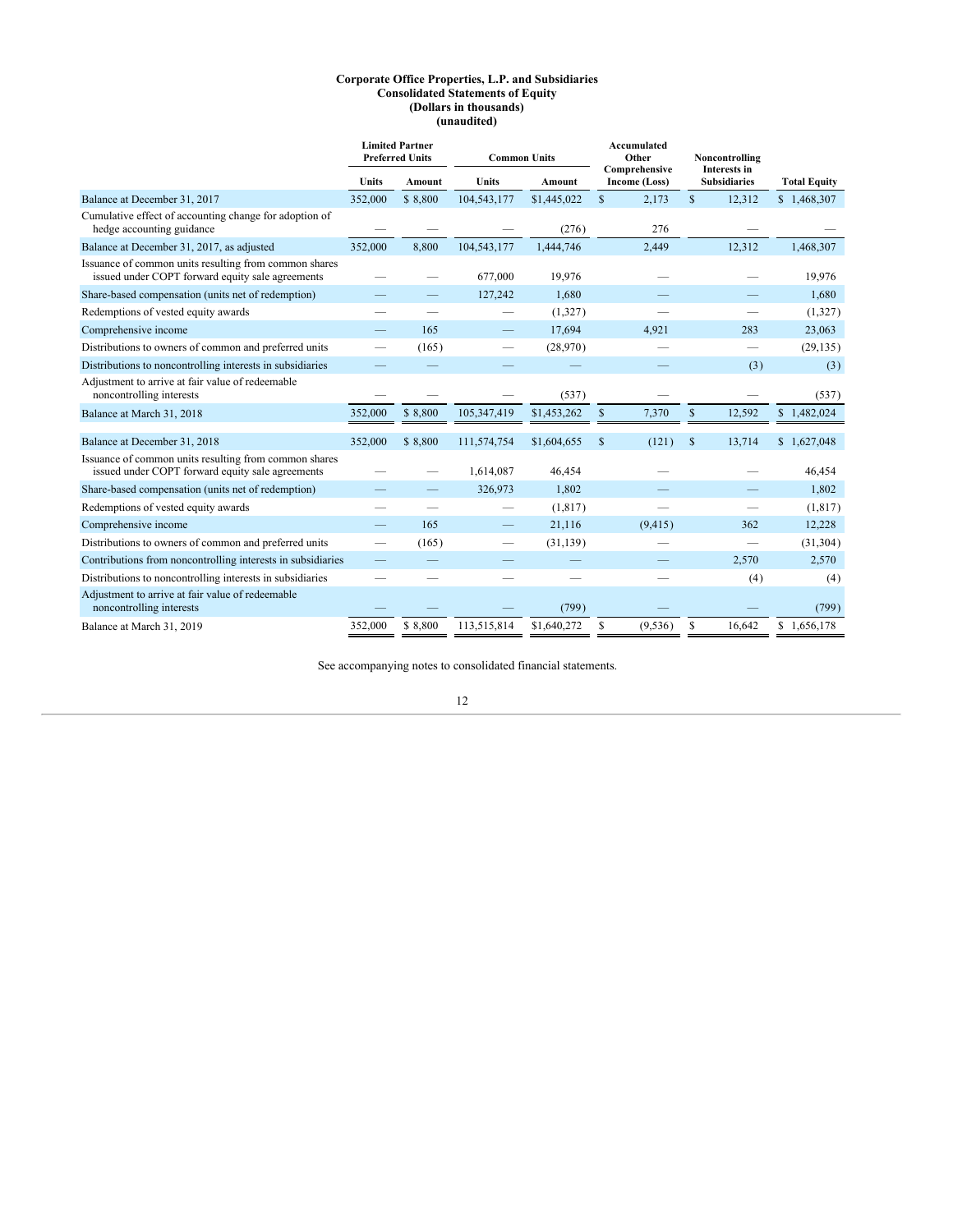#### **Corporate Office Properties, L.P. and Subsidiaries Consolidated Statements of Cash Flows (in thousands) (unaudited)**

<span id="page-14-0"></span>

| 2019<br>2018<br>Cash flows from operating activities<br>Revenues from real estate operations received<br>\$<br>126,569<br>\$<br>135,027<br>Construction contract and other service revenues received<br>5,904<br>9,268<br>Property operating expenses paid<br>(42, 974)<br>(43,212)<br>Construction contract and other service expenses paid<br>(4,614)<br>(41, 128)<br>General, administrative, leasing, business development and land carry costs paid<br>(11,703)<br>(10,900)<br>Interest expense paid<br>(18, 282)<br>(19,092)<br>Lease incentives paid<br>(1,158)<br>(4,204)<br>Other<br>910<br>436<br>Net cash provided by operating activities<br>26,195<br>54,652<br>Cash flows from investing activities<br>Construction, development and redevelopment<br>(100, 212)<br>(17, 540)<br>Tenant improvements on operating properties<br>(4,174)<br>(9,077)<br>Other capital improvements on operating properties<br>(4, 476)<br>(5,198)<br>Investing receivables funded<br>(11,051)<br>Leasing costs paid<br>(2, 539)<br>(2,015)<br>Other<br>1,297<br>(974)<br>Net cash used in investing activities<br>(34, 804)<br>(121, 155)<br><b>Cash flows from financing activities</b><br>Proceeds from debt<br>123,000<br>82,000<br><b>Revolving Credit Facility</b><br>Other debt proceeds<br>3,350<br>Repayments of debt<br>Revolving Credit Facility<br>(74,000)<br>(55,000)<br>Scheduled principal amortization<br>(1,098)<br>(1,052)<br>Payments on finance lease liabilities<br>(52)<br>(4,202)<br>Net proceeds from issuance of common units<br>46,415<br>19,989<br>Common unit distributions paid<br>(30,675)<br>(28, 749)<br>Preferred unit distributions paid<br>(165)<br>(165)<br>Redemption of vested equity awards<br>(1,817)<br>(1,327)<br>Other<br>1,370<br>(5,183)<br>Net cash provided by financing activities<br>66,328<br>6,311<br>Net decrease in cash and cash equivalents and restricted cash<br>(175)<br>(2,298)<br>Cash and cash equivalents and restricted cash<br>Beginning of period<br>11,950<br>14,831<br>\$<br>11,775<br>\$<br>12,533<br>End of period |  | For the Three Months Ended March 31, |  |  |
|-------------------------------------------------------------------------------------------------------------------------------------------------------------------------------------------------------------------------------------------------------------------------------------------------------------------------------------------------------------------------------------------------------------------------------------------------------------------------------------------------------------------------------------------------------------------------------------------------------------------------------------------------------------------------------------------------------------------------------------------------------------------------------------------------------------------------------------------------------------------------------------------------------------------------------------------------------------------------------------------------------------------------------------------------------------------------------------------------------------------------------------------------------------------------------------------------------------------------------------------------------------------------------------------------------------------------------------------------------------------------------------------------------------------------------------------------------------------------------------------------------------------------------------------------------------------------------------------------------------------------------------------------------------------------------------------------------------------------------------------------------------------------------------------------------------------------------------------------------------------------------------------------------------------------------------------------------------------------------------------------------------------------------------------------------------------------------------|--|--------------------------------------|--|--|
|                                                                                                                                                                                                                                                                                                                                                                                                                                                                                                                                                                                                                                                                                                                                                                                                                                                                                                                                                                                                                                                                                                                                                                                                                                                                                                                                                                                                                                                                                                                                                                                                                                                                                                                                                                                                                                                                                                                                                                                                                                                                                     |  |                                      |  |  |
|                                                                                                                                                                                                                                                                                                                                                                                                                                                                                                                                                                                                                                                                                                                                                                                                                                                                                                                                                                                                                                                                                                                                                                                                                                                                                                                                                                                                                                                                                                                                                                                                                                                                                                                                                                                                                                                                                                                                                                                                                                                                                     |  |                                      |  |  |
|                                                                                                                                                                                                                                                                                                                                                                                                                                                                                                                                                                                                                                                                                                                                                                                                                                                                                                                                                                                                                                                                                                                                                                                                                                                                                                                                                                                                                                                                                                                                                                                                                                                                                                                                                                                                                                                                                                                                                                                                                                                                                     |  |                                      |  |  |
|                                                                                                                                                                                                                                                                                                                                                                                                                                                                                                                                                                                                                                                                                                                                                                                                                                                                                                                                                                                                                                                                                                                                                                                                                                                                                                                                                                                                                                                                                                                                                                                                                                                                                                                                                                                                                                                                                                                                                                                                                                                                                     |  |                                      |  |  |
|                                                                                                                                                                                                                                                                                                                                                                                                                                                                                                                                                                                                                                                                                                                                                                                                                                                                                                                                                                                                                                                                                                                                                                                                                                                                                                                                                                                                                                                                                                                                                                                                                                                                                                                                                                                                                                                                                                                                                                                                                                                                                     |  |                                      |  |  |
|                                                                                                                                                                                                                                                                                                                                                                                                                                                                                                                                                                                                                                                                                                                                                                                                                                                                                                                                                                                                                                                                                                                                                                                                                                                                                                                                                                                                                                                                                                                                                                                                                                                                                                                                                                                                                                                                                                                                                                                                                                                                                     |  |                                      |  |  |
|                                                                                                                                                                                                                                                                                                                                                                                                                                                                                                                                                                                                                                                                                                                                                                                                                                                                                                                                                                                                                                                                                                                                                                                                                                                                                                                                                                                                                                                                                                                                                                                                                                                                                                                                                                                                                                                                                                                                                                                                                                                                                     |  |                                      |  |  |
|                                                                                                                                                                                                                                                                                                                                                                                                                                                                                                                                                                                                                                                                                                                                                                                                                                                                                                                                                                                                                                                                                                                                                                                                                                                                                                                                                                                                                                                                                                                                                                                                                                                                                                                                                                                                                                                                                                                                                                                                                                                                                     |  |                                      |  |  |
|                                                                                                                                                                                                                                                                                                                                                                                                                                                                                                                                                                                                                                                                                                                                                                                                                                                                                                                                                                                                                                                                                                                                                                                                                                                                                                                                                                                                                                                                                                                                                                                                                                                                                                                                                                                                                                                                                                                                                                                                                                                                                     |  |                                      |  |  |
|                                                                                                                                                                                                                                                                                                                                                                                                                                                                                                                                                                                                                                                                                                                                                                                                                                                                                                                                                                                                                                                                                                                                                                                                                                                                                                                                                                                                                                                                                                                                                                                                                                                                                                                                                                                                                                                                                                                                                                                                                                                                                     |  |                                      |  |  |
|                                                                                                                                                                                                                                                                                                                                                                                                                                                                                                                                                                                                                                                                                                                                                                                                                                                                                                                                                                                                                                                                                                                                                                                                                                                                                                                                                                                                                                                                                                                                                                                                                                                                                                                                                                                                                                                                                                                                                                                                                                                                                     |  |                                      |  |  |
|                                                                                                                                                                                                                                                                                                                                                                                                                                                                                                                                                                                                                                                                                                                                                                                                                                                                                                                                                                                                                                                                                                                                                                                                                                                                                                                                                                                                                                                                                                                                                                                                                                                                                                                                                                                                                                                                                                                                                                                                                                                                                     |  |                                      |  |  |
|                                                                                                                                                                                                                                                                                                                                                                                                                                                                                                                                                                                                                                                                                                                                                                                                                                                                                                                                                                                                                                                                                                                                                                                                                                                                                                                                                                                                                                                                                                                                                                                                                                                                                                                                                                                                                                                                                                                                                                                                                                                                                     |  |                                      |  |  |
|                                                                                                                                                                                                                                                                                                                                                                                                                                                                                                                                                                                                                                                                                                                                                                                                                                                                                                                                                                                                                                                                                                                                                                                                                                                                                                                                                                                                                                                                                                                                                                                                                                                                                                                                                                                                                                                                                                                                                                                                                                                                                     |  |                                      |  |  |
|                                                                                                                                                                                                                                                                                                                                                                                                                                                                                                                                                                                                                                                                                                                                                                                                                                                                                                                                                                                                                                                                                                                                                                                                                                                                                                                                                                                                                                                                                                                                                                                                                                                                                                                                                                                                                                                                                                                                                                                                                                                                                     |  |                                      |  |  |
|                                                                                                                                                                                                                                                                                                                                                                                                                                                                                                                                                                                                                                                                                                                                                                                                                                                                                                                                                                                                                                                                                                                                                                                                                                                                                                                                                                                                                                                                                                                                                                                                                                                                                                                                                                                                                                                                                                                                                                                                                                                                                     |  |                                      |  |  |
|                                                                                                                                                                                                                                                                                                                                                                                                                                                                                                                                                                                                                                                                                                                                                                                                                                                                                                                                                                                                                                                                                                                                                                                                                                                                                                                                                                                                                                                                                                                                                                                                                                                                                                                                                                                                                                                                                                                                                                                                                                                                                     |  |                                      |  |  |
|                                                                                                                                                                                                                                                                                                                                                                                                                                                                                                                                                                                                                                                                                                                                                                                                                                                                                                                                                                                                                                                                                                                                                                                                                                                                                                                                                                                                                                                                                                                                                                                                                                                                                                                                                                                                                                                                                                                                                                                                                                                                                     |  |                                      |  |  |
|                                                                                                                                                                                                                                                                                                                                                                                                                                                                                                                                                                                                                                                                                                                                                                                                                                                                                                                                                                                                                                                                                                                                                                                                                                                                                                                                                                                                                                                                                                                                                                                                                                                                                                                                                                                                                                                                                                                                                                                                                                                                                     |  |                                      |  |  |
|                                                                                                                                                                                                                                                                                                                                                                                                                                                                                                                                                                                                                                                                                                                                                                                                                                                                                                                                                                                                                                                                                                                                                                                                                                                                                                                                                                                                                                                                                                                                                                                                                                                                                                                                                                                                                                                                                                                                                                                                                                                                                     |  |                                      |  |  |
|                                                                                                                                                                                                                                                                                                                                                                                                                                                                                                                                                                                                                                                                                                                                                                                                                                                                                                                                                                                                                                                                                                                                                                                                                                                                                                                                                                                                                                                                                                                                                                                                                                                                                                                                                                                                                                                                                                                                                                                                                                                                                     |  |                                      |  |  |
|                                                                                                                                                                                                                                                                                                                                                                                                                                                                                                                                                                                                                                                                                                                                                                                                                                                                                                                                                                                                                                                                                                                                                                                                                                                                                                                                                                                                                                                                                                                                                                                                                                                                                                                                                                                                                                                                                                                                                                                                                                                                                     |  |                                      |  |  |
|                                                                                                                                                                                                                                                                                                                                                                                                                                                                                                                                                                                                                                                                                                                                                                                                                                                                                                                                                                                                                                                                                                                                                                                                                                                                                                                                                                                                                                                                                                                                                                                                                                                                                                                                                                                                                                                                                                                                                                                                                                                                                     |  |                                      |  |  |
|                                                                                                                                                                                                                                                                                                                                                                                                                                                                                                                                                                                                                                                                                                                                                                                                                                                                                                                                                                                                                                                                                                                                                                                                                                                                                                                                                                                                                                                                                                                                                                                                                                                                                                                                                                                                                                                                                                                                                                                                                                                                                     |  |                                      |  |  |
|                                                                                                                                                                                                                                                                                                                                                                                                                                                                                                                                                                                                                                                                                                                                                                                                                                                                                                                                                                                                                                                                                                                                                                                                                                                                                                                                                                                                                                                                                                                                                                                                                                                                                                                                                                                                                                                                                                                                                                                                                                                                                     |  |                                      |  |  |
|                                                                                                                                                                                                                                                                                                                                                                                                                                                                                                                                                                                                                                                                                                                                                                                                                                                                                                                                                                                                                                                                                                                                                                                                                                                                                                                                                                                                                                                                                                                                                                                                                                                                                                                                                                                                                                                                                                                                                                                                                                                                                     |  |                                      |  |  |
|                                                                                                                                                                                                                                                                                                                                                                                                                                                                                                                                                                                                                                                                                                                                                                                                                                                                                                                                                                                                                                                                                                                                                                                                                                                                                                                                                                                                                                                                                                                                                                                                                                                                                                                                                                                                                                                                                                                                                                                                                                                                                     |  |                                      |  |  |
|                                                                                                                                                                                                                                                                                                                                                                                                                                                                                                                                                                                                                                                                                                                                                                                                                                                                                                                                                                                                                                                                                                                                                                                                                                                                                                                                                                                                                                                                                                                                                                                                                                                                                                                                                                                                                                                                                                                                                                                                                                                                                     |  |                                      |  |  |
|                                                                                                                                                                                                                                                                                                                                                                                                                                                                                                                                                                                                                                                                                                                                                                                                                                                                                                                                                                                                                                                                                                                                                                                                                                                                                                                                                                                                                                                                                                                                                                                                                                                                                                                                                                                                                                                                                                                                                                                                                                                                                     |  |                                      |  |  |
|                                                                                                                                                                                                                                                                                                                                                                                                                                                                                                                                                                                                                                                                                                                                                                                                                                                                                                                                                                                                                                                                                                                                                                                                                                                                                                                                                                                                                                                                                                                                                                                                                                                                                                                                                                                                                                                                                                                                                                                                                                                                                     |  |                                      |  |  |
|                                                                                                                                                                                                                                                                                                                                                                                                                                                                                                                                                                                                                                                                                                                                                                                                                                                                                                                                                                                                                                                                                                                                                                                                                                                                                                                                                                                                                                                                                                                                                                                                                                                                                                                                                                                                                                                                                                                                                                                                                                                                                     |  |                                      |  |  |
|                                                                                                                                                                                                                                                                                                                                                                                                                                                                                                                                                                                                                                                                                                                                                                                                                                                                                                                                                                                                                                                                                                                                                                                                                                                                                                                                                                                                                                                                                                                                                                                                                                                                                                                                                                                                                                                                                                                                                                                                                                                                                     |  |                                      |  |  |
|                                                                                                                                                                                                                                                                                                                                                                                                                                                                                                                                                                                                                                                                                                                                                                                                                                                                                                                                                                                                                                                                                                                                                                                                                                                                                                                                                                                                                                                                                                                                                                                                                                                                                                                                                                                                                                                                                                                                                                                                                                                                                     |  |                                      |  |  |
|                                                                                                                                                                                                                                                                                                                                                                                                                                                                                                                                                                                                                                                                                                                                                                                                                                                                                                                                                                                                                                                                                                                                                                                                                                                                                                                                                                                                                                                                                                                                                                                                                                                                                                                                                                                                                                                                                                                                                                                                                                                                                     |  |                                      |  |  |
|                                                                                                                                                                                                                                                                                                                                                                                                                                                                                                                                                                                                                                                                                                                                                                                                                                                                                                                                                                                                                                                                                                                                                                                                                                                                                                                                                                                                                                                                                                                                                                                                                                                                                                                                                                                                                                                                                                                                                                                                                                                                                     |  |                                      |  |  |
|                                                                                                                                                                                                                                                                                                                                                                                                                                                                                                                                                                                                                                                                                                                                                                                                                                                                                                                                                                                                                                                                                                                                                                                                                                                                                                                                                                                                                                                                                                                                                                                                                                                                                                                                                                                                                                                                                                                                                                                                                                                                                     |  |                                      |  |  |
|                                                                                                                                                                                                                                                                                                                                                                                                                                                                                                                                                                                                                                                                                                                                                                                                                                                                                                                                                                                                                                                                                                                                                                                                                                                                                                                                                                                                                                                                                                                                                                                                                                                                                                                                                                                                                                                                                                                                                                                                                                                                                     |  |                                      |  |  |

See accompanying notes to consolidated financial statements.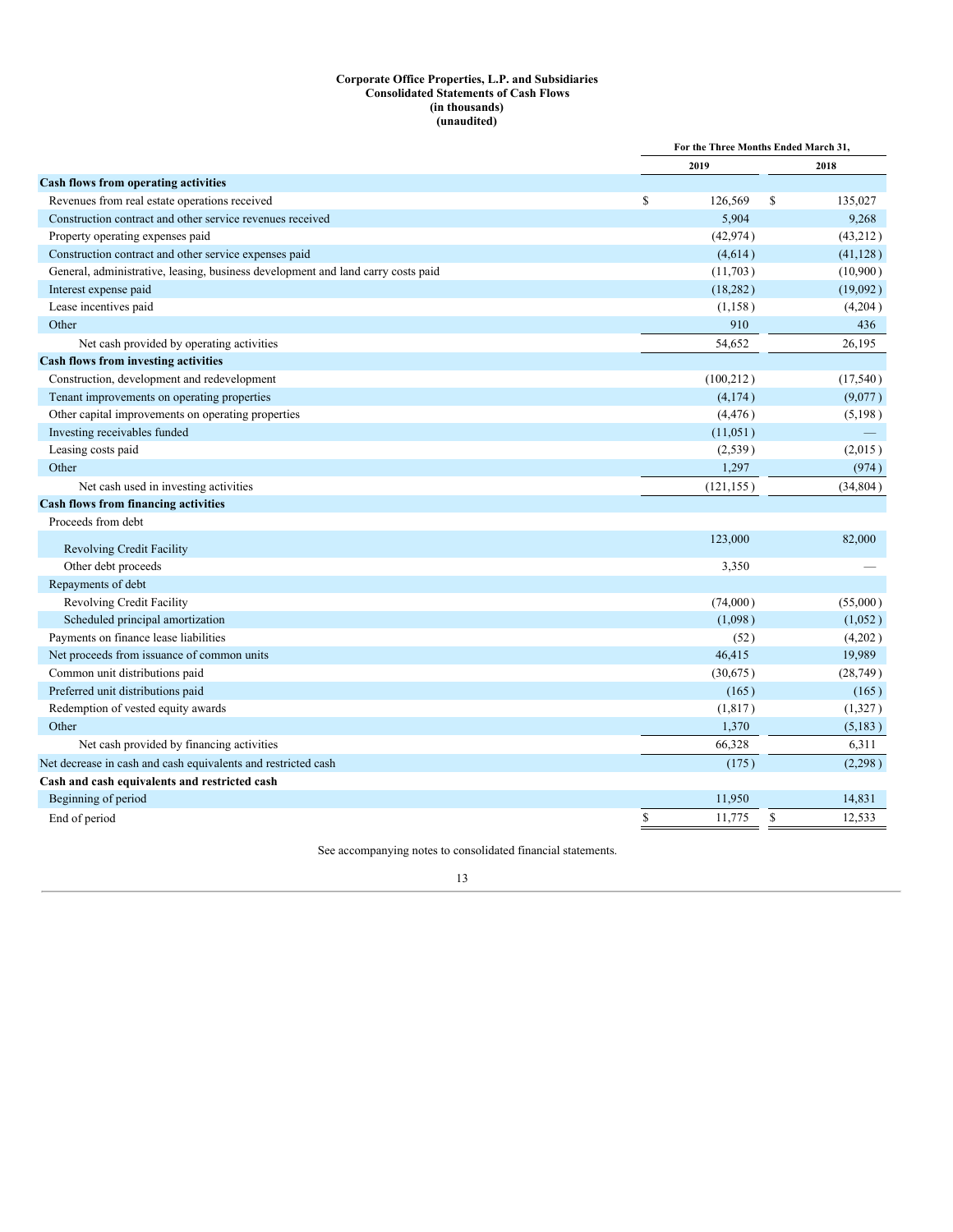## **Corporate Office Properties, L.P. and Subsidiaries Consolidated Statements of Cash Flows (Continued) (in thousands) (unaudited)**

|                                                                                                                                      | For the Three Months Ended March 31, |          |              |                |
|--------------------------------------------------------------------------------------------------------------------------------------|--------------------------------------|----------|--------------|----------------|
|                                                                                                                                      |                                      | 2019     |              | 2018           |
| Reconciliation of net income to net cash provided by operating activities:                                                           |                                      |          |              |                |
| Net income                                                                                                                           | \$                                   | 22,318   | S            | 18,780         |
| Adjustments to reconcile net income to net cash provided by operating activities:                                                    |                                      |          |              |                |
| Depreciation and other amortization                                                                                                  |                                      | 35,229   |              | 34,035         |
| Amortization of deferred financing costs and net debt discounts                                                                      |                                      | 898      |              | 822            |
| Increase in deferred rent receivable                                                                                                 |                                      | (2,539)  |              | (1,512)        |
| Gain on sales of real estate                                                                                                         |                                      |          |              | $\overline{4}$ |
| Share-based compensation                                                                                                             |                                      | 1,659    |              | 1,545          |
| Other                                                                                                                                |                                      | (1,572)  |              | (907)          |
| Changes in operating assets and liabilities:                                                                                         |                                      |          |              |                |
| Decrease in accounts receivable                                                                                                      |                                      | 1,033    |              | 7,877          |
| (Increase) decrease in prepaid expenses and other assets, net                                                                        |                                      | (6, 406) |              | 8,398          |
| Increase (decrease) in accounts payable, accrued expenses and other liabilities                                                      |                                      | 8,476    |              | (43,768)       |
| (Decrease) increase in rents received in advance and security deposits                                                               |                                      | (4, 444) |              | 921            |
| Net cash provided by operating activities                                                                                            | \$                                   | 54,652   | $\mathbb S$  | 26,195         |
| Reconciliation of cash and cash equivalents and restricted cash:                                                                     |                                      |          |              |                |
| Cash and cash equivalents at beginning of period                                                                                     | $\mathbb{S}$                         | 8,066    | $\mathbb{S}$ | 12,261         |
| Restricted cash at beginning of period                                                                                               |                                      | 3,884    |              | 2,570          |
| Cash and cash equivalents and restricted cash at beginning of period                                                                 | $\mathbb{S}$                         | 11,950   | $\mathbb{S}$ | 14,831         |
| Cash and cash equivalents at end of period                                                                                           | $\mathbb{S}$                         | 7,780    | $\mathbf S$  | 8,888          |
| Restricted cash at end of period                                                                                                     |                                      | 3,995    |              | 3,645          |
| Cash and cash equivalents and restricted cash at end of period                                                                       | $\mathbb{S}$                         | 11,775   | $\mathbb{S}$ | 12,533         |
| Supplemental schedule of non-cash investing and financing activities:                                                                |                                      |          |              |                |
| Increase in accrued capital improvements, leasing and other investing activity costs                                                 | $\mathbb{S}$                         | 11,329   | $\mathbb{S}$ | 12,232         |
| Finance right-of-use asset contributed by noncontrolling interest in joint venture                                                   | \$                                   | 2,570    | \$           |                |
| Operating right-of-use assets obtained in exchange for operating lease liabilities                                                   | $\mathbb{S}$                         | 276      | $\mathbb{S}$ |                |
| (Decrease) increase in fair value of derivatives applied to accumulated other comprehensive income and noncontrolling<br>interests   | \$                                   | (9, 450) | <b>S</b>     | 4,887          |
| Distributions payable                                                                                                                | $\mathbf S$                          | 31,346   | $\mathbb{S}$ | 29,146         |
| Increase in redeemable noncontrolling interests and decrease in equity to carry redeemable noncontrolling interests at fair<br>value | \$                                   | 799      | S            | 537            |

See accompanying notes to consolidated financial statements.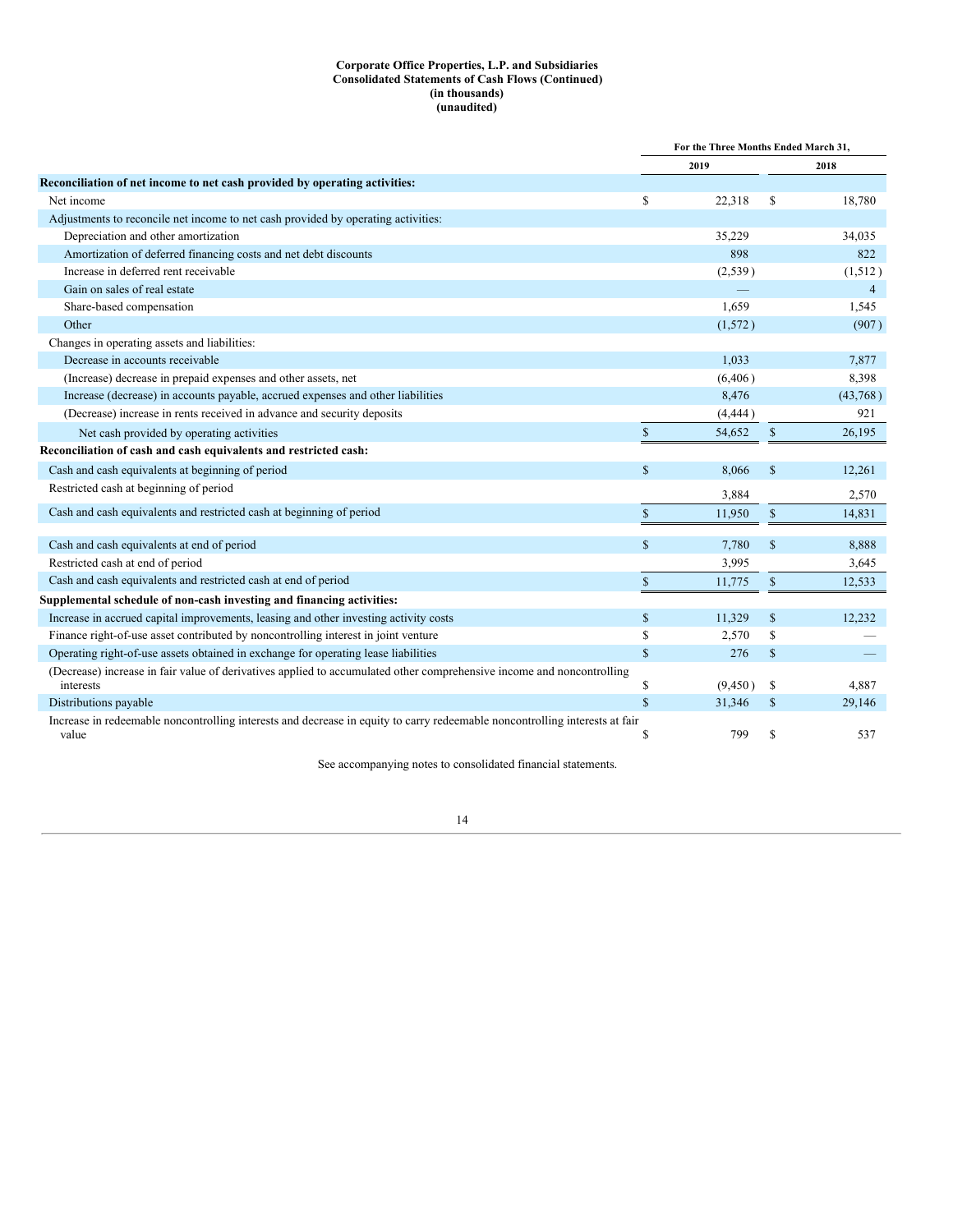#### **Corporate Office Properties Trust and Subsidiaries and Corporate Office Properties, L.P. and Subsidiaries Notes to Consolidated Financial Statements (unaudited)**

### <span id="page-16-0"></span>**1. Organization**

Corporate Office Properties Trust ("COPT") and subsidiaries (collectively, the "Company") is a fully-integrated and self-managed real estate investment trust ("REIT"). Corporate Office Properties, L.P. ("COPLP") and subsidiaries (collectively, the "Operating Partnership") is the entity through which COPT, the sole general partner of COPLP, conducts almost all of its operations and owns almost all of its assets. Unless otherwise expressly stated or the context otherwise requires, "we", "us" and "our" as used herein refer to each of the Company and the Operating Partnership. We own, manage, lease, develop and selectively acquire office and data center properties. The majority of our portfolio is in locations that support the United States Government and its contractors, most of whom are engaged in national security, defense and information technology ("IT") related activities servicing what we believe are growing, durable, priority missions ("Defense/IT Locations"). We also own a portfolio of office properties located in select urban/urban-like submarkets in the Greater Washington, DC/Baltimore region

with durable Class-A office fundamentals and characteristics ("Regional Office"). As of March 31, 2019, our properties included the following:

- 165 properties totaling 18.3 million square feet comprised of 15.2 million square feet in 146 office properties and 3.1 million square feet in 19 single-tenant data center shell properties ("data center shells"). We owned six of these data center shells through an unconsolidated real estate joint venture;
- a wholesale data center with a critical load of 19.25 megawatts;
- 15 properties under construction or redevelopment (ten office properties and five data center shells) that we estimate will total approximately2.0 million square feet upon completion, including two partially-operational properties; and
- approximately 900 acres of land controlled for future development that we believe could be developed into approximately11.6 million square feet and 150 acres of other land.

COPLP owns real estate directly and through subsidiary partnerships and limited liability companies ("LLCs"). In addition to owning real estate, COPLP also owns subsidiaries that provide real estate services such as property management and construction and development services primarily for our properties but also for third parties. Some of these services are performed by a taxable REIT subsidiary ("TRS").

Equity interests in COPLP are in the form of common and preferred units. As of March 31, 2019, COPT owned 98.6% of the outstanding COPLP common units ("common units"); the remaining common units and all of the outstanding COPLP preferred units ("preferred units") were owned by third parties. Common units not owned by COPT carry certain redemption rights. The number of common units owned by COPT is equivalent to the number of outstanding common shares of beneficial interest ("common shares") of COPT, and the entitlement of common units to quarterly distributions and payments in liquidation is substantially the same as those of COPT common shareholders. However, COPLP's common units include a special class of unit referred to as profit interest units ("PIUs") originating from certain share-based compensation awards issued to executives (described further in Note 15) that are subject to vesting and certain tax event criteria, and accordingly may carry different rights to redemption and distributions than non-PIU common units. COPT's common shares are publicly traded on the New York Stock Exchange ("NYSE") under the ticker symbol "OFC".

Because COPLP is managed by COPT, and COPT conducts substantially all of its operations through COPLP, we refer to COPT's executive officers as COPLP's executive officers; similarly, although COPLP does not have a board of trustees, we refer to COPT's Board of Trustees as COPLP's Board of Trustees.

## **2. Summary of Significant Accounting Policies**

#### **Basis of Presentation**

The COPT consolidated financial statements include the accounts of COPT, the Operating Partnership, their subsidiaries and other entities in which COPT has a majority voting interest and control. The COPLP consolidated financial statements include the accounts of COPLP, its subsidiaries and other entities in which COPLP has a majority voting interest and control. We also consolidate certain entities when control of such entities can be achieved through means other than voting rights ("variable interest entities" or "VIEs") if we are deemed to be the primary beneficiary of such entities. We eliminate all intercompany balances and transactions in consolidation.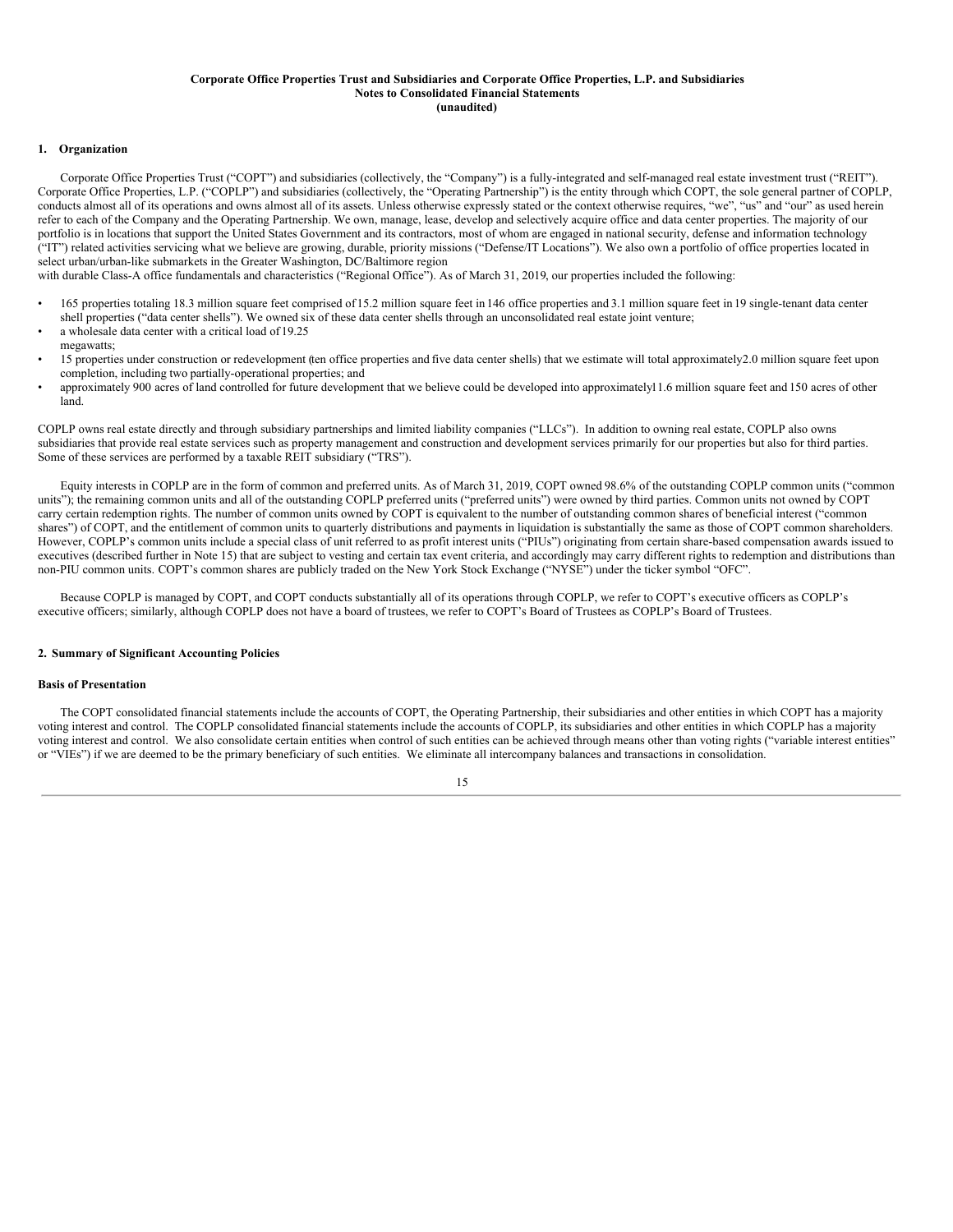We use the equity method of accounting when we own an interest in an entity and can exert significant influence over but cannot control the entity's operations. We discontinue equity method accounting if our investment in an entity (and net advances) is reduced to zero unless we have guaranteed obligations of the entity or are otherwise committed to provide further financial support for the entity.

When we own an equity investment in an entity and cannot exert significant influence over its operations, we measure the investment at fair value, with changes recognized through net income. For an investment without a readily determinable fair value, we measure the investment at cost, less any impairments, plus or minus changes resulting from observable price changes for an identical or similar investment of the same issuer.

These interim financial statements should be read together with the consolidated financial statements and notes thereto as of and for the year endedDecember 31, 2018 included in our 2018 Annual Report on Form 10-K. The unaudited consolidated financial statements include all adjustments that are necessary, in the opinion of management, to fairly state our financial position and results of operations. All adjustments are of a normal recurring nature. The consolidated financial statements have been prepared using the accounting policies described in our 2018 Annual Report on Form 10-K as updated for our adoption of recent accounting pronouncements discussed below.

### **Reclassification**

We reclassified certain amounts from prior periods to conform to the current period presentation of our consolidated financial statements with no effect on previously reported net income or equity, including reclassifications of our revenue from real estate operations in connection with our adoption of new lease guidance described below.

## **Recent Accounting Pronouncements**

In February 2016, the FASB issued guidance setting forth principles for the recognition, measurement, presentation and disclosure of leases. This guidance requires lessees to apply a dual approach, classifying leases as either finance or operating leases based on the principle of whether or not the lease is effectively a financed purchase of the leased asset by the lessee. The resulting classification determines whether the lease expense is recognized based on an effective interest method or straight-line basis over the term of the lease. A lessee is also required to record a right-of-use asset and a lease liability for all leases with a term of greater than 12 months regardless of their classification. This guidance requires lessors of real estate to account for leases using an approach substantially equivalent to guidance previously in place for operating leases, direct financing leases and sales-type leases. We adopted this guidance on January 1, 2019 using a modified retrospective transition approach under which we elected to apply the guidance effective January 1, 2019 and not adjust prior comparative reporting periods (except for our presentation of lease revenue discussed below). We elected to apply a package of practical expedients that enabled us to carry forward upon adoption our historical assessments of: expired or existing leases regarding their lease classification and deferred recognition of non-incremental direct leasing costs; and whether any expired or existing contracts are, or contain, leases. We also elected a practical expedient that enabled us to avoid the need to assess whether expired or existing land easements not previously accounted for as leases are, or contain, a lease. In addition, we elected a practical expedient for our rental properties (as lessor) to avoid separating non-lease components that otherwise would need to be accounted for under the recently-adopted revenue accounting guidance (such as tenant reimbursements of property operating expenses) from the associated lease component since (1) the non-lease components have the same timing and pattern of transfer as the associated lease component and (2) the lease component, if accounted for separately, would be classified as an operating lease; this enables us to account for the combination of the lease component and non-lease components as an operating lease since the lease component is the predominant component of the combined components. Below is a summary of the primary changes in our accounting and reporting that resulted from our adoption of this guidance:

- Property leases in which we are the
	- lessor:
	- Deferral of non-incremental leasing costs: For new or extended tenant leases, we no longer defer recognition of non-incremental leasing costs that we would have deferred under prior accounting guidance (refer to our 2018 Annual Report on Form 10-K in which we reported amounts deferred in2018, 2017 and 2016).
	- Change in presentation of revenue: Due to our adoption of the practical expedient discussed above to not separate non-lease component revenue from the associated lease component, we are aggregating revenue from our lease components and non-lease components (comprised predominantly of tenant operating expense reimbursements) into the line entitled "lease revenue." We are reporting other revenue from our properties in the line entitled "other property revenue." We recast prior periods for these changes in presentation.
	- Changes in assessment of lease revenue collectability: Changes in our assessment of lease revenue collectability that previously would have resulted in charges to bad debt expense under prior guidance are being recognized as an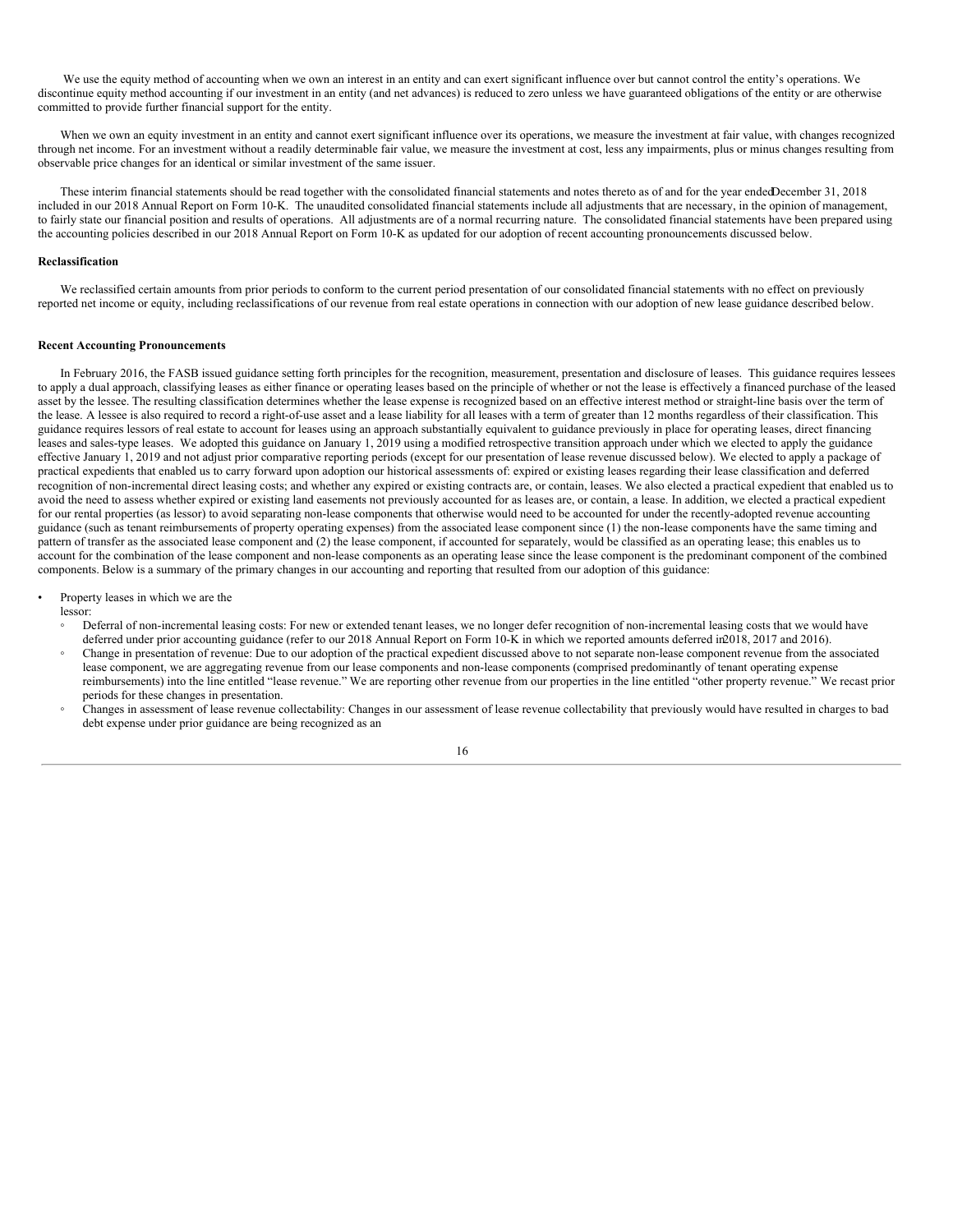adjustment to rental revenue under the new guidance. Such amounts recognized by us in prior periods were not significant.

- Operating expenses paid directly by tenants to third parties: Operating expenses paid directly by tenants to third parties (primarily for real estate taxes) and revenue associated with such tenant payments that would have been recognized under prior guidance will no longer be reported on our Statement of Operations. Such amounts recognized by us in prior periods were not significant.
- Leases (the most significant of which are ground leases) in which we are the lessee:
	- Balance sheet presentation of property operating lease right-of-use assets: Upon adoption on January 1, 2019, we recognized property right-of-use assets and offsetting lease liabilities for existing operating leases totaling \$16 million for the present value of minimum lease payments under these leases, and also reclassified an additional \$11 million in amounts previously presented elsewhere on our balance sheet in connection with these leases to the right-of-use assets. We will recognize additional right-of-use assets and lease liabilities as we enter into new operating leases.
	- Balance sheet presentation of property finance lease right-of-use assets: Property right-of-use assets of finance leases that previously were presented as properties under prior guidance are being presented as property finance right-of-use assets under the new guidance. As a result, we reclassified \$38 million in assets from properties to property finance right-of-use assets upon adoption on January 1, 2019.
	- Segment assets: We changed our definition of segment assets used for our reportable segments to include property right-of-use assets associated with operating properties, net of related lease liabilities.

In June 2016, the FASB issued guidance that changes how entities measure credit losses for most financial assets and certain other instruments that are not measured at fair value through net income. The guidance replaces the current incurred loss model with an expected loss approach, resulting in a more timely recognition of such losses. The guidance will apply to most financial assets measured at amortized cost and certain other instruments, including trade and other receivables, loans, held-to-maturity debt securities, net investments in leases and off-balance-sheet credit exposures (e.g. loan commitments). Under the new guidance, an entity will recognize its estimate of expected credit losses as an allowance, as the guidance requires that financial assets be measured on an amortized cost basis and to be presented at the net amount expected to be collected. The guidance is effective for us beginning January 1, 2020, with early adoption permitted after December 2018. We are currently assessing the financial impact of this guidance on our consolidated financial statements.

In August 2018, the FASB issued guidance that modifies disclosure requirements for fair value measurements. This guidance is effective for us beginning January 1, 2020. Early adoption is permitted for this guidance, and entities are permitted to early adopt with respect to any removed or modified disclosures while delaying adoption of additional disclosure requirements until the effective date. We do not expect the adoption of this guidance to have a material impact on our consolidated financial statements.

In August 2018, the FASB issued guidance that aligns the requirements for capitalizing implementation costs incurred in a hosting arrangement that is a service contract with the requirements for capitalizing implementation costs incurred to develop or obtain internal-use software. FASB guidance did not previously address the accounting for such implementation costs. The guidance is effective for us beginning January 1, 2020, with early adoption permitted. We do not expect the adoption of this guidance to have a material impact on our consolidated financial statements.

### **3. Fair Value Measurements**

## **Recurring Fair Value Measurements**

COPT has a non-qualified elective deferred compensation plan for Trustees and certain members of our management team that permits participants to defer up to100% of their compensation on a pre-tax basis and receive a tax-deferred return on such deferrals. The assets held in the plan (comprised primarily of mutual funds and equity securities) and the corresponding liability to the participants are measured at fair value on a recurring basis on COPT's consolidated balance sheets using quoted market prices, as are other marketable securities that we hold. The balance of the plan, which was fully funded, totaled \$4.2 million as of March 31, 2019, and is included in the line entitled "prepaid expenses and other assets, net" on COPT's consolidated balance sheets. The offsetting liability associated with the plan is adjusted to fair value at the end of each accounting period based on the fair value of the plan assets and reported in other liabilities on COPT's consolidated balance sheets. The assets of the plan are classified in Level 1 of the fair value hierarchy, while the offsetting liability is classified in Level 2 of the fair value hierarchy.

The fair values of our interest rate derivatives are determined using widely accepted valuation techniques, including a discounted cash flow analysis on the expected cash flows of each derivative. This analysis reflects the contractual terms of the derivatives, including the period to maturity, and uses observable market-based inputs, including interest rate market data and

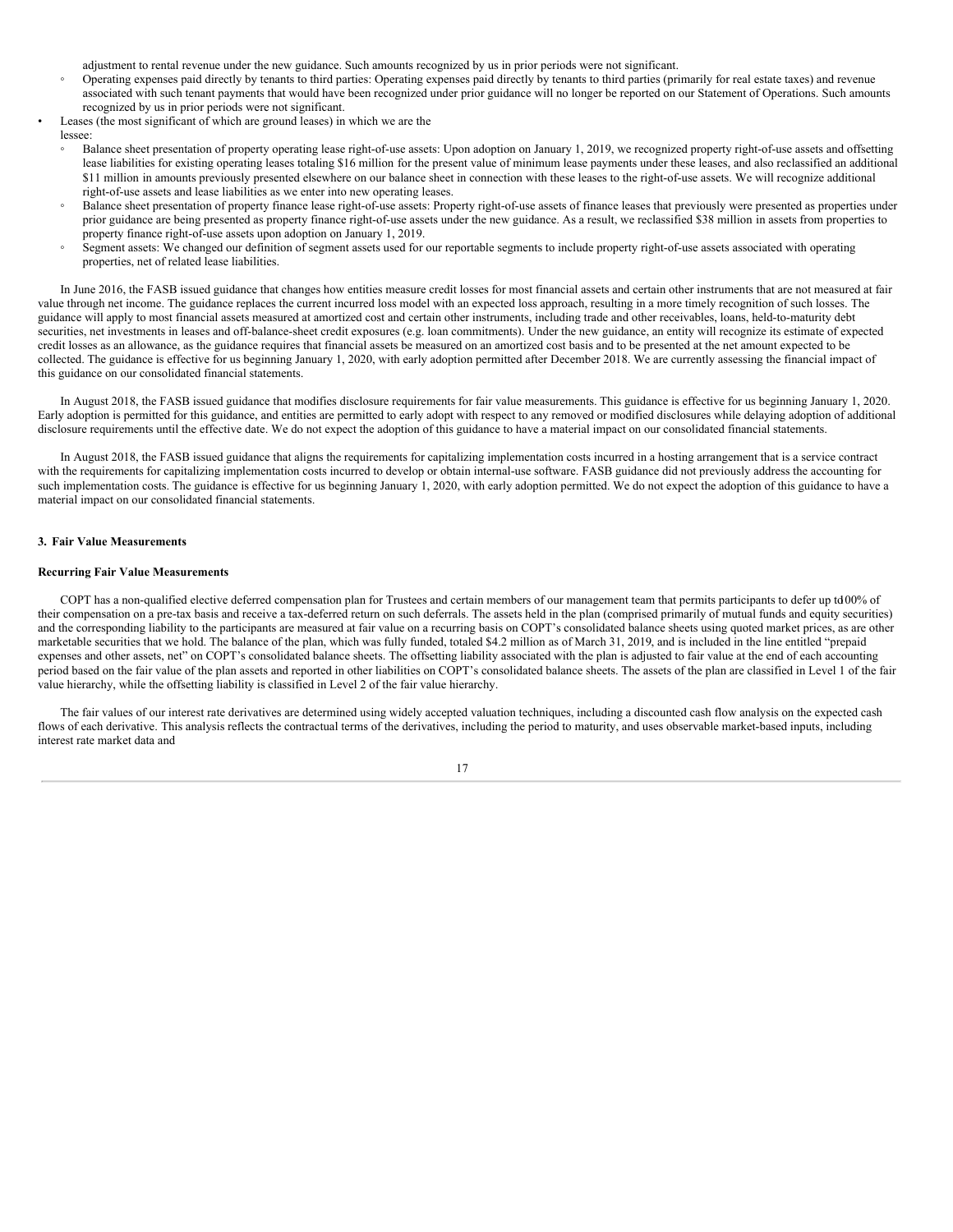implied volatilities in such interest rates. While we determined that the majority of the inputs used to value our derivatives fall within Level 2 of the fair value hierarchy, the credit valuation adjustments associated with our interest rate derivatives utilize Level 3 inputs, such as estimates of current credit spreads to evaluate the likelihood of default. However, as of March 31, 2019, we assessed the significance of the impact of the credit valuation adjustments on the overall valuation of our derivatives and determined that these adjustments are not significant. As a result, we determined that our interest rate derivative valuations in their entirety are classified in Level 2 of the fair value hierarchy.

The carrying values of cash and cash equivalents, restricted cash, accounts receivable, other assets (excluding investing receivables) and accounts payable and accrued expenses are reasonable estimates of their fair values because of the short maturities of these instruments. The fair values of our investing receivables, as disclosed in Note 7, were based on the discounted estimated future cash flows of the loans (categorized within Level 3 of the fair value hierarchy); the discount rates used approximate current market rates for loans with similar maturities and credit quality, and the estimated cash payments include scheduled principal and interest payments. For our disclosure of debt fair values in Note 9, we estimated the fair values of our unsecured senior notes based on quoted market rates for publicly-traded debt (categorized within Level 2 of the fair value hierarchy) and estimated the fair value of our other debt based on the discounted estimated future cash payments to be made on such debt (categorized within Level 3 of the fair value hierarchy); the discount rates used approximate current market rates for loans, or groups of loans, with similar maturities and credit quality, and the estimated future payments include scheduled principal and interest payments. Fair value estimates are made as of a specific point in time, are subjective in nature and involve uncertainties and matters of significant judgment. Settlement at such fair value amounts may not be possible and may not be a prudent management decision.

For additional fair value information, please refer to Note 7 for investing receivables, Note 9 for debt and Note 10 for interest rate derivatives.

#### COPT and Subsidiaries

The table below sets forth financial assets and liabilities of COPT and subsidiaries that are accounted for at fair value on a recurring basis as oMarch 31, 2019 and the hierarchy level of inputs used in measuring their respective fair values under applicable accounting standards (in thousands):

| <b>Description</b>                                      |   | <b>Ouoted Prices in</b><br><b>Active Markets for</b><br><b>Identical Assets (Level 1)</b> |              | Significant<br>Unobservable<br><b>Significant Other</b><br><b>Observable Inputs</b><br><b>Inputs</b><br>(Level 2)<br>(Level 3) |               |                          | Total |        |
|---------------------------------------------------------|---|-------------------------------------------------------------------------------------------|--------------|--------------------------------------------------------------------------------------------------------------------------------|---------------|--------------------------|-------|--------|
| Assets:                                                 |   |                                                                                           |              |                                                                                                                                |               |                          |       |        |
| Marketable securities in deferred compensation plan (1) |   |                                                                                           |              |                                                                                                                                |               |                          |       |        |
| Mutual funds                                            |   | 4,171                                                                                     | $\mathbb{S}$ | $\overline{\phantom{m}}$                                                                                                       | $\mathbf{s}$  | $\overline{\phantom{0}}$ | S     | 4,171  |
| Other                                                   |   | 43                                                                                        |              |                                                                                                                                |               |                          |       | 43     |
| Interest rate derivatives                               |   | $\overline{\phantom{a}}$                                                                  |              | 2,602                                                                                                                          |               |                          |       | 2,602  |
| Total assets                                            |   | 4,214                                                                                     |              | 2,602                                                                                                                          |               |                          |       | 6,816  |
| Liabilities:                                            |   |                                                                                           |              |                                                                                                                                |               |                          |       |        |
| Deferred compensation plan liability (2)                | Ф |                                                                                           |              | 4,214                                                                                                                          | <sup>\$</sup> |                          | ъ     | 4,214  |
| Interest rate derivatives                               |   |                                                                                           |              | 11,894                                                                                                                         |               | —                        |       | 11,894 |
| Total liabilities                                       |   |                                                                                           |              | 16,108                                                                                                                         | S             |                          |       | 16,108 |

(1) Included in the line entitled "prepaid expenses and other assets, net" on COPT's consolidated balance sheet. (2) Included in the line entitled "other liabilities" on COPT's consolidated balance sheet.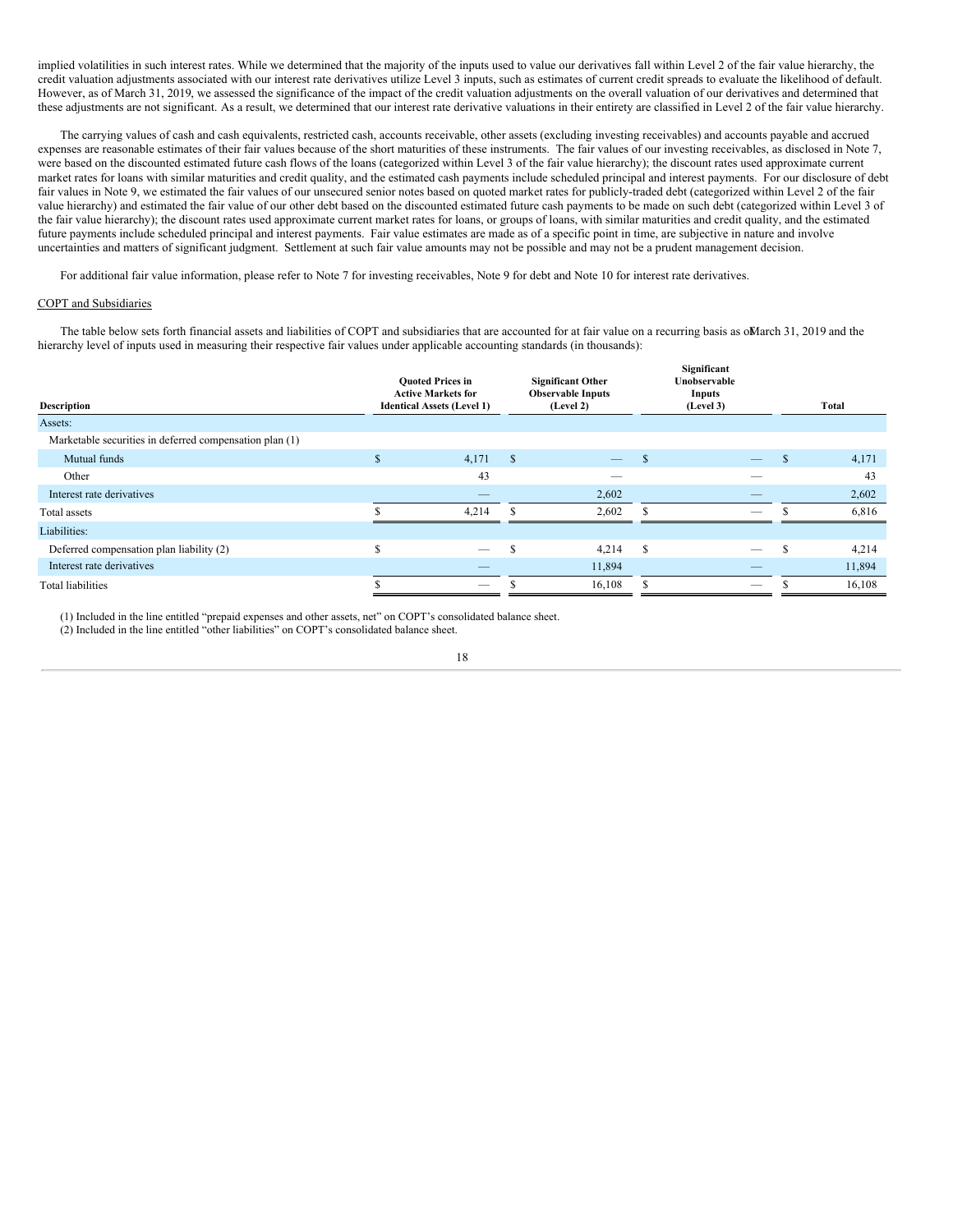## COPLP and Subsidiaries

The table below sets forth financial assets and liabilities of COPLP and subsidiaries that are accounted for at fair value on a recurring basis as oMarch 31, 2019 and the hierarchy level of inputs used in measuring their respective fair values under applicable accounting standards (in thousands):

| Description               | <b>Ouoted Prices in</b><br><b>Active Markets for</b><br><b>Significant Other</b><br><b>Observable Inputs(Level 2)</b><br><b>Identical Assets (Level 1)</b> |                          | Significant<br>Unobservable<br>Inputs<br>(Level 3) |  |  | Total                    |  |        |
|---------------------------|------------------------------------------------------------------------------------------------------------------------------------------------------------|--------------------------|----------------------------------------------------|--|--|--------------------------|--|--------|
| Assets:                   |                                                                                                                                                            |                          |                                                    |  |  |                          |  |        |
| Interest rate derivatives |                                                                                                                                                            | $\overline{\phantom{a}}$ | 2.602                                              |  |  | $\overline{\phantom{a}}$ |  | 2,602  |
| Liabilities:              |                                                                                                                                                            |                          |                                                    |  |  |                          |  |        |
| Interest rate derivatives |                                                                                                                                                            | $\overline{\phantom{a}}$ | 11.894                                             |  |  | $\overline{\phantom{m}}$ |  | 11,894 |
|                           |                                                                                                                                                            |                          |                                                    |  |  |                          |  |        |

## **4. Properties, Net**

Operating properties, net consisted of the following (in thousands):

|                                |  | March 31,<br>2019 | December 31,<br>2018 |
|--------------------------------|--|-------------------|----------------------|
| Land                           |  | 505,062           | 503,274              |
| Buildings and improvements     |  | 3,288,033         | 3,241,894            |
| Less: Accumulated depreciation |  | (927.266)         | (897,903)            |
| Operating properties, net      |  | 2,865,829         | 2,847,265            |

Properties we had in development or held for future development consisted of the following (in thousands):

|                                                        | March 31.<br>2019 | December 31,<br>2018 |
|--------------------------------------------------------|-------------------|----------------------|
| Land                                                   | 227,852           | 207,760              |
| Development in progress, excluding land                | 209.321           | 195.601              |
| Projects in development or held for future development | 437.173           | 403.361              |

## **2019 Construction Activities**

During the three months ended March 31, 2019, we placed into service 181,000 square feet in three newly-constructed properties (including one partially-operational property). As of March 31, 2019, we had 14 properties under construction (including two partially-operational properties), or which we were contractually committed to construct, that we estimate will total 1.9 million square feet upon completion andone property under redevelopment that we estimate will total106,000 square feet upon completion.

#### **5. Leases**

## **Lessor arrangements**

We lease real estate properties, comprised primarily of office properties and data center shells, to third parties. As of March 31, 2019, these leases, which may encompass all, or a portion of, a property, had remaining lease terms spanning from one month to 15 years and averaging approximatelyfive years. These leases usually include options under which the tenant may renew its lease based on market rates at the time of renewal, which are then typically subject to further negotiation. These leases occasionally provide the tenant with an option to terminate its lease early usually for a defined termination fee. While a significant portion of our portfolio is leased to the United States Government, and the majority of those leases consist of a series of one-year renewal options, or provide for early termination rights, we have concluded that exercise of existing renewal options, or continuation of such leases without exercising early termination rights, is reasonably assured for virtually all of these leases.

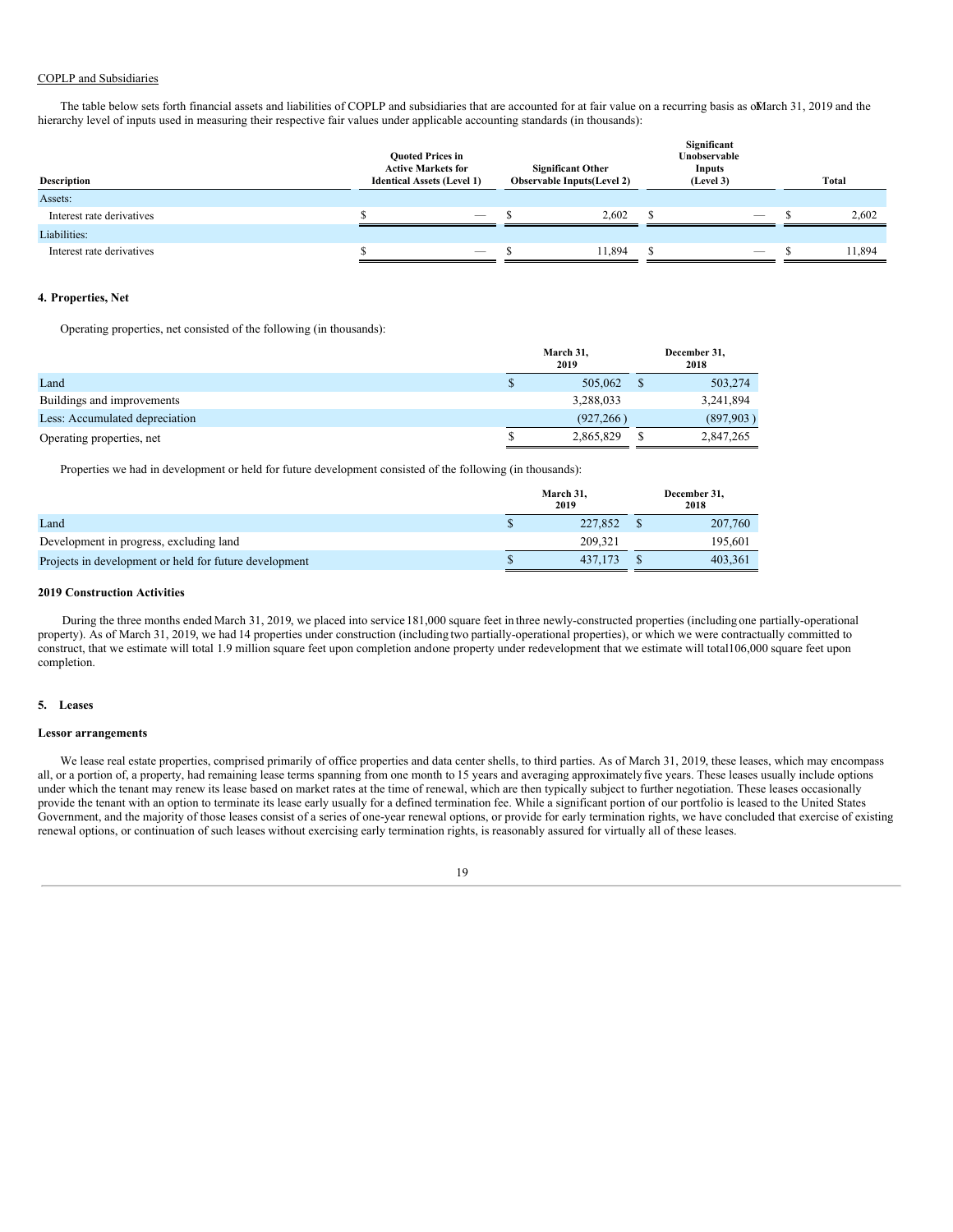Most of our lease revenue is from fixed contractual payments defined under the lease that, in most cases, escalate annually over the term of the lease. Our lease revenue also includes variable lease payments predominantly for tenant reimbursements of property operating expenses and lease termination fees. Property operating expense reimbursement structures vary, with some tenants responsible for all of a property's expenses, while others are responsible for their share of a property's expense only to the extent such expenses exceed amounts defined in the lease (which are derived from the property's historical expense levels). Lease termination fees in most cases result from a tenant's exercise of an existing right under a lease, and are usually equal to a defined percentage of the remaining rents due under the lease and/or the remaining unamortized lease origination costs (including tenant improvements and lease commissions).

The table below sets forth our allocation of lease revenue recognized between fixed contractual payments and variable lease payments (in thousands):

| Lease revenue              | <b>For the Three Months</b><br>Ended<br>March 31, 2019 |  |  |  |  |
|----------------------------|--------------------------------------------------------|--|--|--|--|
| Fixed contractual payments | 105,335                                                |  |  |  |  |
| Variable lease payments    | 25,568                                                 |  |  |  |  |
|                            | 130,903                                                |  |  |  |  |

Fixed contractual payments due under our property leases were as follows (in thousands):

| Year Ending December 31, |               | <b>March 31, 2019</b> |    | December 31, 2018 |
|--------------------------|---------------|-----------------------|----|-------------------|
| 2019(1)                  | \$            | 305,864               | \$ | 400,617           |
| 2020                     |               | 347,477               |    | 337,646           |
| 2021                     |               | 293,546               |    | 280,369           |
| 2022                     |               | 258,502               |    | 246,329           |
| 2023                     |               | 206,833               |    | 194,888           |
| Thereafter               |               | 562,614               |    | 523,932           |
|                          | <sup>\$</sup> | 1,974,836             | S  | 1,983,781         |

(1) As of March 31, 2019, represents the nine months endingDecember 31, 2019.

## **Lessee arrangements**

We lease from third parties land underlying properties that we are operating or developing. These ground leases have long durations with remaining terms ranging from 30 years (excluding extension options) to 97 years. As of March 31, 2019, our balance sheet included \$68.1 million in right-of-use assets associated with ground leases that included:

- \$37.8 million for land on which we are developing an office property in Washington, DC through our Stevens Investors, LLC joint venture, virtually all of the rent on which was previously paid. This lease has a 97-year remaining lease term, and we possess a bargain purchase option that we expect to exercise in 2020;
- \$10.4 million for land underlying office properties in Washington, DC undertwo leases with remaining terms of approximately 80
- years; • \$6.5 million for land underlying a parking garage in Baltimore, Maryland under a lease with a remaining term of30 years and an option to renew for an additional49 years that was included in the lease term used in determining the asset balance;
- \$6.7 million for land in a research park in College Park, Maryland underfour leases through our M Square Associates, LLC joint venture all of the rent on which was previously paid. These leases had remaining terms ranging from 64 to 75 years;
- \$4.3 million for land in a business park in Huntsville, Alabama undernine leases through our LW Redstone Company, LLC joint venture, with remaining terms ranging
- from 44 to 50 years and options to renew for an additional25 years that were not included in the lease term used in determining the asset balance; and • \$2.3 million for other land in our Fort Meade/BW Corridor sub-segment undertwo leases with remaining terms of approximately 49 years all of the rent on which was previously paid.

As of March 31, 2019, our balance sheet also included right-of-use lease assets totaling\$1.2 million in connection with vehicles and office equipment that we lease from third parties.

In determining operating right-of-use assets and lease liabilities for our existing operating leases upon our adoption of the new lease guidance discussed further in Note 2, as well as for new operating leases in the current period, we were required to

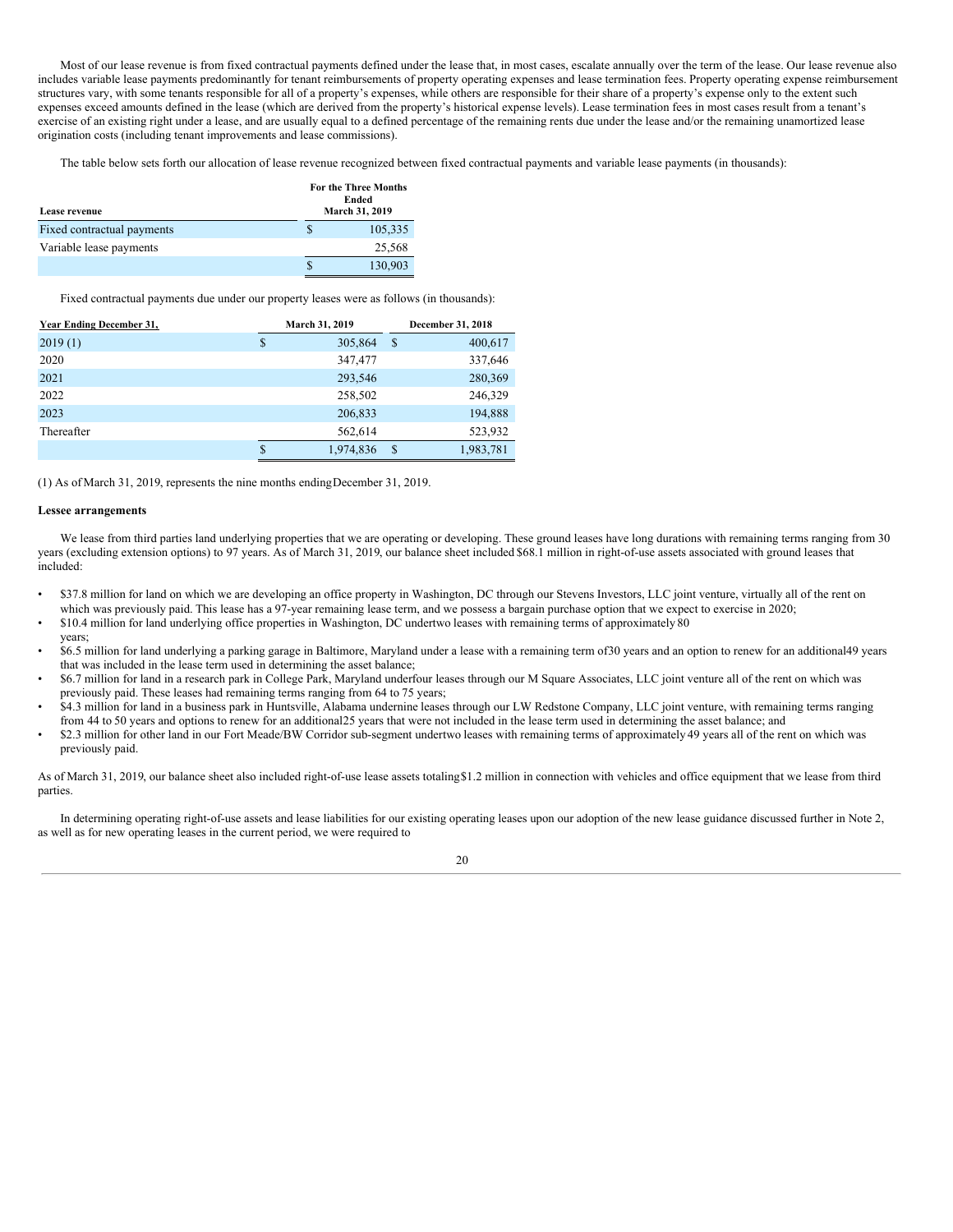estimate an appropriate incremental borrowing rate on a fully-collateralized basis for the terms of the leases. Since the terms under our ground leases are significantly longer than the terms of borrowings available to us on a fully-collateralized basis, our estimate of this rate required significant judgment, and considered factors such as interest rates available to us on a fully-collateralized basis for shorter-termed debt and U.S. Treasury rates.

Our right-of-use assets consisted of the following (in thousands):

| Leases                                  | <b>Balance Sheet Location</b>            | March 31, 2019 |
|-----------------------------------------|------------------------------------------|----------------|
| Right-of-use assets                     |                                          |                |
| Operating leases - Property             | Property - operating right-of-use assets | 27,569         |
| Finance leases                          |                                          |                |
| Property                                | Property - finance right-of-use assets   | 40.488         |
| Vehicles and office equipment           | Prepaid expenses and other assets, net   | 1,197          |
| Total finance lease right-of-use assets |                                          | 41,685         |
|                                         |                                          |                |
| Total right-of-use assets               |                                          | 69.254         |

Lease liabilities consisted of the following (in thousands):

| <b>Leases</b>               | <b>Balance Sheet Location</b>          | <b>March 31, 2019</b> |
|-----------------------------|----------------------------------------|-----------------------|
| Lease liabilities           |                                        |                       |
| Operating leases - Property | Property - operating lease liabilities | 16,619                |
| Finance leases              | Other liabilities                      | 1,275                 |
|                             |                                        |                       |
| Total lease liabilities     |                                        | 17,894                |

The table below sets forth the weighted average lease terms and discount rates of our leases as ofMarch 31, 2019:

| Weighted average remaining lease term |          |
|---------------------------------------|----------|
| <b>Operating leases</b>               | 70 years |
| Finance leases                        | 2 years  |
| Weighted average discount rate        |          |
| Operating leases                      | 7.35%    |
| Finance leases                        | $3.10\%$ |

The table below presents our total lease cost (in thousands):

| Lease cost                                                        | <b>Statement of Operations Location</b>     | For the Three<br><b>Months Ended</b><br>March 31, 2019 |
|-------------------------------------------------------------------|---------------------------------------------|--------------------------------------------------------|
| Operating lease cost                                              |                                             |                                                        |
| Property leases                                                   | Property operating expense                  | 413                                                    |
| Vehicles and office equipment                                     | General, administrative and leasing expense |                                                        |
| Finance lease cost                                                |                                             |                                                        |
| Amortization of vehicles and office equipment right-of-use assets | General, administrative and leasing expense |                                                        |
| Interest on lease liabilities                                     | Interest expense                            | 4                                                      |
|                                                                   |                                             | 547                                                    |

The table below presents the effect of lease payments on our consolidated statement of cash flows (in thousands):

| Supplemental cash flow information                                         |   | <b>For the Three Months</b><br>Ended<br>March 31, 2019 |
|----------------------------------------------------------------------------|---|--------------------------------------------------------|
| Cash paid for amounts included in the measurement of lease<br>liabilities: |   |                                                        |
| Operating cash flows for operating leases                                  | S | 228                                                    |
| Operating cash flows for financing leases                                  | S |                                                        |
| Financing cash flows for financing leases                                  | S | 52                                                     |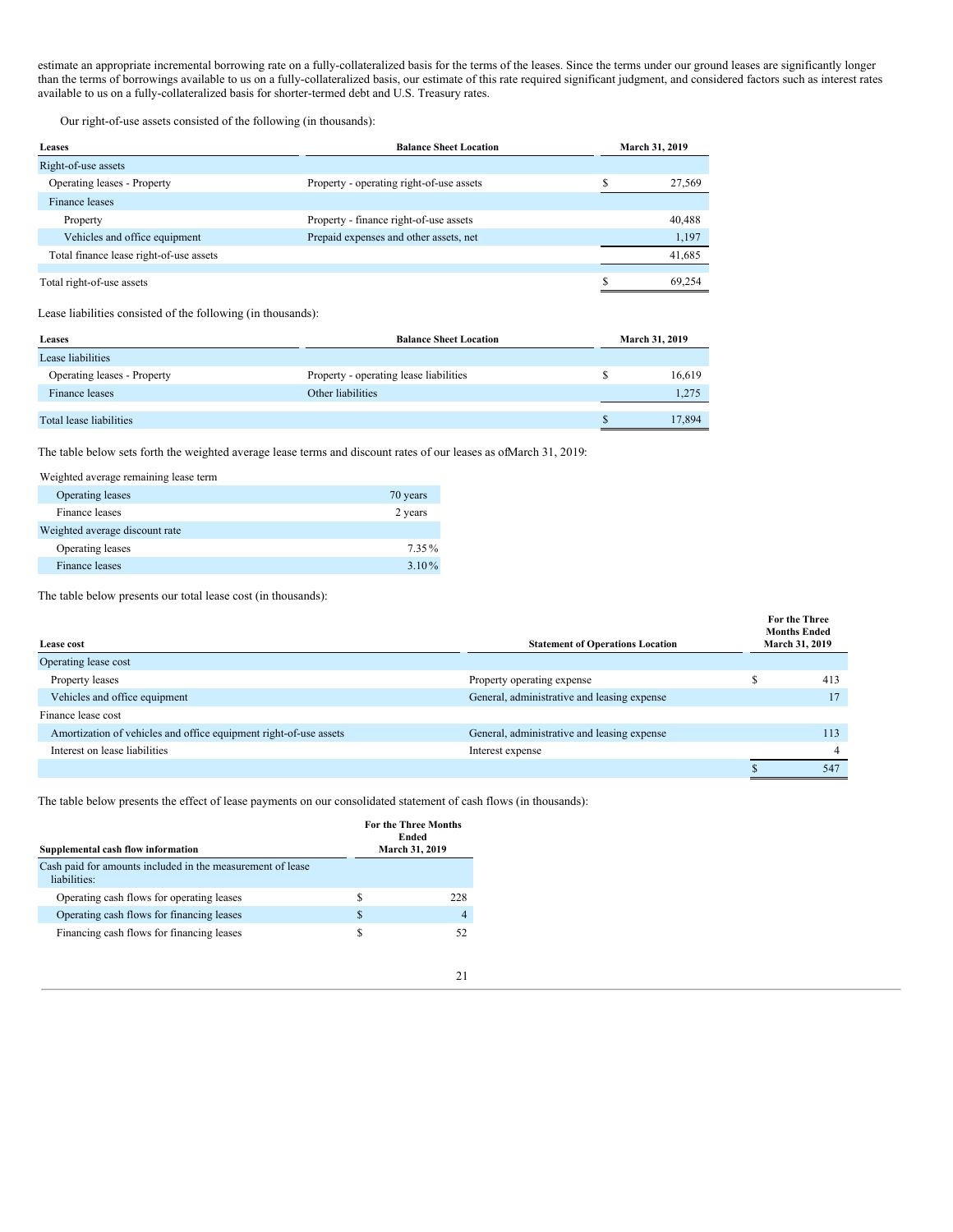Payments on leases as of March 31, 2019 were due as follows (in thousands):

| Year Ending December 31,           |         |               | <b>Operating leases</b> | <b>Finance leases</b> |   | Total     |
|------------------------------------|---------|---------------|-------------------------|-----------------------|---|-----------|
|                                    | 2019(1) | <sup>\$</sup> | 830                     | \$<br>179             | S | 1,009     |
|                                    | 2020    |               | 1,128                   | 862                   |   | 1,990     |
|                                    | 2021    |               | 1,111                   | 202                   |   | 1,313     |
|                                    | 2022    |               | 1,129                   | 64                    |   | 1,193     |
|                                    | 2023    |               | 1,135                   |                       |   | 1,135     |
| Thereafter                         |         |               | 99,185                  |                       |   | 99,185    |
| Total lease payments               |         |               | 104,518                 | 1,307                 |   | 105,825   |
| Less: Amount representing interest |         |               | (87, 899)               | (32)                  |   | (87, 931) |
| Lease liability                    |         | \$            | 16,619                  | \$<br>1,275           | S | 17,894    |

(1) Represents the nine months endingDecember 31, 2019.

Future minimum rental payments on leases as of December 31, 2018 were due as follows (in thousands):

| Year Ending December 31,           |      |     | <b>Operating leases</b> |    | <b>Finance leases</b> | Total         |        |  |
|------------------------------------|------|-----|-------------------------|----|-----------------------|---------------|--------|--|
|                                    | 2019 | S   | 1,101                   | \$ | 219                   | <sup>\$</sup> | 1,320  |  |
|                                    | 2020 |     | 1,110                   |    | 844                   |               | 1,954  |  |
|                                    | 2021 |     | 1,094                   |    | 184                   |               | 1,278  |  |
|                                    | 2022 |     | 1,115                   |    | 49                    |               | 1,164  |  |
|                                    | 2023 |     | 1,119                   |    |                       |               | 1,119  |  |
| Thereafter                         |      |     | 83,373                  |    |                       |               | 83,373 |  |
| Total lease payments               |      | \$. | 88,912                  |    | 1,296                 |               | 90,208 |  |
| Less: Amount representing interest |      |     | N/A                     |    | (24)                  |               | (24)   |  |
| Total                              |      |     | N/A                     | S  | 1,272                 | \$            | 90,184 |  |

## **6. Real Estate Joint Ventures**

## **Consolidated Real Estate Joint Ventures**

The table below sets forth information pertaining to our investments in consolidated real estate joint ventures as ofMarch 31, 2019 (dollars in thousands):

|                          |               |                                           |                                              |                     |         | March 31, 2019 (1)          |                      |
|--------------------------|---------------|-------------------------------------------|----------------------------------------------|---------------------|---------|-----------------------------|----------------------|
|                          | Date Acquired | Nominal<br>ownership % as<br>of $3/31/19$ | <b>Nature of Activity</b>                    | <b>Total Assets</b> |         | Encumbered<br><b>Assets</b> | Total<br>Liabilities |
| LW Redstone Company, LLC | 3/23/2010     | 85%                                       | Development and operation of real estate (2) |                     | 78.227  | 75,542                      | 55,472               |
| M Square Associates, LLC | 6/26/2007     | 50%                                       | Development and operation of real estate (3) |                     | 79,257  | 46,180                      | 44,554               |
| Stevens Investors, LLC   | 8/11/2015     | 95%                                       | Development of real estate (4)               |                     | 88.628  | 88,073                      | 20,742               |
|                          |               |                                           |                                              |                     | 346,112 | 209,795                     | 120,768              |

(1) Excludes amounts eliminated in

consolidation.

(2) This joint venture's properties are in Huntsville, Alabama.

(3) This joint venture's properties are in College Park,

Maryland.

(4) This joint venture's property is in Washington,

DC.

## **Unconsolidated Real Estate Joint Venture**

As of March 31, 2019, we owned a 50% interest in GI-COPT DC Partnership LLC ("GI-COPT"), a joint venture owningsix triple-net leased, single-tenant data center shell properties in Virginia, that we account for using the equity method of accounting. As of March 31, 2019, we had an investment balance in GI-COPT of \$39.4 million.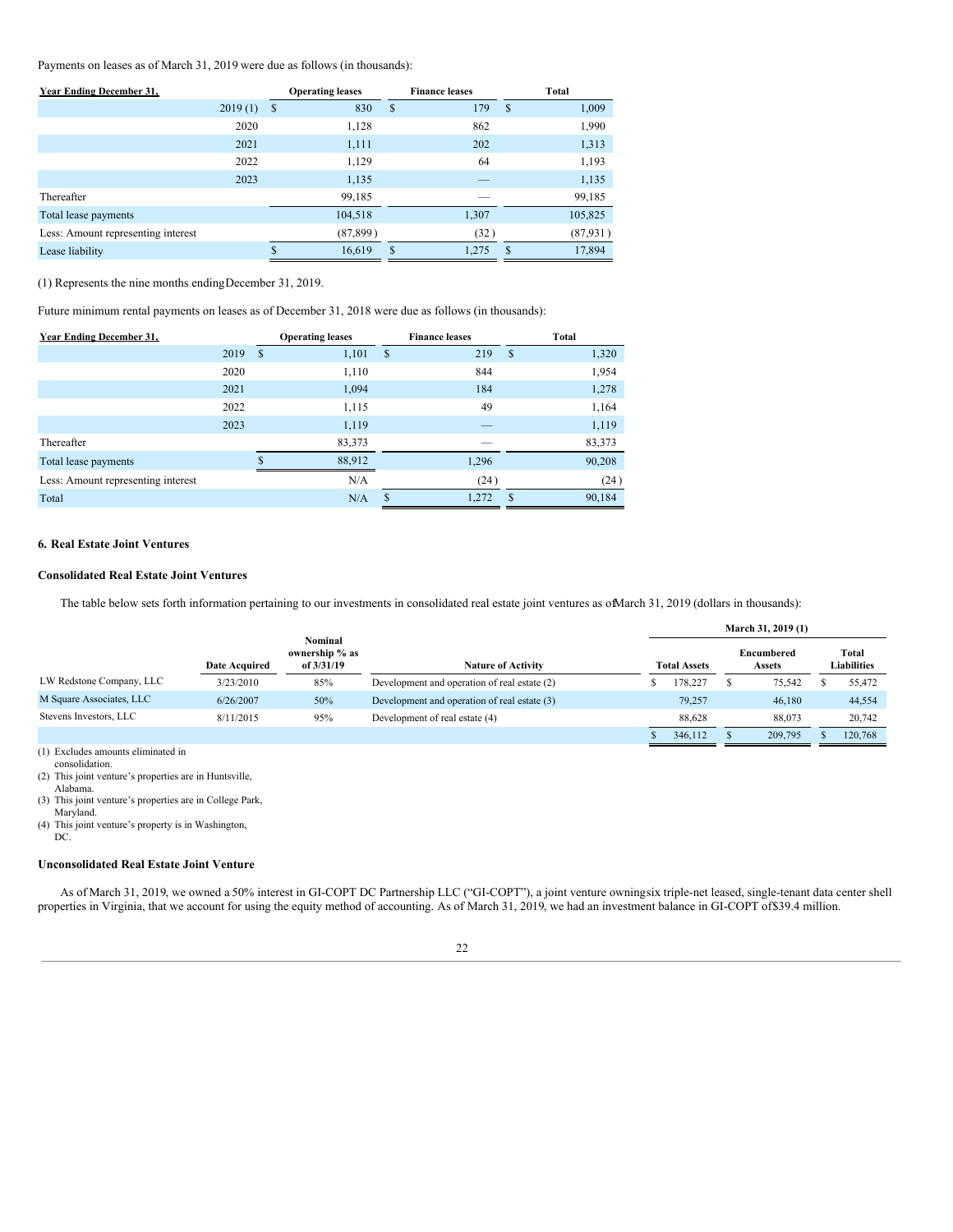## **7. Investing Receivables**

Investing receivables, including accrued interest thereon, consisted of the following (in thousands):

|                                              |   | March 31.<br>2019 | December 31,<br>2018 |
|----------------------------------------------|---|-------------------|----------------------|
| Notes receivable from the City of Huntsville |   | 55.293            | 53.961               |
| Other investing loans receivable             |   | 14.097            | 3.021                |
|                                              | S | 69.390            | 56.982               |

Our notes receivable from the City of Huntsville funded infrastructure costs in connection with our LW Redstone Company, LLC joint venture (see Note 6) and carry an interest rate of 9.95%. Our other investing loans receivable carry an interest rate of 8.0%.

We did not have an allowance for credit losses in connection with our investing receivables as of March 31, 2019 or December 31, 2018. The fair value of these receivables was approximately \$74 million as of March 31, 2019 and \$58 million as of December 31, 2018.

## **8. Prepaid Expenses and Other Assets, Net**

Prepaid expenses and other assets, net consisted of the following (in thousands):

|                                                            |    | March 31.<br>2019 |               | December 31,<br>2018 |
|------------------------------------------------------------|----|-------------------|---------------|----------------------|
| Lease incentives, net                                      | \$ | 22,981            | <sup>\$</sup> | 21,258               |
| Construction contract costs incurred in excess of billings |    | 14.834            |               | 3,189                |
| Prepaid expenses                                           |    | 10,749            |               | 25,658               |
| Furniture, fixtures and equipment, net (1)                 |    | 8,453             |               | 8,630                |
| Non-real estate equity investments                         |    | 5,792             |               | 5,940                |
| Deferred financing costs, net (2)                          |    | 4,473             |               | 4,733                |
| Restricted cash                                            |    | 3,995             |               | 3,884                |
| Deferred tax asset, net (3)                                |    | 1,890             |               | 2,084                |
| Other assets                                               |    | 6,815             |               | 6,337                |
| Total for COPLP and subsidiaries                           |    | 79,982            |               | 81,713               |
| Marketable securities in deferred compensation plan        |    | 4,214             |               | 3,868                |
| Total for COPT and subsidiaries                            | S  | 84,196            |               | 85,581               |

(1) Includes \$1.2 million in finance right-of-use assets as of March 31, 2019.

(2) Represents deferred costs, net of accumulated amortization, attributable to our Revolving Credit Facility and interest rate derivatives.

(3) Includes a valuation allowance of \$2.4 million as of March 31, 2019 and \$2.7 million as of December 31, 2018.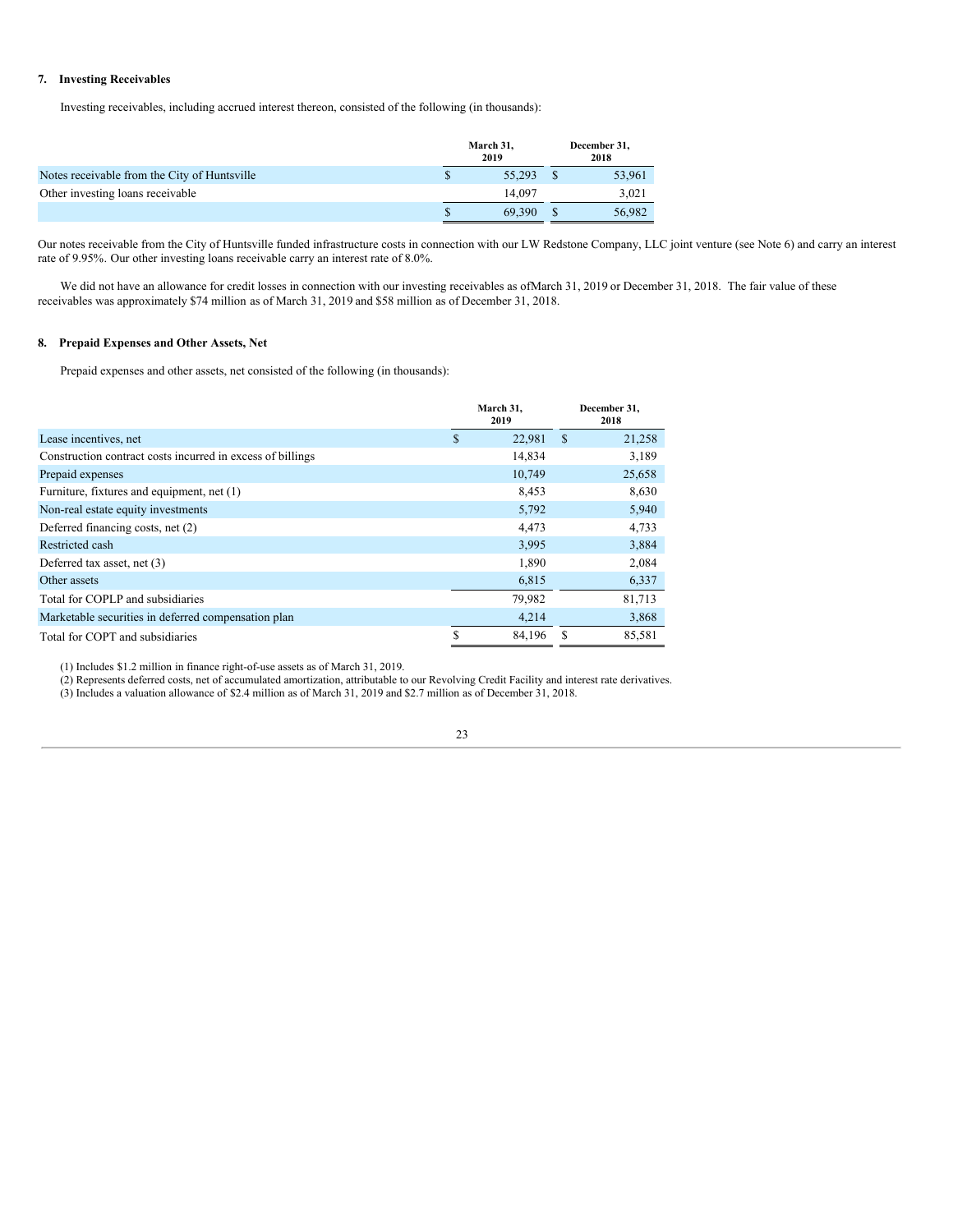### **9. Debt, Net**

Our debt consisted of the following (dollars in thousands):

|                                           |              | Carrying Value (1) as of |               |              |                                |                           |
|-------------------------------------------|--------------|--------------------------|---------------|--------------|--------------------------------|---------------------------|
|                                           |              | March 31,                |               | December 31, | March 31, 2019                 |                           |
|                                           |              | 2019                     |               | 2018         | <b>Stated Interest Rates</b>   | <b>Scheduled Maturity</b> |
| Mortgage and Other Secured Debt:          |              |                          |               |              |                                |                           |
| Fixed rate mortgage debt (2)              | $\mathbf{s}$ | 146,212                  | $\mathcal{S}$ | 147,141      | $3.82\% - 7.87\%$ (3)          | 2019-2026                 |
| Variable rate secured debt (4)            |              | 26,915                   |               | 23,282       | LIBOR + 1.85% to 2.35% (5)     | 2020-2022                 |
| Total mortgage and other secured debt     |              | 173,127                  |               | 170,423      |                                |                           |
| <b>Revolving Credit Facility</b>          |              | 262,000                  |               | 213,000      | LIBOR + $0.775\%$ to 1.45% (6) | March 2023 (7)            |
| Term Loan Facility (8)                    |              | 248,381                  |               | 248,273      | LIBOR + 0.85% to 1.65% (9)     | 2022                      |
| <b>Unsecured Senior Notes</b>             |              |                          |               |              |                                |                           |
| $3.600\%$ , \$350,000 aggregate principal |              | 348,096                  |               | 347,986      | $3.60\%$ (10)                  | May 2023                  |
| $5.250\%$ , \$250,000 aggregate principal |              | 247,263                  |               | 247,136      | $5.25\%$ (11)                  | February 2024             |
| 3.700%, \$300,000 aggregate principal     |              | 298,941                  |               | 298,815      | $3.70\%$ (12)                  | June 2021                 |
| $5.000\%$ , \$300,000 aggregate principal |              | 297,206                  |               | 297,109      | $5.00\%$ (13)                  | July 2025                 |
| Unsecured note payable                    |              | 1,135                    |               | 1,167        | $0\%$ (14)                     | May 2026                  |
| Total debt, net                           |              | 1,876,149                |               | 1,823,909    |                                |                           |

(1) The carrying values of our debt other than the Revolving Credit Facility reflect net deferred financing costs of \$6.8 million as of March 31, 2019 and \$7.2 million as of December 31, 2018.

(2) Certain of the fixed rate mortgages carry interest rates that, upon assumption, were above or below market rates and therefore were recorded at their fair value based on applicable effective interest rates. The carrying values of these loans reflect net unamortized premiums totaling \$264,000 as of March 31, 2019 and \$281,000 as of December 31, 2018. (3) The weighted average interest rate on our fixed rate mortgage debt was 4.17% as of March 31,

2019. (4) Includes a construction loan with \$94.9 million in remaining borrowing capacity as of March 31,

2019. (5) The weighted average interest rate on our variable rate secured debt was 4.63% as of March 31, 2019.

(6) The weighted average interest rate on the Revolving Credit Facility was 3.54% as of March 31, 2019.

(7) The facility matures in March 2023, with the ability for us to further extend such maturity by two six-month periods at our option, provided that there is no default under the facility and we pay an extension fee of 0.075% of the total availability under the facility for each extension period.

(8) As of March 31, 2019, we have the ability to borrow an additional \$150.0 million in the aggregate under this facility, provided that there is no default under the facility and subject to the approval of the lenders. In addition, in connection with our Revolving Credit Facility, we have the ability to borrow up to \$500.0 million under new term loans from the facility's lender group provided that there is no default under the facility and subject to the approval of the lenders.

(9) The interest rate on this loan was 3.74% as of March 31,

2019.

(10) The carrying value of these notes reflects an unamortized discount totaling \$1.3 million as of March 31, 2019 and \$1.4 million as of December 31, 2018. The effective interest rate under the notes, including amortization of the issuance costs, was 3.70%.

(11) The carrying value of these notes reflects an unamortized discount totaling \$2.5 million as of March 31, 2019 and \$2.6 million as of December 31, 2018. The effective interest rate under the notes, including amortization of the issuance costs, was 5.49%.

(12) The carrying value of these notes reflects an unamortized discount totaling \$842,000 as of March 31, 2019 and \$943,000 as of December 31, 2018. The effective interest rate under the notes, including amortization of the issuance costs, was 3.85%.

(13) The carrying value of these notes reflects an unamortized discount totaling \$2.3 million as of March 31, 2019 and \$2.4 million as of December 31, 2018. The effective interest rate under the notes, including amortization of the issuance costs, was 5.15%.

(14) This note carries an interest rate that, upon assumption, was below market rates and it therefore was recorded at its fair value based on applicable effective interest rates. The carrying value of this note reflects an unamortized discount totaling \$276,000 as of March 31, 2019 and \$294,000 as of December 31, 2018.

All debt is owed by COPLP. While COPT is not directly obligated by any debt, it has guaranteed COPLP's Revolving Credit Facility, Term Loan Facilities and Unsecured Senior Notes.

Certain of our debt instruments require that we comply with a number of restrictive financial covenants. As ofMarch 31, 2019, we were within the compliance requirements of these financial covenants.

We capitalized interest costs of \$2.0 million in the three months ended March 31, 2019 and \$1.4 million in the three months ended March 31, 2018.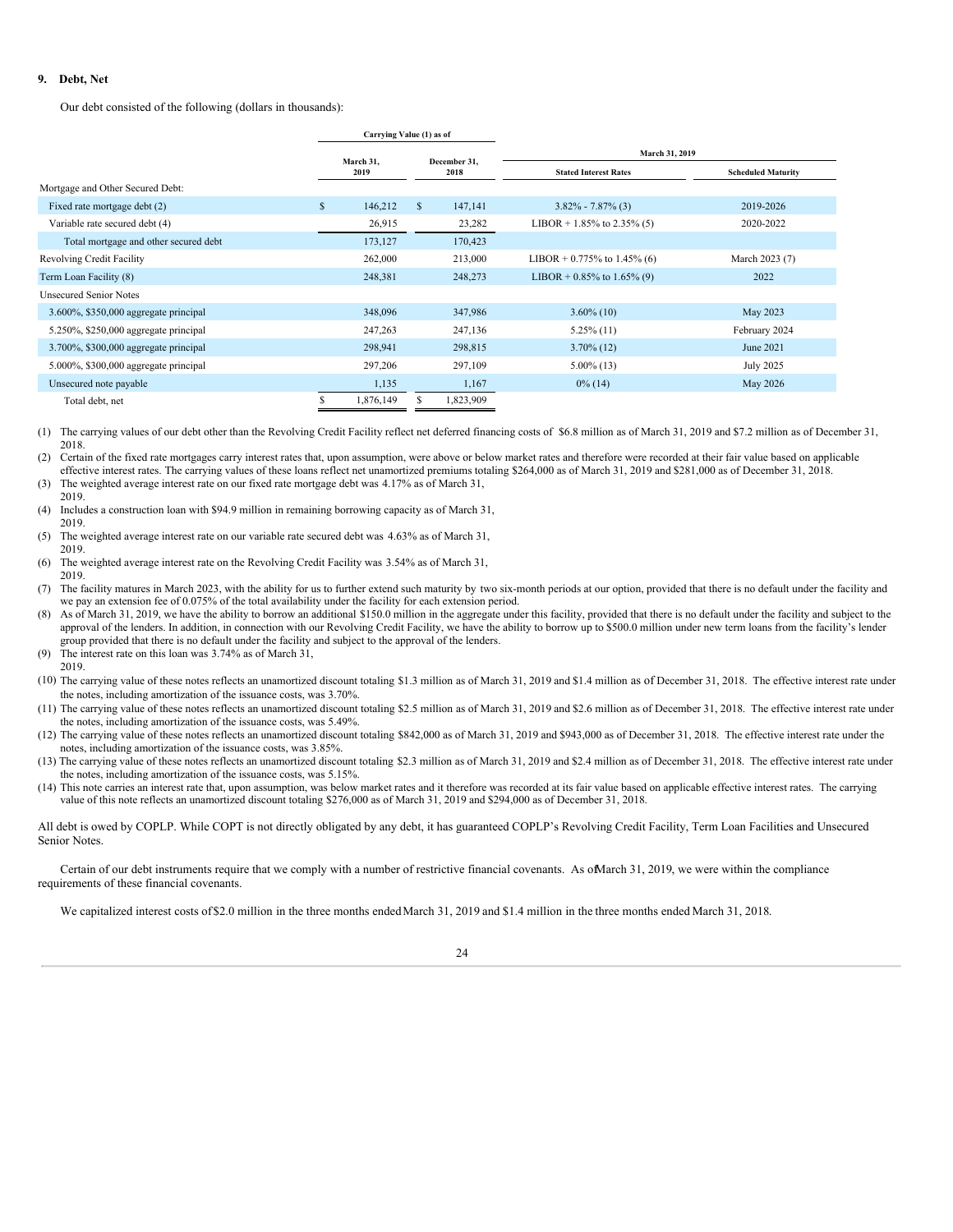The following table sets forth information pertaining to the fair value of our debt (in thousands):

|                               |                        | <b>March 31, 2019</b> |                   |           |                        | December 31, 2018 |   |                   |  |
|-------------------------------|------------------------|-----------------------|-------------------|-----------|------------------------|-------------------|---|-------------------|--|
|                               | <b>Carrying Amount</b> |                       | <b>Fair Value</b> |           | <b>Carrying Amount</b> |                   |   | <b>Fair Value</b> |  |
| Fixed-rate debt               |                        |                       |                   |           |                        |                   |   |                   |  |
| <b>Unsecured Senior Notes</b> | \$                     | 1,191,506             | -S                | 1,222,637 | S                      | 1,191,046         | S | 1,219,603         |  |
| Other fixed-rate debt         |                        | 147.347               |                   | 146.585   |                        | 148,308           |   | 147,106           |  |
| Variable-rate debt            |                        | 537,296               |                   | 540.915   |                        | 484.555           |   | 486,497           |  |
|                               | S                      | 1,876,149             | S                 | 1,910,137 | \$                     | 1,823,909         | S | 1,853,206         |  |

## **10. Interest Rate Derivatives**

The following table sets forth the key terms and fair values of our interest rate swap derivatives, each of which was designated as a cash flow hedge of interest rate risk (dollars in thousands):

|   |                           |                   |                            |                       |                        | <b>Fair Value at</b> |      |                      |
|---|---------------------------|-------------------|----------------------------|-----------------------|------------------------|----------------------|------|----------------------|
|   | <b>Notional</b><br>Amount | <b>Fixed Rate</b> | <b>Floating Rate Index</b> | <b>Effective Date</b> | <b>Expiration Date</b> | March 31,<br>2019    |      | December 31,<br>2018 |
| S | 100,000                   | 1.7300%           | One-Month LIBOR            | 9/1/2015              | 8/1/2019               | \$<br>255            | - \$ | 472                  |
|   | 12,735<br>(1)             | 1.3900%           | One-Month LIBOR            | 10/13/2015            | 10/1/2020              | 170                  |      | 239                  |
|   | 100,000                   | 1.9013%           | One-Month LIBOR            | 9/1/2016              | 12/1/2022              | 879                  |      | 1,968                |
|   | 100,000                   | 1.9050%           | One-Month LIBOR            | 9/1/2016              | 12/1/2022              | 871                  |      | 1,967                |
|   | 50,000                    | 1.9079%           | One-Month LIBOR            | 9/1/2016              | 12/1/2022              | 427                  |      | 971                  |
|   | 75,000                    | 3.1760\%          | Three-Month LIBOR          | 6/30/2020             | 6/30/2030              | (4,869)              |      | (2,676)              |
|   | 75,000                    | 3.1920%           | Three-Month LIBOR          | 6/30/2020             | 6/30/2030              | (4,974)              |      | (2,783)              |
|   | 75,000                    | 2.7440%           | Three-Month LIBOR          | 6/30/2020             | 6/30/2030              | (2,051)              |      |                      |
|   |                           |                   |                            |                       |                        | \$<br>(9,292)        |      | 158                  |

(1) The notional amount of this instrument is scheduled to amortize to \$12.1

million.

The table below sets forth the fair value of our interest rate derivatives as well as their classification on our consolidated balance sheets (in thousands):

|                                                    |                                         |                   | <b>Fair Value at</b> |                   |
|----------------------------------------------------|-----------------------------------------|-------------------|----------------------|-------------------|
| <b>Derivatives</b>                                 | <b>Balance Sheet Location</b>           | March 31,<br>2019 |                      | December 31, 2018 |
| Interest rate swaps designated as cash flow hedges | Interest rate derivatives (assets)      | 2.602             |                      | 5.617             |
| Interest rate swaps designated as cash flow hedges | Interest rate derivatives (liabilities) | (11.894)          |                      | (5, 459)          |

The table below presents the effect of our interest rate derivatives on our consolidated statements of operations and comprehensive income (in thousands):

|                                             |                                      | Amount of Gain (Loss) Reclassified from AOCL into<br>Amount of (Loss) Gain Recognized in AOCL on<br><b>Interest Expense on Statement of Operations</b><br><b>Derivatives</b> |  |       |                                      |      |  |       |  |
|---------------------------------------------|--------------------------------------|------------------------------------------------------------------------------------------------------------------------------------------------------------------------------|--|-------|--------------------------------------|------|--|-------|--|
|                                             | For the Three Months Ended March 31. |                                                                                                                                                                              |  |       | For the Three Months Ended March 31, |      |  |       |  |
| <b>Derivatives in Hedging Relationships</b> |                                      | 2019                                                                                                                                                                         |  | 2018  |                                      | 2019 |  | 2018  |  |
| Interest rate derivatives                   |                                      | (8.845)                                                                                                                                                                      |  | 4.676 |                                      | 570  |  | (245) |  |

Over the next 12 months, we estimate that approximately\$817,000 of gains will be reclassified from accumulated other comprehensive loss ("AOCL") as a decrease to interest expense.

We have agreements with each of our interest rate derivative counterparties that contain provisions under which, if we default or are capable of being declared in default on defined levels of our indebtedness, we could also be declared in default on our derivative obligations. Failure to comply with the loan covenant provisions could result in our being declared in default on any derivative instrument obligations covered by the agreements. As of March 31, 2019, we are not in default with any of these provisions. As of March 31, 2019, the fair value of interest rate derivatives in a liability position related to these agreements was 12.0 million, excluding the effects of accrued interest and credit valuation adjustments. As of March 31, 2019, we had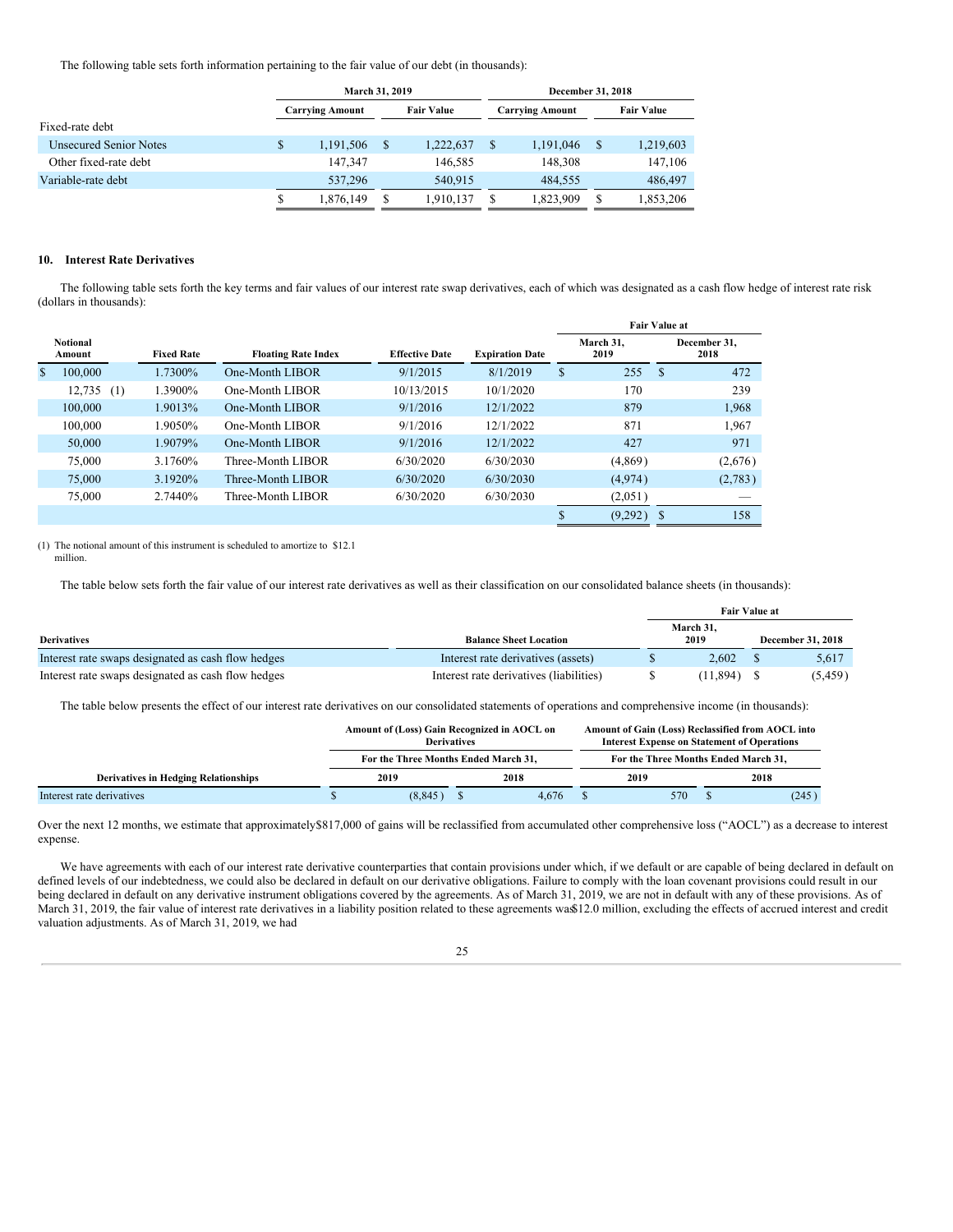not posted any collateral related to these agreements. If we breach any of these provisions, we could be required to settle our obligations under the agreements at their termination value, which was \$12.0 million as of March 31, 2019.

## **11. Redeemable Noncontrolling Interests**

Our partners in two real estate joint ventures, LW Redstone Company, LLC and Stevens Investors, LLC (discussed further in Note 6), have the right to require us to acquire their respective interests at fair value; accordingly, we classify the fair value of our partners' interests as redeemable noncontrolling interests in the mezzanine section of our consolidated balance sheets. The table below sets forth the activity for these redeemable noncontrolling interests (in thousands):

|                                                     |   | For the Three Months Ended March | 31, |        |  |
|-----------------------------------------------------|---|----------------------------------|-----|--------|--|
|                                                     |   | 2019                             |     | 2018   |  |
| Beginning balance                                   | S | 26,260                           |     | 23,125 |  |
| Distributions to noncontrolling interests           |   | (349)                            |     | (452)  |  |
| Net income attributable to noncontrolling interests |   | 675                              |     | 638    |  |
| Adjustment to arrive at fair value of interests     |   | 799                              |     | 537    |  |
| Ending balance                                      | S | 27.385                           |     | 23,848 |  |

We determine the fair value of the interests based on unobservable inputs after considering the assumptions that market participants would make in pricing the interest. We apply a discount rate to the estimated future cash flows allocable to our partners from the properties underlying the respective joint ventures. Estimated cash flows used in such analyses are based on our plans for the properties and our views of market and economic conditions, and consider items such as current and future rental rates, occupancy projections and estimated operating and development expenditures.

## **12. Equity**

During the three months ended March 31, 2019, COPT issued 1.6 million common shares under its forward equity sale agreements for net proceeds of\$46.5 million. COPT contributed the net proceeds from these issuances to COPLP in exchange for an equal number of units in COPLP. COPT has no remaining capacity under the forward equity sale agreements as of March 31, 2019.

As of March 31, 2019, COPT had remaining capacity under its at-the-market stock offering program equal to an aggregate gross sales price of 300 million in common share sales.

During the three months ended March 31, 2019, certain COPLP limited partners converted5,500 common units in COPLP for an equal number of common shares in COPT.

We declared dividends per COPT common share and COPLP common unit of\$0.275 in the three months endedMarch 31, 2019 and 2018.

See Note 15 for disclosure of COPT common share and COPLP common unit activity pertaining to our share-based compensation plans.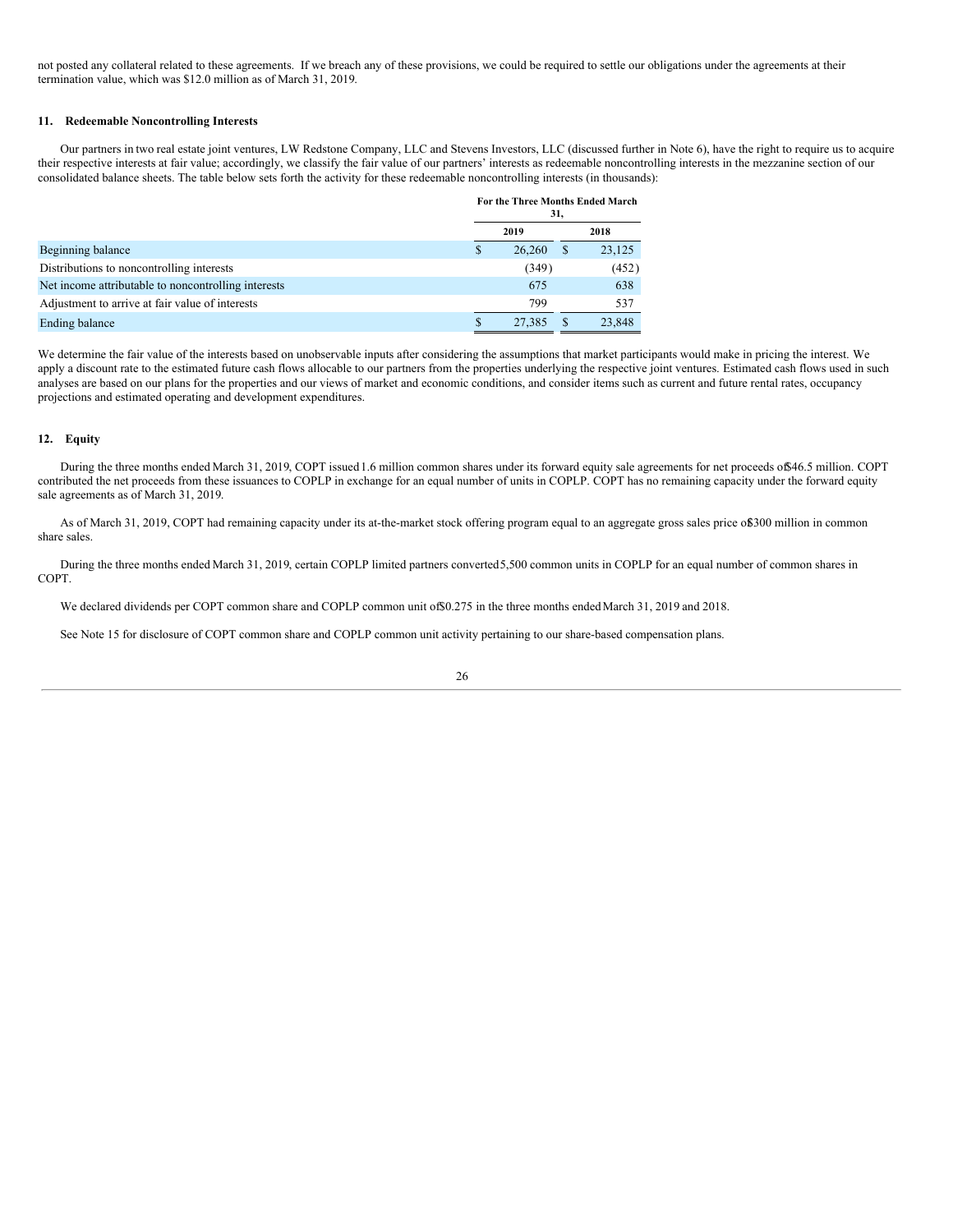#### **13. Information by Business Segment**

We have the following reportable segments: Defense/IT Locations; Regional Office; Wholesale Data Center; and Other. We also report on Defense/IT Locations subsegments, which include the following: Fort George G. Meade and the Baltimore/Washington Corridor (referred to herein as "Fort Meade/BW Corridor"); Northern Virginia Defense/IT Locations; Lackland Air Force Base (in San Antonio); locations serving the U.S. Navy ("Navy Support Locations"), which included properties proximate to the Washington Navy Yard, the Naval Air Station Patuxent River in Maryland and the Naval Surface Warfare Center Dahlgren Division in Virginia; Redstone Arsenal (in Huntsville); and data center shells (properties leased to tenants to be operated as data centers in which the tenants generally fund the costs for the power, fiber connectivity and data center infrastructure).

We measure the performance of our segments through the measure we define as net operating income from real estate operations ("NOI from real estate operations"), which includes: real estate revenues and property operating expenses; and the net of revenues and property operating expenses of real estate operations owned through unconsolidated real estate joint ventures ("UJVs") that is allocable to COPT's ownership interest ("UJV NOI allocable to COPT"). Amounts reported for segment assets represent long-lived assets associated with consolidated operating properties (including the carrying value of properties, right-of-use assets, net of related lease liabilities, intangible assets, deferred leasing costs, deferred rents receivable and lease incentives) and the carrying value of investments in UJVs owning operating properties. Amounts reported as additions to long-lived assets represent additions to existing consolidated operating properties, excluding transfers from non-operating properties, which we report separately.

The table below reports segment financial information for our reportable segments (in thousands):

|                                            |              |                              |              |                                           |    |                                      |              |                                            |              | <b>Operating Property Segments</b>              |              |                                 |    |                                         |              |                    |               |                                 |               |       |              |             |
|--------------------------------------------|--------------|------------------------------|--------------|-------------------------------------------|----|--------------------------------------|--------------|--------------------------------------------|--------------|-------------------------------------------------|--------------|---------------------------------|----|-----------------------------------------|--------------|--------------------|---------------|---------------------------------|---------------|-------|--------------|-------------|
|                                            |              |                              |              |                                           |    |                                      |              |                                            |              | <b>Defense/Information Technology Locations</b> |              |                                 |    |                                         |              |                    |               |                                 |               |       |              |             |
|                                            |              | Fort<br>Meade/BW<br>Corridor |              | <b>Northern</b><br>Virginia<br>Defense/IT |    | Lackland<br><b>Air Force</b><br>Base |              | <b>Navy</b><br><b>Support</b><br>Locations |              | <b>Redstone</b><br>Arsenal                      |              | Data<br>Center<br><b>Shells</b> |    | <b>Total</b><br>Defense/IT<br>Locations |              | Regional<br>Office |               | Wholesale<br><b>Data Center</b> |               | Other |              | Total       |
| Three Months Ended March<br>31, 2019       |              |                              |              |                                           |    |                                      |              |                                            |              |                                                 |              |                                 |    |                                         |              |                    |               |                                 |               |       |              |             |
| Revenues from real estate<br>operations    | $\mathbb{S}$ | 62,683                       |              | \$14,831                                  |    | \$11,561                             | \$           | 8,155                                      | S            | 3,939                                           | \$           | 7,354                           | S  | 108,523                                 |              | \$14,833           | <sup>\$</sup> | 7,871                           | <sup>\$</sup> | 763   | $\mathbb{S}$ | 131,990     |
| Property operating expenses                |              | (22, 335)                    |              | (5,292)                                   |    | (5,959)                              |              | (3, 404)                                   |              | (1, 539)                                        |              | (353)                           |    | (38, 882)                               |              | (7, 416)           |               | (2,838)                         |               | (309) |              | (49, 445)   |
| UJV NOI allocable to COPT                  |              |                              |              |                                           |    |                                      |              |                                            |              |                                                 |              | 1,219                           |    | 1,219                                   |              |                    |               |                                 |               |       |              | 1,219       |
| NOI from real estate<br>operations         | S            | 40,348                       | S            | 9,539                                     | \$ | 5,602                                | \$           | 4,751                                      |              | 2,400                                           | \$           | 8,220                           |    | 70,860                                  |              | 7,417              |               | 5,033                           |               | 454   | \$           | 83,764      |
| Additions to long-lived assets $\oint$     |              | 3,935                        | \$           | 1,447                                     | \$ |                                      | $\mathbb{S}$ | 5,017                                      | $\mathbb{S}$ | 300                                             | $\mathbb{S}$ |                                 | \$ | 10,699                                  | $\mathbb{S}$ | 3,989              | <sup>\$</sup> | 156                             | <sup>\$</sup> | 10    | \$           | 14,854      |
| Transfers from non-operating<br>properties | S            | 5,040                        | S            | 4,509                                     | \$ | 6,503                                | \$.          |                                            | S            | 3.635                                           |              | \$19,788                        | S  | 39,475                                  | \$           |                    |               |                                 | S             |       | \$.          | 39,475      |
| Segment assets at March 31,<br>2019        |              | \$1,279,983                  |              | \$400,741                                 |    | \$145,697                            |              | \$189,192                                  |              | \$110,195                                       |              | \$370,447                       |    | \$2,496,255                             |              | \$394,001          |               | \$213,993                       | $\mathcal{S}$ | 3,904 |              | \$3,108,153 |
| Three Months Ended March<br>31, 2018       |              |                              |              |                                           |    |                                      |              |                                            |              |                                                 |              |                                 |    |                                         |              |                    |               |                                 |               |       |              |             |
| Revenues from real estate<br>operations    | $\mathbb{S}$ | 62,782                       | $\mathbb{S}$ | 12,561                                    |    | \$11,443                             | $\mathbb{S}$ | 7,870                                      | S            | 3,633                                           | \$           | 5,831                           | S  | 104,120                                 |              | \$15,284           | <sup>\$</sup> | 8,077                           | <sup>\$</sup> | 797   | $\mathbb{S}$ | 128,278     |
| Property operating expenses                |              | (21,604)                     |              | (4, 723)                                  |    | (6,598)                              |              | (3,304)                                    |              | (1,440)                                         |              | (794)                           |    | (38, 463)                               |              | (7, 878)           |               | (4,258)                         |               | (352) |              | (50, 951)   |
| UJV NOI allocable to COPT                  |              |                              |              |                                           |    |                                      |              |                                            |              |                                                 |              | 1,199                           |    | 1,199                                   |              |                    |               |                                 |               |       |              | 1,199       |
| NOI from real estate<br>operations         | S            | 41,178                       | S            | 7,838                                     | S. | 4,845                                | S            | 4,566                                      | S            | 2,193                                           | S            | 6,236                           | S  | 66,856                                  | S            | 7,406              | S             | 3,819                           |               | 445   |              | 78,526      |
| Additions to long-lived assets §           |              | 7,121                        | \$           | 1,940                                     |    |                                      | \$           | 1,108                                      | S            | 79                                              |              |                                 |    | 10,248                                  | $\mathbb{S}$ | 3,884              | <sup>\$</sup> | 36                              | S             | 127   | \$           | 14,295      |
| Transfers from non-operating<br>properties | \$           | 17,186                       | S            | 341                                       | S  |                                      | S            | (3)                                        | S            | 444                                             | S            | 1,114                           | \$ | 19,082                                  | S            |                    | S             | 1,012                           | S             |       |              | 20,094      |
| Segment assets at March 31,<br>2018        |              | \$1,273,359                  |              | \$399,202                                 |    | \$127,855                            |              | \$192,116                                  |              | \$107,096                                       |              | \$302,120                       |    | \$2,401,748                             |              | \$397,355          |               | \$222,738                       | \$            | 4,125 |              | \$3,025,966 |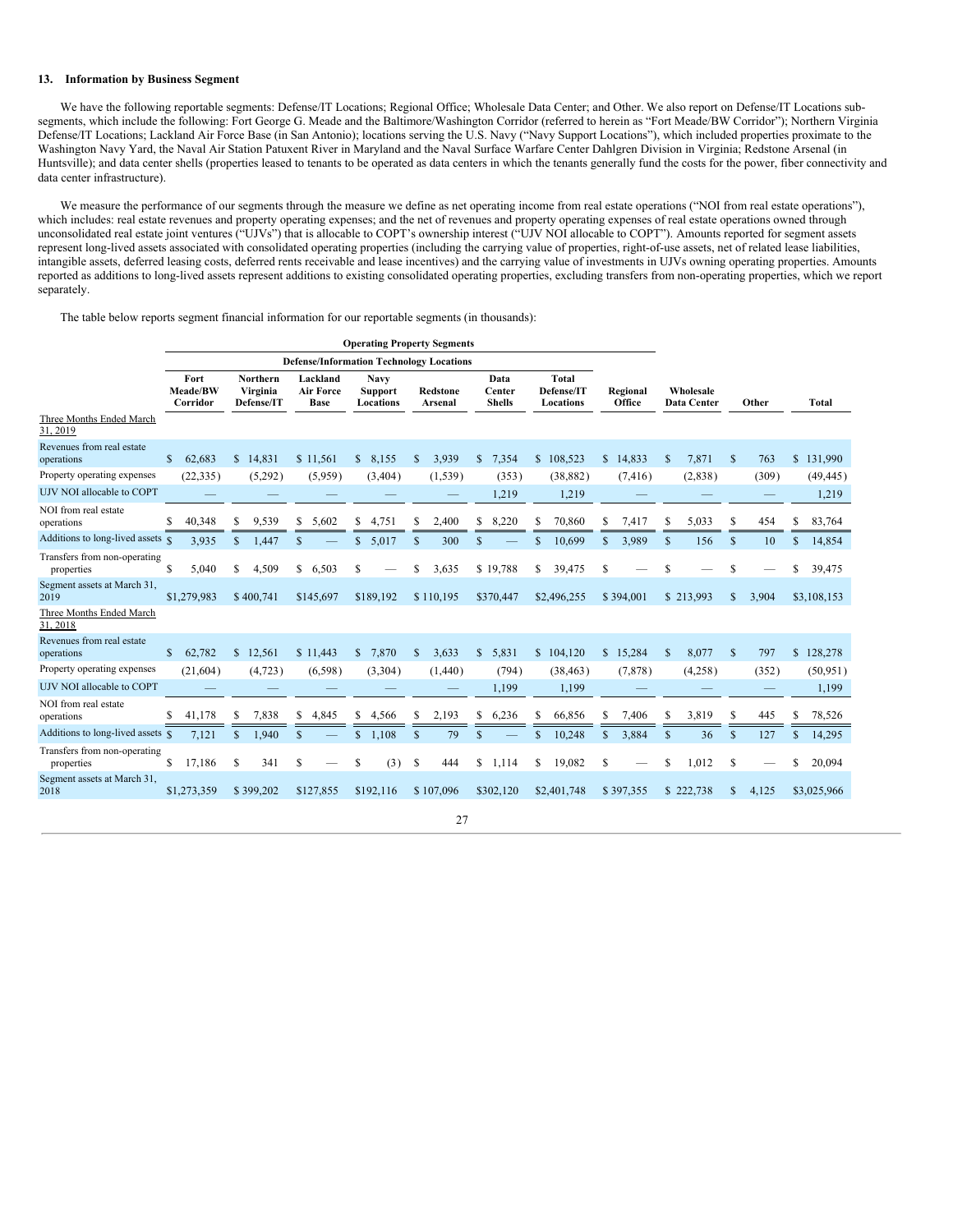The following table reconciles our segment revenues to total revenues as reported on our consolidated statements of operations (in thousands):

|                                                  | For the Three Months Ended March 31, |         |  |         |  |  |
|--------------------------------------------------|--------------------------------------|---------|--|---------|--|--|
|                                                  |                                      | 2019    |  | 2018    |  |  |
| Segment revenues from real estate operations     |                                      | 131.990 |  | 128,278 |  |  |
| Construction contract and other service revenues |                                      | 16.950  |  | 27,198  |  |  |
| Total revenues                                   |                                      | 148.940 |  | 155,476 |  |  |

The following table reconciles UJV NOI allocable to COPT to equity in income of unconsolidated entities as reported on our consolidated statements of operations (in thousands):

|                                                                                                                       | For the Three Months Ended March 31, |       |  |       |  |
|-----------------------------------------------------------------------------------------------------------------------|--------------------------------------|-------|--|-------|--|
|                                                                                                                       |                                      | 2019  |  | 2018  |  |
| UJV NOI allocable to COPT                                                                                             |                                      | 1.219 |  | 1,199 |  |
| Less: Income from UJV allocable to COPT attributable to depreciation and amortization<br>expense and interest expense |                                      | (827) |  | (824) |  |
| Add: Equity in loss of unconsolidated non-real estate entities                                                        |                                      | (1)   |  |       |  |
| Equity in income of unconsolidated entities                                                                           |                                      | 391   |  | 373   |  |

As previously discussed, we provide real estate services such as property management and construction and development services primarily for our properties but also for third parties. The primary manner in which we evaluate the operating performance of our service activities is through a measure we define as net operating income from service operations ("NOI from service operations"), which is based on the net of revenues and expenses from these activities. Construction contract and other service revenues and expenses consist primarily of subcontracted costs that are reimbursed to us by the customer along with a management fee. The operating margins from these activities are small relative to the revenue. We believe NOI from service operations is a useful measure in assessing both our level of activity and our profitability in conducting such operations. The table below sets forth the computation of our NOI from service operations (in thousands):

|                                                  | For the Three Months Ended March 31. |  |          |  |  |  |
|--------------------------------------------------|--------------------------------------|--|----------|--|--|--|
|                                                  | 2019                                 |  | 2018     |  |  |  |
| Construction contract and other service revenues | 16.950                               |  | 27,198   |  |  |  |
| Construction contract and other service expenses | (16.326)                             |  | (26,216) |  |  |  |
| NOI from service operations                      | 624                                  |  | 982      |  |  |  |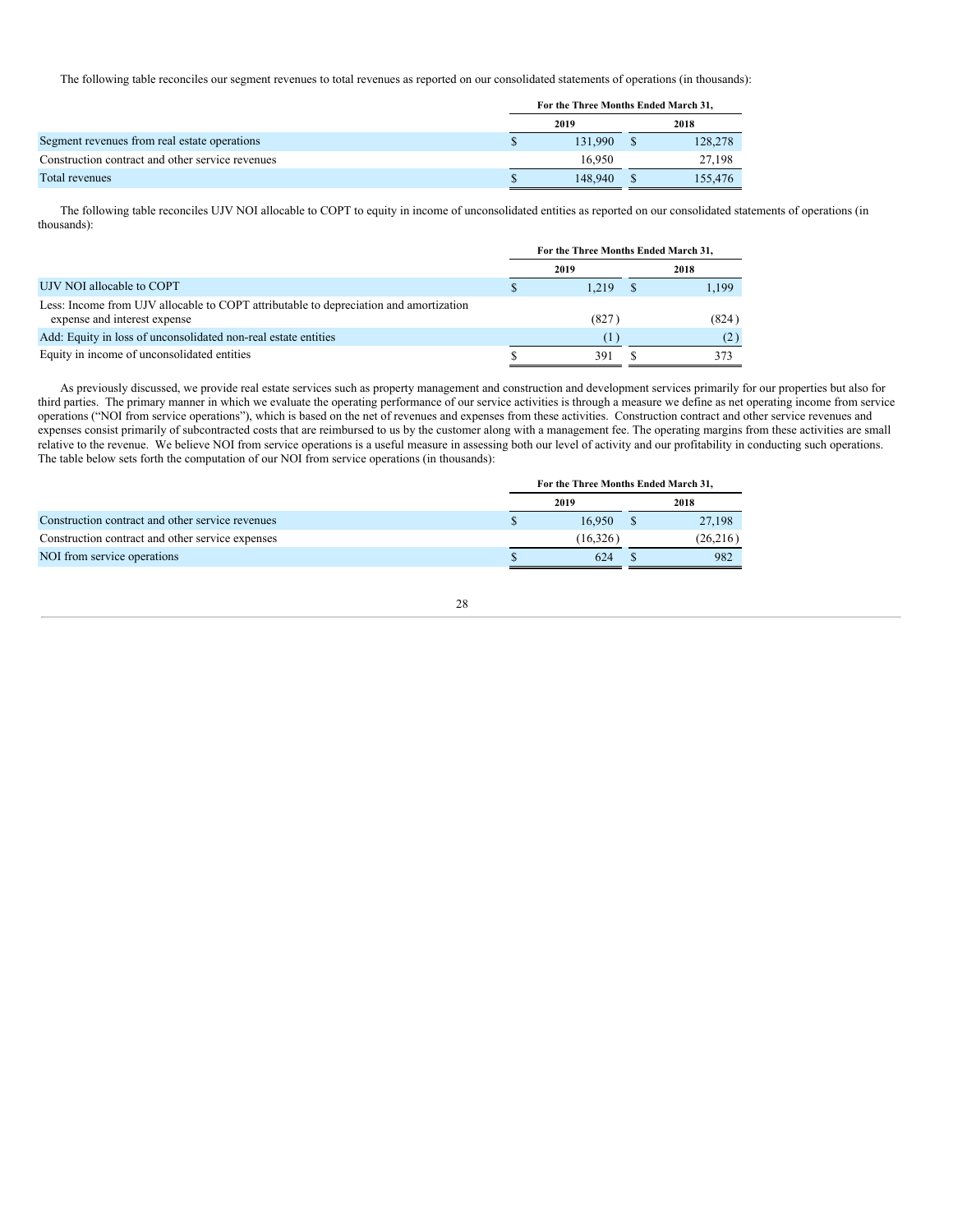The following table reconciles our NOI from real estate operations for reportable segments and NOI from service operations to net income as reported on our consolidated statements of operations (in thousands):

|                                                                                         | For the Three Months Ended March 31, |          |     |           |  |
|-----------------------------------------------------------------------------------------|--------------------------------------|----------|-----|-----------|--|
|                                                                                         |                                      | 2019     |     | 2018      |  |
| NOI from real estate operations                                                         | S                                    | 83,764   | \$. | 78,526    |  |
| NOI from service operations                                                             |                                      | 624      |     | 982       |  |
| Interest and other income                                                               |                                      | 2,286    |     | 1,359     |  |
| Gain on sales of real estate                                                            |                                      |          |     | (4)       |  |
| Equity in income of unconsolidated entities                                             |                                      | 391      |     | 373       |  |
| Income tax expense                                                                      |                                      | (194)    |     | (55)      |  |
| Depreciation and other amortization associated with real estate operations              |                                      | (34,796) |     | (33,512)  |  |
| General, administrative and leasing expenses                                            |                                      | (8,751)  |     | (7,292)   |  |
| Business development expenses and land carry costs                                      |                                      | (1,113)  |     | (1,614)   |  |
| Interest expense                                                                        |                                      | (18,674) |     | (18, 784) |  |
| Less: UJV NOI allocable to COPT included in equity in income of unconsolidated entities |                                      | (1,219)  |     | (1,199)   |  |
| Net income                                                                              | S                                    | 22,318   |     | 18,780    |  |

The following table reconciles our segment assets to the consolidated total assets of COPT and subsidiaries (in thousands):

|                                                                   |   | March 31,<br>2019 | March 31,<br>2018 |
|-------------------------------------------------------------------|---|-------------------|-------------------|
| Segment assets                                                    | S | 3,108,153         | 3,025,966         |
| Operating properties lease liabilities included in segment assets |   | 16,342            |                   |
| Non-operating property assets                                     |   | 485.911           | 425.951           |
| Other assets                                                      |   | 165,453           | 144,321           |
| Total COPT consolidated assets                                    |   | 3,775,859         | 3,596,238         |

The accounting policies of the segments are the same as those used to prepare our consolidated financial statements. In the segment reporting presented above, we did not allocate interest expense, depreciation and amortization, gain on sales of real estate and equity in income of unconsolidated entities not included in NOI to our real estate segments since they are not included in the measure of segment profit reviewed by management. We also did not allocate general, administrative and leasing expenses, business development expenses and land carry costs, interest and other income, income taxes and noncontrolling interests because these items represent general corporate or non-operating property items not attributable to segments.

## **14. Construction Contract and Other Service Revenues**

We disaggregate our construction contract and other service revenues by compensation arrangement and by service type as we believe it best depicts the nature, timing and uncertainty of our revenue. The table below reports construction contract and other service revenues by compensation arrangement (in thousands):

|                                 |   | For the Three Months Ended March 31, |   |        |  |  |  |
|---------------------------------|---|--------------------------------------|---|--------|--|--|--|
|                                 |   | 2019                                 |   | 2018   |  |  |  |
| Construction contract revenues: |   |                                      |   |        |  |  |  |
| Guaranteed maximum price        | Φ | 12,356                               | S | 20,486 |  |  |  |
| Firm fixed price                |   | 2,325                                |   | 6,435  |  |  |  |
| Cost-plus fee                   |   | 2,060                                |   | 58     |  |  |  |
| Other                           |   | 209                                  |   | 219    |  |  |  |
|                                 |   | 16,950                               |   | 27,198 |  |  |  |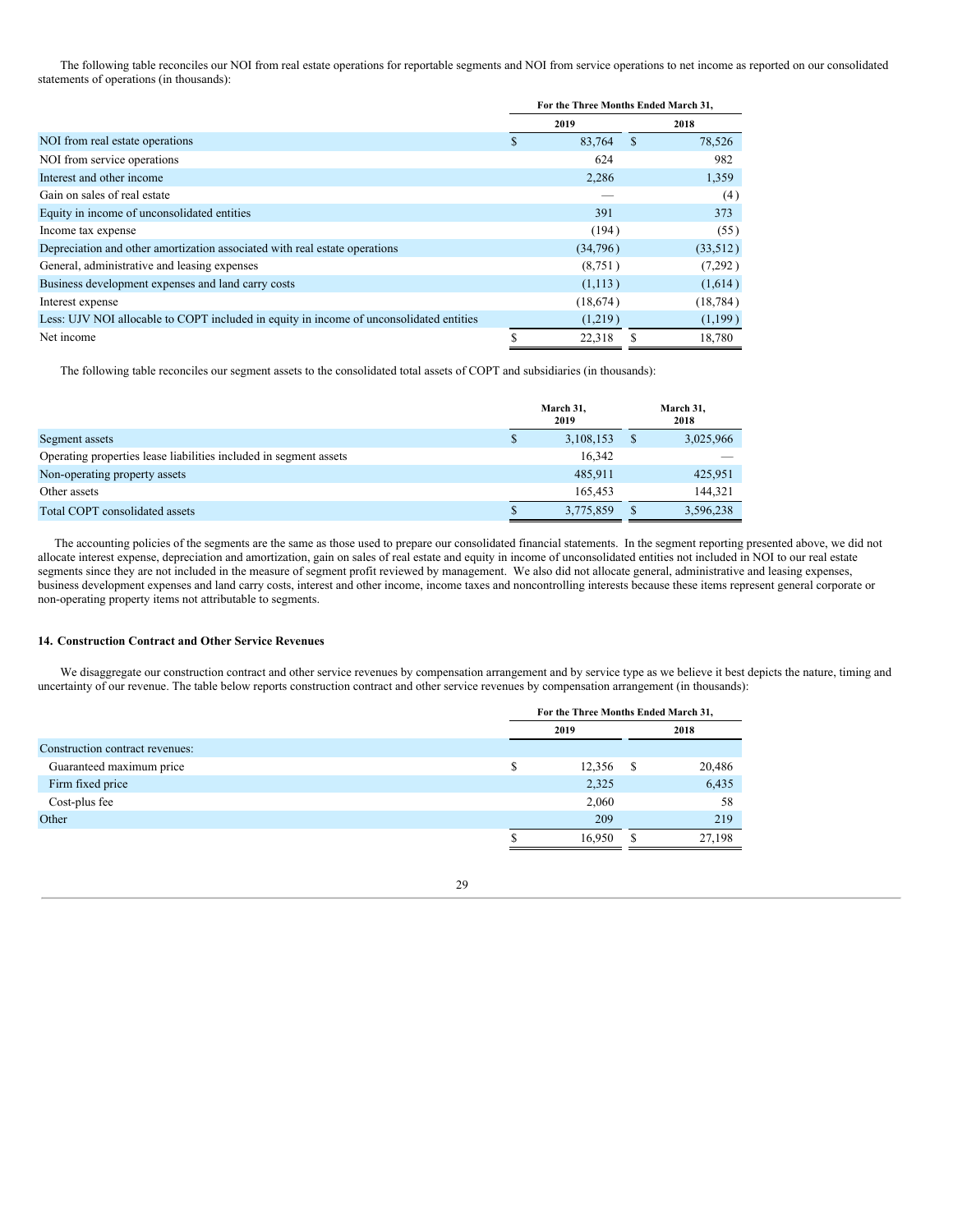The table below reports construction contract and other service revenues by service type (in thousands):

|                                 |   | For the Three Months Ended March 31, |   |        |  |  |  |
|---------------------------------|---|--------------------------------------|---|--------|--|--|--|
|                                 |   | 2019                                 |   | 2018   |  |  |  |
| Construction contract revenues: |   |                                      |   |        |  |  |  |
| Construction                    | Ф | 16,489                               | S | 25,915 |  |  |  |
| Design                          |   | 252                                  |   | 1,064  |  |  |  |
| Other                           |   | 209                                  |   | 219    |  |  |  |
|                                 |   | 16.950                               |   | 27,198 |  |  |  |

We recognized revenue of \$32,000 and \$309,000 in the three months ended March 31, 2019 and 2018, respectively, from performance obligations satisfied (or partially satisfied) in previous periods.

Accounts receivable related to our construction contract services is included in accounts receivable, net on our consolidated balance sheets. The beginning and ending balances of accounts receivable related to our construction contracts were as follows (in thousands):

|                   | For the Three Months Ended March 31, |       |  |  |  |  |
|-------------------|--------------------------------------|-------|--|--|--|--|
|                   | 2019                                 | 2018  |  |  |  |  |
| Beginning balance | 6.701                                | 4,577 |  |  |  |  |
| Ending balance    | 6.569                                | 4.021 |  |  |  |  |

Contract assets, which we refer to herein as construction costs in excess of billings, are included in prepaid expenses and other assets, net reported on our consolidated balance sheets. The beginning and ending balances of our contract assets were as follows (in thousands):

|                   | For the Three Months Ended March 31. |       |
|-------------------|--------------------------------------|-------|
|                   | 2019                                 | 2018  |
| Beginning balance | 3.189                                | 4.884 |
| Ending balance    | 14.834                               | 4,250 |

Contract liabilities are included in other liabilities reported on our consolidated balance sheets. Changes in contract liabilities were as follows (in thousands):

|                                                  | For the Three Months Ended March 31, |  |        |
|--------------------------------------------------|--------------------------------------|--|--------|
|                                                  | 2019                                 |  | 2018   |
| Beginning balance                                | 568                                  |  | 27,402 |
| Ending balance                                   | .005                                 |  | 8,279  |
| Revenue recognized included in beginning balance | 439                                  |  | 19,297 |

The change in the contract liabilities balance reported above for thethree months ended March 31, 2018 was due primarily to our satisfaction of performance obligations during the period on a contract on which we previously received advance payments from a customer.

Revenue allocated to the remaining performance obligations under existing contracts as of March 31, 2019 that will be recognized as revenue in future periods was \$51.6 million, approximately \$45 million of which we expect to recognize during the remainder of 2019.

We have no deferred incremental costs incurred to obtain or fulfill our construction contracts or other service revenues and had no impairment losses on construction contracts receivable or unbilled construction revenue for the three months ended March 31, 2019 and 2018.

## **15. Share-Based Compensation**

## **Restricted Shares**

During the three months ended March 31, 2019, certain employees were granted a total of135,396 restricted common shares with an aggregate grant date fair value of\$3.5 million (\$25.81 per share). Restricted shares granted to employees vest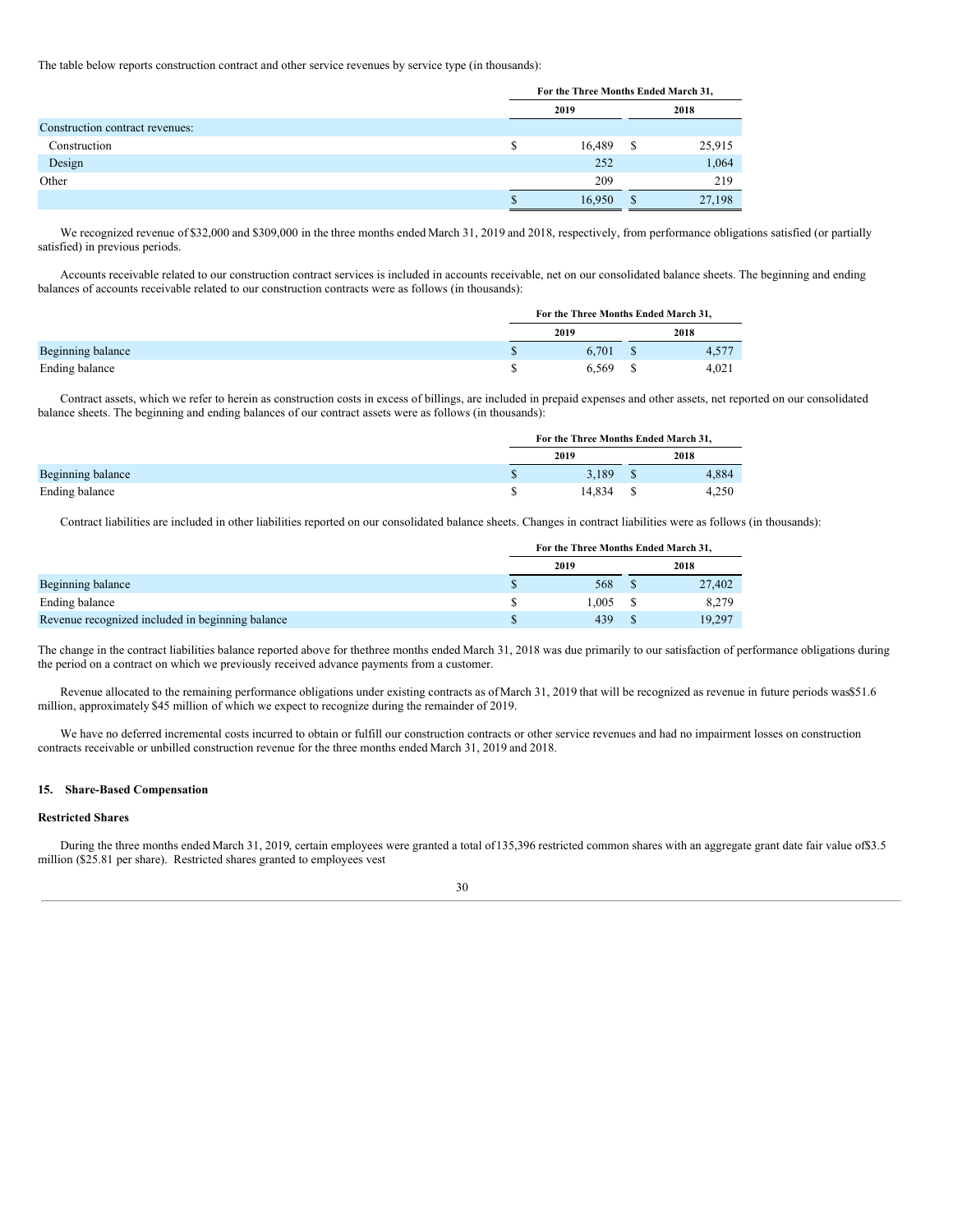based on increments and over periods of time set forth under the terms of the respective awards provided that the employee remains employed by us. During the three months ended March 31, 2019, forfeiture restrictions lapsed on 151,252 previously issued common shares; these shares had a weighted average grant date fair value of\$27.94 per share, and the aggregate intrinsic value of the shares on the vesting dates was \$3.9 million.

#### **Performance Share Awards ("PSUs")**

We issued 44,757 common shares on January 18, 2019 to executives in settlement of PSUs granted in 2016, representing 57% of the target award for those PSUs.

## **PIUs**

Commencing in 2019, we offered our executives the opportunity to select PIUs as a form of long-term compensation in lieu of, or in combination with, other forms of share-based compensation awards (restricted shares and PSUs). PIUs are a special class of common unit structured to qualify as "profit interests" for tax purposes. Our executives selected PIUs as their form of share-based compensation for their 2019 grants. We granted the executives two forms of PIUs: time-based PIUs ("TB-PIUs"); and performance-based PIUs ("PB-PIUs"). TB-PIUs are subject to forfeiture restrictions until the end of the requisite service period, at which time the TB-PIUs automatically convert into vested PIUs. PB-PIUs are subject to a market condition in that the number of earned awards are determined at the end of the performance period (as described further below) and then settled in vested PIUs. Vested PIUs carry substantially the same rights to redemption and distributions as non-PIU common units.

#### TB-PIUs

During the three months ended March 31, 2019, our executives were granted a total of54,956 TB-PIUs with an aggregate grant date fair value of \$1.4 million (\$25.81 per TB-PIU). TB-PIUs granted to executives vest in equal one-third increments over a three-year period beginning on the first anniversary of the date of grant. Prior to vesting, TB-PIUs carry substantially the same rights to distributions as non-PIU common units but carry no redemption rights.

#### PB-PIUs

On January 1, 2019, we granted our executives 193,682 PB-PIUs with a three-year performance period concluding on the earlier of December 31, 2021 or the date of: (1) termination by us without cause, death or disability of the executive or constructive discharge of the executive (collectively, "qualified termination"); or (2) a sale event. The number of earned awards at the end of the performance period will be determined based on the percentile rank of COPT's total shareholder return relative to a peer group of companies, as set forth in the following schedule:

| <b>Percentile Rank</b> | <b>Earned Awards Payout %</b> |  |
|------------------------|-------------------------------|--|
| 75th or greater        | 100% of PB-PIUs granted       |  |
| 50th (target)          | 50% of PB-PIUs granted        |  |
| 25 <sub>th</sub>       | 25% of PB-PIUs granted        |  |
| Below 25th             | 0% of PB-PIUs granted         |  |

If the percentile rank exceeds the 25th percentile and is betweentwo of the percentile ranks set forth in the table above, then the percentage of the earned awards will be interpolated between the ranges set forth in the table above to reflect any performance between the listed percentiles. During the performance period, PB-PIUs carry rights to distributions equal to 10% of the distribution rights of non-PIU common units but carry no redemption rights.

At the end of the performance period, we will settle the award by issuing vested PIUs equal to the number of earned awards in settlement of the award plan and paying cash equal to the excess, if any, of: the aggregate distributions that would have been paid with respect to vested PIUs issued in settlement of the earned awards through the date of settlement had such vested PIUs been issued on the grant date; over the aggregate distributions made on the PB-PIUs during the performance period. If a performance period ends due to a sale event or qualified termination, the number of earned awards is prorated based on the portion of the three-year performance period that has elapsed. If employment is terminated by the employee or by us for cause, all PB-PIUs are forfeited.

These PB-PIUs had an aggregate grant date fair value of \$2.4 million (\$12.47 per PB-PIU) which is being recognized over the performance period. The grant date fair value was computed using a Monte Carlo model that included the following

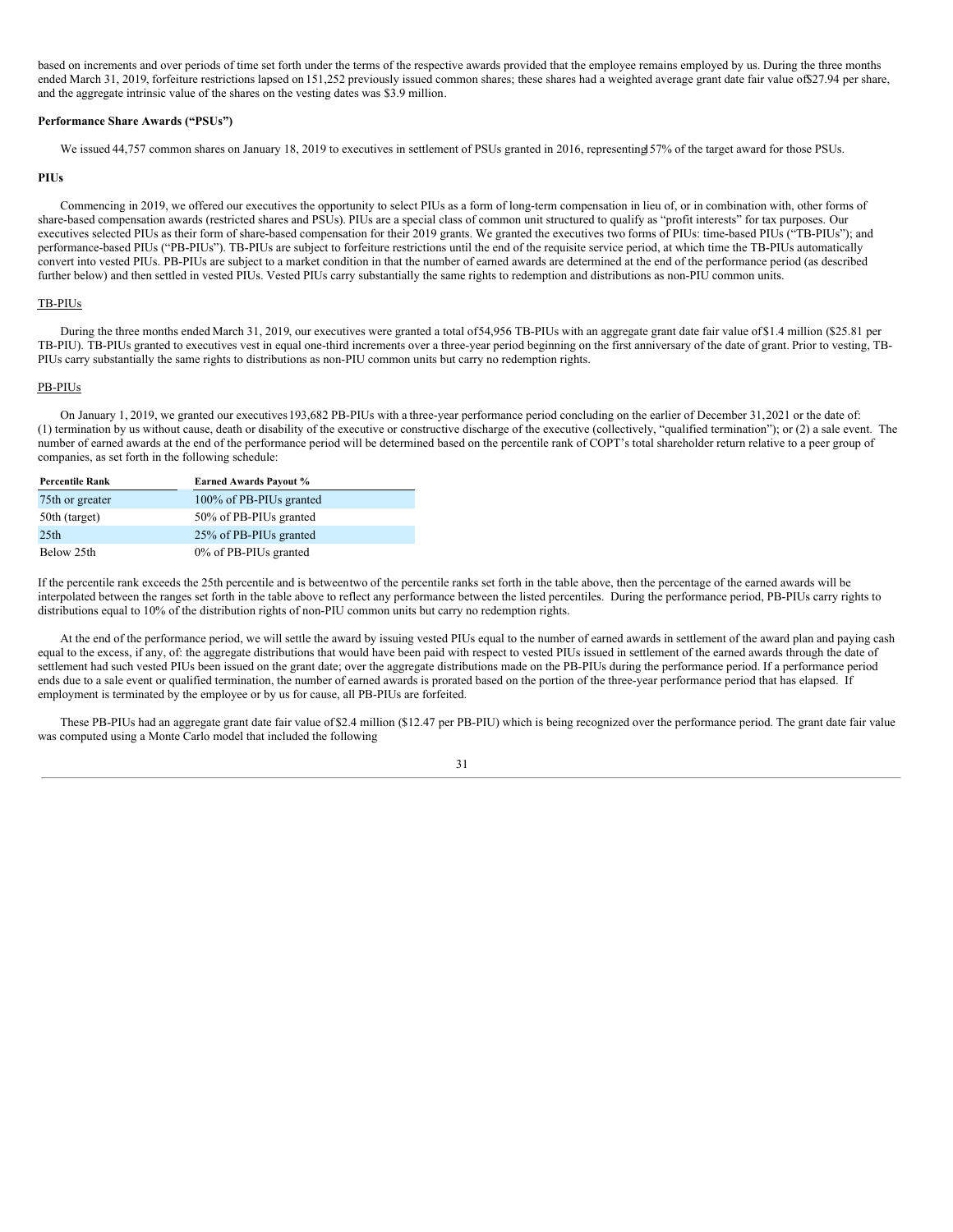assumptions: baseline common share value of\$21.03; expected volatility for common shares of21.0%; and a risk-free interest rate of 2.51%.

## **16. Earnings Per Share ("EPS") and Earnings Per Unit ("EPU")**

## **COPT and Subsidiaries EPS**

We present both basic and diluted EPS. We compute basic EPS by dividing net income available to common shareholders allocable to unrestricted common shares under the two-class method by the weighted average number of unrestricted common shares outstanding during the period. Our computation of diluted EPS is similar except that:

- the denominator is increased to include: (1) the weighted average number of potential additional common shares that would have been outstanding if securities that are convertible into common shares were converted; and (2) the effect of dilutive potential common shares outstanding during the period attributable to COPT's forward equity sale agreements, redeemable noncontrolling interests and our share-based compensation using the treasury stock or if-converted methods; and
- the numerator is adjusted to add back any changes in income or loss that would result from the assumed conversion into common shares that we add to the denominator.

Summaries of the numerator and denominator for purposes of basic and diluted EPS calculations are set forth below (in thousands, except per share data):

|                                                                                               | For the Three Months Ended March 31, |         |    |         |
|-----------------------------------------------------------------------------------------------|--------------------------------------|---------|----|---------|
|                                                                                               |                                      | 2019    |    | 2018    |
| Numerator:                                                                                    |                                      |         |    |         |
| Net income attributable to COPT                                                               | S                                    | 20,859  | -S | 17,150  |
| Income attributable to share-based compensation awards                                        |                                      | (86)    |    | (117)   |
| Numerator for basic and diluted EPS on net income attributable to COPT common shareholders \$ |                                      | 20,773  |    | 17,033  |
| Denominator (all weighted averages):                                                          |                                      |         |    |         |
| Denominator for basic EPS (common shares)                                                     |                                      | 109.951 |    | 100,999 |
| Dilutive effect of share-based compensation awards                                            |                                      | 267     |    | 144     |
| Denominator for diluted EPS (common shares)                                                   |                                      | 110.218 |    | 101,143 |
| <b>Basic EPS</b>                                                                              |                                      | 0.19    |    | 0.17    |
| <b>Diluted EPS</b>                                                                            |                                      | 0.19    |    | 0.17    |

Our diluted EPS computations do not include the effects of the following securities since the conversions of such securities would increase diluted EPS for the respective periods (in thousands):

|                                                   |       | Weighted Average Shares Excluded from<br>Denominator<br>For the Three Months Ended March 31, |  |  |
|---------------------------------------------------|-------|----------------------------------------------------------------------------------------------|--|--|
|                                                   | 2019  | 2018                                                                                         |  |  |
| Conversion of common units                        | 1.331 | 3,221                                                                                        |  |  |
| Conversion of redeemable noncontrolling interests | 1.013 |                                                                                              |  |  |
| Conversion of Series I preferred units            | 176   | 176                                                                                          |  |  |

The following securities were also excluded from the computation of diluted EPS because their effect was antidilutive:

- weighted average shares related to COPT's forward equity sale agreements for the three months endedMarch 31, 2019 and 2018 of 1.5 million and 7.5 million, respectively;
- weighted average restricted shares and deferred share awards for the three months endedMarch 31, 2019 and 2018 of 463,000 and 444,000, respectively;
- weighted average options for the three months endedMarch 31, 2019 and 2018 of 30,000 and 60,000, respectively; and
- weighted average unvested PIUs of 19,000 for the three months ended March 31, 2019.

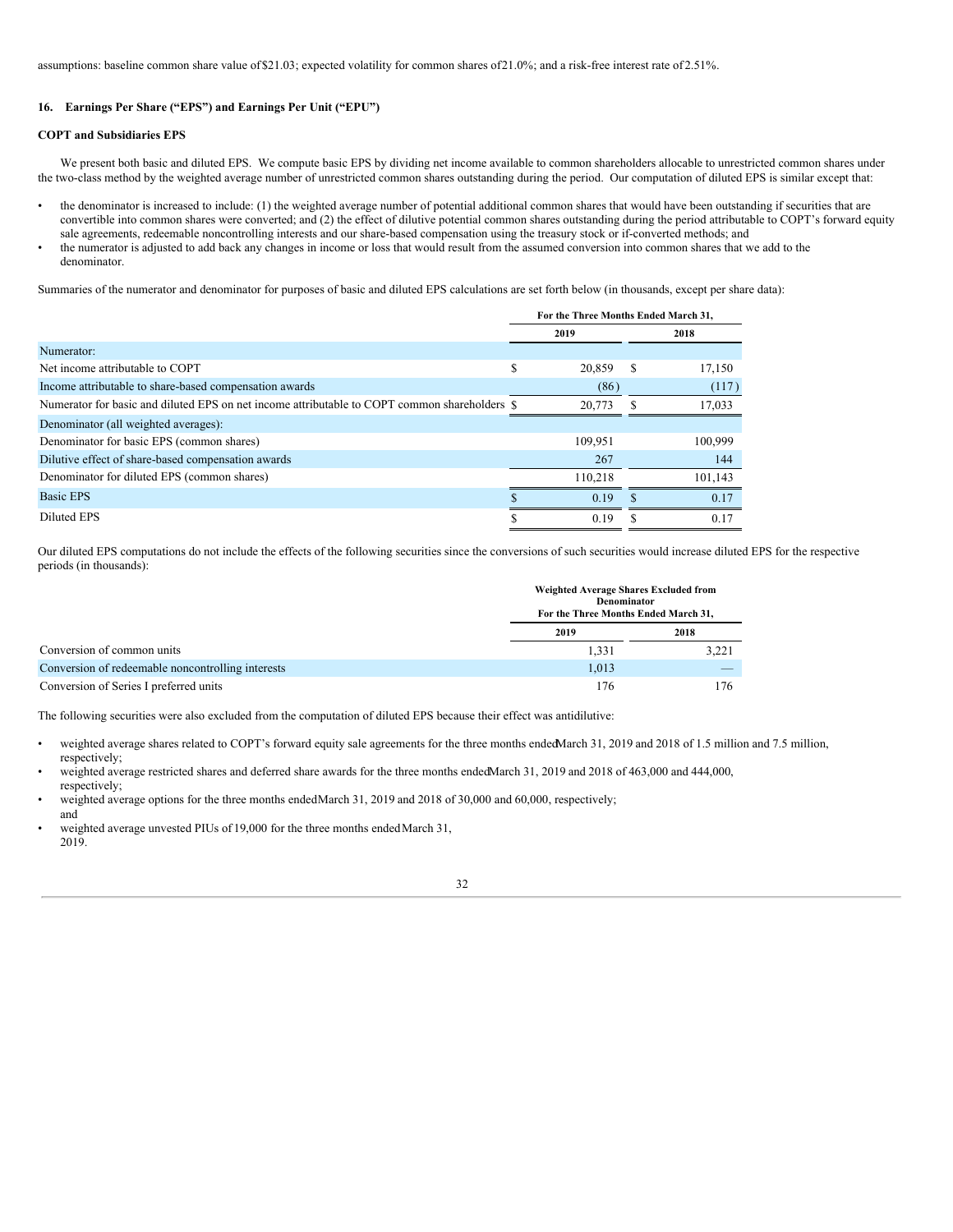## COPLP and Subsidiaries EPU

We present both basic and diluted EPU. We compute basic EPU by dividing net income available to common unitholders allocable to unrestricted common units under the two-class method by the weighted average number of unrestricted common units outstanding during the period. Our computation of diluted EPU is similar except that:

the denominator is increased to include: (1) the weighted average number of potential additional common units that would have been outstanding if securities that are convertible into our common units were converted; and (2) the effect of dilutive potential common units outstanding during the period attributable to COPT's forward equity sale agreements, redeemable noncontrolling interests and our share-based compensation using the treasury stock or if-converted methods; and • the numerator is adjusted to add back any changes in income or loss that would result from the assumed conversion into common units that we add to the denominator.

Summaries of the numerator and denominator for purposes of basic and diluted EPU calculations are set forth below (in thousands, except per unit data):

|                                                                                               |   | For the Three Months Ended March 31, |               |         |
|-----------------------------------------------------------------------------------------------|---|--------------------------------------|---------------|---------|
|                                                                                               |   | 2019                                 |               | 2018    |
| Numerator:                                                                                    |   |                                      |               |         |
| Net income attributable to COPLP                                                              | S | 21.281                               | £.            | 17,859  |
| Preferred unit distributions                                                                  |   | (165)                                |               | (165)   |
| Income attributable to share-based compensation awards                                        |   | (93)                                 |               | (117)   |
| Numerator for basic and diluted EPU on net income attributable to COPLP common unitholders \$ |   | 21,023                               |               | 17,577  |
| Denominator (all weighted averages):                                                          |   |                                      |               |         |
| Denominator for basic EPU (common units)                                                      |   | 111,282                              |               | 104,220 |
| Dilutive effect of share-based compensation awards                                            |   | 267                                  |               | 144     |
| Denominator for diluted EPU (common units)                                                    |   | 111.549                              |               | 104,364 |
| Basic EPU                                                                                     |   | 0.19                                 |               | 0.17    |
| Diluted EPU                                                                                   |   | 0.19                                 | <sup>\$</sup> | 0.17    |

Our diluted EPU computations do not include the effects of the following securities since the conversions of such securities would increase diluted EPU for the respective periods (in thousands):

|                                                   |       | Weighted Average Units Excluded<br>from Denominator<br>For the Three Months Ended March 31, |  |  |
|---------------------------------------------------|-------|---------------------------------------------------------------------------------------------|--|--|
|                                                   | 2019  | 2018                                                                                        |  |  |
| Conversion of redeemable noncontrolling interests | 1.013 |                                                                                             |  |  |
| Conversion of Series I preferred units            | 176   | 176                                                                                         |  |  |

The following securities were also excluded from the computation of diluted EPU because their effect was antidilutive:

- weighted average shares related to COPT's forward equity sale agreements for the three months endedMarch 31, 2019 and 2018 of 1.5 million and 7.5 million, respectively;
- weighted average restricted units and deferred share awards for the three months endedMarch 31, 2019 and 2018 of 463,000 and 444,000, respectively;

• weighted average options for the three months endedMarch 31, 2019 and 2018 of 30,000 and 60,000, respectively; and

weighted average unvested PIUs of 19,000 for the three months ended March 31, 2019.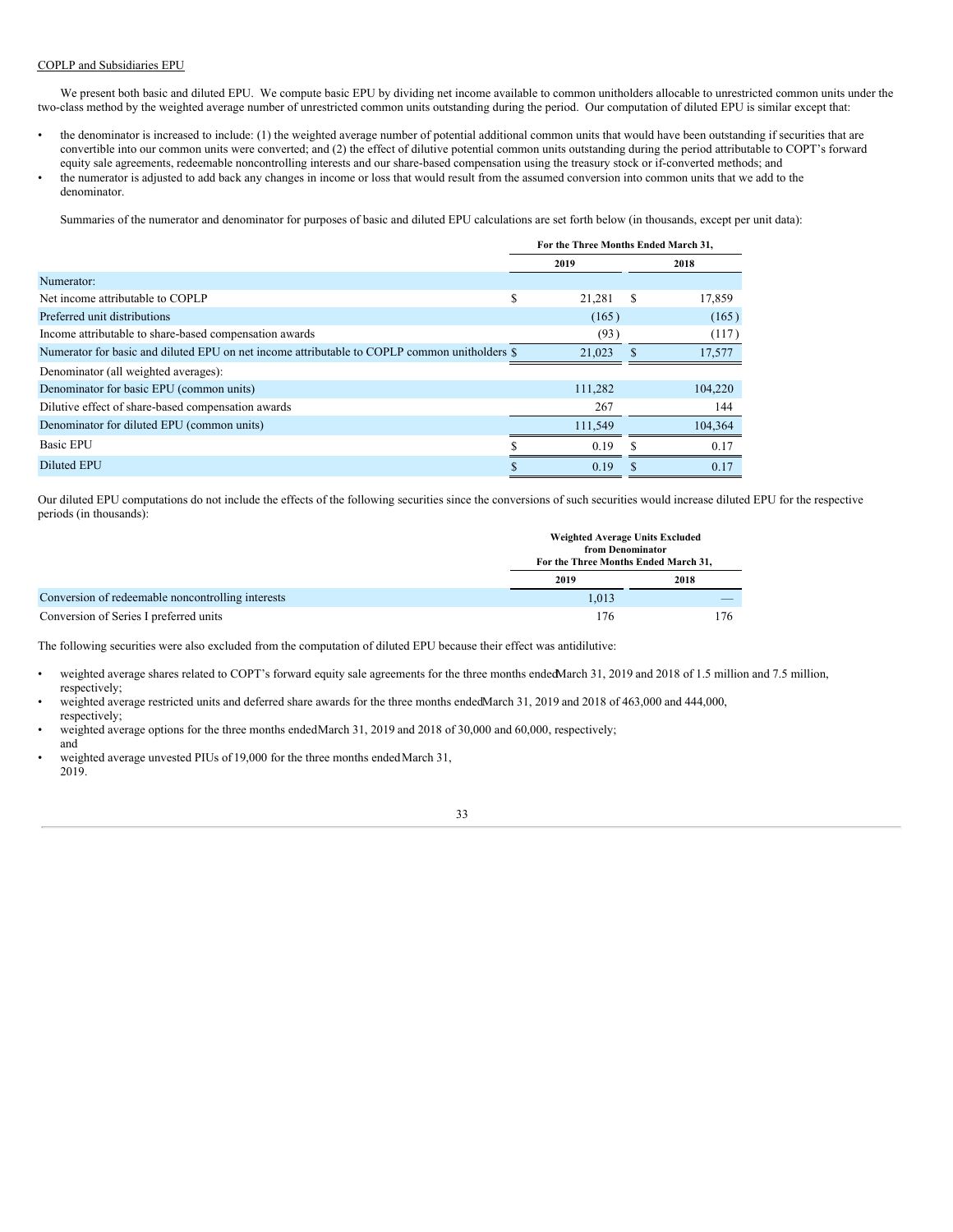#### **17. Commitments and Contingencies**

## **Litigation and Claims**

In the normal course of business, we are subject to legal actions and other claims. We record losses for specific legal proceedings and claims when we determine that a loss is probable and the amount of loss can be reasonably estimated. Management believes that it is reasonably possible that we could incur losses pursuant to such claims but do not believe such losses would materially affect our financial position, liquidity or results of operations. Our assessment of the potential outcomes of these matters involves significant judgment and is subject to change based on future developments.

## **Environmental**

We are subject to various Federal, state and local environmental regulations related to our property ownership and operation. We have performed environmental assessments of our properties, the results of which have not revealed any environmental liability that we believe would have a materially adverse effect on our financial position, operations or liquidity.

In connection with a lease and subsequent sale in 2008 and 2010 ofthree properties in Dayton, New Jersey, we agreed to provide certain environmental indemnifications limited to \$19 million in the aggregate. We have insurance coverage in place to mitigate much of any potential future losses that may result from these indemnification agreements.

## **Tax Incremental Financing Obligation**

In August 2010, Anne Arundel County, Maryland issued \$30 million in tax incremental financing bonds to third-party investors in order to finance public improvements needed in connection with our project known as National Business Park North. The real estate taxes on increases in assessed value of a development district encompassing National Business Park North are to be transferred to a special fund pledged to the repayment of the bonds. While we are obligated to fund, through a special tax, any future shortfalls between debt service of the bonds and real estate taxes available to repay the bonds, as of March 31, 2019, we do not expect any such future fundings will be required.

## **Contractual Obligations**

We had amounts remaining to be incurred under various contractual obligations as ofMarch 31, 2019 that included the following (excluding amounts incurred and therefore reflected as liabilities reported on our consolidated balance sheets):

- development and redevelopment obligations of \$184.3 million;
- tenant and other capital improvements of \$45.3 million;
- third party construction obligations of \$32.6 million; and
- other obligations of \$1.7 million.

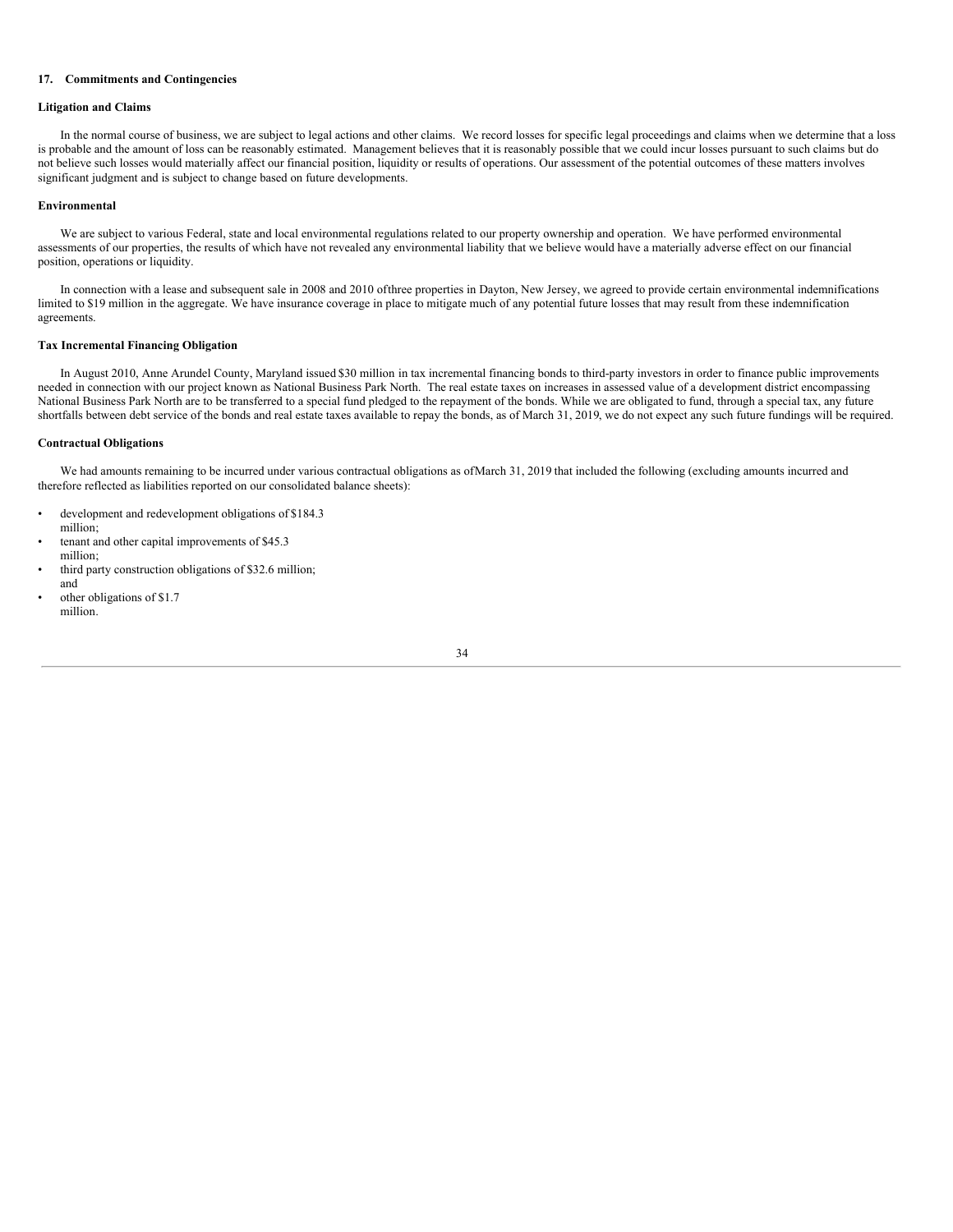### **Item 2. Management's Discussion and Analysis of Financial Condition and Results of Operations**

### **Overview**

During the three months ended March 31, 2019:

- we finished the period with our office and data center shell portfolio92.6% occupied;
- we placed into service 181,000 square feet in three newly-constructed properties that were 100.0% leased as of March 31, 2019; and
- COPT issued 1.6 million common shares under its forward equity sale agreements for net proceeds of\$46.5 million. COPT contributed the net proceeds from these issuances to COPLP in exchange for an equal number of units in COPLP. The proceeds were used primarily to repay borrowings under our Revolving Credit Facility that funded development costs.

With regard to our operating portfolio square footage, occupancy and leasing statistics included below and elsewhere in this Quarterly Report on Form 10-Q, amounts disclosed include information pertaining to six properties owned through an unconsolidated real estate joint venture except for amounts reported for Annualized Rental Revenue, which represent the portion attributable to our ownership interest.

We discuss significant factors contributing to changes in our net income in the section below entitled "Results of Operations." The results of operations discussion is combined for COPT and COPLP because there are no material differences in the results of operations between the two reporting entities.

In addition, the section below entitled "Liquidity and Capital Resources" includes discussions of, among other things:

- how we expect to generate cash for short and long-term capital needs;
- and
- our commitments and contingencies.

You should refer to our consolidated financial statements and the notes thereto as you read this section.

This section contains "forward-looking" statements, as defined in the Private Securities Litigation Reform Act of 1995, that are based on our current expectations, estimates and projections about future events and financial trends affecting the financial condition and operations of our business. Forward-looking statements can be identified by the use of words such as "may," "will," "should," "could," "believe," "anticipate," "expect," "estimate," "plan" or other comparable terminology. Forward-looking statements are inherently subject to risks and uncertainties, many of which we cannot predict with accuracy and some of which we might not even anticipate. Although we believe that the expectations, estimates and projections reflected in such forward-looking statements are based on reasonable assumptions at the time made, we can give no assurance that these expectations, estimates and projections will be achieved. Future events and actual results may differ materially from those discussed in the forward-looking statements. Important factors that may affect these expectations, estimates and projections include, but are not limited to:

- general economic and business conditions, which will, among other things, affect office property and data center demand and rents, tenant creditworthiness, interest rates, financing availability and property values;
- adverse changes in the real estate markets, including, among other things, increased competition with other companies;
- governmental actions and initiatives, including risks associated with the impact of a prolonged government shutdown or budgetary reductions or impasses, such as a reduction in rental revenues, non-renewal of leases and/or reduced or delayed demand for additional space by our strategic customers;
- our ability to borrow on favorable
- terms;
- risks of real estate acquisition and development activities, including, among other things, risks that development projects may not be completed on schedule, that tenants may not take occupancy or pay rent or that development or operating costs may be greater than anticipated;
- risks of investing through joint venture structures, including risks that our joint venture partners may not fulfill their financial obligations as investors or may take actions that are inconsistent with our objectives;
- changes in our plans for properties or views of market economic conditions or failure to obtain development rights, either of which could result in recognition of significant impairment losses;
- our ability to satisfy and operate effectively under Federal income tax rules relating to real estate investment trusts and
- partnerships; • possible adverse changes in tax
- laws;
- the dilutive effects of issuing additional common shares;

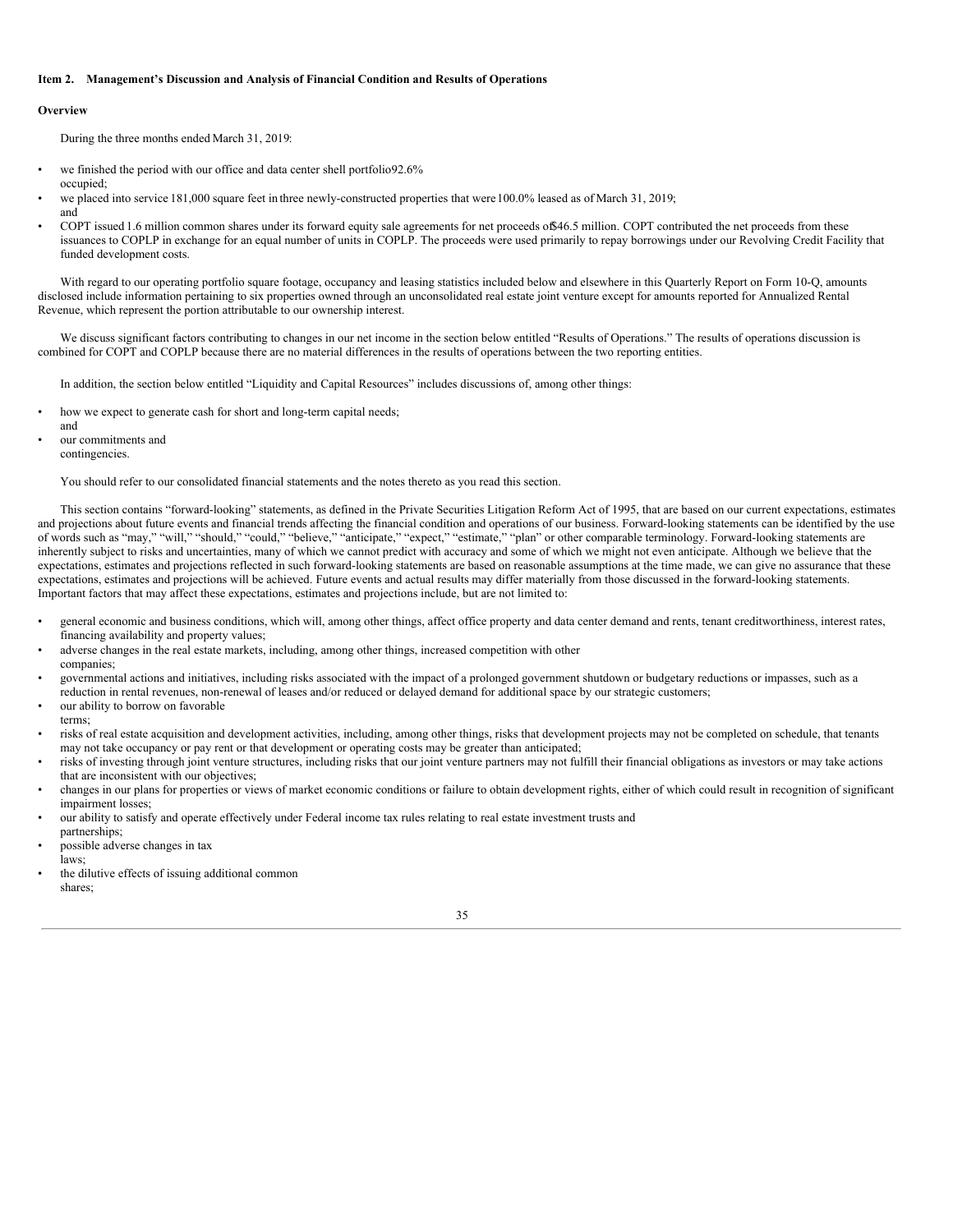- our ability to achieve projected results;
- security breaches relating to cyber attacks, cyber intrusions or other factors;
- and
- environmental requirements.

We undertake no obligation to publicly update or supplement forward-looking statements.

### **Occupancy and Leasing**

### Office and Data Center Shell Portfolio

The tables below set forth occupancy information pertaining to our portfolio of office and data center shell properties:

|                                                                          |   | March 31, 2019 | December 31, 2018 |
|--------------------------------------------------------------------------|---|----------------|-------------------|
| Occupancy rates at period end                                            |   |                |                   |
| Total                                                                    |   | $92.6\%$       | 93.0%             |
| Defense/IT Locations:                                                    |   |                |                   |
| Fort Meade/BW Corridor                                                   |   | $90.4\%$       | $91.1\%$          |
| Northern Virginia Defense/IT                                             |   | $91.7\%$       | $91.3\%$          |
| Lackland Air Force Base                                                  |   | $100.0\%$      | $100.0\%$         |
| Navy Support Locations                                                   |   | $90.9\%$       | $90.5\%$          |
| Redstone Arsenal                                                         |   | 98.4%          | 99.0%             |
| Data Center Shells                                                       |   | $100.0\%$      | 100.0%            |
| <b>Total Defense/IT Locations</b>                                        |   | 93.4%          | 93.6%             |
| Regional Office                                                          |   | 88.3%          | 89.2%             |
| Other                                                                    |   | 73.7%          | $77.2\%$          |
| Average contractual annual rental rate per square foot at period end (1) | S | 29.71          | \$<br>30.04       |

(1) Includes estimated expense reimbursements. Amounts reported include the portion of six properties owned through an unconsolidated real estate joint venture that was allocable to our ownership interest.

|                                   | Rentable<br><b>Square Feet</b> |                | Occupied<br><b>Square Feet</b> |
|-----------------------------------|--------------------------------|----------------|--------------------------------|
|                                   |                                | (in thousands) |                                |
| December 31, 2018                 |                                | 18,094         | 16,821                         |
| Vacated upon lease expiration (1) |                                | __             | (301)                          |
| Occupancy for new leases (2)      |                                |                | 326                            |
| Constructed or redeveloped        |                                | 181            | 181                            |
| Other changes                     |                                | 63             | (37)                           |
| March 31, 2019                    |                                | 18,338         | 16,990                         |

(1) Includes lease terminations and space reductions occurring in connection with lease

renewals. (2) Excludes occupancy of vacant square feet acquired or

During the three months ended March 31, 2019, we completed 956,000 square feet of leasing, including: renewed leases on 291,000 square feet, representing 71.3% of the square footage of our lease expirations (including the effect of early renewals); 539,000 square feet of development and redevelopment space; and126,000 square feet of vacant space.

### Wholesale Data Center

Our 19.25 megawatt wholesale data center was 87.6% leased as of March 31, 2019 and December 31, 2018.

### **Results of Operations**

We evaluate the operating performance of our properties using NOI from real estate operations, our segment performance measure, which includes: real estate revenues and property operating expenses; and the net of revenues and property operating expenses of real estate operations owned through unconsolidated real estate joint ventures ("UJVs") that is allocable to COPT's ownership interest ("UJV NOI allocable to COPT"). We view our NOI from real estate operations as comprising the following primary categories:

developed.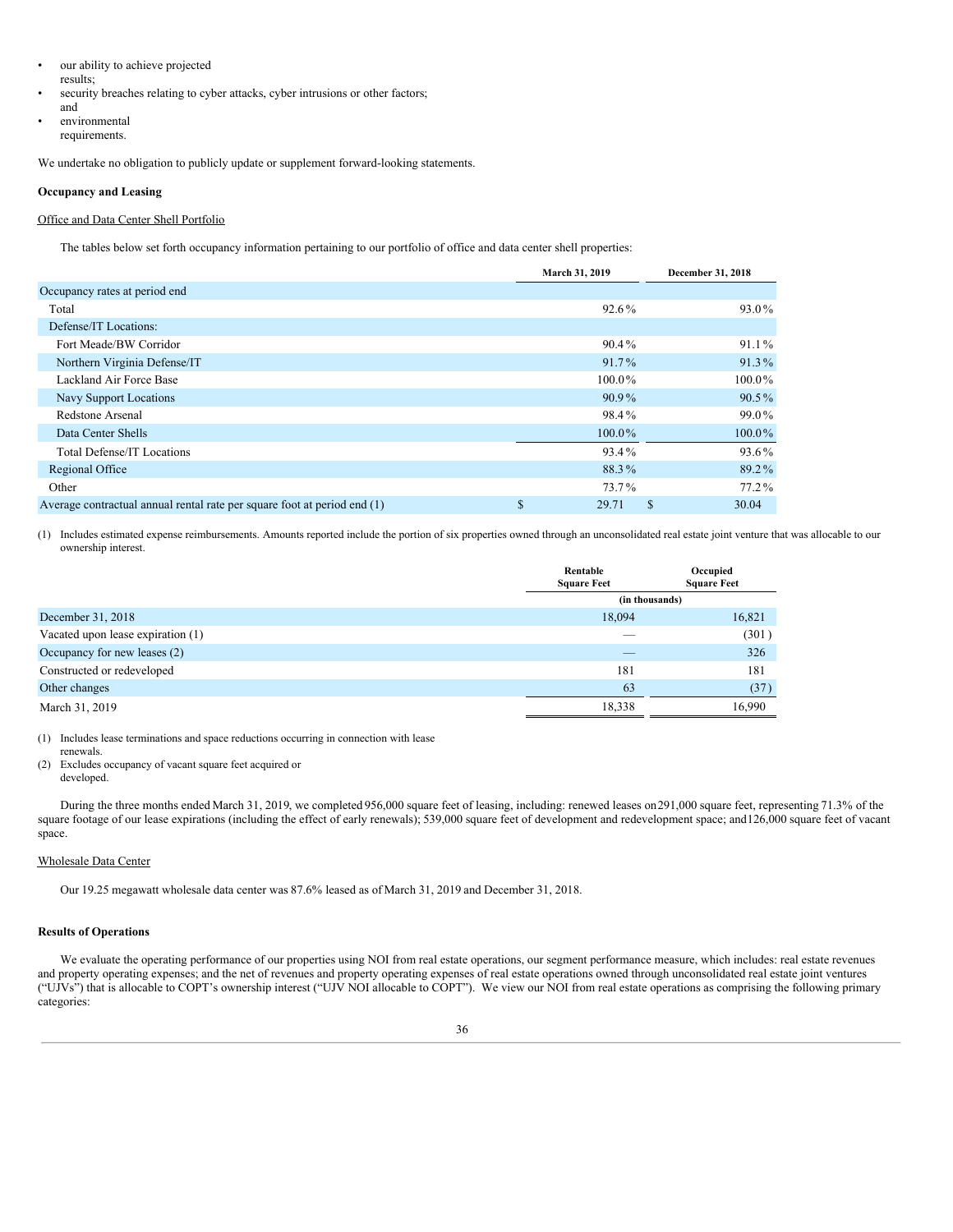office and data center shell

- properties:
	- continually owned and 100% operational throughout the current and prior year reporting periods, excluding properties held for sale. We define these as changes from "Same Properties";
	- constructed or redeveloped and placed into service that were not 100% operational throughout the current and prior year reporting periods;
	- and disposed;
	- and
- our wholesale data

center.

In addition to owning properties, we provide construction management and other services. The primary manner in which we evaluate the operating performance of our construction management and other service activities is through a measure we define as NOI from service operations, which is based on the net of the revenues and expenses from these activities. The revenues and expenses from these activities consist primarily of subcontracted costs that are reimbursed to us by customers along with a management fee. The operating margins from these activities are small relative to the revenue. We believe NOI from service operations is a useful measure in assessing both our level of activity and our profitability in conducting such operations.

Since both of the measures discussed above exclude certain items includable in net income, reliance on these measures has limitations; management compensates for these limitations by using the measures simply as supplemental measures that are considered alongside other GAAP and non-GAAP measures. A reconciliation of NOI from real estate operations and NOI from service operations to net income reported on the consolidated statements of operations of COPT and subsidiaries is provided in Note 13 to our consolidated financial statements.

### Comparison of Statements of Operations for the Three Months Ended March 31, 2019 and 2018

|                                                                      |    | For the Three Months Ended March 31, |                    |   |          |  |  |
|----------------------------------------------------------------------|----|--------------------------------------|--------------------|---|----------|--|--|
|                                                                      |    | 2019                                 | 2018               |   | Variance |  |  |
|                                                                      |    |                                      | (in thousands)     |   |          |  |  |
| Revenues                                                             |    |                                      |                    |   |          |  |  |
| Revenues from real estate operations                                 | \$ | 131,990                              | S<br>128,278       | S | 3,712    |  |  |
| Construction contract and other service revenues                     |    | 16,950                               | 27,198             |   | (10,248) |  |  |
| Total revenues                                                       |    | 148,940                              | 155,476            |   | (6, 536) |  |  |
| Operating expenses                                                   |    |                                      |                    |   |          |  |  |
| Property operating expenses                                          |    | 49,445                               | 50,951             |   | (1,506)  |  |  |
| Depreciation and amortization associated with real estate operations |    | 34,796                               | 33,512             |   | 1,284    |  |  |
| Construction contract and other service expenses                     |    | 16,326                               | 26,216             |   | (9,890)  |  |  |
| General, administrative and leasing expenses                         |    | 8,751                                | 7,292              |   | 1,459    |  |  |
| Business development expenses and land carry costs                   |    | 1,113                                | 1,614              |   | (501)    |  |  |
| Total operating expenses                                             |    | 110,431                              | 119,585            |   | (9,154)  |  |  |
| Interest expense                                                     |    | (18,674)                             | (18, 784)          |   | 110      |  |  |
| Interest and other income                                            |    | 2,286                                | 1,359              |   | 927      |  |  |
| Gain on sales of real estate                                         |    |                                      | (4)                |   | 4        |  |  |
| Equity in income of unconsolidated entities                          |    | 391                                  | 373                |   | 18       |  |  |
| Income tax expense                                                   |    | (194)                                | (55)               |   | (139)    |  |  |
| Net income                                                           | ъ  | 22,318                               | 18,780<br><b>S</b> |   | 3,538    |  |  |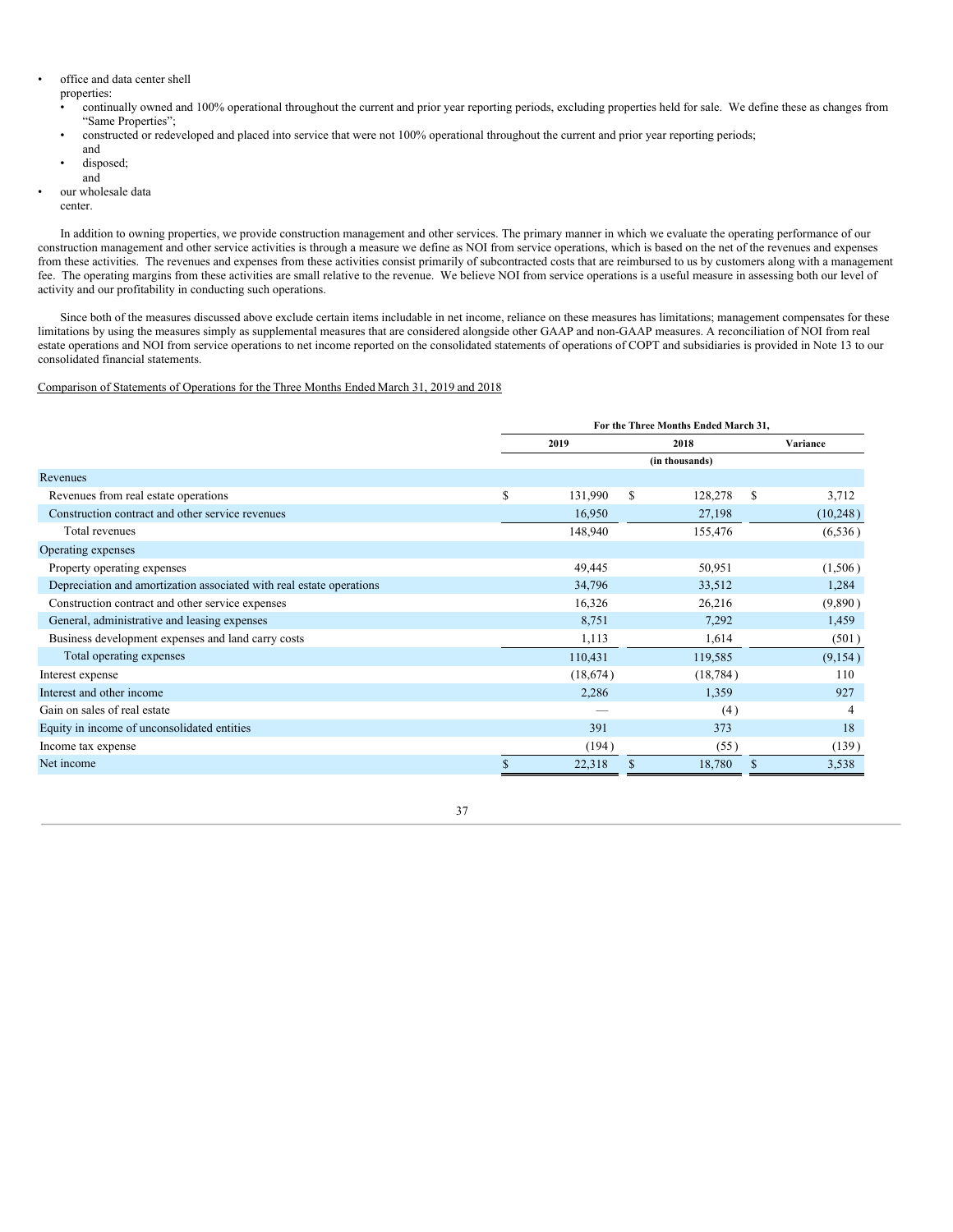### *NOI from Real Estate Operations*

|                                                            |                                             | For the Three Months Ended March 31, |              |                                                     |              |       |  |
|------------------------------------------------------------|---------------------------------------------|--------------------------------------|--------------|-----------------------------------------------------|--------------|-------|--|
|                                                            |                                             | 2019<br>2018<br>Variance             |              |                                                     |              |       |  |
|                                                            |                                             |                                      |              | (Dollars in thousands, except per square foot data) |              |       |  |
| Revenues                                                   |                                             |                                      |              |                                                     |              |       |  |
| Same Properties revenues                                   |                                             |                                      |              |                                                     |              |       |  |
| Lease revenue, excluding lease termination revenue         | $\mathbb{S}$                                | 117,899                              | $\mathbb{S}$ | 116,064                                             | $\mathbb{S}$ | 1,835 |  |
| Lease termination revenue                                  |                                             | 521                                  |              | 1,008                                               |              | (487) |  |
| Other property revenue                                     |                                             | 1.042                                |              | 1,112                                               |              | (70)  |  |
| Same Properties total revenues                             |                                             | 119,462                              |              | 118,184                                             |              | 1,278 |  |
| Constructed and redeveloped properties placed in service   |                                             | 4,445                                |              | 914                                                 |              | 3,531 |  |
| Wholesale data center                                      |                                             | 7,871                                |              | 8,077                                               |              | (206) |  |
| Dispositions                                               |                                             | $\overline{\phantom{0}}$             |              | 135                                                 |              | (135) |  |
| Other                                                      |                                             | 212                                  |              | 968                                                 |              | (756) |  |
|                                                            |                                             | 131,990                              |              | 128,278                                             |              | 3,712 |  |
| Property operating expenses                                |                                             |                                      |              |                                                     |              |       |  |
| Same Properties                                            |                                             | (45, 785)                            |              | (46, 219)                                           |              | 434   |  |
| Constructed and redeveloped properties placed in service   |                                             | (859)                                |              | (228)                                               |              | (631) |  |
| Wholesale data center                                      |                                             | (2,838)                              |              | (4,258)                                             |              | 1,420 |  |
| Dispositions                                               |                                             |                                      |              | (21)                                                |              | 21    |  |
| Other                                                      |                                             | 37                                   |              | (225)                                               |              | 262   |  |
|                                                            |                                             | (49, 445)                            |              | (50, 951)                                           |              | 1,506 |  |
|                                                            |                                             |                                      |              |                                                     |              |       |  |
| Same Properties UJV NOI allocable to COPT                  |                                             | 1,219                                |              | 1,199                                               |              | 20    |  |
|                                                            |                                             |                                      |              |                                                     |              |       |  |
| NOI from real estate operations                            |                                             |                                      |              |                                                     |              |       |  |
| <b>Same Properties</b>                                     |                                             | 74,896                               |              | 73,164                                              |              | 1,732 |  |
| Constructed and redeveloped properties placed in service   |                                             | 3,586                                |              | 686                                                 |              | 2,900 |  |
| Wholesale data center                                      |                                             | 5.033                                |              | 3.819                                               |              | 1,214 |  |
| Dispositions                                               |                                             |                                      |              | 114                                                 |              | (114) |  |
| Other                                                      |                                             | 249                                  |              | 743                                                 |              | (494) |  |
|                                                            | $\mathbb{S}% _{n}^{X\rightarrow\mathbb{R}}$ | 83,764                               | \$           | 78,526                                              | $\mathbb{S}$ | 5,238 |  |
|                                                            |                                             |                                      |              |                                                     |              |       |  |
|                                                            |                                             |                                      |              |                                                     |              |       |  |
| Same Properties NOI from real estate operations by segment |                                             |                                      |              |                                                     |              |       |  |
| Defense/IT Locations                                       | $\mathbb{S}$                                | 67,068                               | \$           | 65,425                                              | $\mathbb{S}$ | 1,643 |  |
| Regional Office                                            |                                             | 7,417                                |              | 7,313                                               |              | 104   |  |
| Other                                                      |                                             | 411                                  |              | 426                                                 |              | (15)  |  |
|                                                            | $\mathbb{S}$                                | 74,896                               | \$           | 73,164                                              | \$           | 1,732 |  |
|                                                            |                                             |                                      |              |                                                     |              |       |  |
| Same Properties rent statistics                            |                                             |                                      |              |                                                     |              |       |  |
| Average occupancy rate                                     |                                             | 92.6%                                |              | 91.4%                                               |              | 1.2%  |  |
| Average straight-line rent per occupied square foot (1)    | \$                                          | 6.26                                 | \$           | 6.20                                                | \$           | 0.06  |  |

(1) Includes minimum base rents, net of abatements, and lease incentives on a straight-line basis for the periods set forth above.

Our Same Properties pool consisted of 156 properties, comprising 94.7% of our office and data center shell portfolio's square footage as ofMarch 31, 2019. This pool of properties changed from the pool used for purposes of comparing 2018 and 2017 in our 2018 Annual Report on Form 10-K due to the addition of nine properties placed in service and 100% operational on or before January 1, 2018.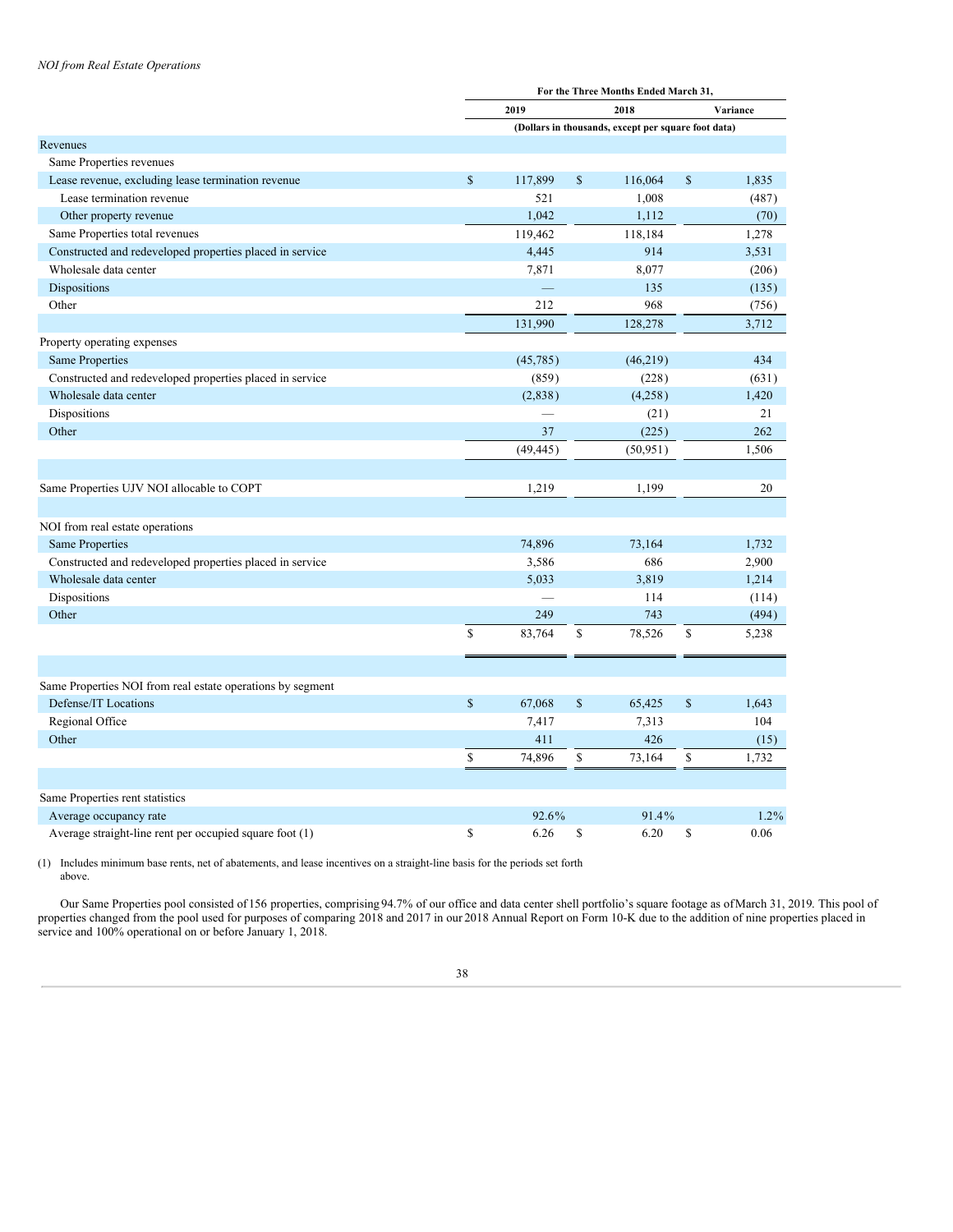Our NOI from constructed and redeveloped properties placed in service includednine properties and land under a long-term contract placed in service in2018 and 2019.

*NOI from Service Operations*

|                                                  |    |        | For the Three Months Ended March 31, |   |          |
|--------------------------------------------------|----|--------|--------------------------------------|---|----------|
|                                                  |    | 2019   | 2018                                 |   | Variance |
|                                                  |    |        | (in thousands)                       |   |          |
| Construction contract and other service revenues | S  | 16.950 | 27.198                               |   | (10,248) |
| Construction contract and other service expenses |    | 16.326 | 26,216                               |   | (9,890)  |
| NOI from service operations                      | \$ | 624    | 982                                  | S | (358)    |

Construction contract and other service revenue and expenses decreased due primarily to a lower volume of construction activity in connection with several of our tenants. Construction contract activity is inherently subject to significant variability depending on the volume and nature of projects undertaken by us (primarily on behalf of tenants). Service operations are an ancillary component of our overall operations that typically contribute an insignificant amount of income relative to our real estate operations.

#### *General, administrative and leasing expenses*

General, administrative and leasing expenses increased in large part due to our adoption of lease accounting guidance in the current period under which we no longer defer recognition of non-incremental leasing costs.

#### Funds from Operations

Funds from operations ("FFO") is defined as net income computed using GAAP, excluding gains on sales and impairment losses of real estate and real estate-related depreciation and amortization. FFO also includes adjustments to net income for the effects of the items noted above pertaining to UJVs that were allocable to our ownership interest in the UJVs. We believe that we use the National Association of Real Estate Investment Trusts ("Nareit") definition of FFO, although others may interpret the definition differently and, accordingly, our presentation of FFO may differ from those of other REITs. We believe that FFO is useful to management and investors as a supplemental measure of operating performance because, by excluding gains on sales and impairment losses of real estate, net of related tax benefit, and excluding real estate-related depreciation and amortization, FFO can help one compare our operating performance between periods. In addition, since most equity REITs provide FFO information to the investment community, we believe that FFO is useful to investors as a supplemental measure for comparing our results to those of other equity REITs. We believe that net income is the most directly comparable GAAP measure to FFO.

Since FFO excludes certain items includable in net income, reliance on the measure has limitations; management compensates for these limitations by using the measure simply as a supplemental measure that is weighed in balance with other GAAP and non-GAAP measures. FFO is not necessarily an indication of our cash flow available to fund cash needs. Additionally, it should not be used as an alternative to net income when evaluating our financial performance or to cash flow from operating, investing and financing activities when evaluating our liquidity or ability to make cash distributions or pay debt service.

Basic FFO available to common share and common unit holders ("Basic FFO") is FFO adjusted to subtract (1) preferred share dividends, (2) issuance costs associated with redeemed preferred shares, (3) income attributable to noncontrolling interests through ownership of preferred units in the Operating Partnership or interests in other consolidated entities not owned by us, (4) depreciation and amortization allocable to noncontrolling interests in other consolidated entities and (5) Basic FFO allocable to sharebased compensation awards. With these adjustments, Basic FFO represents FFO available to common shareholders and common unitholders. Common units in the Operating Partnership are substantially similar to our common shares and are exchangeable into common shares, subject to certain conditions. We believe that Basic FFO is useful to investors due to the close correlation of common units to common shares. We believe that net income is the most directly comparable GAAP measure to Basic FFO. Basic FFO has essentially the same limitations as FFO; management compensates for these limitations in essentially the same manner as described above for FFO.

Diluted FFO available to common share and common unit holders ("Diluted FFO") is Basic FFO adjusted to add back any changes in Basic FFO that would result from the assumed conversion of securities that are convertible or exchangeable into common shares. We believe that Diluted FFO is useful to investors because it is the numerator used to compute Diluted FFO per share, discussed below. We believe that net income is the most directly comparable GAAP measure to Diluted FFO. Since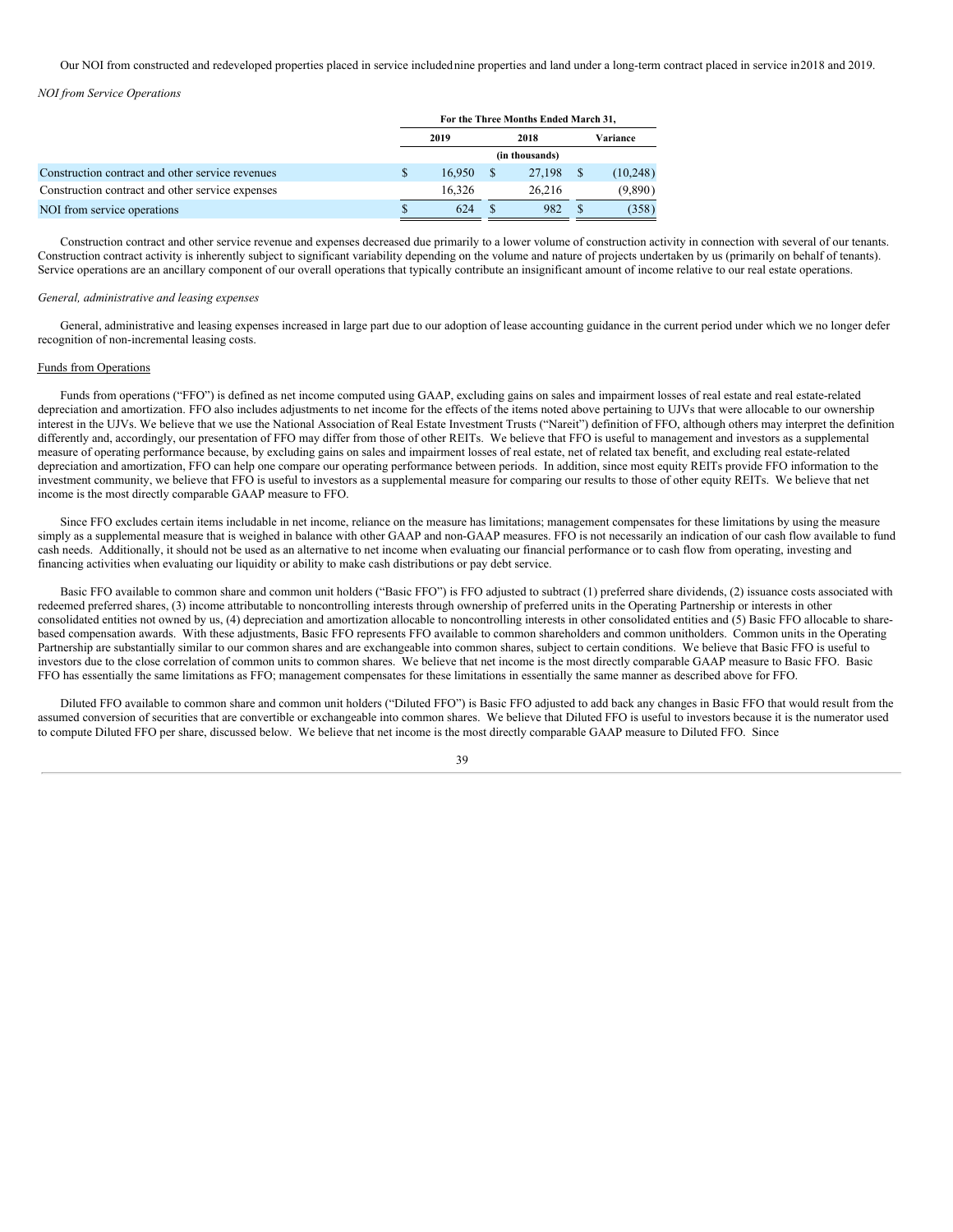Diluted FFO excludes certain items includable in the numerator to diluted EPS, reliance on the measure has limitations; management compensates for these limitations by using the measure simply as a supplemental measure that is weighed in the balance with other GAAP and non-GAAP measures. Diluted FFO is not necessarily an indication of our cash flow available to fund cash needs. Additionally, it should not be used as an alternative to net income when evaluating our financial performance or to cash flow from operating, investing and financing activities when evaluating our liquidity or ability to make cash distributions or pay debt service.

Diluted FFO available to common share and common unit holders, as adjusted for comparability is defined as Diluted FFO adjusted to exclude operating property acquisition costs; gain or loss on early extinguishment of debt; FFO associated with properties securing non-recourse debt on which we have defaulted and which we have extinguished, or expect to extinguish, via conveyance of such properties, including property NOI, interest expense and gains on debt extinguishment; loss on interest rate derivatives; demolition costs on redevelopment and nonrecurring improvements; executive transition costs; and issuance costs associated with redeemed preferred shares. This measure also includes adjustments for the effects of the items noted above pertaining to UJVs that were allocable to our ownership interest in the UJVs. We believe this to be a useful supplemental measure alongside Diluted FFO as it excludes gains and losses from certain investing and financing activities and certain other items that we believe are not closely correlated to (or associated with) our operating performance. We believe that net income is the most directly comparable GAAP measure to this non-GAAP measure. This measure has essentially the same limitations as Diluted FFO, as well as the further limitation of not reflecting the effects of the excluded items; we compensate for these limitations in essentially the same manner as described above for Diluted FFO.

Diluted FFO per share is (1) Diluted FFO divided by (2) the sum of the (a) weighted average common shares outstanding during a period, (b) weighted average common units outstanding during a period and (c) weighted average number of potential additional common shares that would have been outstanding during a period if other securities that are convertible or exchangeable into common shares were converted or exchanged. We believe that Diluted FFO per share is useful to investors because it provides investors with a further context for evaluating our FFO results in the same manner that investors use earnings per share ("EPS") in evaluating net income available to common shareholders. In addition, since most equity REITs provide Diluted FFO per share information to the investment community, we believe that Diluted FFO per share is a useful supplemental measure for comparing us to other equity REITs. We believe that diluted EPS is the most directly comparable GAAP measure to Diluted FFO per share. Diluted FFO per share has most of the same limitations as Diluted FFO (described above); management compensates for these limitations in essentially the same manner as described above for Diluted FFO.

Diluted FFO per share, as adjusted for comparability is (1) Diluted FFO, as adjusted for comparability divided by (2) the sum of the (a) weighted average common shares outstanding during a period, (b) weighted average common units outstanding during a period and (c) weighted average number of potential additional common shares that would have been outstanding during a period if other securities that are convertible or exchangeable into common shares were converted or exchanged. We believe that this measure is useful to investors because it provides investors with a further context for evaluating our FFO results. We believe this to be a useful supplemental measure alongside Diluted FFO per share as it excludes gains and losses from certain investing and financing activities and certain other items that we believe are not closely correlated to (or associated with) our operating performance. We believe that diluted EPS is the most directly comparable GAAP measure to this per share measure. This measure has most of the same limitations as Diluted FFO (described above) as well as the further limitation of not reflecting the effects of the excluded items; we compensate for these limitations in essentially the same manner as described above for Diluted FFO.

The computations for all of the above measures on a diluted basis assume the conversion of common units in COPLP but do not assume the conversion of other securities that are convertible into common shares if the conversion of those securities would increase per share measures in a given period.

We adopted, retrospectively effective January 1, 2019, Nareit's 2018 Whitepaper Restatement, which changed the prior definition of FFO to also exclude gains on sales and impairment losses of properties other than previously depreciated operating properties, net of associated income tax. This adoption affected our reporting for FFO, Basic FFO, Diluted FFO and Diluted FFO per share.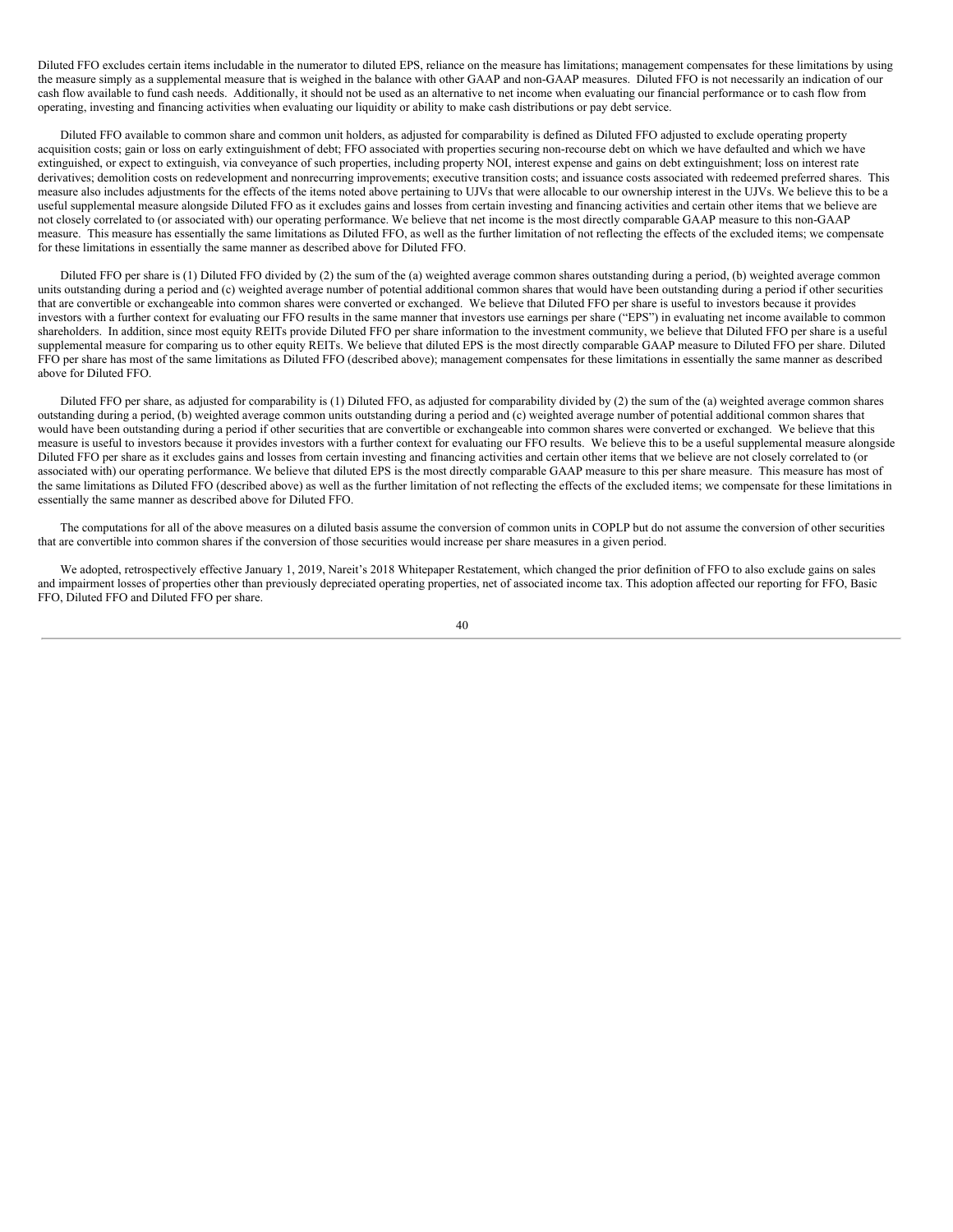The table below sets forth the computation of the above stated measures for thethree months ended March 31, 2019 and 2018, and provides reconciliations to the GAAP measures of COPT and subsidiaries associated with such measures:

|                                                                                              |               | For the Three Months Ended March 31,                        |              |                |  |
|----------------------------------------------------------------------------------------------|---------------|-------------------------------------------------------------|--------------|----------------|--|
|                                                                                              |               | 2019                                                        |              | 2018           |  |
|                                                                                              |               | (Dollars and shares in thousands,<br>except per share data) |              |                |  |
| Net income                                                                                   | \$            | 22,318                                                      | \$           | 18,780         |  |
| Add: Real estate-related depreciation and amortization                                       |               | 34,796                                                      |              | 33,512         |  |
| Add: Depreciation and amortization on UJV allocable to COPT                                  |               | 566                                                         |              | 563            |  |
| Less: Gain on sales of real estate                                                           |               |                                                             |              | $\overline{4}$ |  |
| <b>FFO</b>                                                                                   |               | 57,680                                                      |              | 52,859         |  |
| Less: Noncontrolling interests-preferred units in the Operating Partnership                  |               | (165)                                                       |              | (165)          |  |
| Less: FFO allocable to other noncontrolling interests                                        |               | (971)                                                       |              | (944)          |  |
| Basic and diluted FFO allocable to share-based compensation awards                           |               | (185)                                                       |              | (213)          |  |
| Basic FFO available to common share and common unit holders                                  |               | 56,359                                                      |              | 51,537         |  |
| Redeemable noncontrolling interests                                                          |               | 381                                                         |              |                |  |
| Diluted FFO available to common share and common unit holders                                |               | 56,740                                                      |              | 51,537         |  |
| Executive transition costs                                                                   |               | 4                                                           |              | 163            |  |
| Demolition costs on redevelopment and nonrecurring improvements                              |               | 44                                                          |              | 39             |  |
| Diluted FFO comparability adjustments allocable to share-based compensation awards           |               |                                                             |              | (1)            |  |
| Diluted FFO available to common share and common unit holders, as adjusted for comparability | $\mathbb{S}$  | 56,788                                                      | $\mathbb{S}$ | 51,738         |  |
| Weighted average common shares                                                               |               | 109,951                                                     |              | 100,999        |  |
| Conversion of weighted average common units                                                  |               | 1,331                                                       |              | 3,221          |  |
| Weighted average common shares/units - Basic FFO                                             |               | 111,282                                                     |              | 104,220        |  |
| Dilutive effect of share-based compensation awards                                           |               | 302                                                         |              | 144            |  |
| Redeemable noncontrolling interests                                                          |               | 1,013                                                       |              |                |  |
| Weighted average common shares/units - Diluted FFO                                           |               | 112,597                                                     |              | 104,364        |  |
| Diluted FFO per share                                                                        | \$            | 0.50                                                        | \$           | 0.49           |  |
| Diluted FFO per share, as adjusted for comparability                                         |               |                                                             |              |                |  |
|                                                                                              | $\mathcal{S}$ | 0.50                                                        | \$           | 0.50           |  |
| Denominator for diluted EPS                                                                  |               | 110,218                                                     |              | 101,143        |  |
| Weighted average common units                                                                |               | 1,331                                                       |              | 3,221          |  |
| Redeemable noncontrolling interests                                                          |               | 1,013                                                       |              |                |  |
| Anti-dilutive EPS effect of share-based compensation awards                                  |               | 35                                                          |              |                |  |
| Denominator for diluted FFO per share measures                                               |               | 112,597                                                     |              | 104,364        |  |

### **Property Additions**

The table below sets forth the major components of our additions to properties for thethree months ended March 31, 2019 (in thousands):

| Construction, development and redevelopment     | 110,479 |
|-------------------------------------------------|---------|
| Tenant improvements on operating properties (1) | 4.504   |
| Capital improvements on operating properties    | 4.531   |
|                                                 | 119.514 |

(1) Tenant improvement costs incurred on newly-constructed properties are classified in this table as construction, development and redevelopment.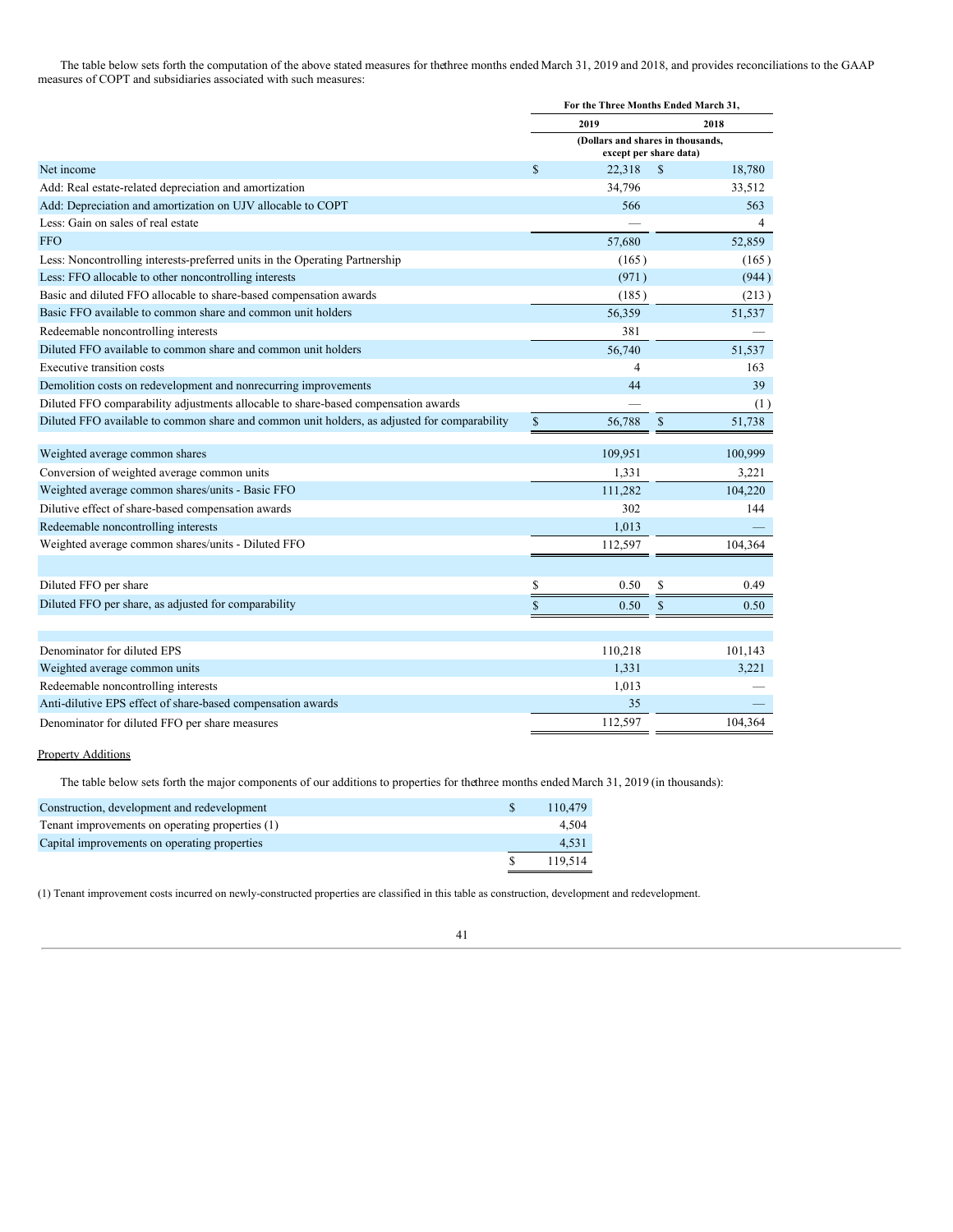### Cash Flows

and

by

Net cash flow from operating activities increased \$28.5 million when comparing the three months ended March 31, 2019 and 2018 due primarily to our payment in 2018 of construction costs on a contract that the customer pre-funded to us in prior years.

Net cash flow used in investing activities increased \$86.4 million when comparing the three months ended March 31, 2019 and 2018 due primarily to increased cash outlays for construction, development and redevelopment.

Net cash flow provided by financing activities in thethree months ended March 31, 2019 was \$66.3 million, and included the following:

- net proceeds from debt borrowings of \$51.3 million;
- net proceeds from the issuance of common shares (or units) of\$46.4 million; offset in part
- dividends and/or distributions to equity holders of\$30.8 million.

Net cash flow provided by financing activities in thethree months ended March 31, 2018 was \$6.3 million, and included the following:

- net proceeds from debt borrowings of \$25.9 million; and
- net proceeds from the issuance of common shares (or units) of\$20.0 million; offset in part by
- dividends and/or distributions to equity holders of\$28.9 million.

#### **Liquidity and Capital Resources of COPT**

COPLP is the entity through which COPT, the sole general partner of COPLP, conducts almost all of its operations and owns almost all of its assets. COPT occasionally issues public equity but does not otherwise generate any capital itself or conduct any business itself, other than incurring certain expenses in operating as a public company which are fully reimbursed by COPLP. COPT itself does not hold any indebtedness, and its only material asset is its ownership of partnership interests of COPLP. COPT's principal funding requirement is the payment of dividends on its common and preferred shares. COPT's principal source of funding for its dividend payments is distributions it receives from COPLP.

As of March 31, 2019, COPT owned 98.6% of the outstanding common units in COPLP; the remaining common units and all of the outstanding preferred units were owned by third parties. As the sole general partner of COPLP, COPT has the full, exclusive and complete responsibility for COPLP's day-to-day management and control.

The liquidity of COPT is dependent on COPLP's ability to make sufficient distributions to COPT. The primary cash requirement of COPT is its payment of dividends to its shareholders. COPT also guarantees some of the Operating Partnership's debt, as discussed further in Note 9 of the notes to consolidated financial statements included herein. If the Operating Partnership fails to fulfill certain of its debt requirements, which trigger COPT's guarantee obligations, then COPT will be required to fulfill its cash payment commitments under such guarantees. However, COPT's only significant asset is its investment in COPLP.

As discussed further below, we believe that the Operating Partnership's sources of working capital, specifically its cash flow from operations, and borrowings available under its Revolving Credit Facility, are adequate for it to make its distribution payments to COPT and, in turn, for COPT to make its dividend payments to its shareholders.

COPT's short-term liquidity requirements consist primarily of funds to pay for future dividends expected to be paid to its shareholders. COPT periodically accesses the public equity markets to raise capital by issuing common and/or preferred shares.

For COPT to maintain its qualification as a REIT, it must pay dividends to its shareholders aggregating annually to at least 90% of its ordinary taxable income. As a result of this distribution requirement, it cannot rely on retained earnings to fund its ongoing operations to the same extent that some other companies can. COPT may need to continue to raise capital in the equity markets to fund COPLP's working capital needs, development activities and acquisitions.

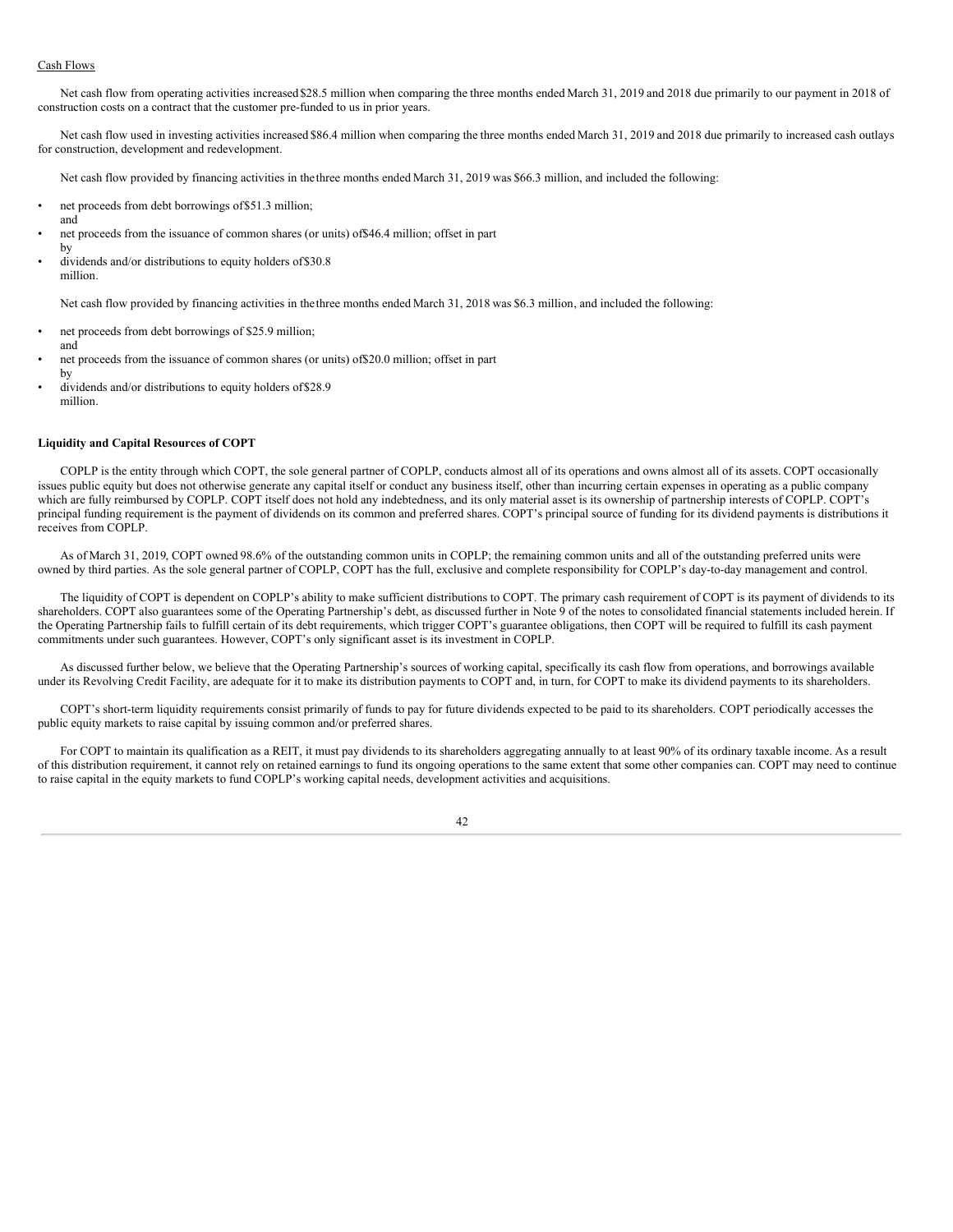### **Liquidity and Capital Resources of COPLP**

COPLP's primary cash requirements are for operating expenses, debt service, development of new properties, improvements to existing properties and acquisitions, to the extent they are pursued in the future. We expect COPLP to continue to use cash flow provided by operations as the primary source to meet its short-term capital needs, including property operating expenses, general and administrative expenses, interest expense, scheduled principal amortization of debt, distributions to its security holders and improvements to existing properties. As of March 31, 2019, COPLP had \$7.8 million in cash and cash equivalents.

COPLP's senior unsecured debt is currently rated investment grade by the three major rating agencies. We aim to maintain an investment grade rating to enable COPLP to use debt comprised of unsecured, primarily fixed-rate debt (including the effect of interest rate swaps) from public markets and banks. COPLP also uses secured nonrecourse debt from institutional lenders and banks for joint venture financing. In addition, COPLP periodically raises equity from COPT when COPT accesses the public equity markets by issuing common and/or preferred shares.

COPLP uses its Revolving Credit Facility to initially finance much of its investing activities. COPLP subsequently pays down the facility using cash available from operations and proceeds from long-term borrowings, equity issuances and sales of interests in properties. The lenders' aggregate commitment under the facility is \$800.0 million, with the ability for COPLP to increase the lenders' aggregate commitment to\$1.25 billion, provided that there is no default under the facility and subject to the approval of the lenders. The facility matures in March 2023, and may be extended by two six-month periods at COPLP's option, provided that there is no default under the facility and COPLP pays an extension fee of 0.075% of the total availability under the facility for each extension period. As of March 31, 2019, the maximum borrowing capacity under this facility totaled \$800.0 million, of which \$538.0 million was available.

COPT has an equity program in place under which it may offer and sell common shares in at-the-market stock offerings having an aggregate gross sales price of up t\$300 million. Under this program, COPT may also, at its discretion, sell common shares under forward equity sales agreements. The use of a forward equity sales agreement would enable us to lock in a price on a sale of common shares when the agreement is executed but defer receiving the proceeds from the sale until a later date.

We believe that COPLP's liquidity and capital resources are adequate for its near-term and longer-term requirements without necessitating property sales. We do, however, expect to raise at least \$200 million from sales of interests in properties during the remainder of 2019 and use the proceeds to repay borrowings and fund construction and development costs.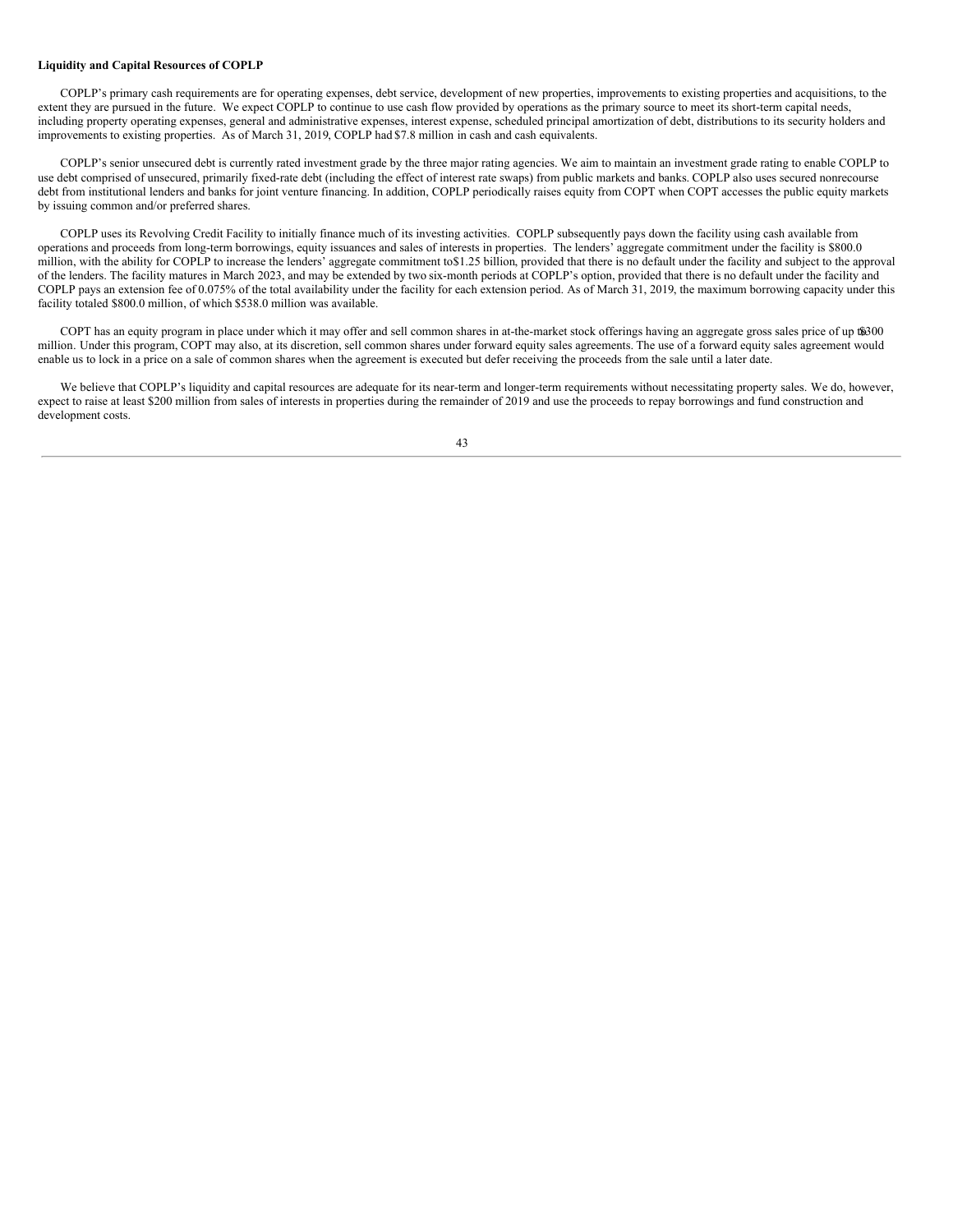The following table summarizes our contractual obligations as ofMarch 31, 2019 (in thousands):

|                                                    |         |              |    | For the Periods Ending December 31, |              |         |               |         |               |                |
|----------------------------------------------------|---------|--------------|----|-------------------------------------|--------------|---------|---------------|---------|---------------|----------------|
|                                                    | 2019    | 2020         |    | 2021                                |              | 2022    |               | 2023    | Thereafter    | Total          |
| Contractual obligations (1)                        |         |              |    |                                     |              |         |               |         |               |                |
| Debt $(2)$                                         |         |              |    |                                     |              |         |               |         |               |                |
| Balloon payments due upon maturity                 | \$      | \$<br>12,133 | S. | 300,000                             | $\mathbb{S}$ | 267,092 | $\mathcal{S}$ | 675,578 | \$<br>613,252 | \$<br>,868,055 |
| Scheduled principal payments (3)                   | 3,290   | 4,023        |    | 3,875                               |              | 4,032   |               | 3,012   | 3,633         | 21,865         |
| Interest on debt $(3)(4)$                          | 58,706  | 77,950       |    | 70,864                              |              | 65,411  |               | 37,804  | 27,566        | 338,301        |
| Development and redevelopment obligations (5)(6)   | 168,968 | 14,643       |    | 703                                 |              |         |               |         |               | 184,314        |
| Third-party construction obligations $(6)(7)$      | 24,579  | 8,010        |    |                                     |              |         |               |         |               | 32,589         |
| Tenant and other capital improvements<br>(3)(6)(8) | 13,894  | 23,470       |    | 7,945                               |              |         |               |         |               | 45,309         |
| Finance leases (principal and interest) (3)        | 179     | 862          |    | 202                                 |              | 64      |               |         |               | 1,307          |
| Operating leases (3)                               | 830     | 1,128        |    | 1,111                               |              | 1,129   |               | 1,135   | 99,185        | 104,518        |
| Other obligations (3)                              | 191     | 195          |    | 178                                 |              | 178     |               | 178     | 800           | 1,720          |
| Total contractual cash obligations                 | 270,637 | 142,414      |    | 384,878                             |              | 337,906 |               | 717,707 | 744,436       | 2,597,978      |

(1) The contractual obligations set forth in this table exclude property operations contracts that may be terminated with notice of one month or less and also exclude accruals and payables incurred (with the exclusion of debt) and therefore reflected in our reported liabilities.

(2) Represents scheduled principal amortization payments and maturities only and therefore excludes net debt discounts and deferred financing costs of \$13.8 million. As of March 31, 2019, maturities included \$262.0 million in 2023 that may be extended to 2024, subject to certain conditions.

(3) We expect to pay these items using cash flow from operations.

(4) Represents interest costs for our outstanding debt as of March 31, 2019 for the terms of such debt. For variable rate debt, the amounts reflected above used March 31, 2019 interest rates on variable rate debt in computing interest costs for the terms of such debt. We expect to pay these items using cash flow from operations.

(5) Represents contractual obligations pertaining to new development and redevelopment activities.

(6) Due to the long-term nature of certain construction and development contracts and leases included in these lines, the amounts reported in the table represent our estimate of the timing for the related obligations being payable.

(7) Represents contractual obligations pertaining to projects for which we are acting as construction manager on behalf of unrelated parties who are our clients. We expect to be reimbursed in full for these costs by our clients.

(8) Represents contractual obligations pertaining to capital expenditures for our operating properties. We expect to pay these costs primarily using cash flow from operating activities.

We expect to spend approximately \$240 million on construction and development costs and approximately \$55 million on improvements and leasing costs for operating properties (including the commitments set forth in the table above) during the remainder of 2019. We expect to fund the construction and development costs initially using primarily borrowings under our Revolving Credit Facility. We expect to fund improvements to existing operating properties using cash flow from operating activities. We expect to use proceeds from sales of property interests to repay borrowings under our Revolving Credit Facility.

Certain of our debt instruments require that we comply with a number of restrictive financial covenants, including maximum leverage ratio, unencumbered leverage ratio, minimum net worth, minimum fixed charge coverage, minimum unencumbered interest coverage ratio, minimum debt service and maximum secured indebtedness ratio. As of March 31, 2019, we were compliant with these covenants.

### Off-Balance Sheet Arrangements

We had no material off-balance sheet arrangements during the three months ended March 31, 2019.

### **Inflation**

Most of our tenants are obligated to pay their share of a property's operating expenses to the extent such expenses exceed amounts established in their leases, which are based on historical expense levels. Some of our tenants are obligated to pay their full share of a building's operating expenses. These arrangements somewhat reduce our exposure to increases in such costs resulting from inflation.

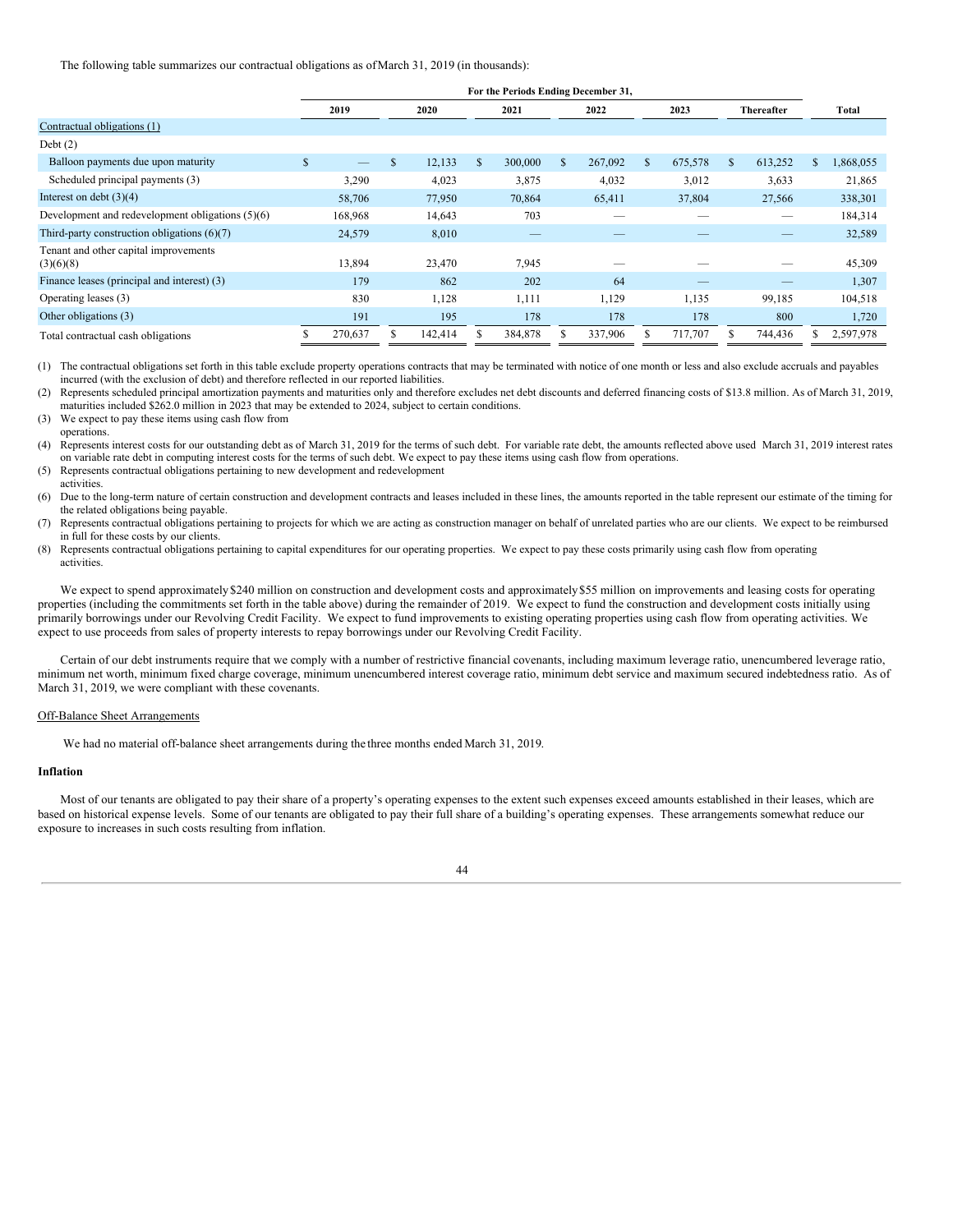### **Recent Accounting Pronouncements**

See Note 2 to our consolidated financial statements for information regarding recent accounting pronouncements.

### **Item 3. Quantitative and Qualitative Disclosures about Market Risk**

We are exposed to certain market risks, one of the most predominant of which is a change in interest rates. Increases in interest rates can result in increased interest expense under our Revolving Credit Facility and other variable rate debt. Increases in interest rates can also result in increased interest expense when our fixed rate debt matures and needs to be refinanced.

The following table sets forth as ofMarch 31, 2019 our debt obligations and weighted average interest rates on debt maturing each year (dollars in thousands):

|                                    |          |        | For the Periods Ending December 31, |         |          |                   |          |
|------------------------------------|----------|--------|-------------------------------------|---------|----------|-------------------|----------|
|                                    | 2019     | 2020   | 2021                                | 2022    | 2023     | <b>Thereafter</b> | Total    |
| Debt:                              |          |        |                                     |         |          |                   |          |
| Fixed rate debt (1)                | 2.992    | 3.718  | 303,875                             | 4.033   | 416.590  | 616,885           | ,348,093 |
| Weighted average interest rate     | $4.35\%$ | 3.96%  | 3.70%                               | 3.98%   | 3.70%    | $5.00\%$          | 4.30%    |
| Variable rate debt (2)             | 298      | 12.438 | $\overline{\phantom{m}}$            | 267.091 | 262,000  | $-$               | 541,827  |
| Weighted average interest rate (3) | 4.34%    | 4.34%  | $- \frac{9}{6}$                     | 3.81%   | $3.54\%$ | $-$ %             | 3.69%    |

(1) Represents principal maturities only and therefore excludes net discounts and deferred financing costs of \$13.8 million.

(2) As of March 31, 2019, maturities included \$262.0 million in 2023 that may be extended to 2024, subject to certain

conditions.

(3) The amounts reflected above used interest rates as of March 31, 2019 for variable rate debt.

The fair value of our debt was\$1.9 billion as of March 31, 2019. If interest rates had been 1% lower, the fair value of our fixed-rate debt would have increased by approximately \$53 million as of March 31, 2019.

See Note 10 to our consolidated financial statements for information pertaining to interest rate swap contracts in place as ofMarch 31, 2019 and their respective fair values.

Based on our variable-rate debt balances, including the effect of interest rate swap contracts, our interest expense would have increased by\$481,000 in the three months ended March 31, 2019 if the applicable LIBOR rate was 1% higher.

#### **Item 4. Controls and Procedures**

#### **COPT**

### (a) Evaluation of Disclosure Controls and Procedures

Our management, with the participation of our Chief Executive Officer and Chief Financial Officer, evaluated the effectiveness of COPT's disclosure controls and procedures (as defined in Rule 13a-15(e) under the Exchange Act) as of March 31, 2019. Based on this evaluation, our Chief Executive Officer and Chief Financial Officer concluded that COPT's disclosure controls and procedures as of March 31, 2019 were functioning effectively to provide reasonable assurance that the information required to be disclosed in reports filed or submitted under the Securities Exchange Act of 1934 is (i) recorded, processed, summarized and reported within the time periods specified in the SEC's rules and forms, and (ii) accumulated and communicated to its management, including its principal executive and principal financial officers, or persons performing similar functions, as appropriate to allow timely decisions regarding required disclosure.

(b) Change in Internal Control over Financial Reporting

No change in the COPT's internal control over financial reporting occurred during the most recent fiscal quarter that has materially affected, or is reasonably likely to materially affect, its internal control over financial reporting.

### **COPLP**

(a) Evaluation of Disclosure Controls and Procedures

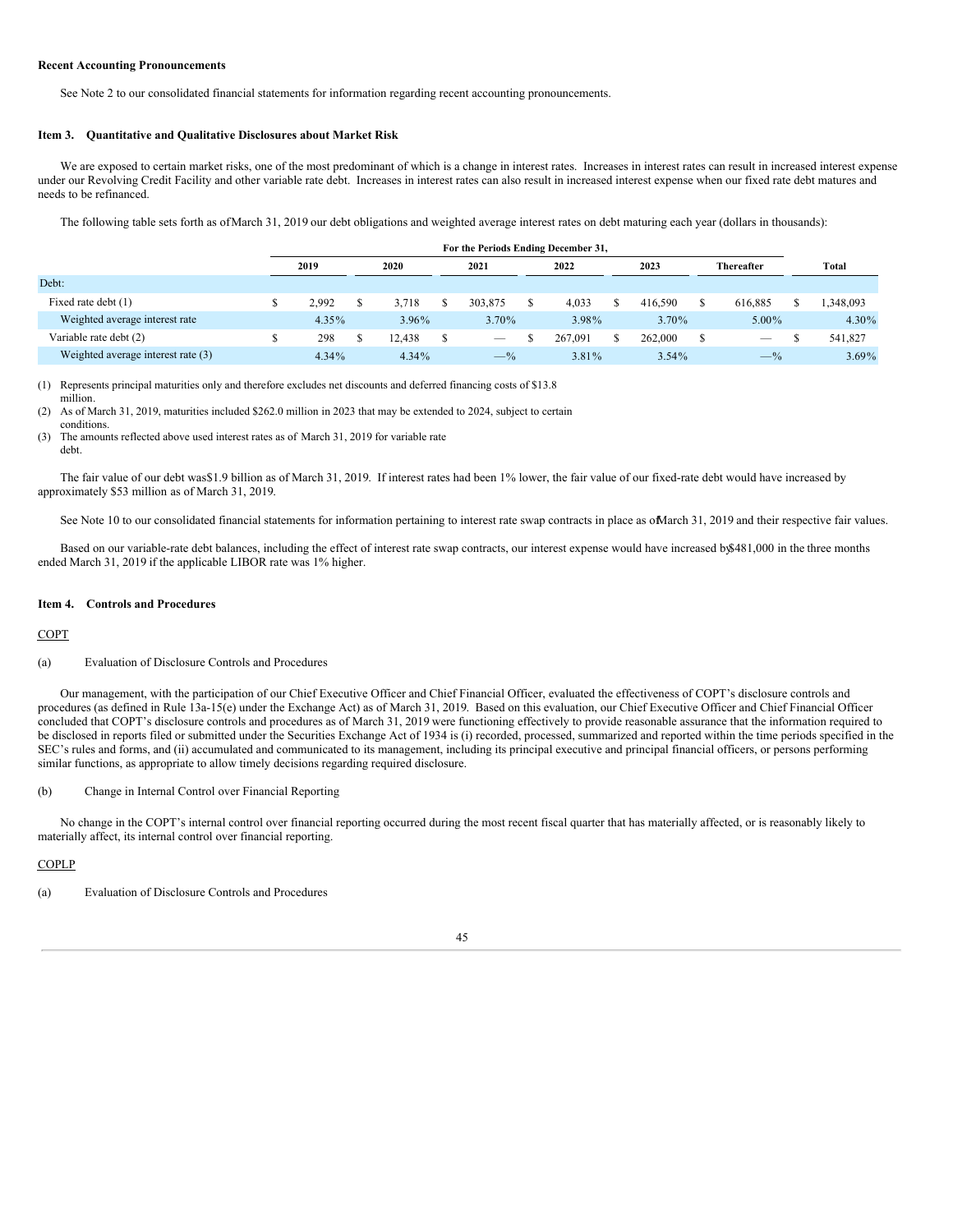Our management, with the participation of our Chief Executive Officer and Chief Financial Officer, evaluated the effectiveness of COPLP's disclosure controls and procedures (as defined in Rule 15d-15(e) under the Exchange Act) as of March 31, 2019. Based on this evaluation, our Chief Executive Officer and Chief Financial Officer concluded that COPLP's disclosure controls and procedures as of March 31, 2019 were functioning effectively to provide reasonable assurance that the information required to be disclosed in reports filed or submitted under the Securities Exchange Act of 1934 is (i) recorded, processed, summarized and reported within the time periods specified in the SEC's rules and forms, and (ii) accumulated and communicated to its management, including its principal executive and principal financial officers, or persons performing similar functions, as appropriate to allow timely decisions regarding required disclosure.

### (b) Change in Internal Control over Financial Reporting

No change in the COPLP's internal control over financial reporting occurred during the most recent fiscal quarter that has materially affected, or is reasonably likely to materially affect, its internal control over financial reporting.

### **PART II: OTHER INFORMATION**

### **Item 1. Legal Proceedings**

We are not currently involved in any material litigation nor, to our knowledge, is any material litigation currently threatened against the Company or the Operating Partnership (other than routine litigation arising in the ordinary course of business, substantially all of which is expected to be covered by liability insurance).

### **Item 1A. Risk Factors**

There have been no material changes to the risk factors included in our2018 Annual Report on Form 10-K.

### **Item 2. Unregistered Sales of Equity Securities and Use of Proceeds**

- (a) During the three months ended March 31, 2019, 5,500 of COPLP's common units were exchanged for5,500 COPT common shares in accordance with COPLP's Second Amended and Restated Limited Partnership Agreement, as amended. The issuance of these common shares was effected in reliance upon the exemption from registration under Section 4(a)(2) of the Securities Act of 1933, as amended.
- (b) Not applicable
- (c) Not applicable

### **Item 3. Defaults Upon Senior Securities**

- (a) Not applicable
- (b) Not applicable

### **Item 4. Mine Safety Disclosures**

Not applicable

#### **Item 5. Other Information**

None

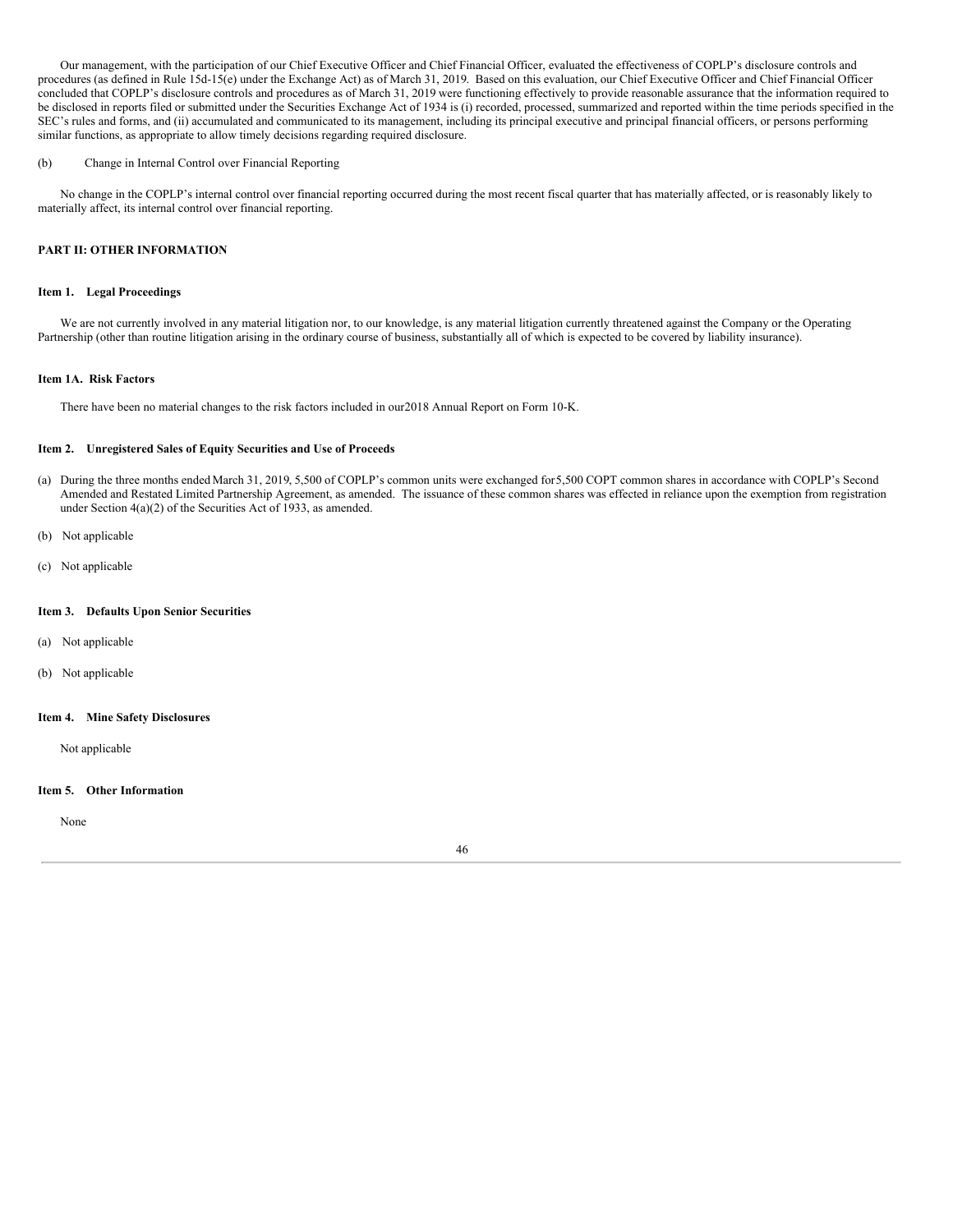### **Item 6. Exhibits**

(a) Exhibits:

| <b>EXHIBIT</b><br>NO. | <b>DESCRIPTION</b>                                                                                                                                                                                                                                                                                                                                                                                                                                                                                                                                                                          |
|-----------------------|---------------------------------------------------------------------------------------------------------------------------------------------------------------------------------------------------------------------------------------------------------------------------------------------------------------------------------------------------------------------------------------------------------------------------------------------------------------------------------------------------------------------------------------------------------------------------------------------|
| 10.1                  | Form of Corporate Office Properties Trust Performance-Based Profit Interest Unit Award Certificate (2017 Omnibus Equity and<br>Incentive Plan) (filed herewith).                                                                                                                                                                                                                                                                                                                                                                                                                            |
| 10.2                  | Form of Corporate Office Properties Trust Time-Based Profit Interest Unit Award Certificate (2017 Omnibus Equity and Incentive<br>Plan) (filed herewith).                                                                                                                                                                                                                                                                                                                                                                                                                                   |
| <u>31.1</u>           | Certification of the Chief Executive Officer of Corporate Office Properties Trust required by Rule 13a-14(a) under the Securities<br>Exchange Act of 1934, as amended (filed herewith).                                                                                                                                                                                                                                                                                                                                                                                                     |
| 31.2                  | Certification of the Chief Financial Officer of Corporate Office Properties Trust required by Rule 13a-14(a) under the Securities<br>Exchange Act of 1934, as amended (filed herewith).                                                                                                                                                                                                                                                                                                                                                                                                     |
| 31.3                  | Certification of the Chief Executive Officer of Corporate Office Properties, L.P. required by Rule 15d-14(a) under the Securities<br>Exchange Act of 1934, as amended (filed herewith).                                                                                                                                                                                                                                                                                                                                                                                                     |
| <u>31.4</u>           | Certification of the Chief Financial Officer of Corporate Office Properties, L.P. required by Rule 15d-14(a) under the Securities<br>Exchange Act of 1934, as amended (filed herewith).                                                                                                                                                                                                                                                                                                                                                                                                     |
| 32.1                  | Certification of the Chief Executive Officer of Corporate Office Properties Trust required by Rule 13a-14(b) under the Securities<br>Exchange Act of 1934, as amended. (This exhibit shall not be deemed "filed" for purposes of Section 18 of the Securities Exchange<br>Act of 1934, as amended, or otherwise subject to the liability of that section. Further, this exhibit shall not be deemed to be<br>incorporated by reference into any filing under the Securities Exchange Act of 1933, as amended, or the Securities Exchange Act of<br>1934, as amended.) (Furnished herewith). |
| 32.2                  | Certification of the Chief Financial Officer of Corporate Office Properties Trust required by Rule 13a-14(b) under the Securities<br>Exchange Act of 1934, as amended. (This exhibit shall not be deemed "filed" for purposes of Section 18 of the Securities Exchange<br>Act of 1934, as amended, or otherwise subject to the liability of that section. Further, this exhibit shall not be deemed to be<br>incorporated by reference into any filing under the Securities Exchange Act of 1933, as amended, or the Securities Exchange Act of<br>1934, as amended). (Furnished herewith). |
| 32.3                  | Certification of the Chief Executive Officer of Corporate Office Properties, L.P. required by Rule 15d-14(b) under the Securities<br>Exchange Act of 1934, as amended. (This exhibit shall not be deemed "filed" for purposes of Section 18 of the Securities Exchange<br>Act of 1934, as amended, or otherwise subject to the liability of that section. Further, this exhibit shall not be deemed to be<br>incorporated by reference into any filing under the Securities Exchange Act of 1933, as amended, or the Securities Exchange Act of<br>1934, as amended.) (Furnished herewith). |
| 32.4                  | Certification of the Chief Financial Officer of Corporate Office Properties, L.P. required by Rule 15d-14(b) under the Securities<br>Exchange Act of 1934, as amended. (This exhibit shall not be deemed "filed" for purposes of Section 18 of the Securities Exchange<br>Act of 1934, as amended, or otherwise subject to the liability of that section. Further, this exhibit shall not be deemed to be<br>incorporated by reference into any filing under the Securities Exchange Act of 1933, as amended, or the Securities Exchange Act of<br>1934, as amended). (Furnished herewith). |
| 101.INS               | XBRL Instance Document (filed herewith).                                                                                                                                                                                                                                                                                                                                                                                                                                                                                                                                                    |
| 101.SCH               | XBRL Taxonomy Extension Schema Document (filed herewith).                                                                                                                                                                                                                                                                                                                                                                                                                                                                                                                                   |
| 101.CAL               | XBRL Taxonomy Extension Calculation Linkbase Document (filed herewith).                                                                                                                                                                                                                                                                                                                                                                                                                                                                                                                     |
| 101.LAB               | XBRL Extension Labels Linkbase (filed herewith).                                                                                                                                                                                                                                                                                                                                                                                                                                                                                                                                            |
| 101.PRE               | XBRL Taxonomy Extension Presentation Linkbase Document (filed herewith).                                                                                                                                                                                                                                                                                                                                                                                                                                                                                                                    |
| 101.DEF               | XBRL Taxonomy Extension Definition Linkbase Document (filed herewith).                                                                                                                                                                                                                                                                                                                                                                                                                                                                                                                      |
|                       | 47                                                                                                                                                                                                                                                                                                                                                                                                                                                                                                                                                                                          |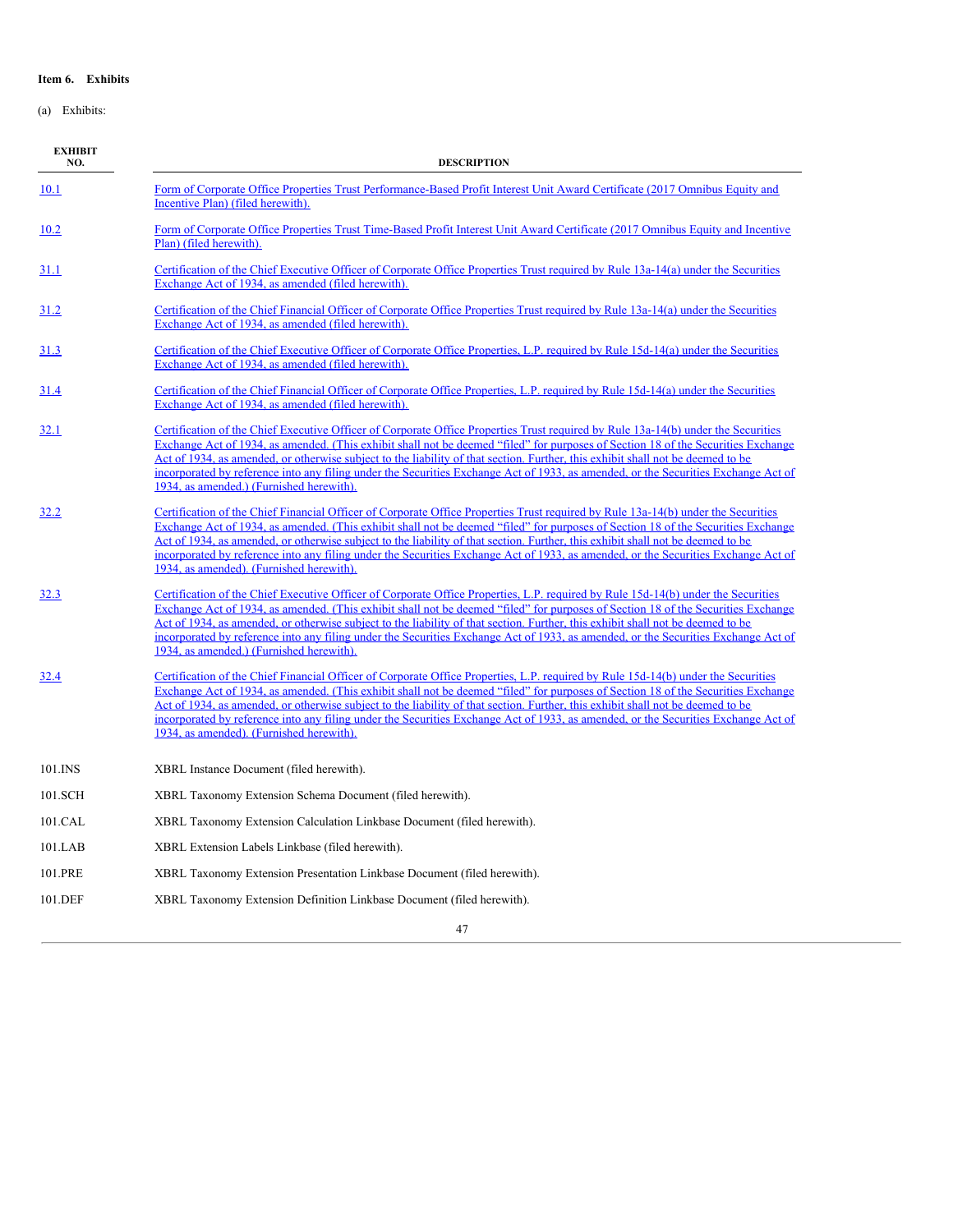### **SIGNATURES**

Pursuant to the requirements of the Securities Exchange Act of 1934, the undersigned Registrants have duly caused this report to be signed on their behalf by the undersigned thereunto duly authorized.

CORPORATE OFFICE PROPERTIES TRUST CORPORATE OFFICE PROPERTIES, L.P.

/s/ Stephen E. Budorick /s/ Stephen E. Budorick Stephen E. Budorick Stephen E. Budorick

/s/ Anthony Mifsud /s/ Anthony Mifsud

Anthony Mifsud Anthony Mifsud Executive Vice President and Chief Financial Officer Executive Vice President and Chief Financial Officer

Dated: May 7, 2019 Dated: May 7, 2019

By: Corporate Office Properties Trust, its General Partner

President and Chief Executive Officer President and Chief Executive Officer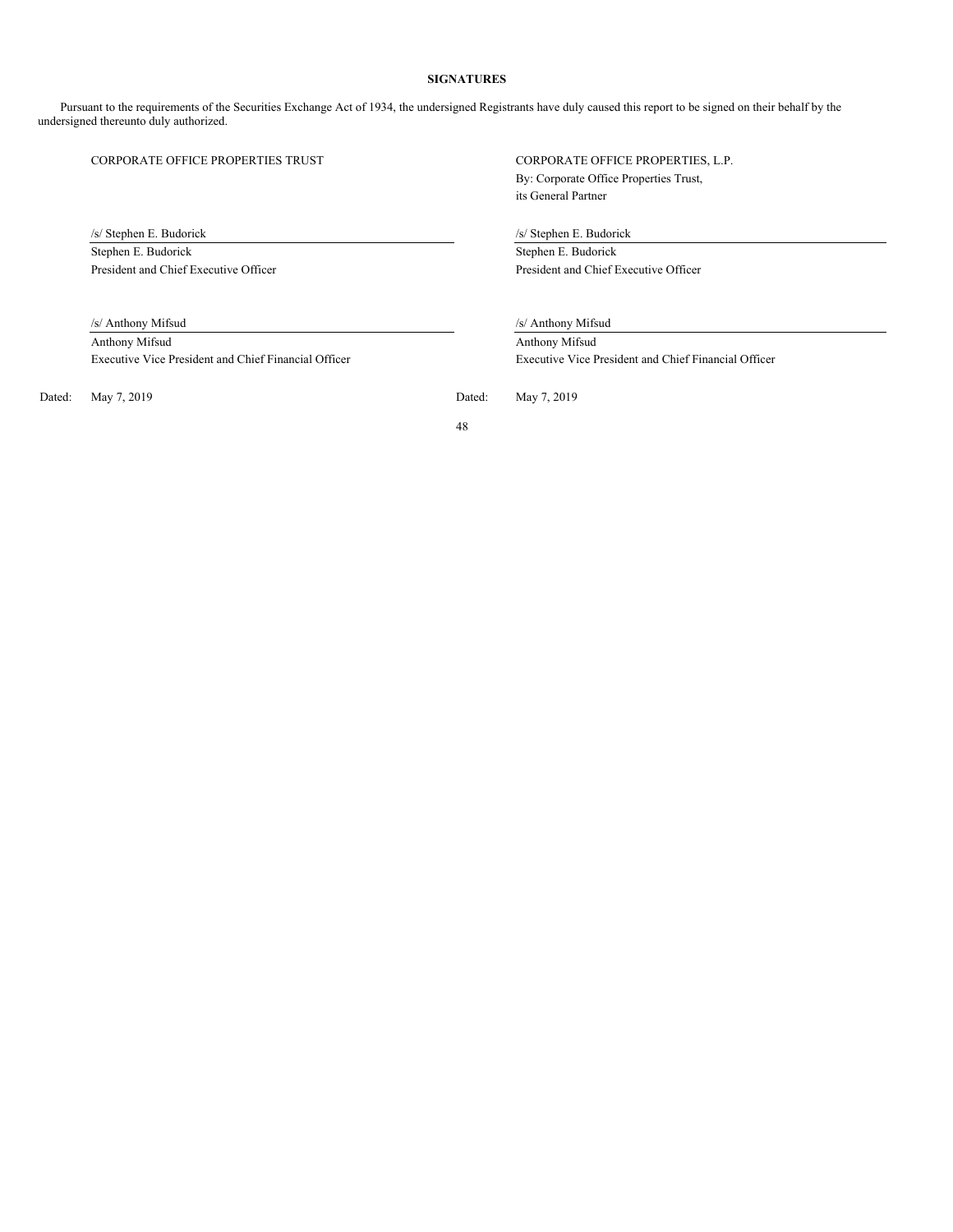### **CORPORATE OFFICE PROPERTIES TRUST PERFORMANCE-BASED PROFIT INTEREST UNIT AWARD CERTIFICATE (2017 OMNIBUS EQUITY AND INCENTIVE PLAN)**

This Certificate pertains to the Target Award (as hereinafter defined) granted on **[DATE]** (the "Grant Date") by Corporate Office Properties, L.P. (the "Partnership" or "Company"), to Profit Interest Holdings LLC (the "Intermediary") on behalf of the undersigned grantee (the "Grantee").

### 1. **Definitions**. For purposes of this Certificate, the following terms shall be defined as set forth below:

"Absolute Total Shareholder Return" means, with respect to the Performance Period, the average, compounded, annual return that would have been realized by a shareholder who (1) bought one Share on the first day of the Performance Period for the Share Price on such date, (2) reinvested each dividend and other distribution declared during such period of time and received with respect to such Share (and any other Shares previously received upon reinvestment of dividends or other distributions), without deduction for any taxes with respect to such dividends or other distributions or any charges in connection with such reinvestment, in additional Shares at a price per Share equal to the sum of (A) the Fair Market Value on the trading day immediately preceding the ex-dividend date for such dividend or other distribution less (B) the amount of such dividend or other distribution and (3) sold such Shares on the last day of such Performance Period for the Share Price on such date, without deduction for any taxes with respect to any gain on such sale or any charges in connection with such sale. As set forth in, and pursuant to, Section 6 of this Certificate, appropriate adjustments to the Absolute Total Shareholder Return shall be made to take into account all share dividends, share splits, reverse share splits and the other events set forth in Section 6 that occur during the Performance Period.

"Administrator" means the compensation committee of the Board.

"Cause" means (A) if the Grantee is a party to an Employment Agreement that includes a definition of "cause" or is a participant in the Executive Change in Control and Severance Plan, the definition of such term in such Employment Agreement or the Executive Change in Control and Severance Plan, as applicable, or (B) if the Grantee is not party to an Employment Agreement that defines "cause" and is not a participant in the Executive Change in Control and Severance Plan, a determination by the Administrator that the Grantee shall be dismissed as a result of (i) a violation by the Grantee of any applicable law or regulation respecting the business of the Company; (ii) the Grantee's conviction of, indictment for or plea of no contest by the Grantee of a felony or any crime involving moral turpitude; (iii) any act of dishonesty or fraud, or, if applicable, the Grantee's commission of an act which in the opinion of the Administrator disqualifies the Grantee from serving as an officer or director of the Company; (iv) the willful or negligent failure of the Grantee to perform his or her duties to the Company (other than by reason of disability), which failure continues for a period of thirty (30) days after written notice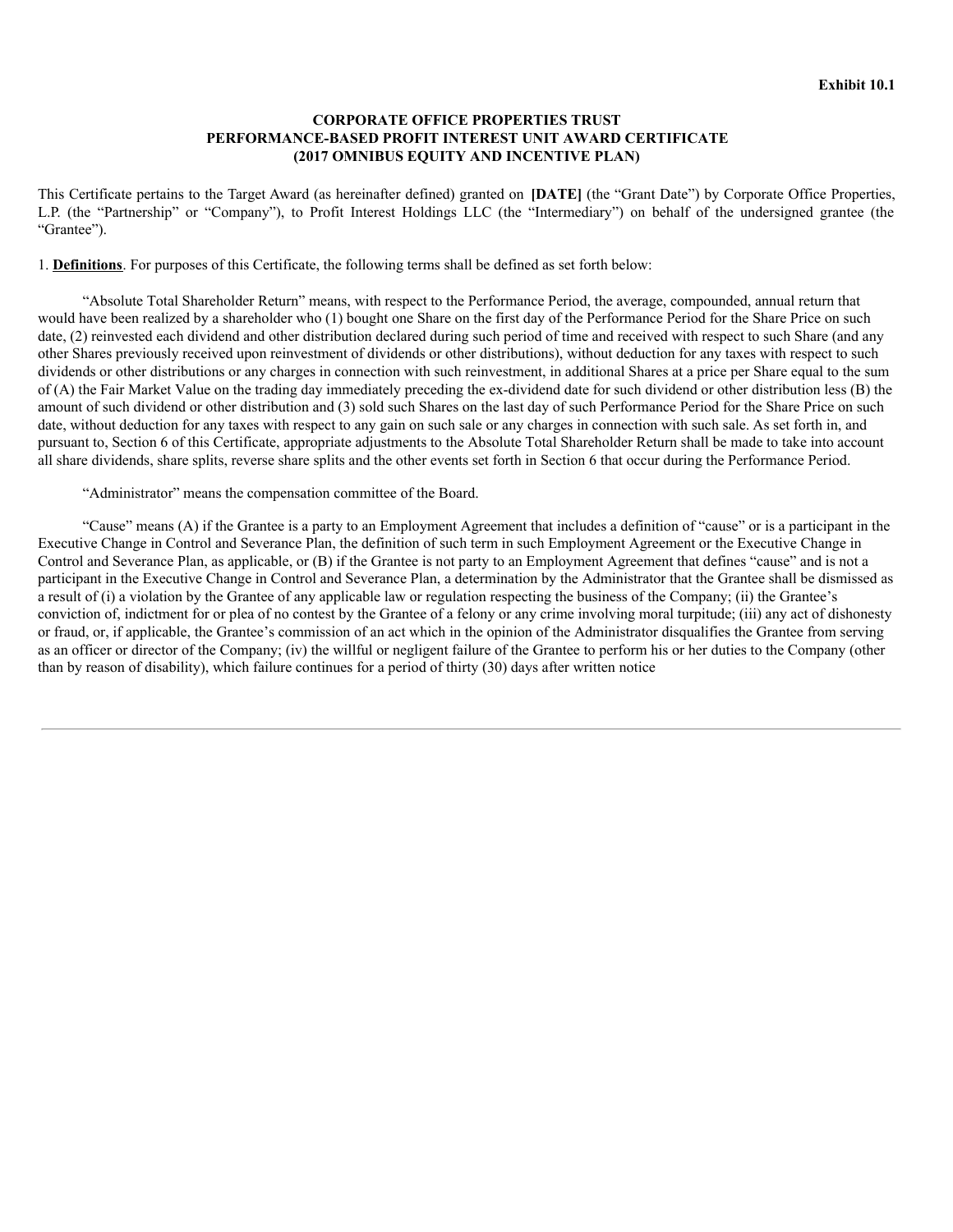thereof is given to the Grantee; or (v) a violation of any provision of the Company's Code of Business Conduct and Ethics.

"Change in Control" has the meaning set forth in the Plan.

"Comparator Companies" means the companies listed on Appendix I, attached hereto, which are the companies that currently comprise the SNL U.S. REIT Office Index; provided that, unless otherwise determined by the Administrator in its sole discretion, no such company will be deemed a Comparator Company if such company ceases to have a class of common equity securities listed on a national securities exchange. In the event that a company listed on Appendix I ceases trading earlier than the last six (6) months of the Performance Period, the total return of an index, as determined by the Administrator, calculated in the same manner as Absolute Total Shareholder Return is calculated, for the entire period shall be substituted for such Comparator Company's Absolute Total Shareholder Return. In the event that a company listed on Appendix I ceases trading during the last six (6) months of the Performance Period, the Administrator shall calculate and utilize such Comparator Company's Absolute Total Shareholder Return ranking relative to Comparator Companies on the trading day immediately prior to the announcement of the transaction or event leading to the company no longer having a class of common equity securities listed on a national securities exchange, for comparison to the other full-period Comparator Company Absolute Total Shareholder Return results.

"Comparator Company Absolute Total Shareholder Return" means, for a Comparator Company, with respect to the Performance Period, the absolute total shareholder return of the common equity of such Comparator Company during the Performance Period, calculated in the same manner as Absolute Total Shareholder Return is calculated.

"Constructively Discharged" means (A) if the Grantee is a party to an Employment Agreement that includes a definition of "constructively discharged" or is a participant in the Executive Change in Control and Severance Plan, the definition of such term in such Employment Agreement or the Executive Change in Control and Severance Plan, as applicable, or (B) if the Grantee is not party to an Employment Agreement that defines "constructively discharged" and is not a participant in the Executive Change in Control and Severance Plan, the occurrence of any one of the following events: (i) the Grantee is not re-elected to, or is removed from, the position the Grantee holds with the Company as of the Grant Date, other than as a result of the Grantee's election or appointment to positions of equal or superior scope and responsibility; (ii) the Grantee shall fail to be vested by the Company with the powers, authority and support services normally attendant to any of said offices; (iii) the Company shall notify the Grantee that the employment of the Grantee will be terminated or materially modified in the future or that the Grantee will be Constructively Discharged in the future; or (iv) the Company changes the primary employment location of the Grantee to a place that is more than fifty (50) miles from the primary employment location as of the Grant Date. Notwithstanding the foregoing, the Grantee shall not be deemed to be Constructively Discharged unless (1) the Grantee notifies the Company in writing of the occurrence of the condition that would constitute a Constructive Discharge hereunder within 90 days after the first occurrence of such condition; (ii) the Company fails to remedy the condition within 30 days after such notice is provided (the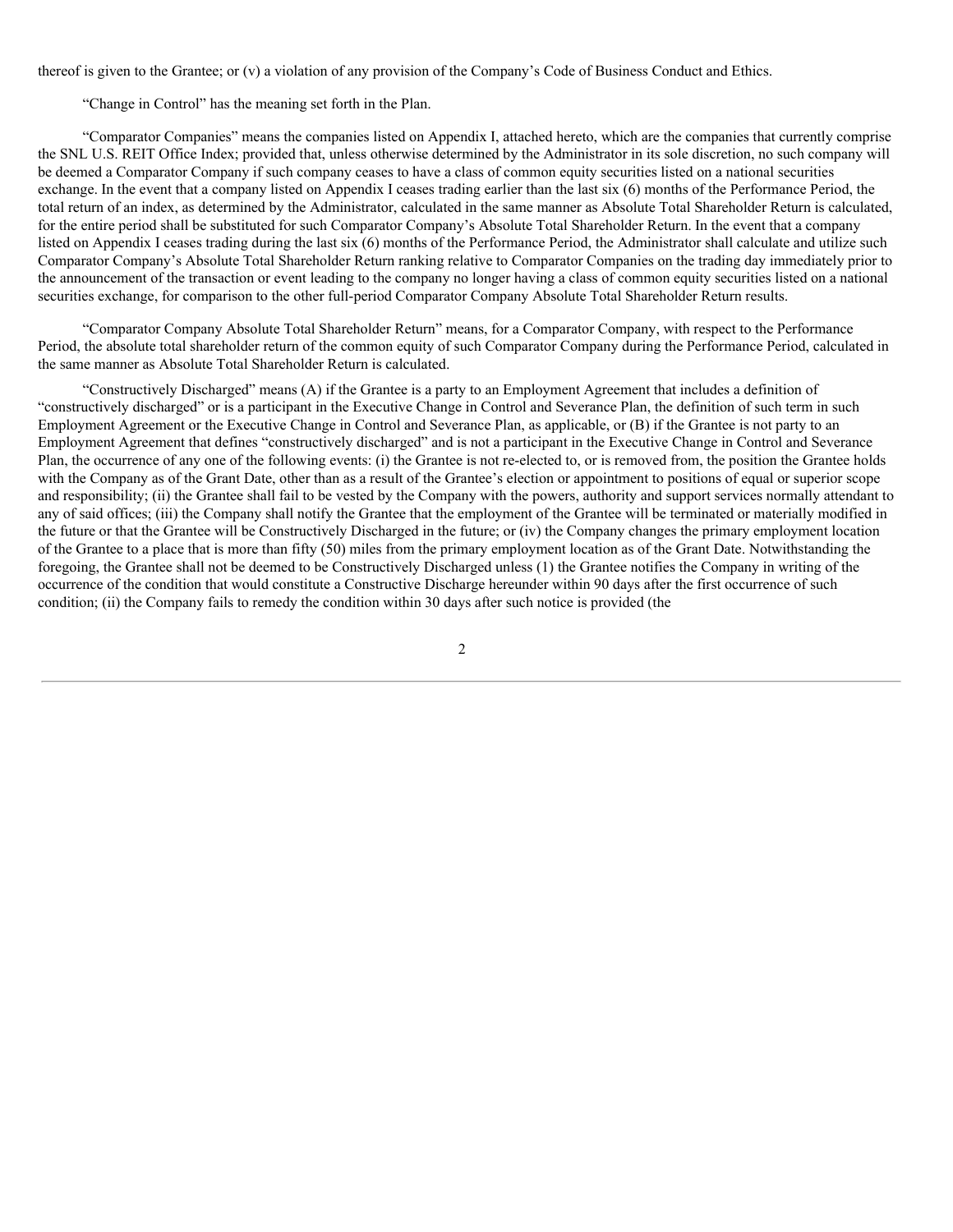"Cure Period"); and (iii) the Grantee terminates the Grantee's employment within 10 days after the end of the Cure Period.

"Disability" means (A) if the Grantee is a party to an Employment Agreement, and "disability" is defined therein, such definition, or (B) if the Grantee is not party to an Employment Agreement that defines "disability," the Grantee is determined to be disabled under the longterm disability program of the Company then covering the Grantee or by a physician engaged by the Company and reasonably approved by the Grantee.

"Employment Agreement" means, as of a particular date, the Grantee's employment agreement with the Company, or a subsidiary of the Company, in effect as of that date, if any.

"Executive Change in Control and Severance Plan" means the Corporate Office Properties Trust, Corporate Office Properties L.P. Executive Change in Control and Severance Plan, as in effect from time to time.

"Fair Market Value" of Shares as of a particular date means (a) if Shares are then listed on a national stock exchange, the closing sales price per share on the principal national stock exchange on which Shares are listed on such date (or, if such date is not a trading date on which there was a sale of such shares on such exchange, the last preceding date on which there was a sale of Shares on such exchange), (b) if Shares are not then listed on a national stock exchange but are then traded on an over-the-counter market, the average of the closing bid and asked prices for Shares in the principal over-the-counter market on which Shares are traded on such date (or, if such date is not a trading date on which there was a sale of Shares on such market, for the last preceding date on which there was a sale of Shares in such market), or (c) if Shares are not then listed on a national stock exchange or traded on an over-the-counter market, such value as the Administrator in its discretion may in good faith determine; provided that, where Shares are so listed or traded, the Administrator may make such discretionary determinations where Shares have not been traded for 10 trading days.

"Performance Period" means, the period commencing on **[PERFORMANCE PERIOD START]** and concluding on the earlier of (i) **[PERFORMANCE PERIOD END]** (ii) the date of a Change in Control or (iii) the date of a Qualified Termination.

"Plan" means the Corporate Office Properties Trust 2017 Omnibus Equity and Incentive Plan, as amended from time to time.

"Qualified Termination" means termination of the Grantee's employment by the Company without Cause, by the Grantee following the date on which the Grantee is Constructively Discharged, or by reason of the Grantee's death or Disability.

"Share Price" means, as of a particular date, the average of the Fair Market Value of one Share for the fifteen (15) trading days starting on, and including, such date (or, if such date is not a trading day, the trading day immediately following such date); provided that if such date is the date upon which a Transactional Change in Control occurs, the Share Price as of such date shall be equal to the fair market value in cash, as determined by the Administrator, of the total consideration paid or payable in the transaction resulting in the Transactional Change in Control for one Share.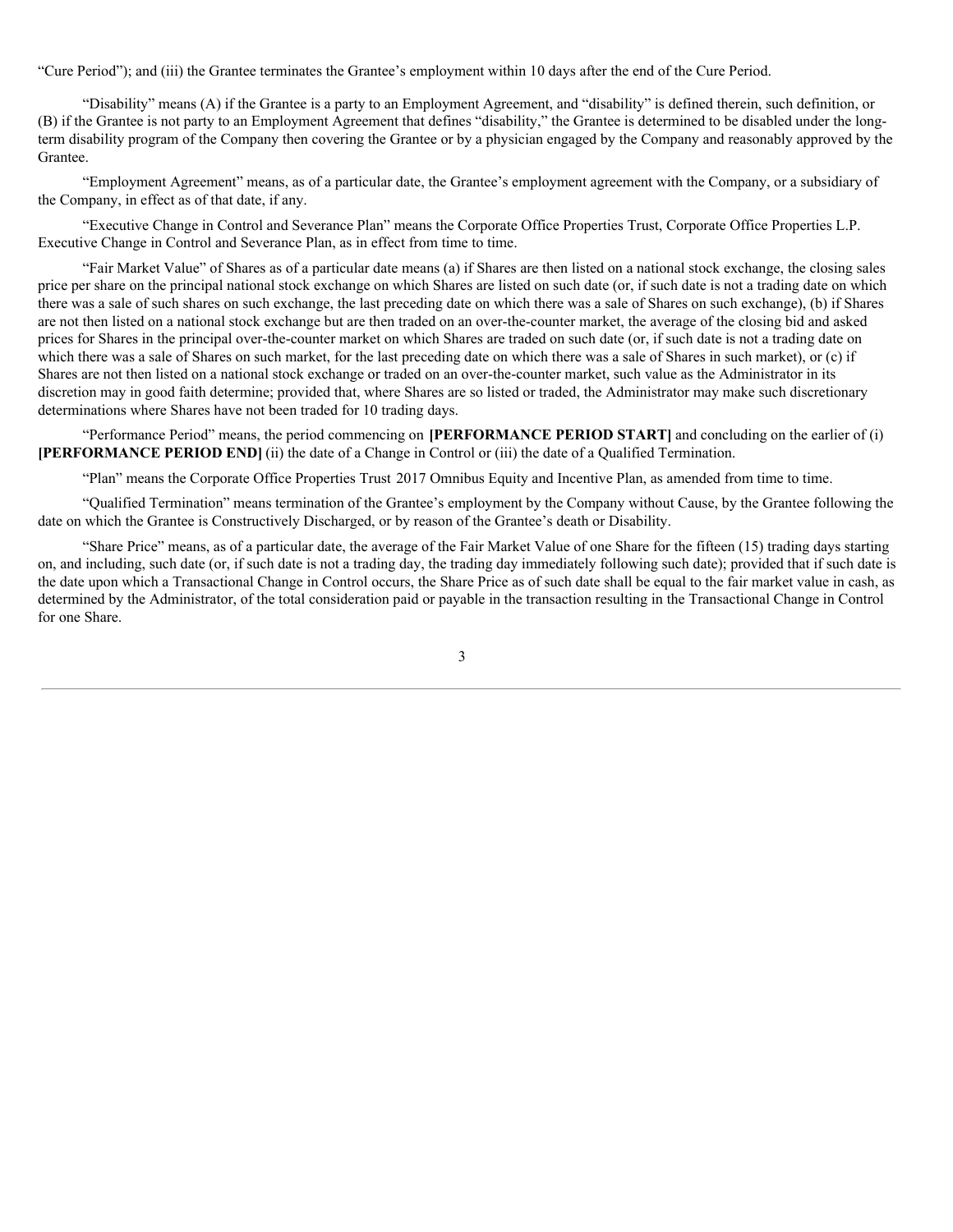"Transactional Change in Control" means (a) a Change in Control described in clause (i) of the definition thereof where the person makes a tender offer for Shares or (b) a Change in Control described in clause (ii) of the definition thereof.

# 2. **Award.**

(a) **Profit Interest Units.** Pursuant to the Plan and the Third Amended and Restated Limited Partnership Agreement, as amended (the "LP Agreement"), of the Partnership, the Partnership hereby grants, as of the Grant Date, [**NUMBER]** Profit Interest Units (200% of the "Target Award") to the Intermediary, subject to the restrictions and conditions set forth herein and in the Plan. The Intermediary will simultaneously grant the same quantity of units of the Intermediary to the Grantee. Profit Interest Units are intended to constitute "profits interests" within the meaning of Revenue Procedures 93-27 and 2001-43. However, notwithstanding any provisions herein or in the Plan, the Partnership does not guarantee that the Profit Interest Units will be treated as profits interests for tax purposes, and none of the Board, the Partnership, or any affiliate of the Partnership shall indemnify, defend or hold the Grantee harmless with respect to the tax consequences if the Profit Interest Units are not so treated. For the avoidance of doubt, the Profit Interest Units granted to the Intermediary hereunder constitute Units under the Plan for all purposes of the Plan.

(b) **Plan and LP Agreement Incorporated.** The Profit Interest Units granted hereunder shall be subject to and governed by all of the terms and conditions set forth in the Plan and the LP Agreement including future amendments thereto, if any, pursuant to the terms thereof, which Plan is incorporated herein by reference as a part of this Certificate. Capitalized terms in this Certificate shall have the meaning specified in the Plan, unless a different meaning is specified herein.

# 3. **Determination of Earned Profit Interest Units**.

(a) The percentage of the Target Award that will be earned will be based on the percentile rank of the Absolute Total Shareholder Return relative to the Comparator Company Absolute Total Shareholder Returns for the Comparator Companies for the Performance Period as set forth below, except as set forth in Section 4(c) below.

| <b>Percentile Rank</b>            | <b>Award Earned</b>      |
|-----------------------------------|--------------------------|
| $75th$ percentile or greater      | 200% of the Target Award |
| $50th$ percentile                 | 100% of the Target Award |
| $25th$ percentile                 | 50% of the Target Award  |
| Below 25 <sup>th</sup> percentile | 0% of the Target Award   |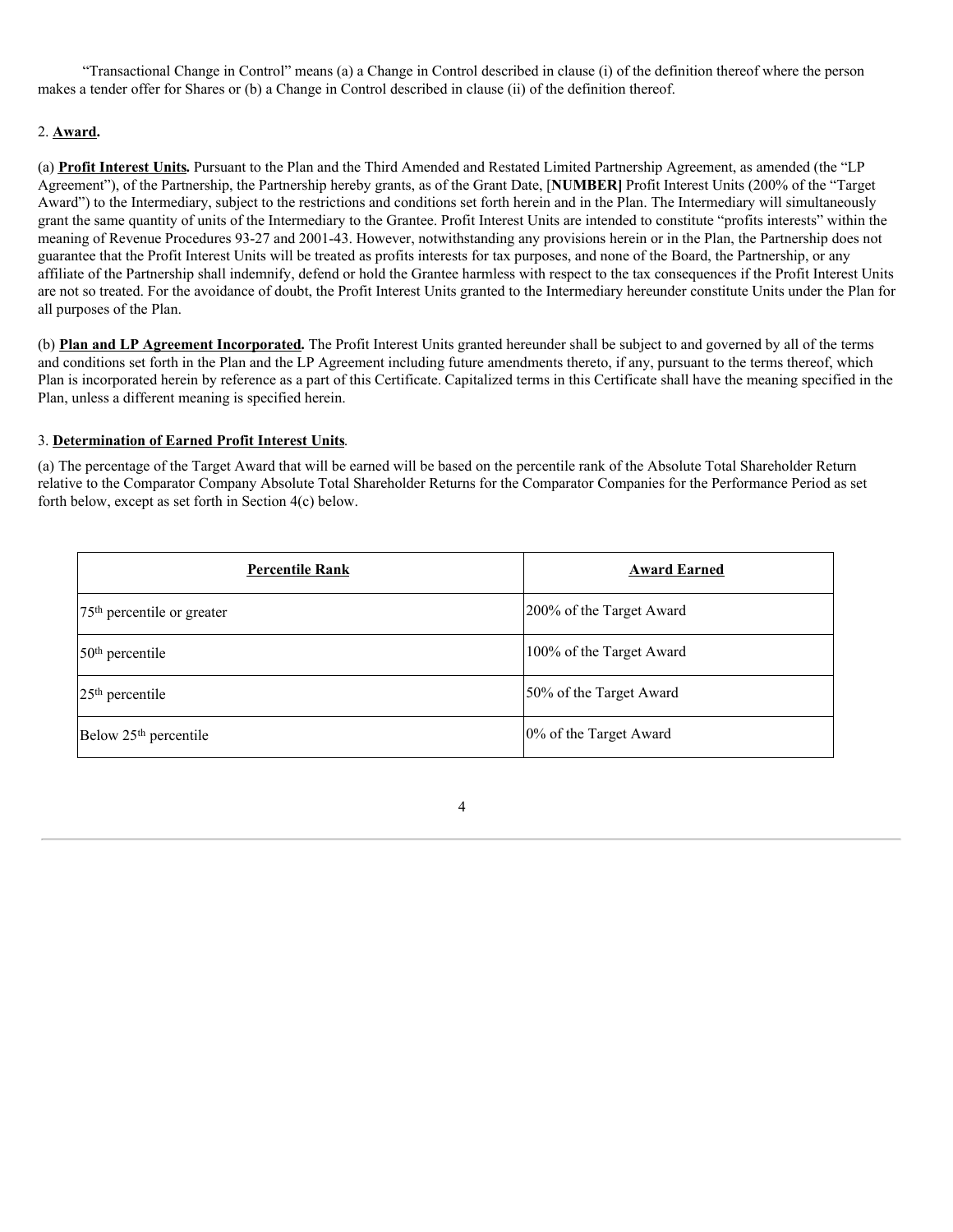The percentile rank above shall be calculated using the following formula:

$$
Percentile Rank = \frac{X}{Y}
$$

Where:

X = the number of Comparator Companies with a Comparator Company Absolute Total Shareholder Return less than the Absolute Total Shareholder Return during the Performance Period.

Y = the number of Comparator Companies.

If the percentile rank exceeds the  $25<sup>th</sup>$  percentile and is between two of the percentile ranks set forth in the table above, then the percentage of the Target Award that is earned will be interpolated between the ranges set forth in the table above to reflect any performance between the listed percentiles (e.g., a 62.5 percentile rank would result in 150% of the Target Award being earned). Notwithstanding the foregoing, if the Absolute Total Shareholder Return is negative, the Earned Profit Interest Units (as defined below) will be limited to a maximum of 100% of the Target Award, regardless of the percentile rank of Corporate Office Properties Trust ("COPT").

(b) As soon as practicable following the conclusion of the Performance Period, the Administrator shall determine the actual number of Profit Interest Units that were earned pursuant to this Certificate (the "Earned Profit Interest Units"), if any, as of the final day of the Performance Period (the date on which the determination is made, the "Determination Date"). Any Profit Interest Units which do not become Earned Profit Interest Units at the Determination Date shall be forfeited automatically and without further action as of that date.

### 4. **Termination of Employment/Change in Control**.

(a) In the event that prior to **[PERFORMANCE PERIOD END]** the Grantee's employment with the Company shall terminate and such termination of employment is a Qualified Termination, then the Performance Period will end early, as provided in the definition of such term, and the amount of the Target Award earned under this Certificate will be calculated as provided in Section 3 above and Section 4(c) below. In the event that prior to the conclusion of the Performance Period, the Grantee's employment with the Company shall terminate and such termination of employment is not a Qualified Termination, then the Intermediary shall automatically forfeit the Profit Interest Units and all other rights granted hereunder as of the date of termination of employment.

(b) In the event that prior to **[PERFORMANCE PERIOD END]** a Change in Control occurs, then the Performance Period will end early, as provided in the definition of such term, and the amount of the Target Award earned under this Certificate will be calculated as provided in Section 3 above and Section 4(c) below.

(c) In the event that the Performance Period ends prior to **[PERFORMANCE PERIOD END]** due to a Change in Control or a Qualified Termination, the number of Profit Interest Units that are earned shall be prorated based upon (X) the number of days from and including the Grant Date to and including the effective date of such Change in Control or Qualified Termination,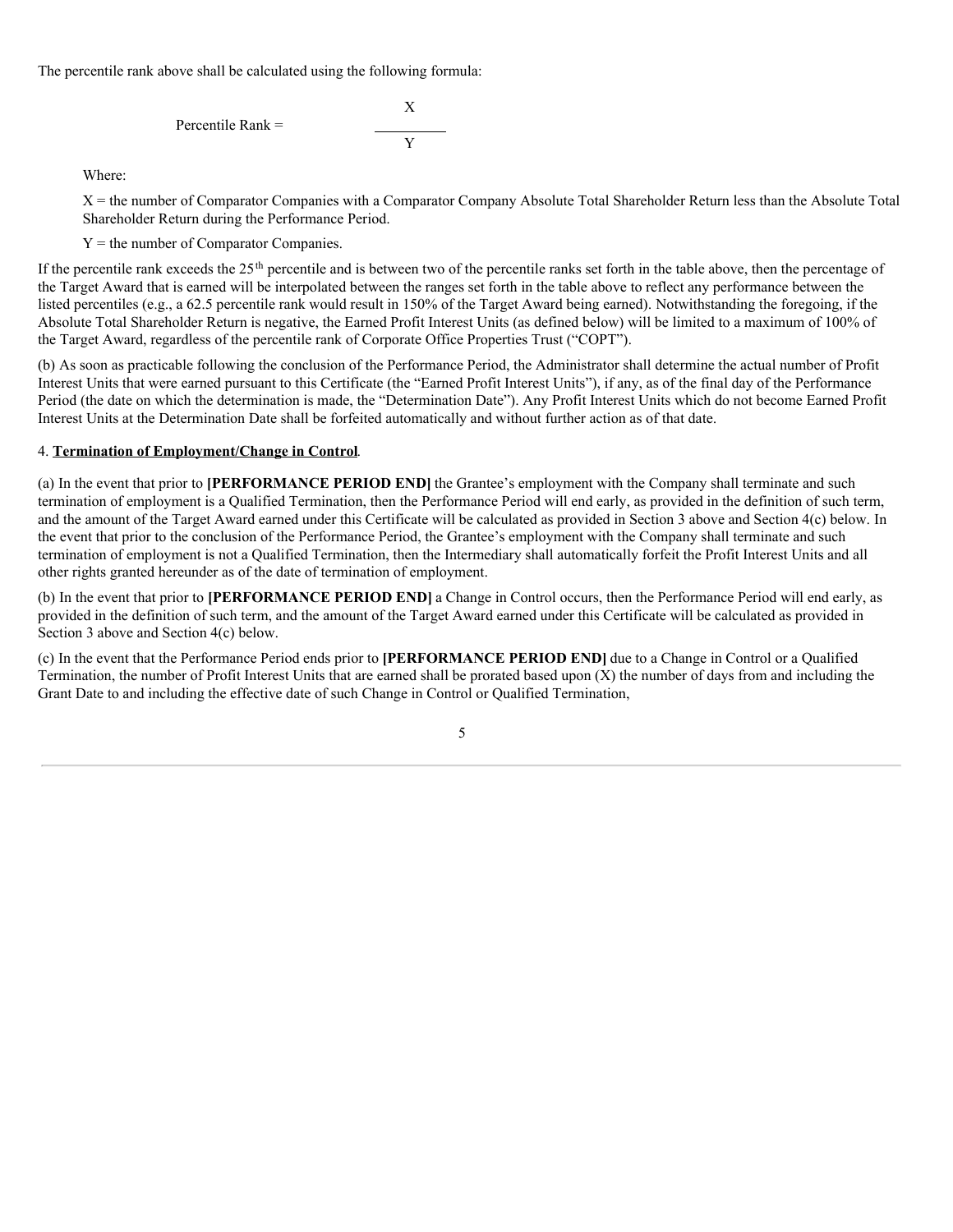<span id="page-55-0"></span>divided by (Y) the number of days from and including the Grant Date to and including **[PERFORMANCE PERIOD END]**.

### 5. **Distributions**.

(a) The Grantee shall be entitled to receive distributions and allocations with respect to the Profit Interest Units granted hereunder to the extent provided for in the LP Agreement, as modified hereby.

(b) The Profit Interest Units granted hereunder shall be allocated Profits and Losses (as defined in the LP Agreement), for any taxable year or portion of a taxable year occurring after the issuance of such Profit Interest Units and prior to the Distribution Participation Date (as defined below), in amounts per Profit Interest Unit equal to the amounts allocated per Partnership Unit (as defined in the LP Agreement) for the same period multiplied by the Profit Interest Unit Sharing Percentage (as defined below). Commencing with the portion of the taxable year of the Partnership that begins on the Distribution Participation Date, the Earned Profit Interest Units, if any, shall be allocated Profits and Losses in amounts per Earned Profit Interest Unit equal to the amounts allocated per Partnership Unit. For purposes of this Certificate, the Distribution Participation Date shall be the Determination Date, and the Profit Interest Unit Sharing Percentage shall be ten percent (10%).

(c) During the period commencing on the Grant Date and ending on the day immediately prior to the Distribution Participation Date, each Profit Interest Unit granted hereunder shall be entitled to receive regular cash distributions and non-liquidating special, extraordinary or other distributions under the LP Agreement, in each case in an amount equal to the product of (i) the Profit Interest Unit Sharing Percentage and (ii) the amount that would have been distributable in respect of such Profit Interest Unit if such Profit Interest Unit had been a Partnership Unit for the period to which such distributions relate.

(d) As of the Determination Date, with respect to each Earned Profit Interest Unit, if any, the Grantee shall be entitled to receive a distribution in an amount equal to the difference between the aggregate amount of distributions that the Grantee would have been entitled to receive under Section 5(b) had the Profit Interest Unit Sharing Percentage been equal to one-hundred percent (100%) and the aggregate amount of distributions that the Grantee actually received under Section 5(b) (the "Catch-Up Distribution"), but not less than zero. The Catch-Up Distribution shall be payable to the Grantee in a cash lump sum as soon as practicable (but not later than sixty (60) days) following the Determination Date.

(e) All distributions paid with respect to Profit Interest Units, both before and after the Distribution Participation Date, shall be fully vested and non-forfeitable when paid, whether or not the underlying Profit Interest Units have been earned based on performance as provided in Section 3 or Section 4 hereof.

6. **Adjustments**. Without duplication with the provisions of Section 3 of the Plan, if (i) COPT shall at any time be involved in a merger, consolidation, dissolution, liquidation, reorganization, exchange of shares, sale of all or substantially all of the assets or Shares of COPT or a transaction similar thereto, (ii) any share dividend, share split, reverse share split, share combination, reclassification, recapitalization, or other similar change in the capital structure of COPT, or any distribution to holders of Shares other than ordinary cash distributions, shall occur

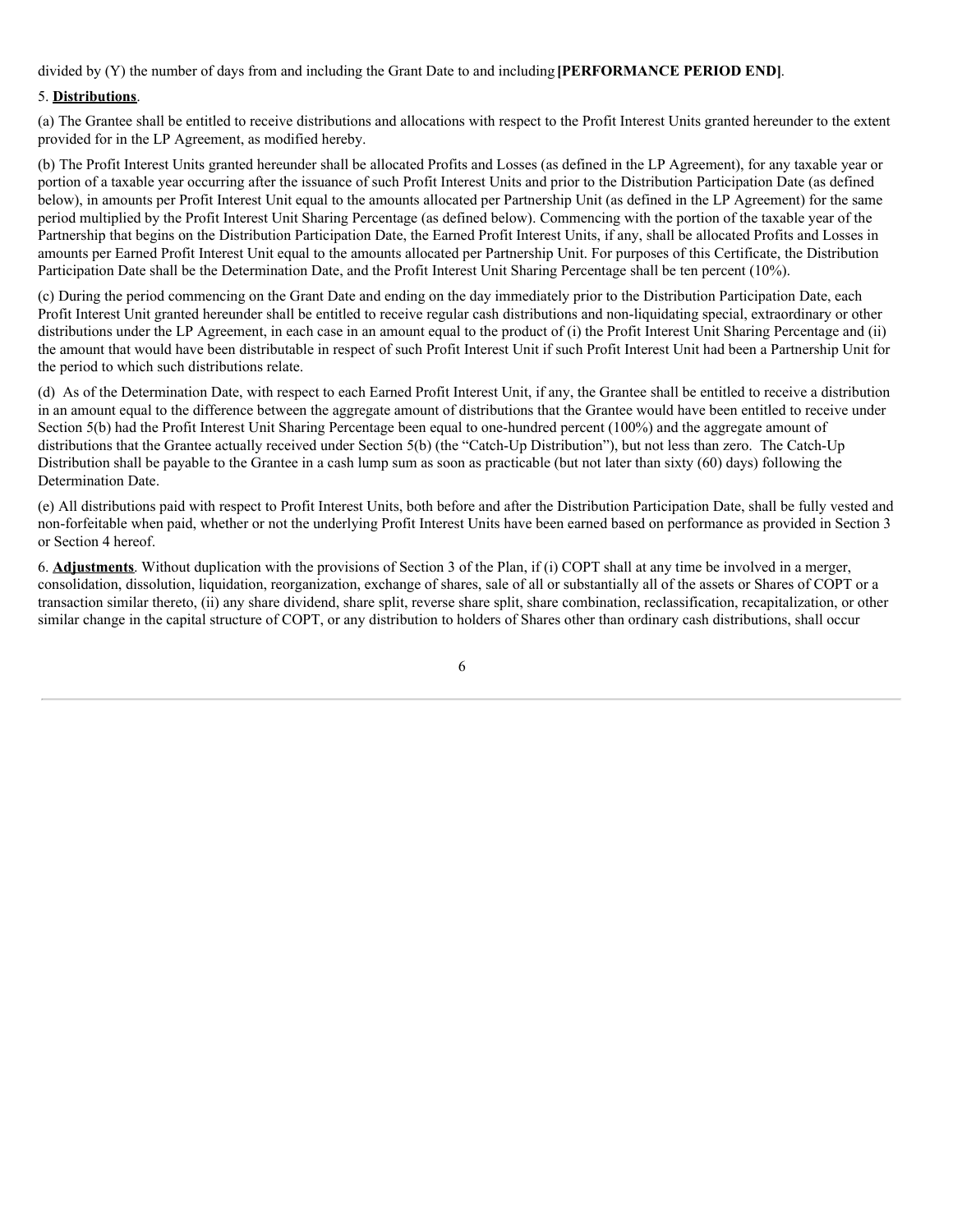or (iii) any other event shall occur which in the judgment of the Administrator necessitates action by way of adjusting the terms of the Certificate, then and in that event, the Administrator shall take such action as shall be necessary to maintain the Grantee's rights hereunder so that they are substantially proportionate to the rights existing under this Certificate prior to such event, including, but not limited to, adjustments to Absolute Total Shareholder Return, in the number of Profit Interest Units then subject to this Certificate and substitution of other awards under the Plan or otherwise.

7. **Representations and Warranties**. The Grantee hereby makes the following representations, warranties and agreements with respect to the Profit Interest Units:

- (a) **Restrictions.** The Grantee understands and agrees that the Profit Interest Units are being sold or granted in a transaction not involving any public offering in the United States within the meaning of the Securities Act of 1933, as amended (the "Securities Act") and that the Profit Interest Units will not be registered under the Securities Act or any state or foreign securities or "blue sky" laws and that it is anticipated that there will be no public market for the Profit Interest Units. The Grantee understands and agrees that the Partnership is under no obligation to file any registration statement with the Securities and Exchange Commission in order to permit transfers of the Profit Interest Units.
- (b) **Nature of Grantee**. The Grantee's knowledge and experience in financial and business matters are such that the Grantee is capable of evaluating the merits and risks of the investment in the Profit Interest Units. The Grantee understands that the Profit Interest Units are a speculative investment which involves a high degree of risk of loss of the Grantee's investment therein. It may not be possible for the Grantee to liquidate the investment in case of emergency, if at all. The Grantee is able to bear the economic risk of an investment in the Profit Interest Units, including the risk of a complete loss of the investment.
- (c) **Purchase for Investment**. The Grantee is acquiring the Profit Interest Units indirectly through the Intermediary for his or her own account for investment purposes and not with a view to, or for offer or sale on behalf of it or for the Partnership in connection with, the distribution or resale thereof.
- (d) **Receipt of, Access to and Reliance on Information**. The Grantee acknowledges that (i) the Partnership has given him or her, at a reasonable time prior to the Grant Date, an opportunity to ask questions and receive answers regarding the terms and conditions of the Plan, the LP Agreement and the Award; (ii) the Partnership has given him or her, at a reasonable time prior to the date hereof, an opportunity to obtain any additional information that the Partnership possesses or can acquire without unreasonable effort or expense deemed necessary by him or her to verify the accuracy of the information provided, and he or she received all such additional information requested; and (iii) he or she has not relied on any of the Partnership or any of its "affiliates" (as defined in Regulation D of the Securities Act), officers,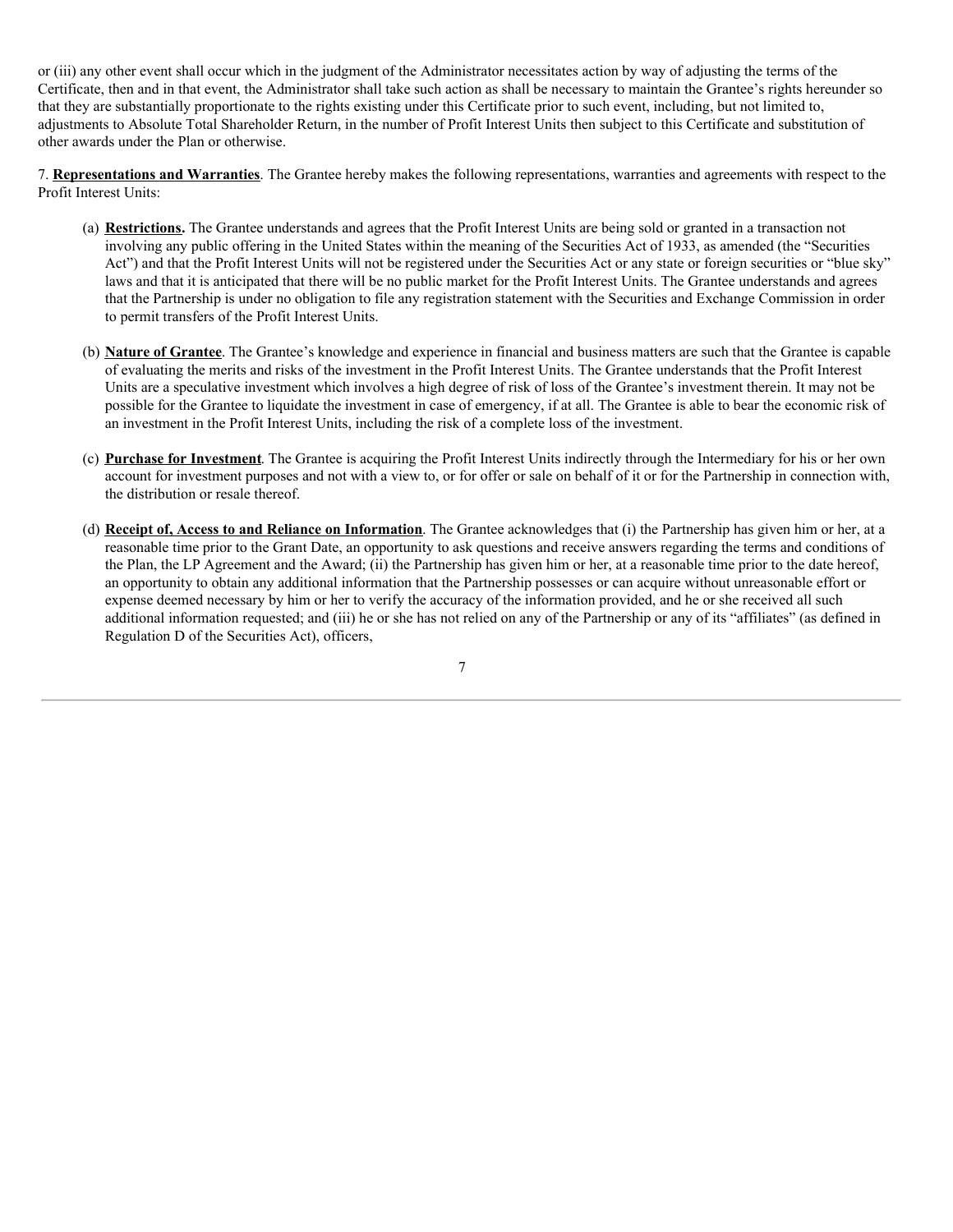employees or representatives in connection with his or her investigation of the accuracy of the information provided or his or her investment decision. The Grantee acknowledges that no person has been authorized to give any information or to make any representations concerning the Profit Interest Units, written or oral, that does not conform to the information included in the Plan, the LP Agreement or this Certificate and if given or made, such other information or representation should not be relied upon as having been authorized by any of the Partnership or any of its respective affiliates, officers, employees or representatives.

(e) **No Misrepresentations; Notification of any Change**. The Grantee understands that the Partnership and others will rely upon the truth and accuracy of the foregoing acknowledgements, representations and warranties, and agrees that if any of the acknowledgements, representations and warranties deemed to have been made by the Grantee upon his or her acquisition of the Profit Interest Units are no longer accurate at any time, the Grantee shall promptly notify the Partnership.

8. **Tax Matters; Section 83(b) Election.** The Intermediary hereby agrees to make an election to include in gross income in the year of transfer the Profit Interest Unit Award hereunder pursuant to Section 83(b) of the Internal Revenue Code and to supply the necessary information in accordance with the regulations promulgated thereunder.

9. **Restrictions and Conditions**. Subject to the provisions of the Plan, the LP Agreement and this Certificate, except as may otherwise be permitted by the Administrator, the Intermediary shall not be permitted voluntarily or involuntarily to sell, assign, transfer, or otherwise encumber or dispose of the Profit Interest Units or this award.

10. **Withholding of Tax**. The Partnership (and COPT) shall be entitled to withhold from any payments or deemed payments any amount of tax withholding it determines to be required by law. The Intermediary shall, not later than the date as of which vesting or payment in respect of this award becomes a taxable event for Federal income tax purposes, pay to the Partnership (or COPT) or make arrangements satisfactory to the Partnership (or COPT) for payment of any Federal, state and local taxes required by law to be withheld on account of such taxable event.

11. **Employment Relationship.** For purposes of this Certificate, the Grantee shall be considered to be in the employment of the Company as long as the Grantee remains an employee of either the Company, any successor entity or a subsidiary of the Company or any successor. Any question as to whether and when there has been a termination of such employment, and the cause of such termination, shall be determined by the Administrator, or its delegate, as appropriate, and its determination shall be final.

12. **Administrator's Powers.** No provision contained in this Certificate shall in any way terminate, modify or alter, or be construed or interpreted as terminating, modifying or altering any of the powers, rights or authority vested in the Administrator or, to the extent delegated, in its delegate pursuant to the terms of the Plan or resolutions adopted in furtherance of the Plan,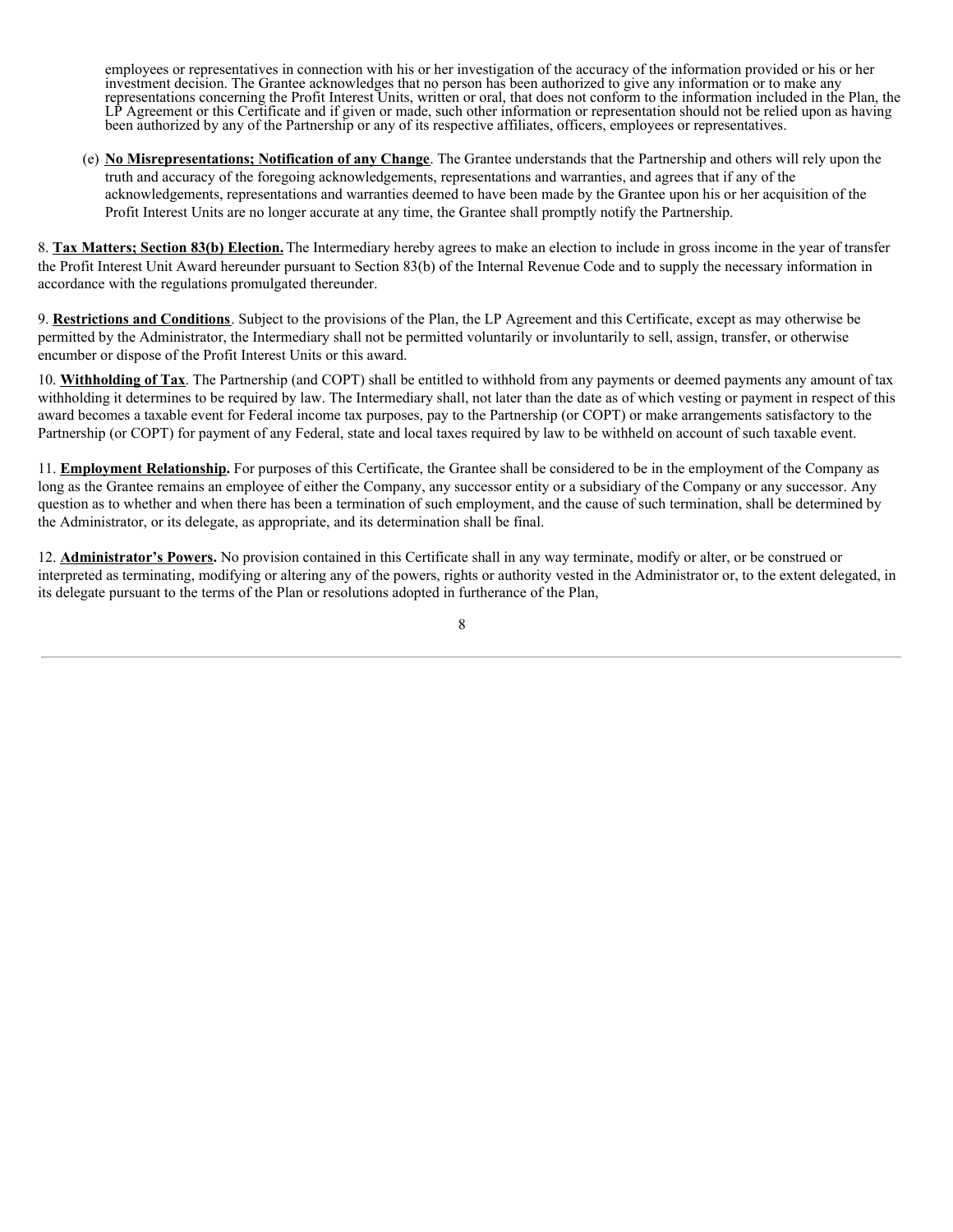including, without limitation, the right to make certain determinations and elections with respect to the Profit Interest Units.

13. **Binding Effect.** This terms and conditions set forth in this Certificate shall be binding upon and inure to the benefit of any successors to the Company, the Intermediary and all persons lawfully claiming under the Grantee.

14. **Governing Law.** This Certificate and the Award shall be governed by, and construed in accordance with, the laws of the State of Maryland.

15. **No Obligation to Continue Employment.** Neither the Company, the Partnership nor any Company subsidiary is obligated by or as a result of the Plan or this Certificate to continue the Grantee in employment and neither the Plan nor this Certificate shall interfere in any way with the right of the Company, the Partnership or any Company subsidiary to terminate the employment of the Grantee at any time.

16. **Notices**. Notices hereunder shall be mailed or delivered (electronically or otherwise) to the Partnership and Intermediary at their respective principal places of business and shall be mailed or delivered to the Grantee at the address or email address on file with the Partnership or, in either case, at such other address or email address as one party may subsequently furnish to the other party in writing.

18. **Employment Agreement; Executive Change in Control and Severance Plan**. Except as specifically provided otherwise in this Certificate, any provisions in the Employment Agreement or the Executive Change in Control and Severance Plan relating to accelerated vesting or that would otherwise modify the vesting provisions set forth herein in connection with a termination of employment, a Change in Control or in any other circumstance shall not apply to this Certificate or the Profit Interest Units granted hereunder, and the specific terms of this Certificate shall supersede such provisions.

19. **Data Privacy Consent**. In order to administer the Plan and the Award and to implement or structure future equity grants, the Partnership and its agents may process any and all personal or professional data, including but not limited to Social Security or other identification number, home address and telephone number, date of birth and other information that is necessary or desirable for the administration of the Plan and/or the Profit Interest Units granted hereunder.

*[Signature Page Follows]*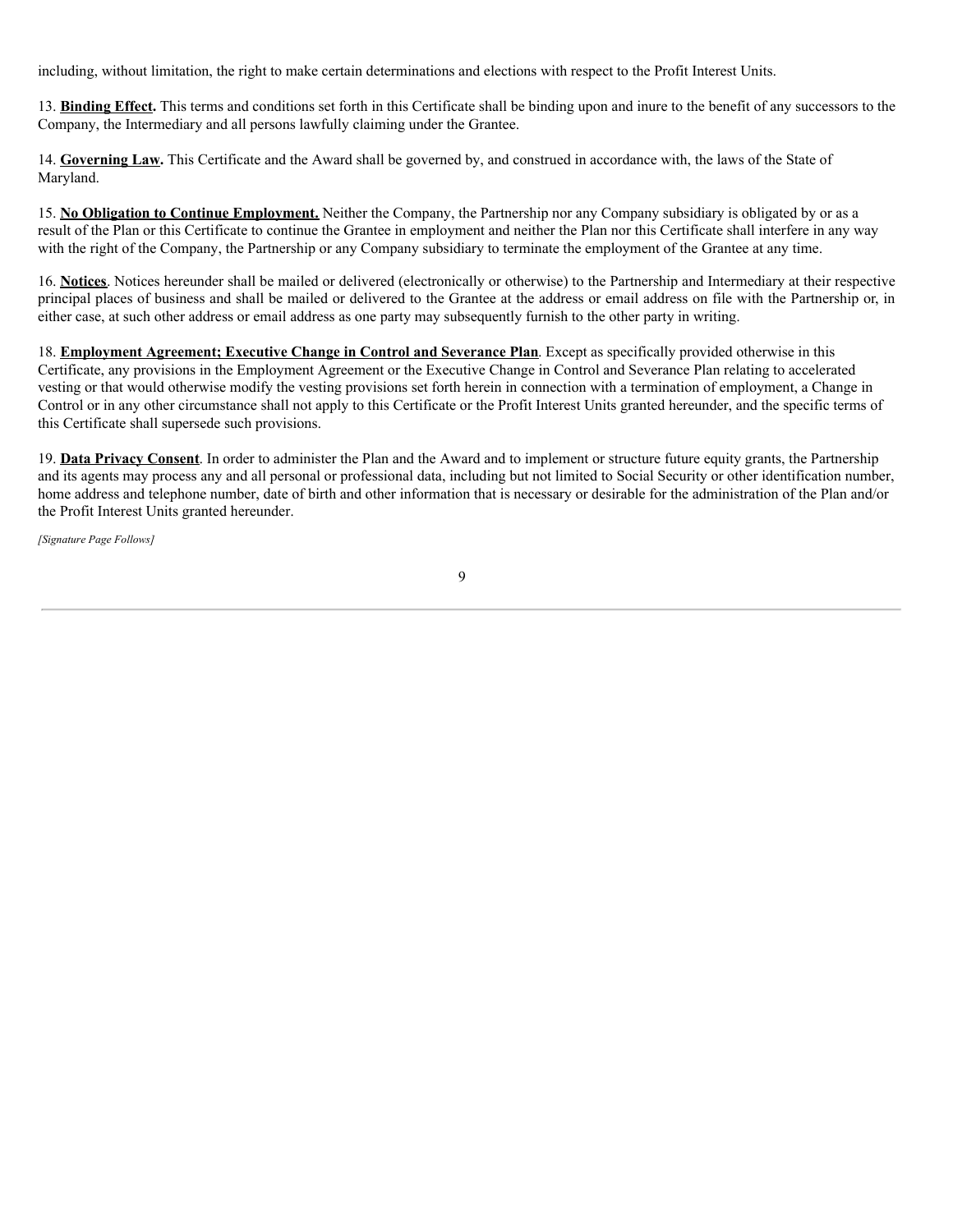**IN WITNESS WHEREOF**, the Partnership, the Intermediary and the Grantee have caused this Certificate to be duly executed by an officer thereunto duly authorized.

| By:            |                                                                      |
|----------------|----------------------------------------------------------------------|
| Name:          |                                                                      |
| Title:         |                                                                      |
|                | <b>PROFIT INTEREST HOLDINGS LLC</b>                                  |
|                | By: CORPORATE OFFICE PROPERTIES HOLDINGS INC.<br>Its Managing Member |
|                |                                                                      |
| By:            |                                                                      |
| Name:          |                                                                      |
| Title:         |                                                                      |
| <b>GRANTEE</b> |                                                                      |
| By:            |                                                                      |
| Name:          |                                                                      |
| Title:         |                                                                      |
| Address:       |                                                                      |
|                |                                                                      |
|                |                                                                      |
|                |                                                                      |
|                |                                                                      |
|                |                                                                      |

*CORPORATE OFFICE PROPERTIES, L.P.*

*[Signature Page to Performance-Based Profit Interest Unit Award Certificate]*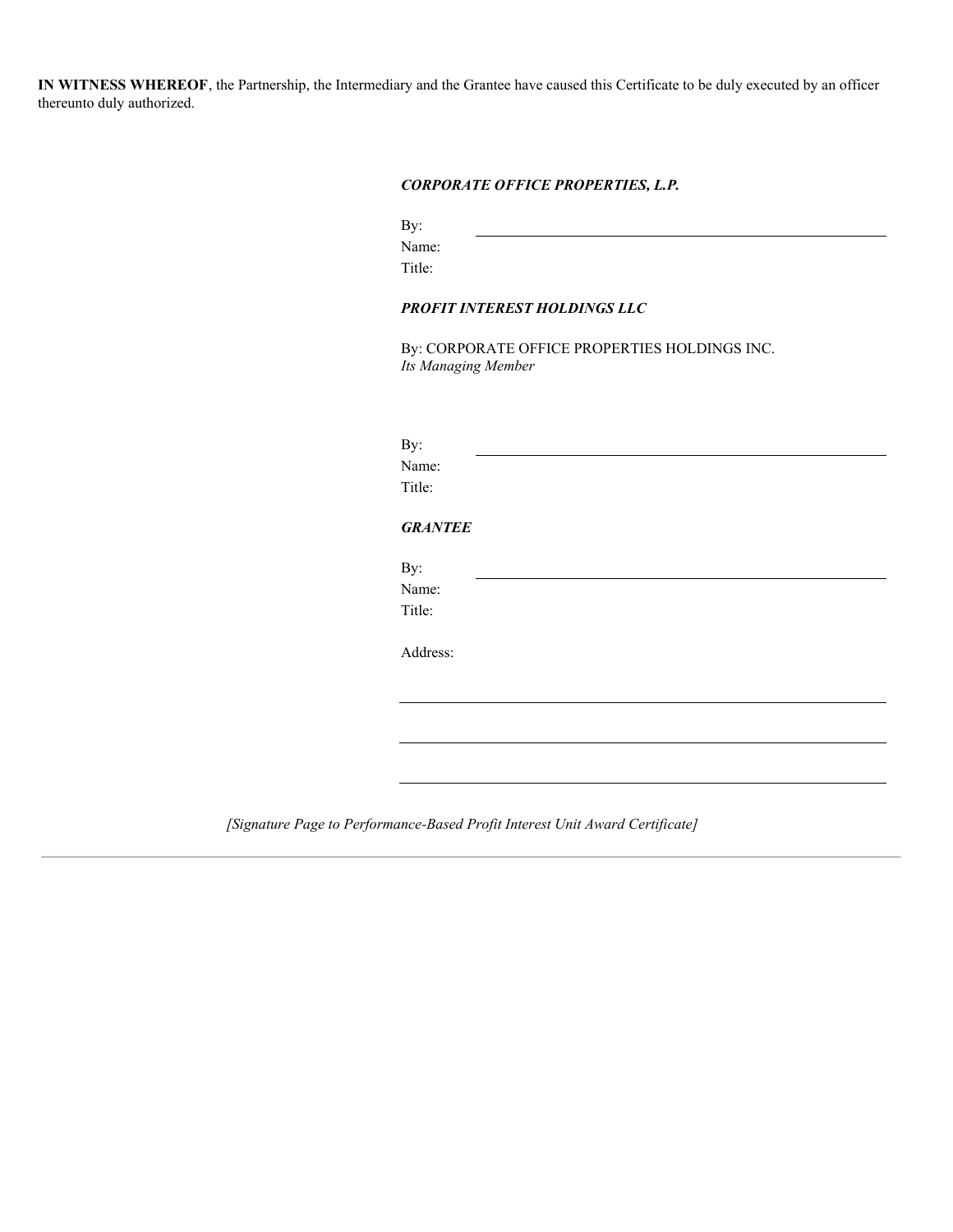# **Appendix I**

# **Comparator Companies**

| ARE         | Alexandria Real Estate            | <b>HIW</b>  | Highwoods Properties Inc.      |
|-------------|-----------------------------------|-------------|--------------------------------|
| BXP         | Boston Properties Inc.            | <b>HPP</b>  | Hudson Pacific Properties Inc. |
| <b>BDN</b>  | <b>Brandywine Realty Trust</b>    | <b>KRC</b>  | Kilroy Realty Corp.            |
| <b>CMCT</b> | CIM Commercial Trust Corp.        | <b>CLI</b>  | Mack-Cali Realty Corp.         |
| CIO         | City Office REIT Inc.             | <b>NRE</b>  | NorthStar Realty Europe Corp.  |
| <b>CXP</b>  | Columbia Property Trust           | <b>OPI</b>  | Office Properties Incm Tr      |
| <b>CUZ</b>  | Cousins Properties Inc.           | PGRE        | Paramount Group Inc.           |
| DEI         | Douglas Emmett Inc.               | <b>PDM</b>  | Piedmont Office Realty Trust   |
| <b>DEA</b>  | Easterly Government Ppts Inc.     | <b>SLG</b>  | SL Green Realty Corp.          |
| ESRT        | Empire State Realty Trust Inc.    | <b>TIER</b> | TIER REIT Inc.                 |
| EQC         | Equity Commonwealth               | <b>VNO</b>  | Vornado Realty Trust           |
| <b>FSP</b>  | <b>Franklin Street Properties</b> |             |                                |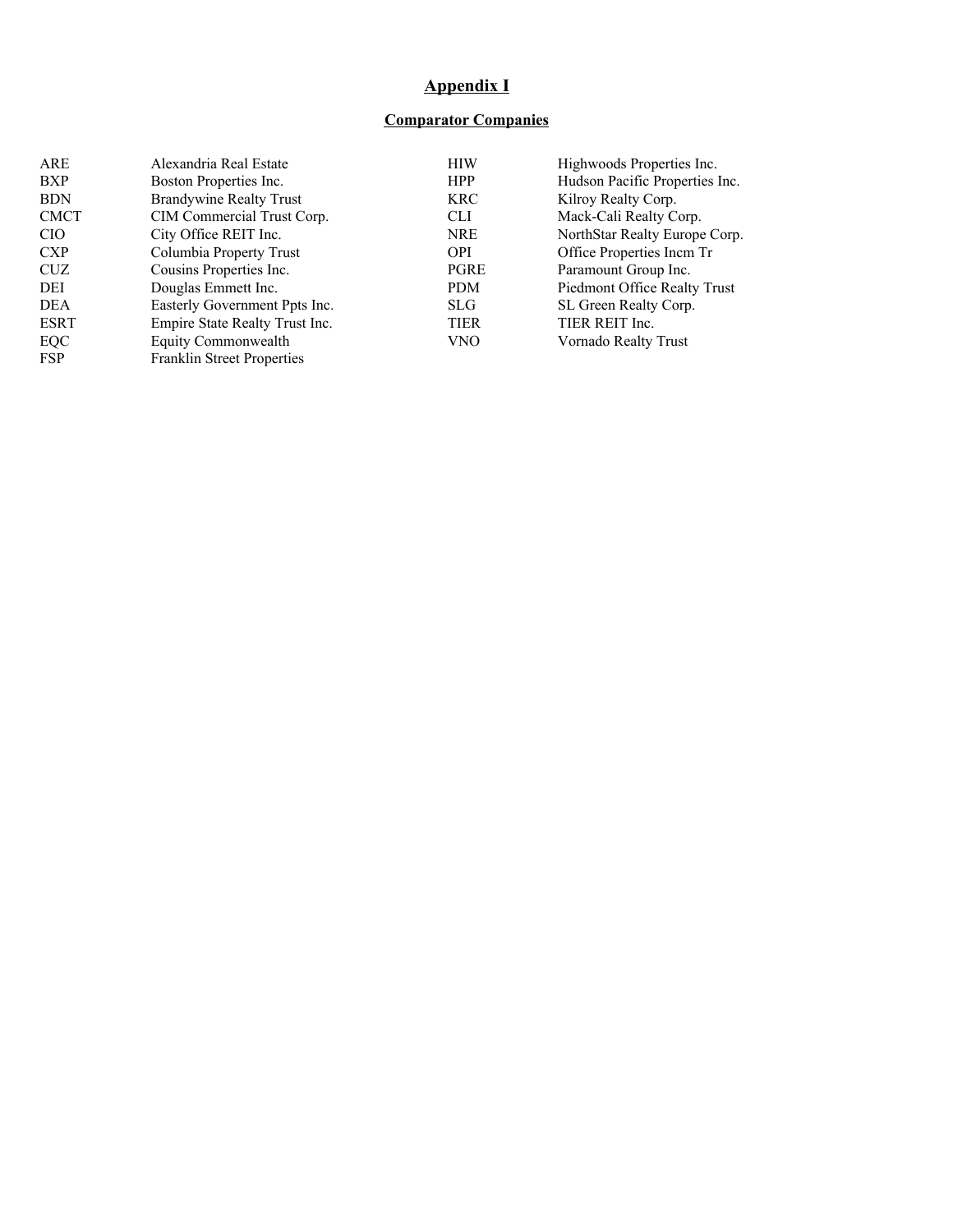# **CORPORATE OFFICE PROPERTIES TRUST TIME-BASED PROFIT INTEREST UNIT AWARD CERTIFICATE (2017 OMNIBUS EQUITY AND INCENTIVE PLAN)**

This Certificate pertains to the Award (as hereinafter defined) granted by Corporate Office Properties, L.P. (the "Partnership"), to Profit Interest Holdings LLC (the "Intermediary") on behalf of the undersigned grantee (the "Grantee").

# 1. **Award.**

- (a) **Units.** Pursuant to the Corporate Office Properties Trust 2017 Omnibus Equity and Incentive Plan, as amended from time to time (the "Plan") and the Third Amended and Restated Limited Partnership Agreement, as amended (the "LP Agreement") of the Partnership, the Partnership hereby grants **[# UNITS]** Profit Interest Units (the "Award") to the Intermediary, which will simultaneously grant the same number of units of the Intermediary to the Grantee. The Profit Interest Units are intended to constitute "profits interests" within the meaning of Revenue Procedures 93-27 and 2001-43. However, notwithstanding any provisions herein or in the Plan, the Partnership does not guarantee that the Profit Interest Units will be treated as profits interests for tax purposes, and none of the Board, the Partnership, or any affiliate of the Partnership shall indemnify, defend or hold the Grantee harmless with respect to the tax consequences if the Profit Interest Units are not so treated. For the avoidance of doubt, the Profit Interest Units granted to the Intermediary hereunder constitute Units under the Plan for all purposes of the Plan.
- (b) **Plan and LP Agreement Incorporated.** This award of Profit Interest Units shall be subject to and governed by all of the terms and conditions set forth in the Plan, including future amendments thereto, if any, pursuant to the terms thereof, and the LP Agreement, which are each incorporated herein by reference as a part of this Certificate. Capitalized terms in this Certificate shall have the meaning specified in the Plan, unless a different meaning is specified herein.

### 2. **Profit Interest Units.**

(a) **Forfeiture Restrictions.** The Profit Interest Units shall be subject to the Forfeiture Restrictions (as hereinafter defined) from the Grant Date through **[RESTRICTED PERIOD END DATE]** (the "Restricted Period"). The Profit Interest Units may not be sold, assigned, pledged, exchanged, hypothecated or otherwise transferred, encumbered or disposed of during the Restricted Period to the extent then subject to the Forfeiture Restrictions. The prohibition against transfer and the obligation to forfeit and surrender the Profit Interest Units to the Partnership are herein referred to as "Forfeiture Restrictions." The Forfeiture Restrictions shall be binding upon and enforceable against any transferee of Profit Interest Units.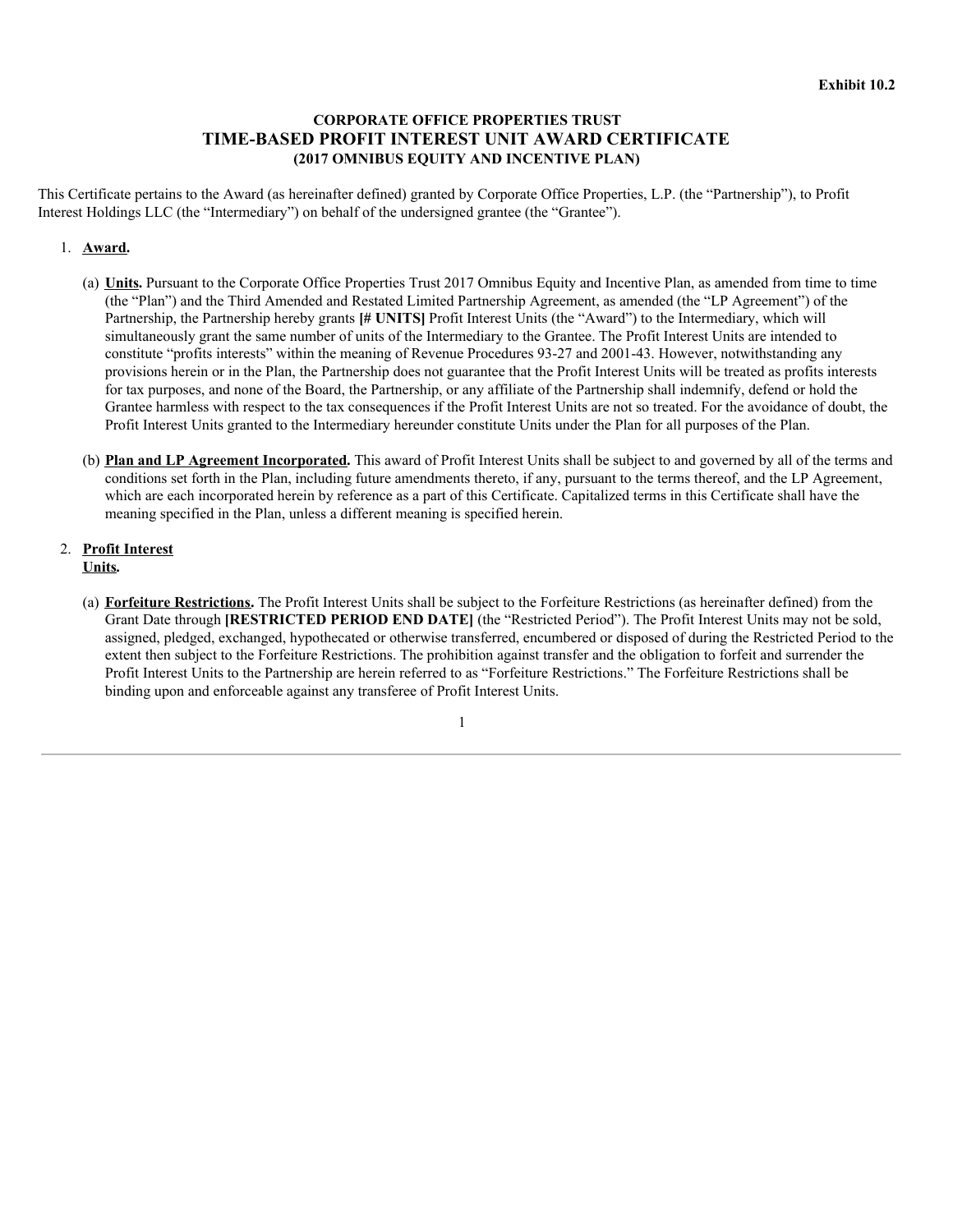(b) **Lapse of Forfeiture Restrictions.** The Forfeiture Restrictions shall lapse as to the Profit Interest Units in accordance with the following schedule provided that Grantee has been continuously employed by the Corporate Office Properties, LP and its subsidiaries from the Grant Date through the lapse date.

| <b>Lapse Date</b>                         | Percentage of Total Number of Profit Interest Units as to Which<br><b>Forfeiture Restrictions Lapse</b> |  |
|-------------------------------------------|---------------------------------------------------------------------------------------------------------|--|
| First anniversary date of the Grant Date  | 33%                                                                                                     |  |
| Second anniversary date of the Grant Date | 33%                                                                                                     |  |
| Third anniversary date of the Grant Date  | 34%                                                                                                     |  |

- (c) **Termination of Employment.** Notwithstanding the foregoing, in the event Grantee's employment with the Partnership and its subsidiaries is terminated for any reason, except as otherwise provided in any employment agreement between Grantee and the Company or one of its Subsidiaries, in any severance or retirement plan or policy of the Company or one of its Subsidiaries applicable to Grantee then in effect, or as otherwise determined by the Administrator, the Profit Interest Units with respect to which the Forfeiture Restrictions have not lapsed shall automatically and immediately be forfeited.
- (d) **Distributions.** Intermediary shall be entitled to receive any distributions paid with respect to ownership of Profit Interest Units that become payable during the Restricted Period; provided, however, that no distributions shall be payable to or for the benefit of Intermediary with respect to record dates occurring prior to the Grant Date, or with respect to record dates occurring on or after the date, if any, on which Intermediary has forfeited the Profit Interest Units.
- (e) **Evidence of Operating Partnership Units.** Notwithstanding any other provisions of this Certificate, the issuance or delivery of any Units (whether subject to restrictions or unrestricted) may be postponed for such period as may be required to comply with applicable requirements of any national securities exchange or any requirements under any law or regulation applicable to the issuance or delivery of such Units. The Partnership shall not be obligated to issue or deliver any Units if the issuance or delivery thereof shall constitute a violation of any provision of any law or of any regulation of any governmental authority or any national securities exchange. The Profit Interest Units will be issued in the Intermediary's name on behalf of the Grantee.
- 3. **Representations and Warranties**. The Grantee hereby makes the following representations, warranties and agreements with respect to the Profit Interest Units:
	- (a) **Restrictions.** The Grantee understands and agrees that the Profit Interest Units are being sold or granted in a transaction not involving any public offering in the United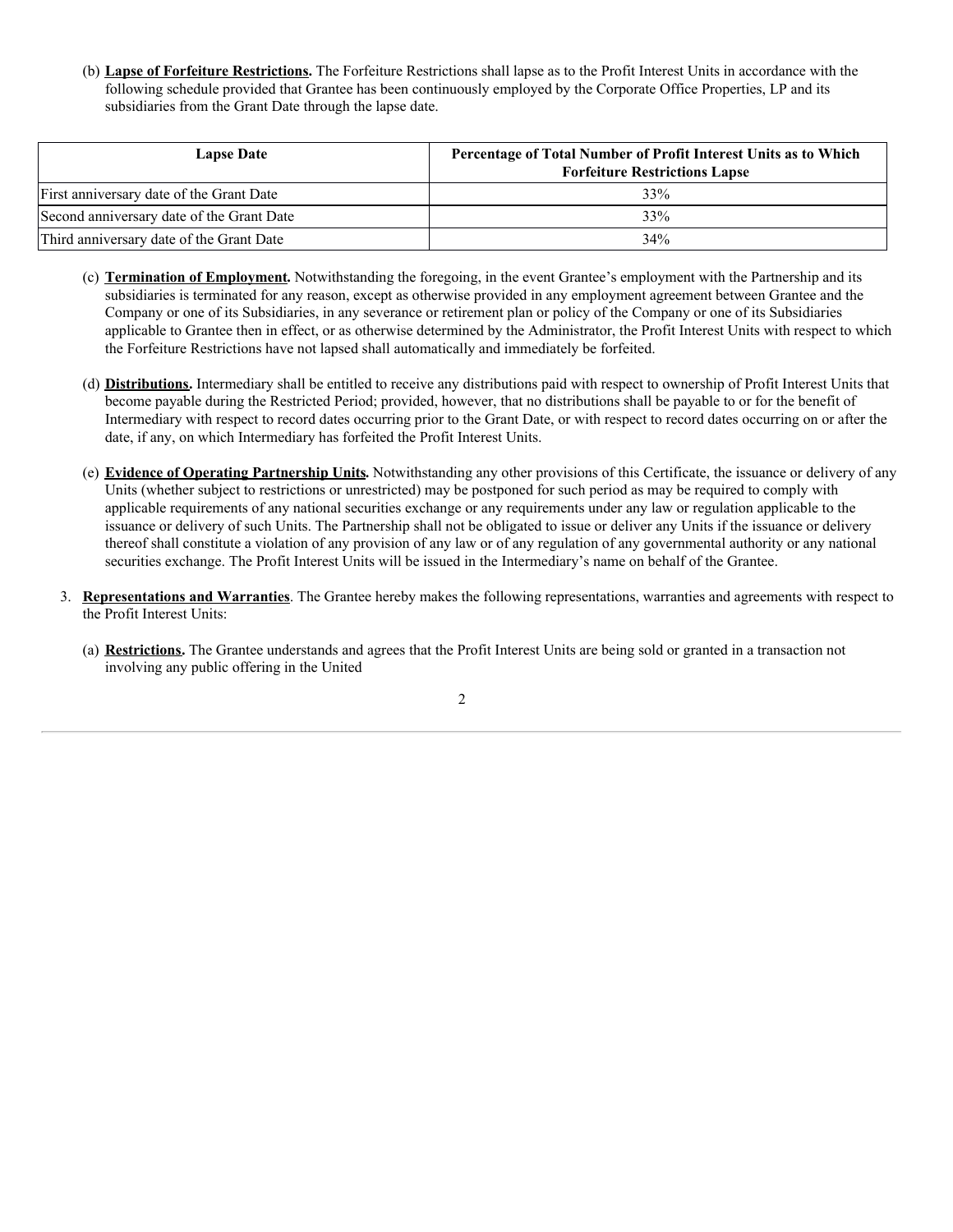<span id="page-63-0"></span>States within the meaning of the Securities Act of 1933, as amended (the "Securities Act") and that the Profit Interest Units will not be registered under the Securities Act or any state or foreign securities or "blue sky" laws and that it is anticipated that there will be no public market for the Profit Interest Units. The Grantee understands and agrees that the Partnership is under no obligation to file any registration statement with the Securities and Exchange Commission in order to permit transfers of the Profit Interest Units.

- (b) **Nature of Grantee**. The Grantee's knowledge and experience in financial and business matters are such that the Grantee is capable of evaluating the merits and risks of the investment in the Profit Interest Units. The Grantee understands that the Profit Interest Units are a speculative investment which involves a high degree of risk of loss of the Grantee's investment therein. It may not be possible for the Grantee to liquidate the investment in case of emergency, if at all. The Grantee is able to bear the economic risk of an investment in the Profit Interest Units, including the risk of a complete loss of the investment.
- (c) **Purchase for Investment**. The Grantee is acquiring the Profit Interest Units indirectly through the Intermediary for his or her own account for investment purposes and not with a view to, or for offer or sale on behalf of it or for the Partnership in connection with, the distribution or resale thereof.
- (d) **Receipt of, Access to and Reliance on Information**. The Grantee acknowledges that (i) the Partnership has given him or her, at a reasonable time prior to the Grant Date, an opportunity to ask questions and receive answers regarding the terms and conditions of the Plan, the LP Agreement and the Award; (ii) the Partnership has given him or her, at a reasonable time prior to the date hereof, an opportunity to obtain any additional information that the Partnership possesses or can acquire without unreasonable effort or expense deemed necessary by him or her to verify the accuracy of the information provided, and he or she received all such additional information requested; and (iii) he or she has not relied on any of the Partnership or any of its "affiliates" (as defined in Regulation D of the Securities Act), officers, employees or representatives in connection with his or her investigation of the accuracy of the information provided or his or her investment decision. The Grantee acknowledges that no person has been authorized to give any information or to make any representations concerning the Profit Interest Units, written or oral, that does not conform to the information included in the Plan, the LP Agreement or this Certificate and if given or made, such other information or representation should not be relied upon as having been authorized by any of the Partnership or any of its respective affiliates, officers, employees or representatives.
- (e) **No Misrepresentations; Notification of any Change**. The Grantee understands that the Partnership and others will rely upon the truth and accuracy of the foregoing acknowledgements, representations and warranties, and agrees that if any of the acknowledgements, representations and warranties deemed to have been made by the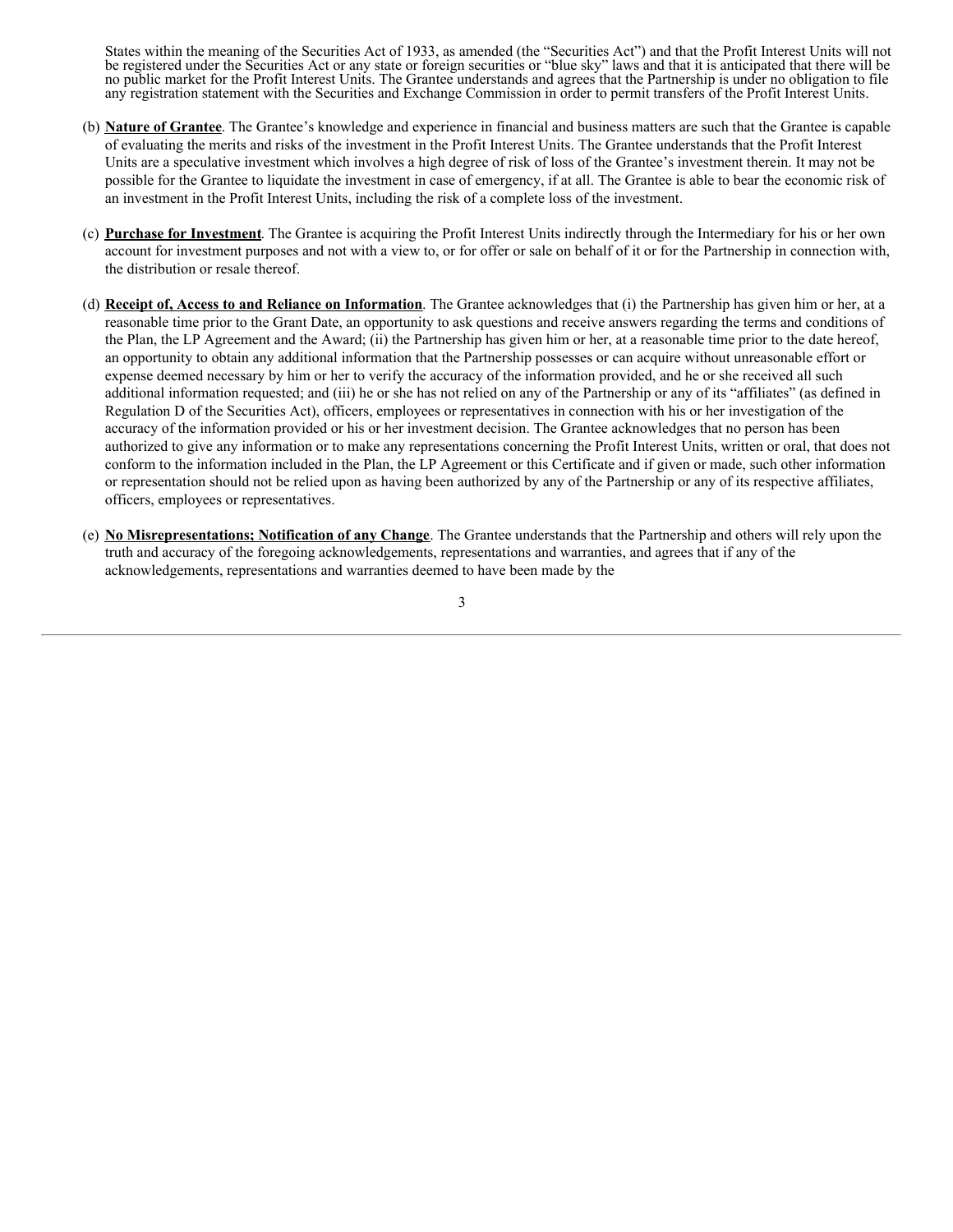Grantee upon his or her acquisition of the Profit Interest Units are no longer accurate at any time, the Grantee shall promptly notify the Partnership.

- 4. **Tax Matters; Section 83(b) Election.** The Intermediary hereby agrees to make an election to include in gross income in the year of transfer the Profit Interest Unit Award hereunder pursuant to Section 83(b) of the Internal Revenue Code and to supply the necessary information in accordance with the regulations promulgated thereunder.
- 5. **Withholding of Tax.** No later than the date as of which an amount first becomes includible in the gross income of the Intermediary for income tax purposes or subject to the Federal Insurance Contributions Act withholding with respect to the Units granted hereunder, the Intermediary will pay to the Partnership or, if appropriate, any of its subsidiaries, any United States federal, state or local or foreign taxes of any kind required by law to be withheld with respect to such amount. The obligations of the Partnership under this Agreement will be conditional on such payment, and the Partnership and its subsidiaries shall, to the extent permitted by law, have the right to deduct any such taxes from any payment otherwise due to the Intermediary.
- 6. **Status of Units.** The Profit Interest Units may not be sold or otherwise disposed of in any manner which could constitute a violation of any applicable federal or state securities laws. In addition, (i) any evidence of the Profit Interest Units may bear such legend or legends as the Partnership deems appropriate in order to assure compliance with applicable securities laws, (ii) the Partnership may refuse to register the transfer of the Profit Interest Units on the share transfer records of the Partnership if such proposed transfer would in the opinion of counsel satisfactory to the Partnership constitute a violation of any applicable securities law and (iii) the Partnership may give related instructions to is transfer agent, if any, to stop registration of the transfer of the Profit Interest Units.
- 7. **Employment Relationship.** For purposes of this Certificate, Grantee shall be considered to be in the employment of the Partnership as long as Grantee remains an employee of either the Partnership, any successor entity or a subsidiary of the Partnership or any successor. Any question as to whether and when there has been a termination of such employment, and the cause of such termination, shall be determined by the Administrator, or its delegate, as appropriate, and its determination shall be final.
- 8. **Administrator's Powers.** No provision contained in this Certificate shall in any way terminate, modify or alter, or be construed or interpreted as terminating, modifying or altering any of the powers, rights or authority vested in the Administrator or, to the extent delegated, in its delegate pursuant to the terms of the Plan or resolutions adopted in furtherance of the Plan, including, without limitation, the right to make certain determinations and elections with respect to the Profit Interest Units.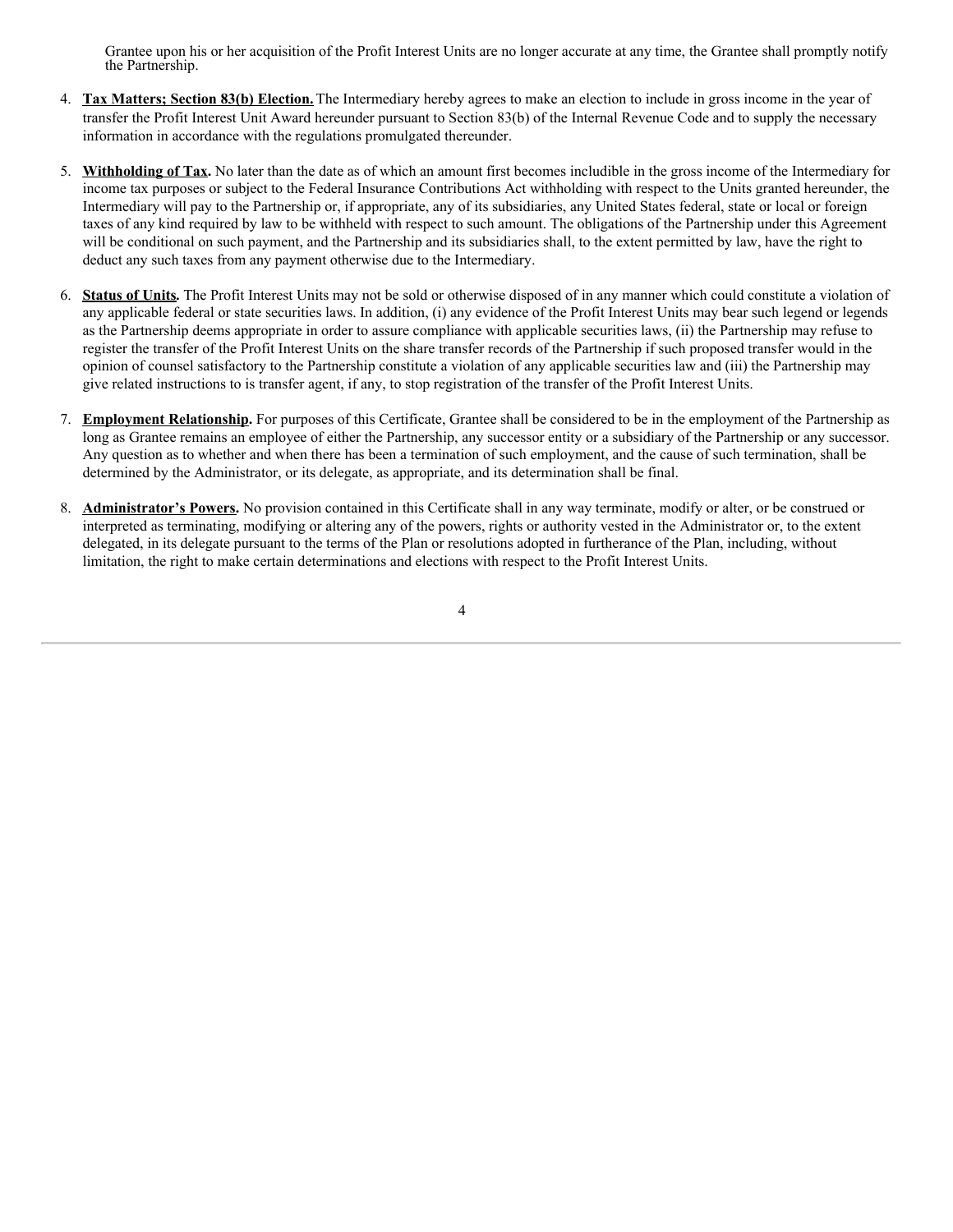- 9. **Binding Effect.** This terms and conditions set forth in this Certificate shall be binding upon and inure to the benefit of any successors to the Company, the Intermediary and all persons lawfully claiming under Grantee.
- 10. **Governing Law.** This Certificate and the Award shall be governed by, and construed in accordance with, the laws of the State of Maryland.
- 11. **No Obligation to Continue Employment.** Neither the Company, the Partnership nor any Company subsidiary is obligated by or as a result of the Plan or this Certificate to continue Grantee in employment and neither the Plan nor this Certificate shall interfere in any way with the right of the Company, the Partnership or any Company subsidiary to terminate the employment of Grantee at any time.
- 12. **Data Privacy Consent.** In order to administer the Plan and the Award and to implement or structure future equity grants, the Partnership and its agents may process any and all personal or professional data, including but not limited to Social Security or other identification number, home address and telephone number, date of birth and other information that is necessary or desirable for the administration of the Plan and/or the Award.
- 13. **Integration.** This Certificate (including the provisions of the Plan incorporated herein by reference) constitutes the entire agreement between the parties with respect to this Award and supersedes all prior agreements and discussions between the parties concerning such subject matter.
- 14. **Notices.** Notices hereunder shall be mailed or delivered (electronically or otherwise) to the Partnership and Intermediary at their principal place of business and shall be mailed or delivered to Grantee at the address or email address on file with the Partnership or, in either case, at such other address or email address as one party may subsequently furnish to the other party in writing.

*[Signature page follows.]*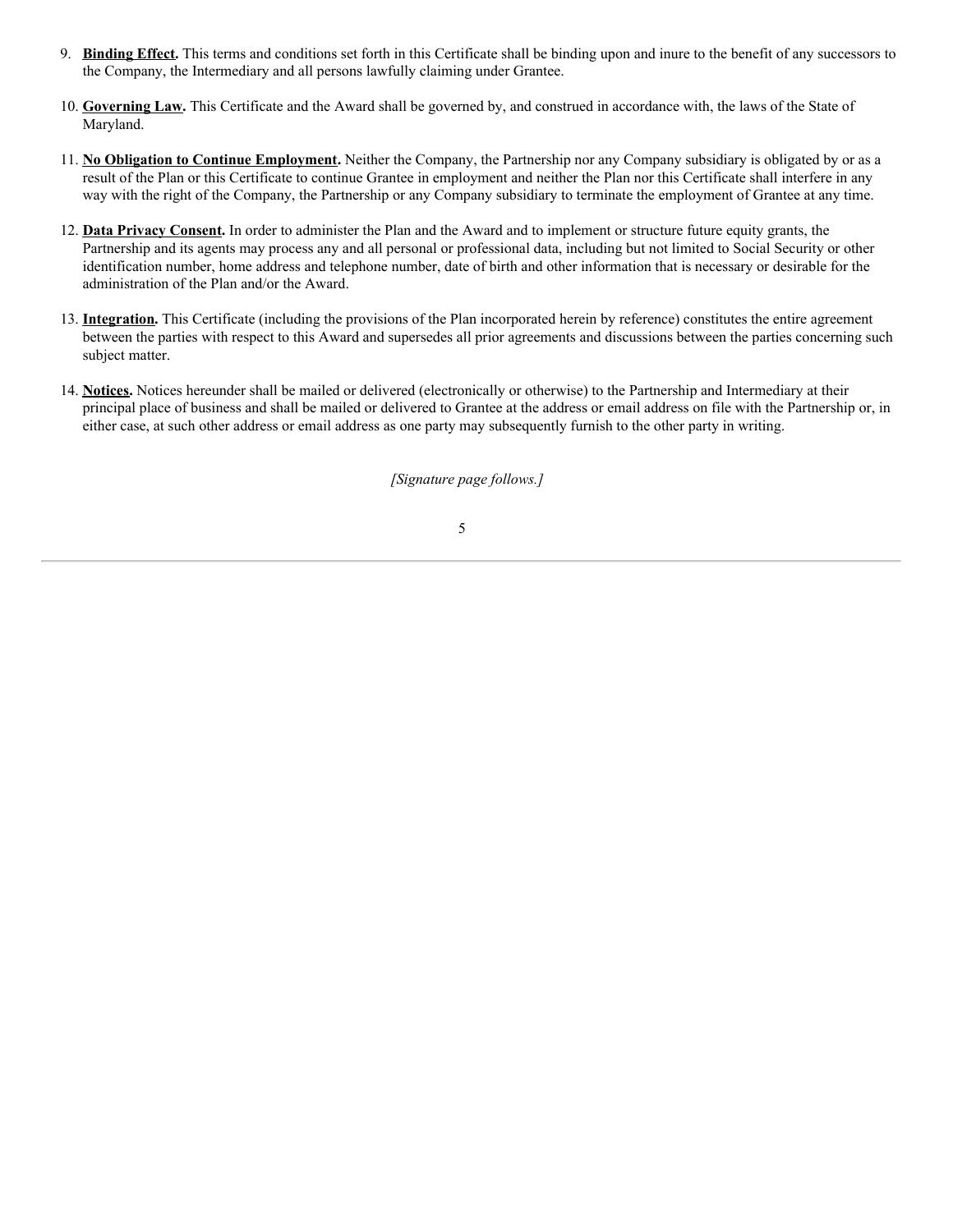**IN WITNESS WHEREOF** the undersigned have caused this Award to be executed on the **[DAY]** day of **[MONTH]**, **[YEAR]**.

# *CORPORATE OFFICE PROPERTIES TRUST*

| By:    |  |  |
|--------|--|--|
| Name:  |  |  |
| Title: |  |  |

# *PROFIT INTEREST HOLDINGS LLC*

By: CORPORATE OFFICE PROPERTIES HOLDINGS INC. *Its Managing Member*

By: Name:

Title:

# *GRANTEE*

By: Name: Title: Address: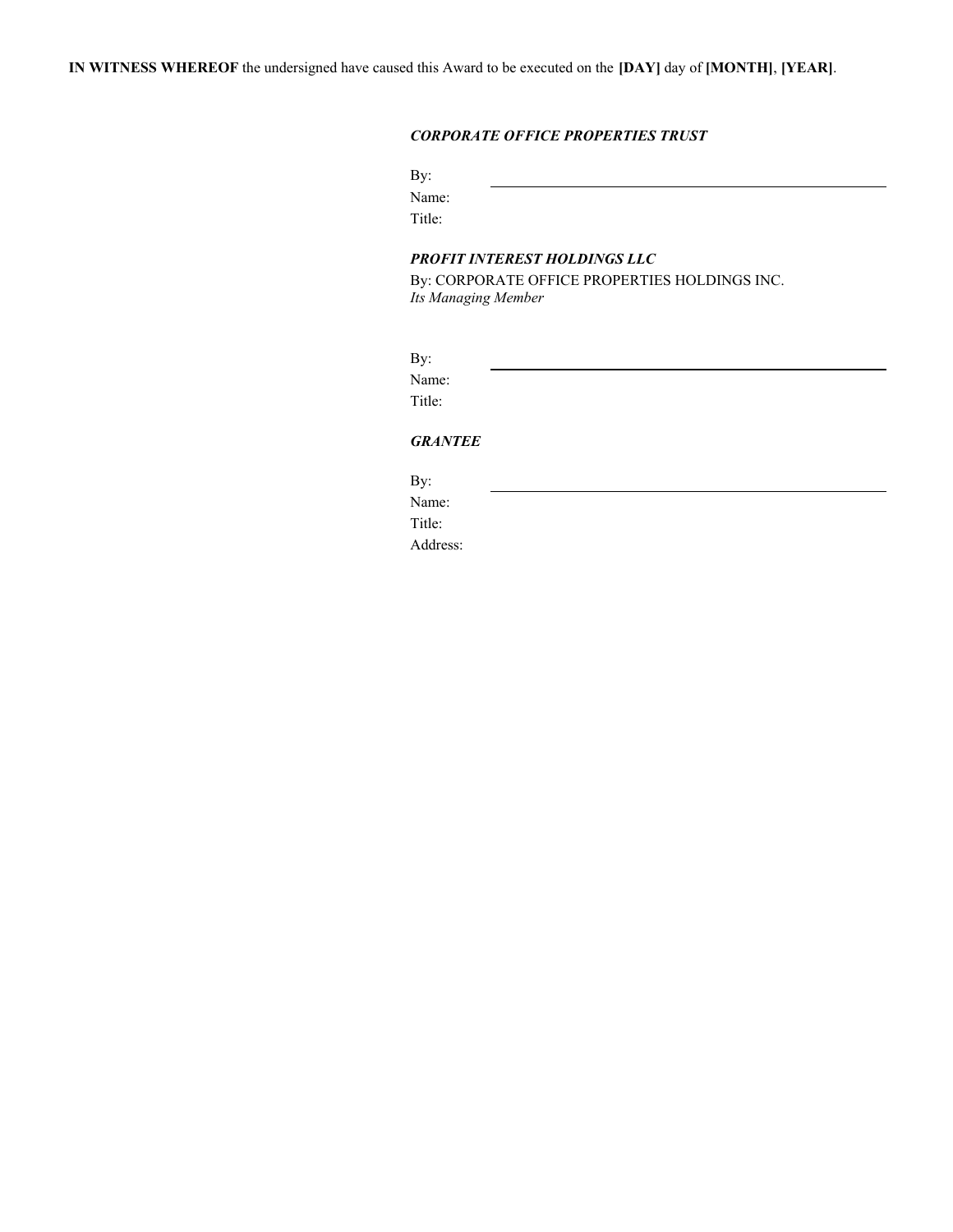#### **CORPORATE OFFICE PROPERTIES TRUST**

### CERTIFICATIONS REQUIRED BY RULE 13a-14(a) UNDER THE SECURITIES EXCHANGE ACT OF 1934

### **CERTIFICATIONS**

<span id="page-67-0"></span>I, Stephen E. Budorick, certify that:

1. I have reviewed this Quarterly Report on Form10-Q of Corporate Office Properties Trust;

2. Based on my knowledge, this report does not contain any untrue statement of a material fact or omit to state a material fact necessary to make the statements made, in light of the circumstances under which such statements were made, not misleading with respect to the period covered by this report;

3. Based on my knowledge, the financial statements, and other financial information included in this report, fairly present in all material respects the financial condition, results of operations and cash flows of the registrant as of, and for, the periods presented in this report;

4. The registrant's other certifying officer(s) and I are responsible for establishing and maintaining disclosure controls and procedures (as defined in Exchange Act Rules  $13a-15(e)$  and  $15d-15(e)$ ) and internal control over financial reporting (as defined in Exchange Act Rules  $13a-15(f)$  and  $15d-15(f)$ ) for the registrant and have:

- a) Designed such disclosure controls and procedures, or caused such disclosure controls and procedures to be designed under our supervision, to ensure that material information relating to the registrant, including its consolidated subsidiaries, is made known to us by others within those entities, particularly during the period in which this report is being prepared;
- b) Designed such internal control over financial reporting, or caused such internal control over financial reporting to be designed under our supervision, to provide reasonable assurance regarding the reliability of financial reporting and the preparation of financial statements for external purposes in accordance with generally accepted accounting principles;
- c) Evaluated the effectiveness of the registrant's disclosure controls and procedures and presented in this report our conclusions about the effectiveness of the disclosure controls and procedures, as of the end of the period covered by this report based on such evaluation; and
- d) Disclosed in this report any change in the registrant's internal control over financial reporting that occurred during the registrant's most recent fiscal quarter (the registrant's fourth fiscal quarter in the case of an annual report) that has materially affected, or is reasonably likely to materially affect, the registrant's internal control over financial reporting; and

5. The registrant's other certifying officer(s) and I have disclosed, based on our most recent evaluation of internal control over financial reporting, to the registrant's auditors and the audit committee of the registrant's board of directors (or persons performing the equivalent functions):

- a) All significant deficiencies and material weaknesses in the design or operation of internal control over financial reporting which are reasonably likely to adversely affect the registrant's ability to record, process, summarize and report financial information; and
- b) Any fraud, whether or not material, that involves management or other employees who have a significant role in the registrant's internal control over financial reporting.

Date: May 7, 2019 *Internal Company S/Stephen E. Budorick S/Stephen E. Budorick* 

Stephen E. Budorick President and Chief Executive Officer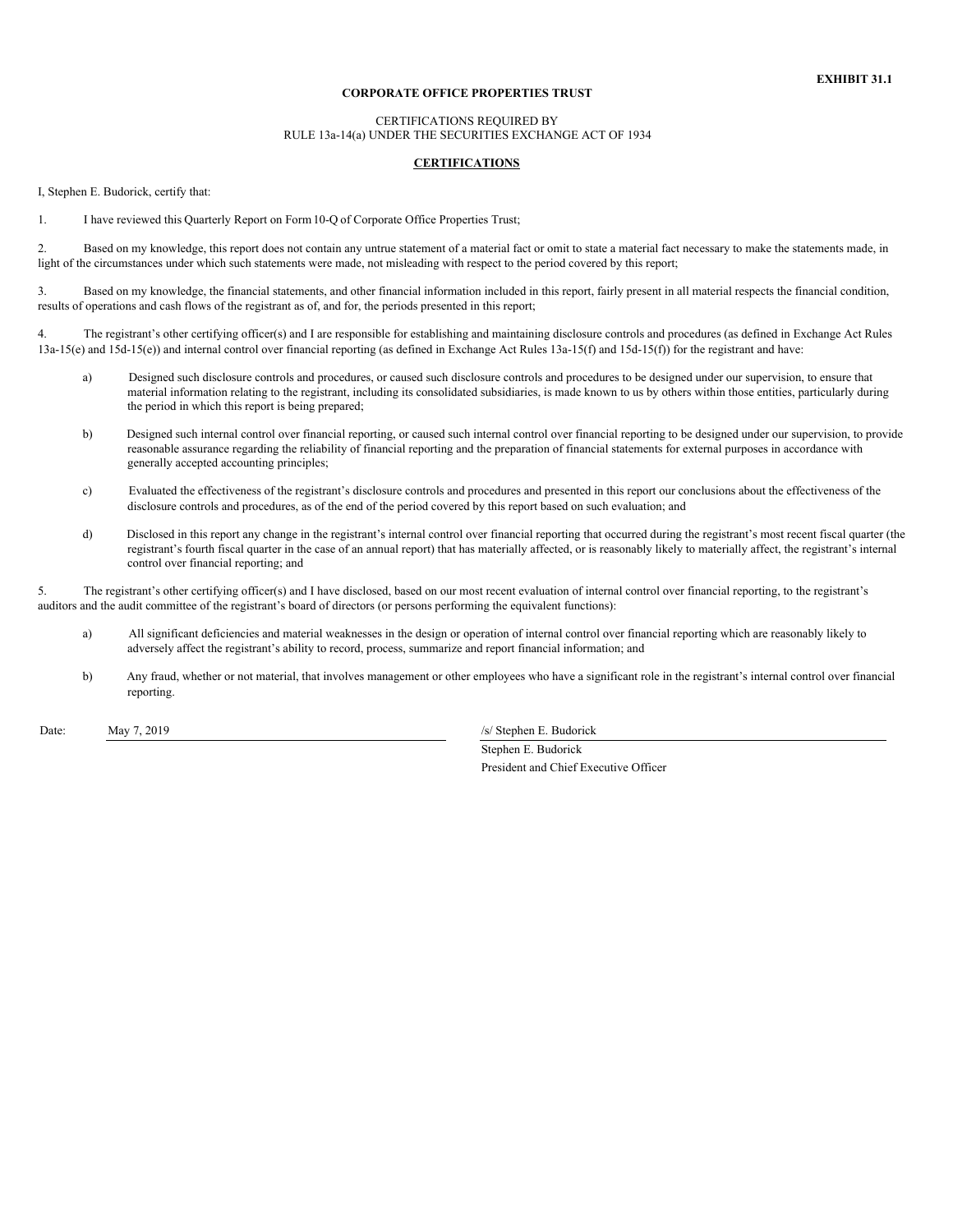### **CORPORATE OFFICE PROPERTIES TRUST**

### CERTIFICATIONS REQUIRED BY RULE 13a-14(a) UNDER THE SECURITIES EXCHANGE ACT OF 1934

### **CERTIFICATIONS**

<span id="page-68-0"></span>I, Anthony Mifsud, certify that:

1. I have reviewed this Quarterly Report on Form10-Q of Corporate Office Properties Trust;

2. Based on my knowledge, this report does not contain any untrue statement of a material fact or omit to state a material fact necessary to make the statements made, in light of the circumstances under which such statements were made, not misleading with respect to the period covered by this report;

3. Based on my knowledge, the financial statements, and other financial information included in this report, fairly present in all material respects the financial condition, results of operations and cash flows of the registrant as of, and for, the periods presented in this report;

4. The registrant's other certifying officer(s) and I are responsible for establishing and maintaining disclosure controls and procedures (as defined in Exchange Act Rules  $13a-15(e)$  and  $15d-15(e)$ ) and internal control over financial reporting (as defined in Exchange Act Rules  $13a-15(f)$  and  $15d-15(f)$ ) for the registrant and have:

- a) Designed such disclosure controls and procedures, or caused such disclosure controls and procedures to be designed under our supervision, to ensure that material information relating to the registrant, including its consolidated subsidiaries, is made known to us by others within those entities, particularly during the period in which this report is being prepared;
- b) Designed such internal control over financial reporting, or caused such internal control over financial reporting to be designed under our supervision, to provide reasonable assurance regarding the reliability of financial reporting and the preparation of financial statements for external purposes in accordance with generally accepted accounting principles;
- c) Evaluated the effectiveness of the registrant's disclosure controls and procedures and presented in this report our conclusions about the effectiveness of the disclosure controls and procedures, as of the end of the period covered by this report based on such evaluation; and
- d) Disclosed in this report any change in the registrant's internal control over financial reporting that occurred during the registrant's most recent fiscal quarter (the registrant's fourth fiscal quarter in the case of an annual report) that has materially affected, or is reasonably likely to materially affect, the registrant's internal control over financial reporting; and

5. The registrant's other certifying officer(s) and I have disclosed, based on our most recent evaluation of internal control over financial reporting, to the registrant's auditors and the audit committee of the registrant's board of directors (or persons performing the equivalent functions):

- a) All significant deficiencies and material weaknesses in the design or operation of internal control over financial reporting which are reasonably likely to adversely affect the registrant's ability to record, process, summarize and report financial information; and
- b) Any fraud, whether or not material, that involves management or other employees who have a significant role in the registrant's internal control over financial reporting.

Date: May 7, 2019 /s/ Anthony Mifsud

Anthony Mifsud Chief Financial Officer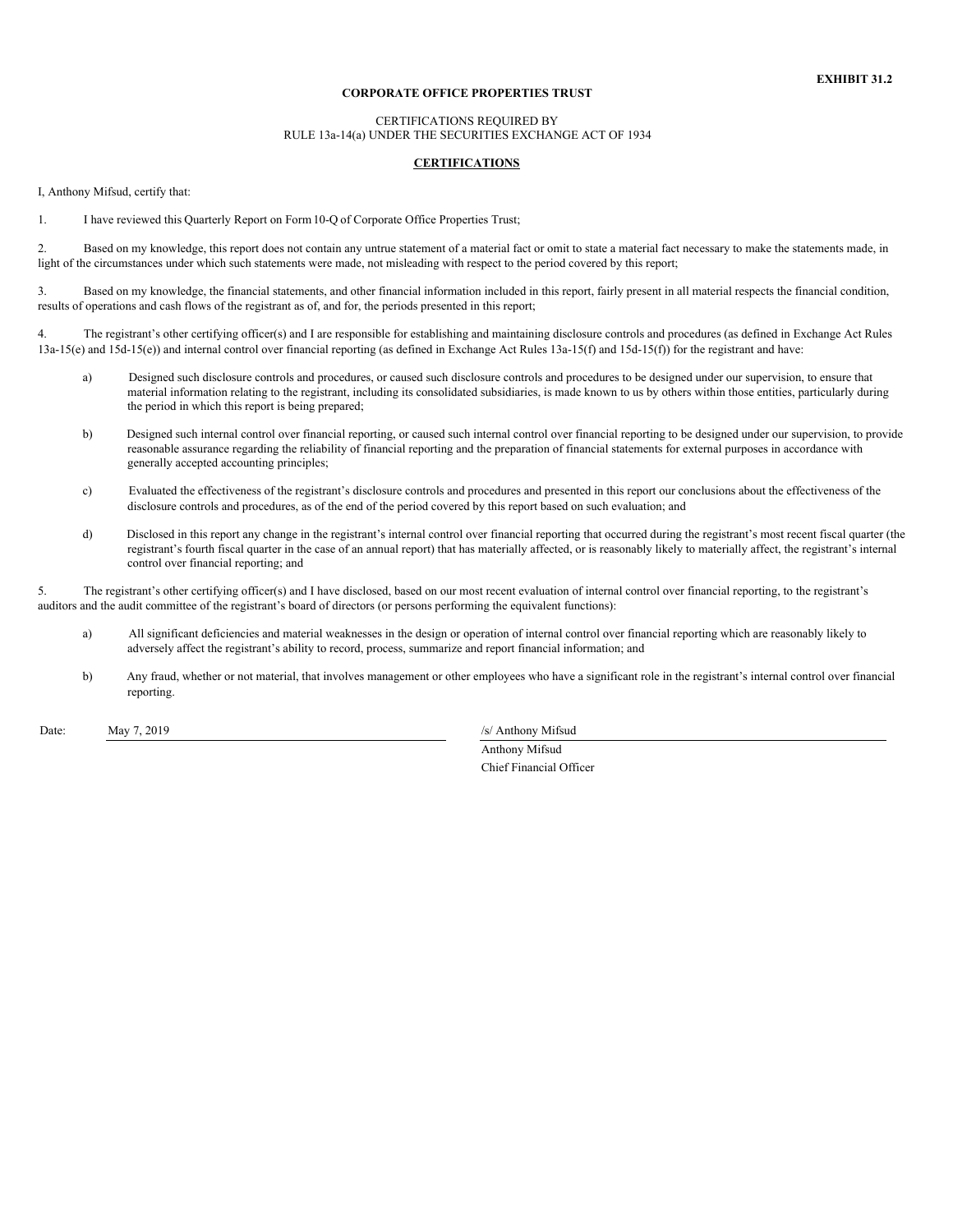### **CORPORATE OFFICE PROPERTIES, L.P.**

CERTIFICATIONS REQUIRED BY RULE 15d-14(a) UNDER THE SECURITIES EXCHANGE ACT OF 1934

#### **CERTIFICATIONS**

<span id="page-69-0"></span>I, Stephen E. Budorick, certify that:

1. I have reviewed this Quarterly Report on Form10-Q of Corporate Office Properties, L.P.;

2. Based on my knowledge, this report does not contain any untrue statement of a material fact or omit to state a material fact necessary to make the statements made, in light of the circumstances under which such statements were made, not misleading with respect to the period covered by this report;

3. Based on my knowledge, the financial statements, and other financial information included in this report, fairly present in all material respects the financial condition, results of operations and cash flows of the registrant as of, and for, the periods presented in this report;

4. The registrant's other certifying officer(s) and I are responsible for establishing and maintaining disclosure controls and procedures (as defined in Exchange Act Rules 13a-15(e) and 15d-15(e)) and internal control over financial reporting (as defined in Exchange Act Rules 13a-15(f) and 15d-15(f)) for the registrant and have:

- a) Designed such disclosure controls and procedures, or caused such disclosure controls and procedures to be designed under our supervision, to ensure that material information relating to the registrant, including its consolidated subsidiaries, is made known to us by others within those entities, particularly during the period in which this report is being prepared;
- b) Designed such internal control over financial reporting, or caused such internal control over financial reporting to be designed under our supervision, to provide reasonable assurance regarding the reliability of financial reporting and the preparation of financial statements for external purposes in accordance with generally accepted accounting principles;
- c) Evaluated the effectiveness of the registrant's disclosure controls and procedures and presented in this report our conclusions about the effectiveness of the disclosure controls and procedures, as of the end of the period covered by this report based on such evaluation; and
- d) Disclosed in this report any change in the registrant's internal control over financial reporting that occurred during the registrant's most recent fiscal quarter (the registrant's fourth fiscal quarter in the case of an annual report) that has materially affected, or is reasonably likely to materially affect, the registrant's internal control over financial reporting; and

5. The registrant's other certifying officer(s) and I have disclosed, based on our most recent evaluation of internal control over financial reporting, to the registrant's auditors and the audit committee of the registrant's board of directors (or persons performing the equivalent functions):

- a) All significant deficiencies and material weaknesses in the design or operation of internal control over financial reporting which are reasonably likely to adversely affect the registrant's ability to record, process, summarize and report financial information; and
- b) Any fraud, whether or not material, that involves management or other employees who have a significant role in the registrant's internal control over financial reporting.

Date: May 7, 2019 /s/ Stephen E. Budorick

Stephen E. Budorick President and Chief Executive Officer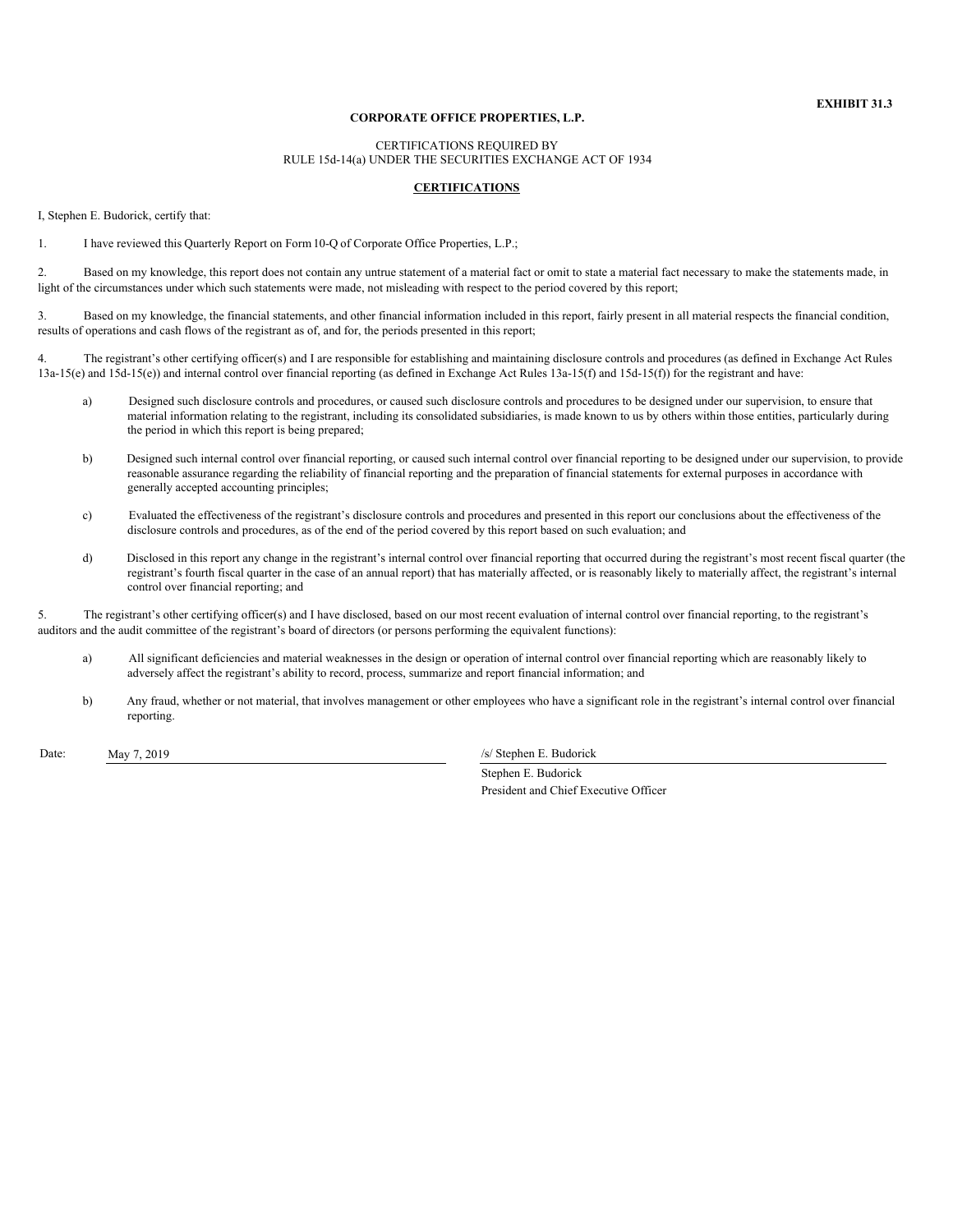### **CORPORATE OFFICE PROPERTIES, L.P.**

CERTIFICATIONS REQUIRED BY RULE 15d-14(a) UNDER THE SECURITIES EXCHANGE ACT OF 1934

#### **CERTIFICATIONS**

<span id="page-70-0"></span>I, Anthony Mifsud, certify that:

1. I have reviewed this Quarterly Report on Form10-Q of Corporate Office Properties, L.P.;

2. Based on my knowledge, this report does not contain any untrue statement of a material fact or omit to state a material fact necessary to make the statements made, in light of the circumstances under which such statements were made, not misleading with respect to the period covered by this report;

3. Based on my knowledge, the financial statements, and other financial information included in this report, fairly present in all material respects the financial condition, results of operations and cash flows of the registrant as of, and for, the periods presented in this report;

4. The registrant's other certifying officer(s) and I are responsible for establishing and maintaining disclosure controls and procedures (as defined in Exchange Act Rules 13a-15(e) and 15d-15(e)) and internal control over financial reporting (as defined in Exchange Act Rules 13a-15(f) and 15d-15(f)) for the registrant and have:

- a) Designed such disclosure controls and procedures, or caused such disclosure controls and procedures to be designed under our supervision, to ensure that material information relating to the registrant, including its consolidated subsidiaries, is made known to us by others within those entities, particularly during the period in which this report is being prepared;
- b) Designed such internal control over financial reporting, or caused such internal control over financial reporting to be designed under our supervision, to provide reasonable assurance regarding the reliability of financial reporting and the preparation of financial statements for external purposes in accordance with generally accepted accounting principles;
- c) Evaluated the effectiveness of the registrant's disclosure controls and procedures and presented in this report our conclusions about the effectiveness of the disclosure controls and procedures, as of the end of the period covered by this report based on such evaluation; and
- d) Disclosed in this report any change in the registrant's internal control over financial reporting that occurred during the registrant's most recent fiscal quarter (the registrant's fourth fiscal quarter in the case of an annual report) that has materially affected, or is reasonably likely to materially affect, the registrant's internal control over financial reporting; and

5. The registrant's other certifying officer(s) and I have disclosed, based on our most recent evaluation of internal control over financial reporting, to the registrant's auditors and the audit committee of the registrant's board of directors (or persons performing the equivalent functions):

- a) All significant deficiencies and material weaknesses in the design or operation of internal control over financial reporting which are reasonably likely to adversely affect the registrant's ability to record, process, summarize and report financial information; and
- b) Any fraud, whether or not material, that involves management or other employees who have a significant role in the registrant's internal control over financial reporting.

Date: May 7, 2019 /s/ Anthony Mifsud

Anthony Mifsud Chief Financial Officer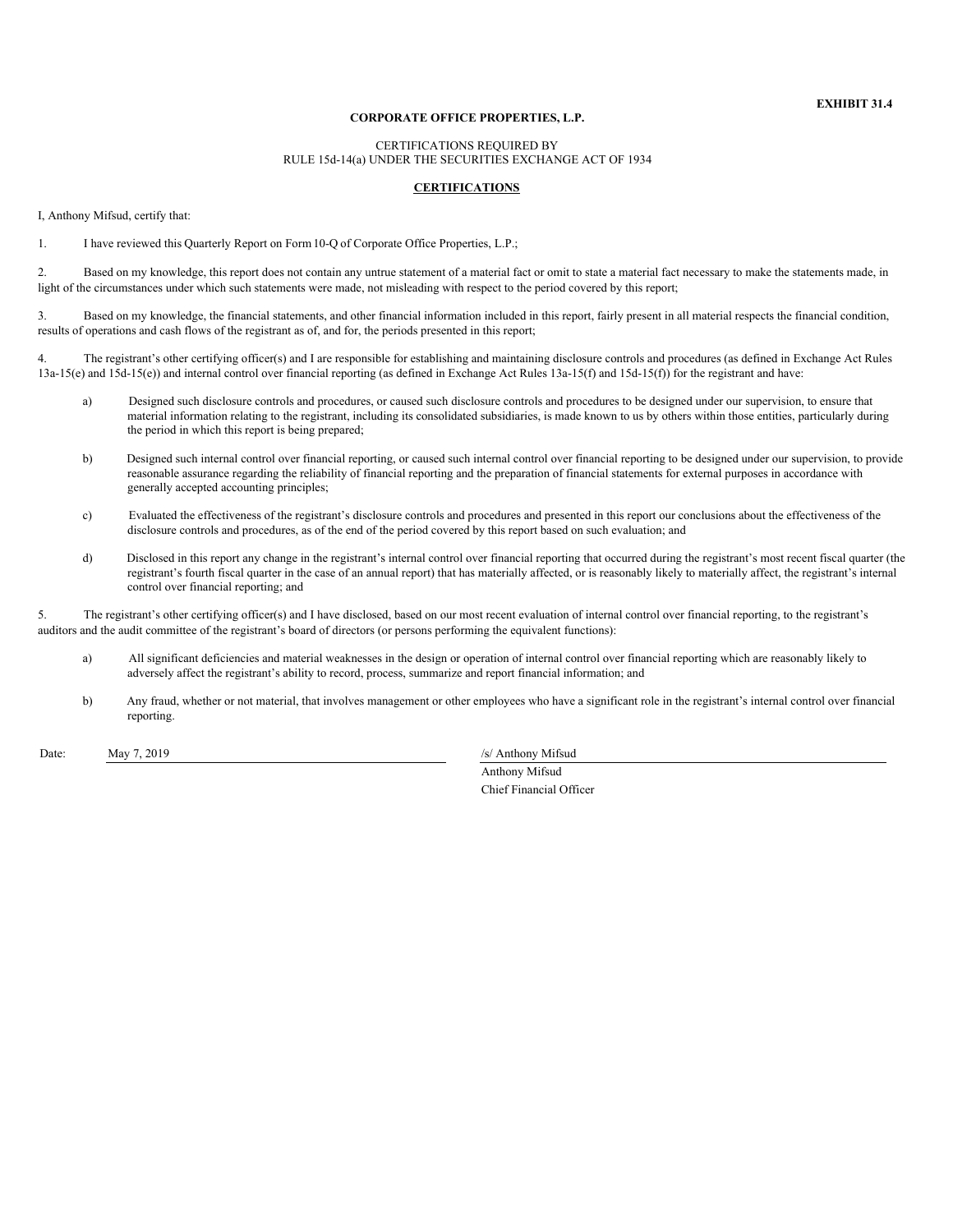### **CORPORATE OFFICE PROPERTIES TRUST**

### CERTIFICATIONS REQUIRED BY

### RULE 13a-14(b) UNDER THE SECURITIES EXCHANGE ACT OF 1934

<span id="page-71-0"></span>In connection with the Quarterly Report on Form10-Q of Corporate Office Properties Trust (the "Company") for thequarter ended March 31, 2019, as filed with the Securities and Exchange Commission on the date hereof (the "Report"), I, Stephen E. Budorick, President and Chief Executive Officer of the Company, certify that to my knowledge:

- (1) The Report fully complies with the requirements of section 13(a) or 15(d) of the Securities Exchange Act of 1934; and
- (2) The information contained in the Report fairly presents, in all material respects, the financial condition and result of operations of the Company.

/s/ Stephen E. Budorick

Stephen E. Budorick President and Chief Executive Officer

Date: May 7, 2019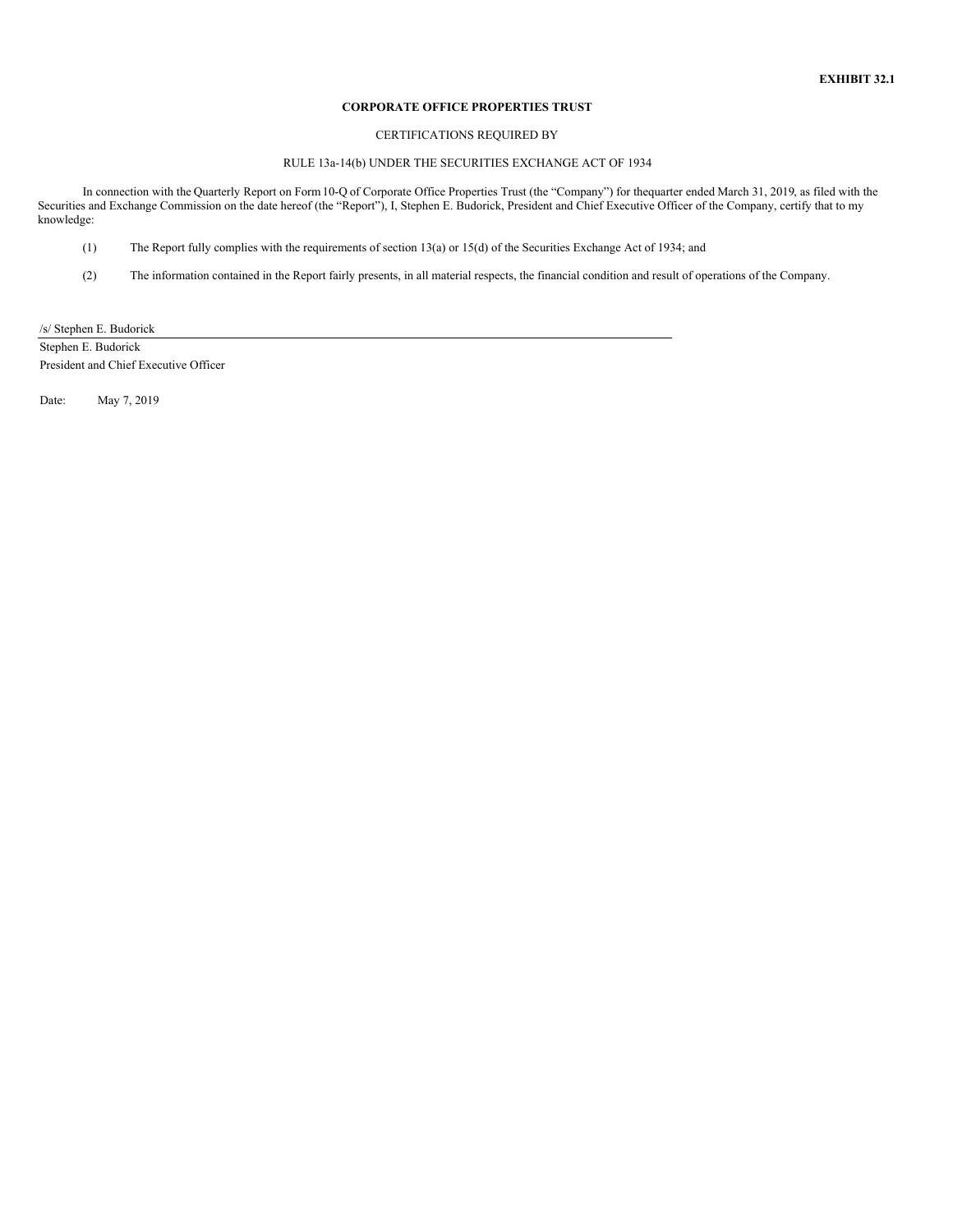## **CORPORATE OFFICE PROPERTIES TRUST**

## CERTIFICATIONS REQUIRED BY

## RULE 13a-14(b) UNDER THE SECURITIES EXCHANGE ACT OF 1934

In connection with the Quarterly Report on Form10-Q of Corporate Office Properties Trust (the "Company") for thequarter ended March 31, 2019, as filed with the Securities and Exchange Commission on the date hereof (the "Report"), I, Anthony Mifsud, Chief Financial Officer of the Company, certify that to my knowledge:

- (1) The Report fully complies with the requirements of section 13(a) or 15(d) of the Securities Exchange Act of 1934; and
- (2) The information contained in the Report fairly presents, in all material respects, the financial condition and result of operations of the Company.

/s/ Anthony Mifsud

Anthony Mifsud Chief Financial Officer

Date: May 7, 2019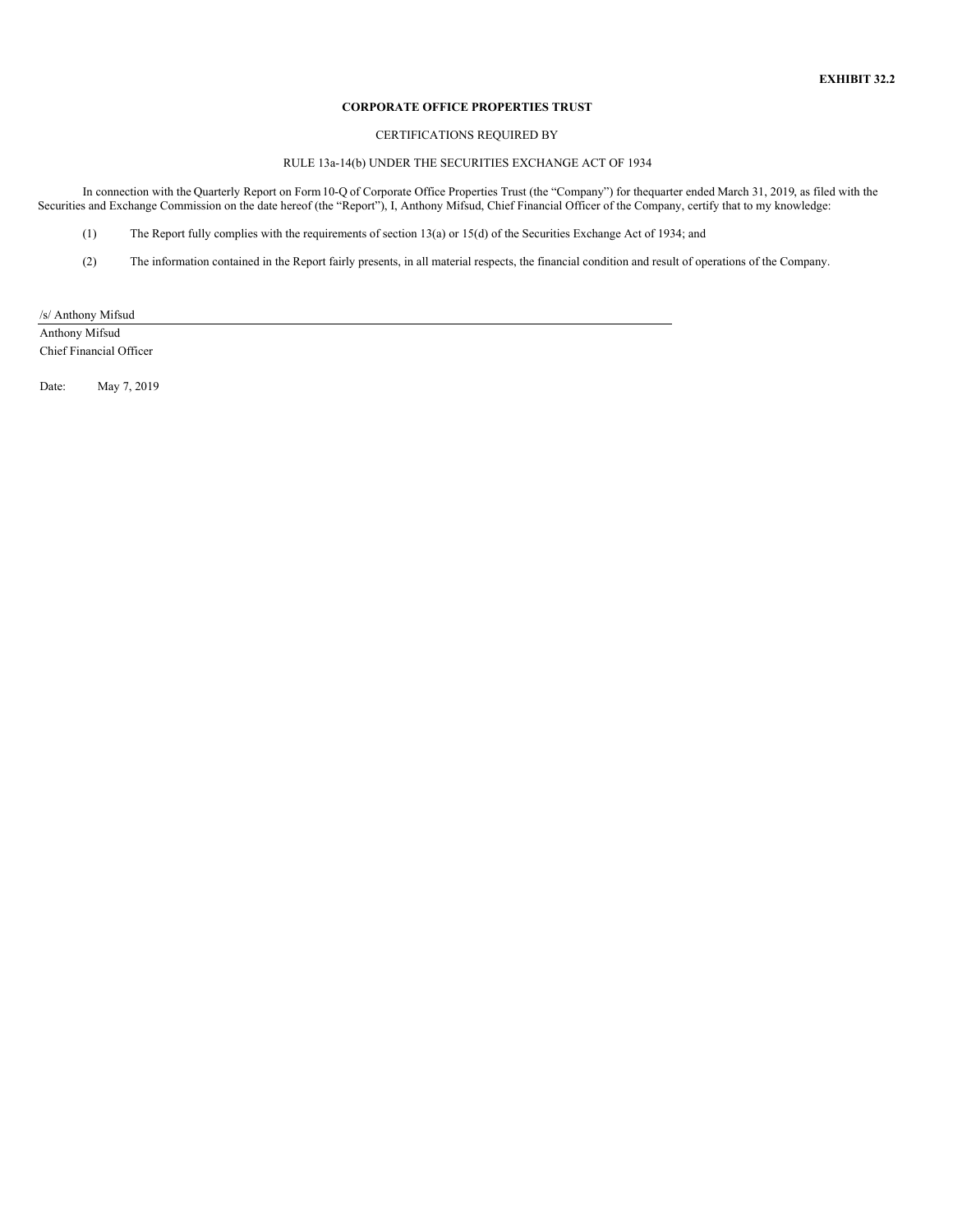## **CORPORATE OFFICE PROPERTIES, L.P.**

#### CERTIFICATIONS REQUIRED BY

# RULE 15d-14(b) UNDER THE SECURITIES EXCHANGE ACT OF 1934

In connection with the Quarterly Report on Form10-Q of Corporate Office Properties, L.P. (the "Company") for thequarter ended March 31, 2019, as filed with the Securities and Exchange Commission on the date hereof (the "Report"), I, Stephen E. Budorick, President and Chief Executive Officer of the Company, certify that to my knowledge:

- (1) The Report fully complies with the requirements of section 13(a) or 15(d) of the Securities Exchange Act of 1934; and
- (2) The information contained in the Report fairly presents, in all material respects, the financial condition and result of operations of the Company.

/s/ Stephen E. Budorick

Stephen E. Budorick President and Chief Executive Officer

Date: May 7, 2019